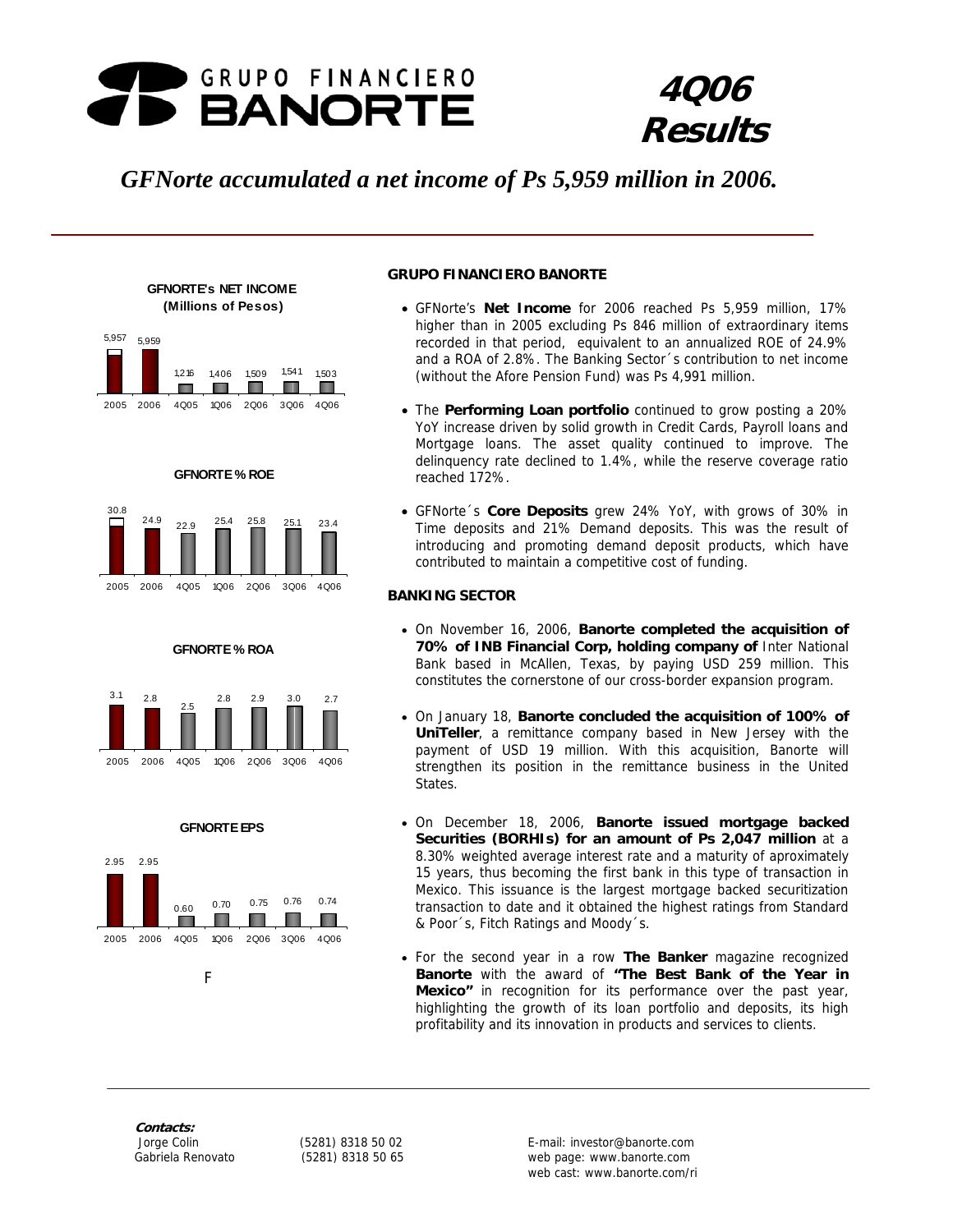8.1

7.7

## **Highlights**

#### **Grupo Financiero Banorte**

#### **Net Income**

GFNorte's net income for 2006 reached Ps 5,959 million, 17% higher YoY (excluding Ps846 million in extraordinary items recorded in 2Q05), driven mainly by a 6% growth in Net Interest Income and a 21% increase in Non Interest Income.

#### **Net Interest Margin**

In spite of a 210 bp contraction in the average 28-day TIIE rate, Net Interest Margin declined only 40 bp from 8.1% in 2005 to 7.7% in 2006. This was mainly due to higher volumes and a lower cost of funding that partially compensated the lower interest rates.

#### **Non Interest Income**

Non Interest Income for 2006 grew 21% YoY driven by strong growth in Trading, Forex, Recovery Banking and Services, of 62%, 49%, 32% and 11%, respectively.

#### **Non Interest Expense**

Non Interest Expense during 2006 increased 8% YoY due to higher business volume; greater personnel expenses resulting from the transfer of employees from Sólida Administradora de Portafolios (non consolidated subsidiary) to Banorte, higher volumes of business, and to expenses related to the branch expansion program.

## **Capitalization**

The Banking Sector's capitalization ratio increased from 16.1% in 2005 to 17.4% in 2006. The increase was mainly due to the profits generated in 2006 and the issuance of USD600 million in non-convertible subordinated debt during 4Q06 that supported the important growth in risk assets, the impact of the new rules for capital requirements issued by Mexico's Ministry of Finance that came into effect in 1Q06 and the acquisition of the INB.

#### **Loan Portfolio**

At the close of 2006, the performing loan portfolio, excluding the one managed by the Recovery unit, reached a balance of Ps 141 billion, an increase of 20% YoY. This robust growth is mainly due to the strong performance of commercial and consumer performing loans, which grew 42% and 20%, respectively.

#### **Asset Quality**

Despite the rapid asset growth in the loan portfolio, especially consumer loans, asset quality continued to improve as delinquency rates declined from 1.6% in 4Q05 to 1.4% in 4Q06 while the reserve coverage ratio increased from 166% to 172% YoY.



2005 2006 4Q05 1Q06 2Q06 3Q06 4Q06

**NIM**

7.5 7.7

8.0

7.9

8.5











#### **PAST DUE LOAN RATIO**

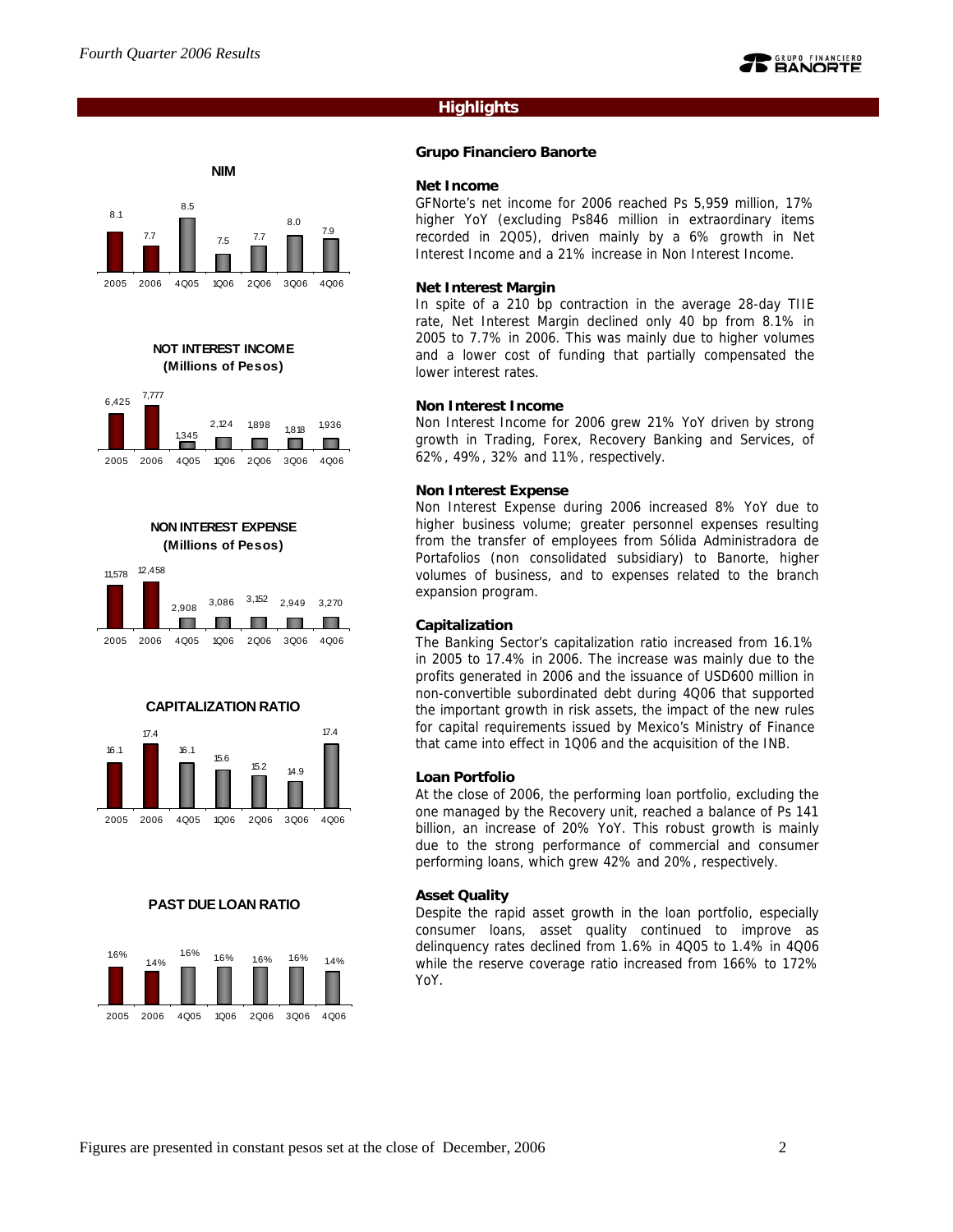## **Executive Summary**

**Grupo Financiero Banorte** reported its results for 2006. Net Income reached almost Ps 6.0 billion, a 17% increase YoY (excluding Ps 846 million in extraordinary items in 2005). GFNorte´s annualized Return on Equity for the year stood at 24.9%, while the ROA was 2.8%.

The Banking Sector contributed with 84% of GFNorte's Net Income, equivalent to Ps 5.0 billion, a 12% increase YoY (excluding extraordinary items for that period). This sustained growth in recurring operations in the traditional banking business is explained by solid growth and a better asset mix, as well as higher fee income.

GFNorte´s average Net Interest Margin declined to 7.7% from 8.1% in 2005, as a result of a 210 bps YoY contraction in the average 28 days TIIE rate. The lower cost of funding and the growth and better asset mix partially compensated the decrease in interest rates.

Trading income increased 62% YoY. During 2006, GFNorte realized important gains from the sale of proprietary fixed income securities positions and took advantage of the market volatility to generate additional income.

Non Interest Expense increased 8% YoY. It is explained mainly by higher personnel expenses resulting from the transfer of employees from Sólida Administradora de Portafolios to Banorte; greater expenses related with more business volume associated with higher revenues; and expenses related to the branch investment program. Notwithstanding, the efficiency ratio declined from 57% in 2005 to 55% in 2006.

Total deposits, excluding off-balance sheet deposits, amounted to Ps 169 billion at the end of 2006, increasing 19% YoY. Demand deposits grew 21% and Time deposits 30%. This was the result of introducing and promoting demand deposit products and the acquisition of INB.

The loan portfolio – excluding the one managed by the Recovery Bank – continued to show a positive trend. At the end of 2006, performing loans increased 20% YoY, reaching a balance of Ps 141 billion. During 4Q06, there were some events that had offsetting impacts on the overall loan portafolio. First, two important transactions reduced the size of the portfolio: 1) a pre-payment of mortgage loans made by Fovissste for Ps 2,638 million; and 2) the securitization of mortgage loans for Ps 2,068 million. On the opposite side, the acquisition of INB had a positive impact on the portfolio, especially by increasing the balance of commercial loans, which grew 24% QoQ (42% YoY to Ps 59 billion), Corporate loans grew 14% YoY to Ps 24 billion and Government loans declined 32% YoY, and 17% QoQ, to Ps 11 billion as some state and local governments substituted bank loans with issuances in local debt capital markets.

Consumer loans continued posting strong growth. The Credit Card loan book increased 46% YoY, reaching Ps 9 billion, as a result of the continued success of the "Ya Bájale" balance transfer program and the implementation of attractive attributes to credit card products. Payroll loans grew 40% YoY, reaching Ps 5 billion. Auto loans reactivated their growth and finished the year with a balance of Ps 6 billion. The origination of new mortgages kept its dynamic pace during the year, and the balance of this portafolio grew by 14% YoY to Ps 27 billion (31% increase YoY excluding the pre-payment of Fovissste and the securitization of loans).

Non-performing loans grew 7% YoY in spite of high growth in the loan portfolio over the past twelve months. GFNorte reported Ps 2.1 billion in delinquencies, resulting in a non-peforming loan ratio of 1.4%; a 20 bps decline versus the 1.6% of 4Q05. The loan loss reserves coverage ratio stood at 172%, comparing favorably with the 166% ratio reported in 2005.

The Long-term Savings Sector, which includes the Pension Fund Afore, the Insurance and Annuities companies, contributed with Ps 525 million to the Group´s net income during 2006, an increase of 29% compared to 2005.

The Auxiliary Organizations Sector contributed with Ps 246 million to the Group's net income in 2006, a 30% increase vs. 2005, while the Brokerage Sector´s contribution reached Ps 184 million during the same period, 138% higher than the 2005 figure.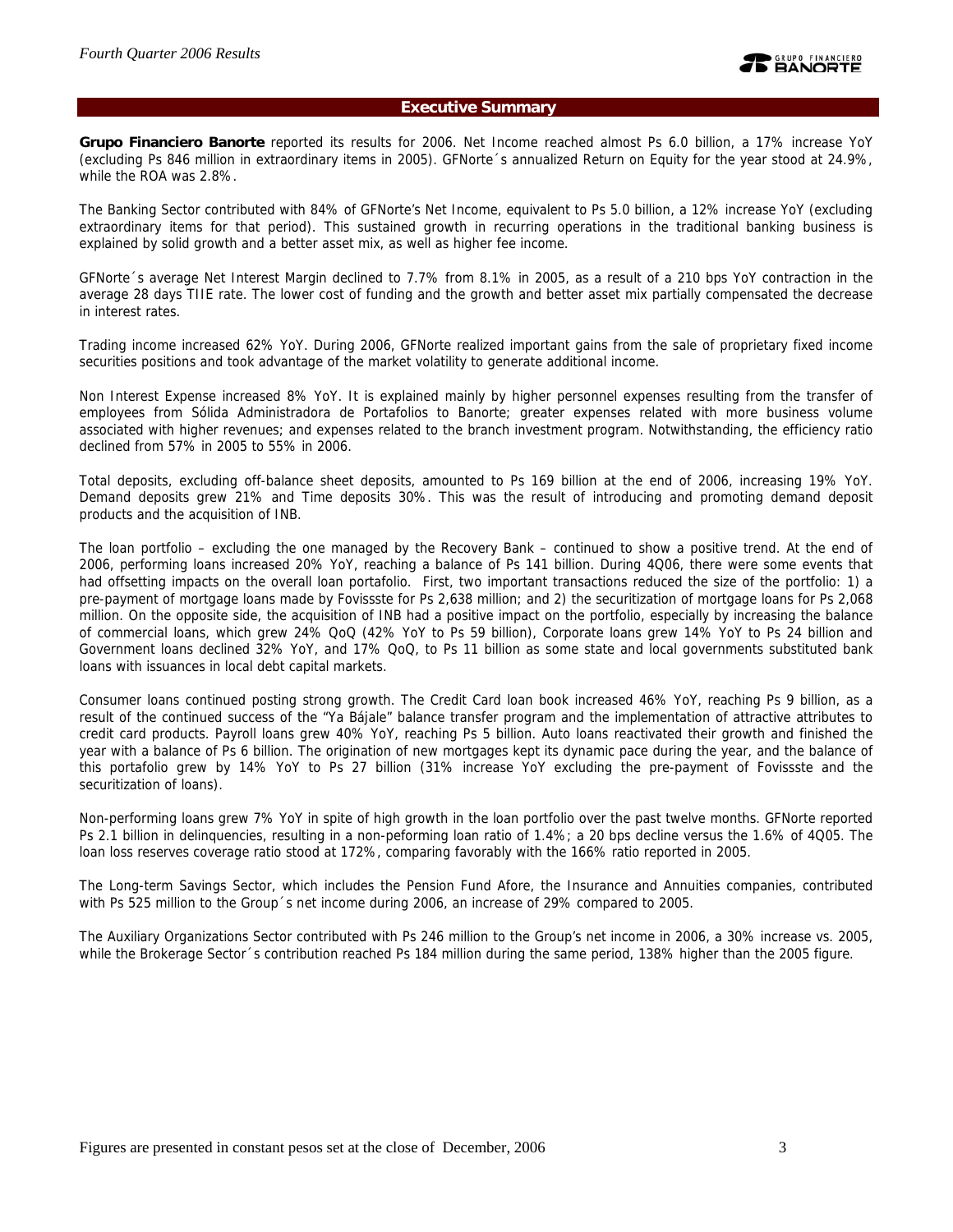## **Grupo Financiero Banorte**

| <b>Subsidiaries Earnings</b>                                                                                                                   |                | <b>QUARTER</b> |       |        | % CHANGE |       | <b>ACCUMULATED</b> |             |
|------------------------------------------------------------------------------------------------------------------------------------------------|----------------|----------------|-------|--------|----------|-------|--------------------|-------------|
| (Millions of Pesos)                                                                                                                            | 4005           | 3006           | 4Q06  | 4Q05   | 3Q06     | 2005  | 2006               | % CH        |
| Banco Mercantil del Norte (1)                                                                                                                  | 1,203          | 1,253          | 1,365 | 14%    | 9%       | 4,749 | 4,122              | (13%)       |
| Banco del Centro                                                                                                                               | (60)           | 73             |       |        |          | 553   | 868                | 57%         |
| <b>Banking Sector</b>                                                                                                                          | 1,143          | 1,327          | 1,365 | 19%    | 3%       | 5,302 | 4,991              | (6%)        |
|                                                                                                                                                |                |                |       |        |          |       |                    |             |
| Brokerage Sector (Brokerad<br>House)                                                                                                           | 20             | 33             | 75    | 279%   | 127%     | 77    | 184                | 138%        |
| Afore                                                                                                                                          | 4              | 20             | (13)  | (460%) | (164%)   | 143   | 51                 | (64%)       |
| Insurance                                                                                                                                      | 10             | 25             | 31    | 210%   | 24%      | 216   | 162                | (25%)       |
| Annuities                                                                                                                                      | (1)            | 71             | (14)  | 1,042% | (119%)   | 48    | 311                | 548%        |
| Long - Term Saving Sector                                                                                                                      | 12             | 115            | 5     | (61%)  | (96%)    | 407   | 525                | 29%         |
| Leasing                                                                                                                                        | 20             | 30             | 25    | 23%    | (17%)    | 83    | 118                | 42%         |
| Factoring                                                                                                                                      | 13             | 18             | 21    | 62%    | 21%      | 70    | 89                 | 27%         |
| Warehousing                                                                                                                                    | 4              | 2              | 3     | (26%)  | 78%      | 14    | 11                 | (23%)       |
| <b>Bonding</b>                                                                                                                                 | $\overline{7}$ | 9              | 8     | 16%    | (14%)    | 24    | 29                 | 23%         |
| <b>Auxiliary Organization Sector</b>                                                                                                           | 45             | 59             | 58    | 29%    | (2%)     | 190   | 246                | 30%         |
| <b>Créditos Pronegocio</b>                                                                                                                     | (8)            | 9              | 4     | N.A.   | (60%)    | (19)  | 22                 | <b>N.A.</b> |
| G. F. Banorte [holding]                                                                                                                        | 5              | (1)            | (3)   | (170%) | N.A.     |       | (8)                | <b>N.A.</b> |
| <b>Total</b>                                                                                                                                   | 1,216          | 1,541          | 1,503 | 24%    | (3%)     | 5,957 | 5,959              | 0%          |
| 1) 96.11% owned by GFNorte as of 2006. Since 3006 97.06% owned by GFNorte. On August of 2006 Banorte merged Bancen.<br>$N.C. = Not Comparable$ |                |                |       |        |          |       |                    |             |

#### **Group's Balance Sheet Highlights**  (Millions of Pesos) **4Q05 12Q06 12Q06 12 %**  $\frac{1}{2}$  **4Q06** 14Q06 14 **CHANGE VS 4Q05 % CHANGE VS 3Q06** Performing loans excluding IPAB (1) 119,086 132,545 141,923 19% 7% IPAB loans 168 - - - - Past Due Loans 1,927 2,102 2,102 9% -<br>
Past Due Loans 1,927 2,102 2,102 9% - 1,936 9% - 1,941 1,181 1,181 1,181 1,181 1,181 1,1925 1,936 7% Total Loans 121,181 134,647 144,025 19% 7% Loan Loss Reserves 3,195 3,606 3,533 11% (2%) Total Assets 198,098 208,801 234,437 18% 12% Total Deposits (3) 142,548 148,311 169,012 19% 14%<br>
Faulty 19% 14% 22,368 26,420 27,5052 23% 4% Equity 22,368 26,420 27,5052 23% 4% Assets under Management (2) 417,730 486,078 525,557 26% 8%

1) Excludes Fobaproa-IPAB notes and loans to IPAB that are accounted in the Loans to Government Entities line.

2) Includes Deposits, On behalf of Third Parties Deposits and Mutual Funds of the Banking Sector, Assets under management of the Brokerage Sector and those of the Afore.<br>3) The checking accounts were excluded from IPAB whe

3Q06 and 4Q06 were Ps 608 million, Ps 482 million and Ps 526 million, respectively.

**GFNorte Share Data** 

|                                             | 4Q05    | 3006    | 4006    | 2005    | 2006    |
|---------------------------------------------|---------|---------|---------|---------|---------|
| Net Income per Share (2) (Pesos)            | 0.60    | 0.76    | 0.74    | 2.95    | 2.95    |
| Dividends per Share (2) (Pesos)             | 0.32    |         | 0.375   | 0.32    | 0.375   |
| Dividend Payout (Recurrent net income)      | 24%     |         | 15%     | 24%     | 15%     |
| Book Value per Share (1 (2)) (Pesos)        | 10.58   | 12.51   | 12.93   | 10.58   | 12.93   |
| Shares Outstanding (2) (Millions of Shares) | 2.018.3 | 2.018.3 | 2.018.3 | 2.018.3 | 2.018.3 |
| Price (Pesos)                               | 22.28   | 34.66   | 42.25   | 22.28   | 42.25   |
| P/BV (Times)                                | 2.11    | 2.77    | 3.27    | 2.11    | 3.27    |
| Market Cap (Millions of Dollars)            | 4.229   | 6.364   | 7,858   | 4.229   | 7.858   |

1) Excluding Minority holdings. 2) The shares outstanding increased from 504.6 millions to 2,018.6 millions at 4Q05.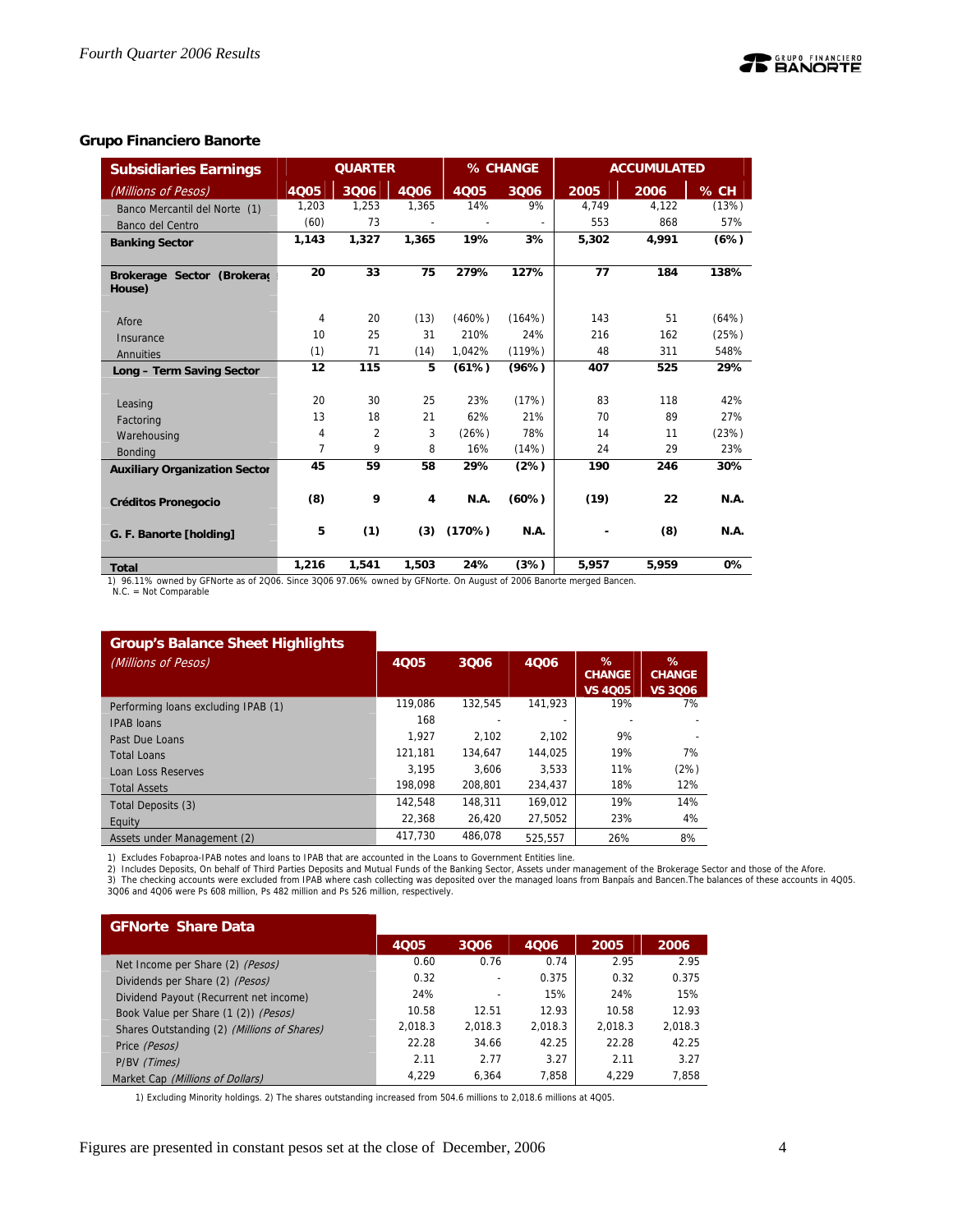

| <b>Group's Financial Ratios</b>          |             |        | <b>ACCUMULATED</b> |        |        |        |        |
|------------------------------------------|-------------|--------|--------------------|--------|--------|--------|--------|
|                                          | <b>4Q05</b> | 1006   | 2006               | 3006   | 4006   | 2005   | 2006   |
| Profitability                            |             |        |                    |        |        |        |        |
| NIM before Repomo (1)                    | 8.5%        | 7.5%   | 7.7%               | 8.0%   | 7.9%   | 8.1%   | 7.7%   |
| NIM adjusted by Loan Loss Provisions (2) | 7.6%        | 6.5%   | 6.7%               | 7.0%   | 6.9%   | 7.1%   | 6.8%   |
| ROA (3)                                  | 2.5%        | 2.8%   | 2.9%               | 3.0%   | 2.7%   | 3.1%   | 2.8%   |
| ROE(4)                                   | 22.9%       | 25.4%  | 25.8%              | 25.1%  | 23.4%  | 30.8%  | 24.9%  |
| ROE without extraordinaries              | 22.9%       | 25.4%  | 25.8%              | 25.1%  | 23.7%  | 26.4%  | 24.9%  |
| <b>Operation</b>                         |             |        |                    |        |        |        |        |
| Efficiency Ratio (5)                     | 57.2%       | 55.2%  | 57.3%              | 52.2%  | 55.5%  | 56.8%  | 55.0%  |
| Operative Efficiency Ratio (6)           | 6.0%        | 6.1%   | 6.0%               | 5.6%   | 5.9%   | 6.1%   | 5.9%   |
| Liquidity Ratio (7)                      | 56.9%       | 71.5%  | 63.3%              | 60.5%  | 63.2%  | 56.9%  | 63.2%  |
| <b>Asset Quality</b>                     |             |        |                    |        |        |        |        |
| % Past Due Loans w/o Fobaproa            | 1.6%        | 1.6%   | 1.6%               | 1.6%   | 1.4%   | 1.6%   | 1.4%   |
| Loan Loss Reserves to past Due Loans     | 165.8%      | 171.3% | 174.0%             | 171.6% | 171.6% | 165.8% | 171.6% |

1) NIM= Annualized Net Interest Margin before REPOMO / Average Earnings Assets.

2) NIM= Annualized Net Interest Margin adjusted by Loan Loss Provisions / Average Earnings Assets.

3) Annualized earnings as a percentage of the average of quarterly assets over the period.

4) Annualized earnings as a percentage of the average of quarterly equity over the period

5) Non Interest Expense / (Total Operating Income – Repomo Margin + Loan Loss Provisions)

6) Annualized Administrative and Promotion Expenses / Average Total Assets.

7) Liquid Assets / Liquid Liabilities (Liquid Assets = Cash and due from Banks + Negotiable Instruments + Securities held for sale, Liquid Liabilities = Demand Deposits + Liquid Due to<br>banks liabilities + short term loans

| <b>GFNorte Income Statement</b>                        |       | <b>QUARTER</b> |       |        | % CHANGE |         | <b>ACCUMULATED</b> |         |
|--------------------------------------------------------|-------|----------------|-------|--------|----------|---------|--------------------|---------|
| (Millions of Pesos)                                    | 4Q05  | 3006           | 4006  | 4Q05   | 3006     | 2005    | 2006               | %<br>CH |
| Net Interest Income after Repomo                       | 3,671 | 3,716          | 3,788 | 3%     | 2%       | 13,799  | 14,517             | 5%      |
| - Loan Loss and Loss Sharing Provisions                | 346   | 369            | 329   | (5%)   | (11%)    | 1,506   | 1,530              | 2%      |
| • Service                                              | 1,175 | 1,323          | 1,372 | 17%    | 4%       | 4,690   | 5,194              | 11%     |
| Recovery<br>$\bullet$                                  | 65    | 153            | 131   | 103%   | (14%)    | 655     | 867                | 32%     |
| Foreign Exchange                                       | 94    | 87             | 121   | 29%    | 39%      | 286     | 426                | 49%     |
| Trading (Securities- Realized and unrealized<br>gains) | 12    | 256            | 313   | 2,491% | 22%      | 795     | 1,290              | 62%     |
| + Non Interest Income                                  | 1,345 | 1,818          | 1,936 | 44%    | 6%       | 6,425   | 7,777              | 21%     |
| $=$ Total Operating Income                             | 4,670 | 5,165          | 5,395 | 16%    | 4%       | 18,718  | 20,764             | 11%     |
| - Non Interest Expense                                 | 2,908 | 2,949          | 3,270 | 12%    | 11%      | 11.578  | 12,458             | 8%      |
| $=$ Net Operating Income                               | 1,763 | 2,217          | 2,125 | 21%    | (4%)     | 7,140   | 8,306              | 16%     |
| - Non Operating Income (Expense) Net                   | (3)   | 152            | (11)  | 229%   | (107%)   | 1,084   | 200                | (82%)   |
| $=$ Pre-Tax Income                                     | 1,759 | 2,369          | 2,114 | 20%    | (11%)    | 8,224   | 8,507              | 3%      |
| - Income Tax & profit sharing                          | (577) | (948)          | (728) | 26%    | (23%)    | (2,358) | (3, 136)           | 33%     |
| $=$ Net Income before Subsidiaries                     | 1,183 | 1,421          | 1,385 | 17%    | (3%)     | 5,866   | 5,370              | (8%)    |
| + Undistrib. Earnings of Subsid, Extraord. Items       | 34    | 120            | 117   | 248%   | (2%)     | 91      | 588                | 548%    |
| & Minority Income                                      |       |                |       |        |          |         |                    |         |
| $=$ Net Income                                         | 1,216 | 1,541          | 1,503 | 24%    | (3%)     | 5,957   | 5,959              | 0%      |

N.C. = Not Comparable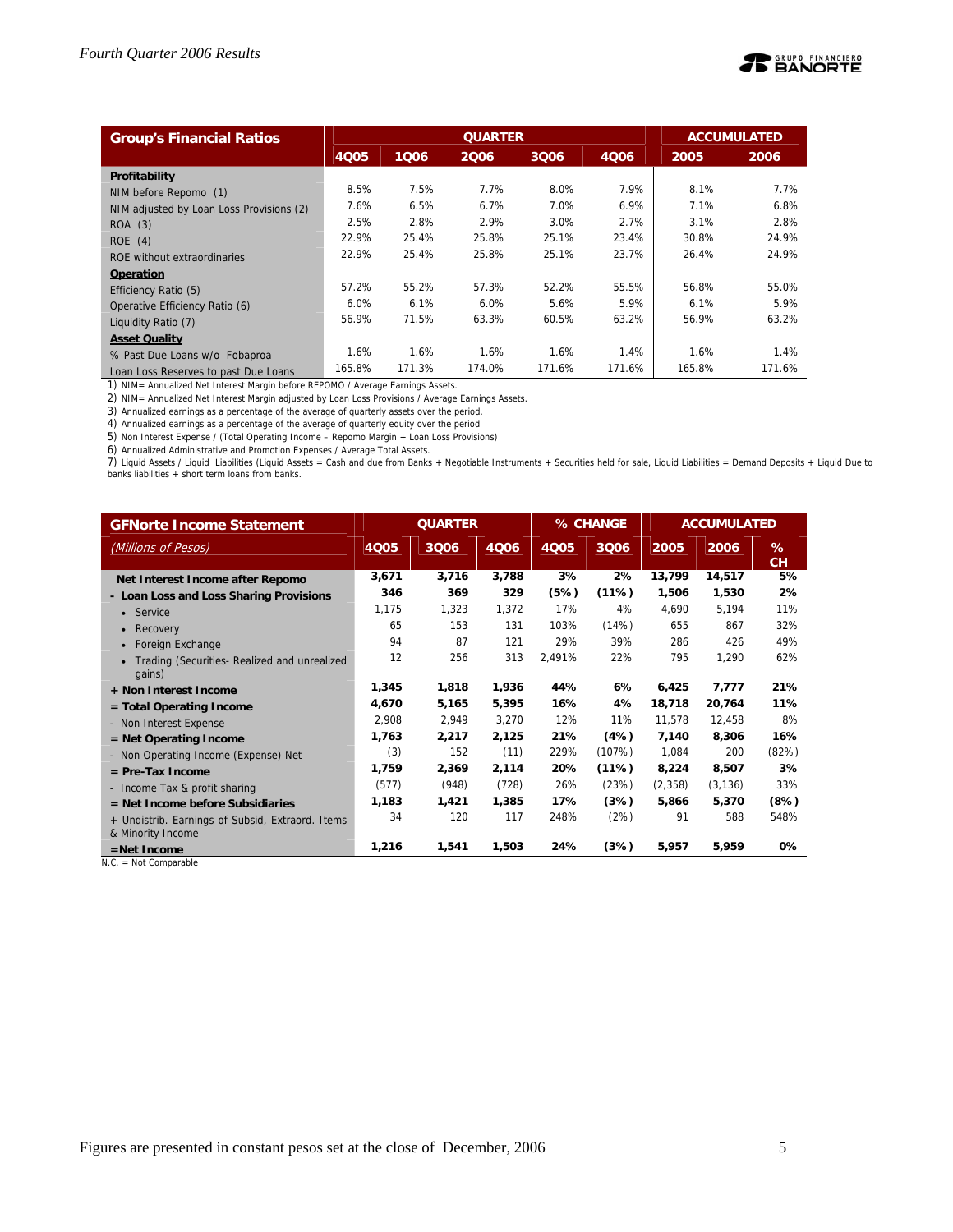## **Net Interest Income**

| <b>Net Interest Income</b>        | <b>QUARTER</b> |         |         |       | % CHANGE | <b>ACCUMULATED</b> |         |         |
|-----------------------------------|----------------|---------|---------|-------|----------|--------------------|---------|---------|
| (Millions of Pesos)               | <b>4Q05</b>    | 3006    | 4006    | 4005  | 3Q06     | 2005               | 2006    | %<br>cн |
| Interest Income                   | 9.583          | 8.518   | 8.972   | (6%)  | 5%       | 36.182             | 34.744  | (4%)    |
| <b>Interest Expense</b>           | 6.027          | 4.829   | 5.174   | (14%) | 7%       | 22.715             | 20.460  | (10%)   |
| Loan Fees                         | 215            | 187     | 199     | (7%)  | 7%       | 609                | 736     | 21%     |
| Fees Paid                         | 35             | 46      | 41      | 16%   | (11%)    | 125                | 166     | 32%     |
| Net Interest Income before Repomo | 3.736          | 3,830   | 3,955   | 6%    | 3%       | 13,951             | 14,854  | 6%      |
| <b>Average Earning Assets</b>     | 174.902        | 190.420 | 200.935 | 15%   | 6%       | 172.369            | 192.184 | 12%     |
| NIM before REPOMO (1)             | 8.5%           | 8.0%    | 7.9%    |       |          | 8.1%               | 7.7%    |         |

1) NIM= Annualized Net Interest Margin before REPOMO / Average Earnings Assets

During 2006, Net Interest Income before Repomo increased 6% YoY, resulting in a NIM of 7.7% vs. 8.1% during 2005. Changes in NIM are explained by the following factors:

#### **Increases due to:**

- Annual growth of 20% in performing loans, excluding the loans managed by the Recovery unit.
- Better average loan mix throughout the year, specially in the consumer portfolio.
- Better deposit mix as a result of a 21% increase in core deposits.
- Increase of 21% in Loan fees.

## **Decreases due to:**

• Lower interest rates. The average 28-day Cetes rates decreased from 9.20% in 2005 to 7.20% in 2006, and the TIIE from 9.61% to 7.51%, in the same period.

Net interest income before Repomo in 4Q06 was 6% higher than that of 4Q05; reducing the NIM from 8.5% in 4Q05 to 7.9% in 4Q06, as a result of the following factors:

## **Increases due to:**

- The annual growth of 20% in performing loans, excluding the loans managed by the Recovery unit.
- Better average loan mix throughout the year, specially in the consumer portfolio.
- Depreciation of the Mexican peso vs. USD. The average exchange rate went from 10.67 Mexican pesos per USD in 4Q05 to 10.86 Mexican pesos per USD in 4Q06.

## **Decreases due to:**

- A decrease in market interest rates, as the average 28-days Cetes rate dropped from 8.63% in 4Q05 to 7.04% in 4Q06 and the TIIE rate decreased from 9.11% to 7.32% in the same period.
- Decrease of 7% in loan fees.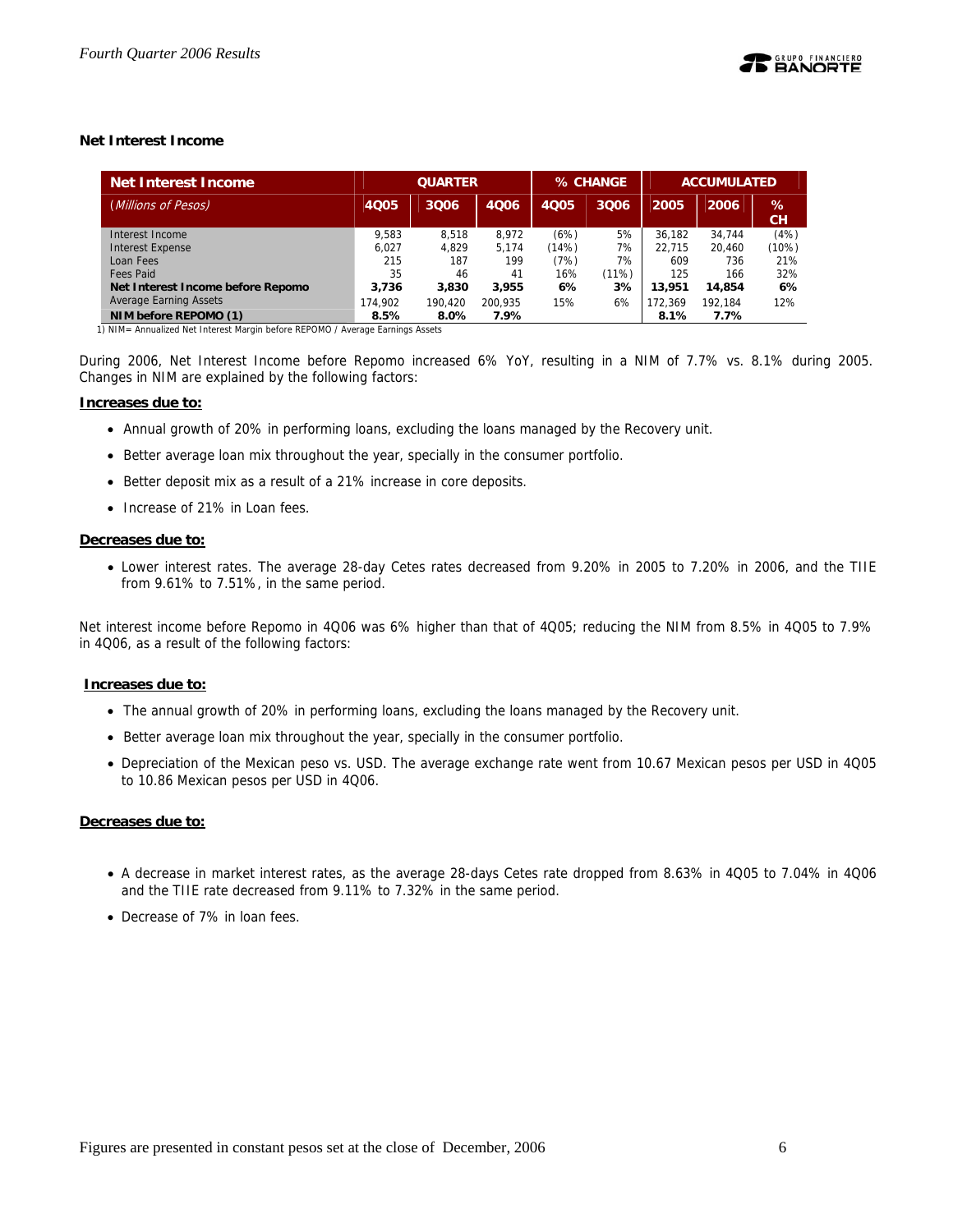## **Non Interest Income**

| <b>Non Interest Income</b>              | <b>QUARTER</b> |       | % CHANGE |             |          | <b>ACCUMULATED</b> |       |        |
|-----------------------------------------|----------------|-------|----------|-------------|----------|--------------------|-------|--------|
| (Millions of Pesos)                     | 4Q05           | 3Q06  | 4006     | <b>4Q05</b> | 3006     | 2005               | 2006  | $%$ CH |
| + Fund Transfers                        | 57             | 59    | 60       | 7%          | 2%       | 196                | 232   | 18%    |
| + Account Management Fees               | 251            | 244   | 250      | $-$ %       | 3%       | 1,022              | 964   | (6%)   |
| + Fiduciary                             | 67             | 68    | 73       | 9%          | 7%       | 228                | 264   | 16%    |
| + Income From loan portf. acquired      | 267            | 328   | 260      | (3%)        | (21%)    | 1,467              | 1,648 | 12%    |
| + Electronic Banking Services           | 185            | 208   | 219      | 18%         | 5%       | 669                | 806   | 20%    |
| + Credit Card                           | 324            | 371   | 432      | 33%         | 16%      | 1,145              | 1,504 | 31%    |
| + From IPAB (2)                         | 57             | 7     | 2        | (96%)       | (70%)    | 198                | 25    | (87%)  |
| + Afore                                 | 216            | 307   | 185      | (14%)       | $(40\%)$ | 1,059              | 1,006 | (5%)   |
| + Other Fees (3)                        | 245            | 243   | 346      | 41%         | 42%      | 920                | 1.139 | 24%    |
| Fees on purchased services:             | 1,669          | 1,836 | 1,827    | 9%          | -%       | 6,905              | 7,588 | 10%    |
| + Fund Transfers                        | 3              | 4     | 4        | 26%         | 5%       | 11                 | 15    | 44%    |
| + Other Fees (1)                        | 167            | 173   | 189      | 13%         | 9%       | 567                | 706   | 24%    |
| + Expense From loan portf. acquired (1) | 259            | 183   | 131      | (49%)       | (28%)    | 983                | 807   | (18%)  |
| <b>Fees Paid:</b>                       | 430            | 360   | 324      | (25%)       | (10%)    | 1,560              | 1,528 | (2%)   |
| $=$ Net Fees                            | 1,239          | 1,476 | 1,503    | 21%         | 2%       | 5,345              | 6,060 | 13%    |
| + Foreign Exchange                      | 94             | 87    | 121      | 29%         | 39%      | 286                | 426   | 49%    |
| + Securities- Realized gains            | 13             | 254   | 399      | 2,884%      | 57%      | 783                | 1,390 | 78%    |
| + Securities- Unrealized gains          | (1)            | 2     | (86)     | 6,537%      | (5,565%) | 12                 | (100) | (945%) |
| <b>Trading Income</b>                   | 106            | 343   | 433      | 309%        | 26%      | 1,081              | 1,716 | 59%    |
| $=$ Non Interest Income                 | 1,345          | 1,818 | 1,936    | 44%         | 6%       | 6,425              | 7,777 | 21%    |

1) The Income from the Serfin loan collecting, which used to be grouped as Trustee, in now included in the Acquired Loans Income concept.<br>2) Includes Fees received by Recovery Banking and by the Bank.

2) Includes Fees received by Recovery Banking and by the Bank<br>3) It includes fees from letters of credit, from pension funds, wa

It includes fees from letters of credit, from pension funds, warehousing services, financial advisoty and for Brokerage House services, among other.

The following table shows the breakdown of Non Interest Income:

| Non Interest Income                                             |             | <b>QUARTER</b> |       |        | % CHANGE | <b>ACCUMULATED</b> |       |        |
|-----------------------------------------------------------------|-------------|----------------|-------|--------|----------|--------------------|-------|--------|
| (Millions of Pesos)                                             | <b>4Q05</b> | 3Q06           | 4006  | 4Q05   | 3Q06     | 2005               | 2006  | $%$ CH |
| Service                                                         | 1.175       | 1.323          | 1,372 | 17%    | 4%       | 4.690              | 5,194 | 11%    |
| Recovery                                                        | 65          | 153            | 131   | 103%   | (14%)    | 655                | 867   | 32%    |
| Foreign Exchange                                                | 94          | 87             | 121   | 29%    | 39%      | 286                | 426   | 49%    |
| Trading<br>(Securities-<br>Realized<br>and<br>unrealized gains) | 12          | 256            | 313   | 2.491% | 22%      | 795                | 1.290 | 62%    |
| $=$ Non Interest Income                                         | 1,345       | 1,818          | .936  | 44%    | 6%       | 6.425              | 7.777 | 21%    |

Non Interest Income in 2006 increased 21% vs. 2005 YoY, which is explained by the following factors:

#### **Service fees:**

In 2006, service fees grew 11% YoY, showing increases in almost all items mostly due to higher transactionality: Credit Cards fees grew 31%, E-banking increased 20%, and Funds Transfers 18%. On the declining side, account management fees and Afore´s fees decreased 6% and 5%, respectively. The contraction in Afore fee income is a consequence of a reduction in comissions which was partially compensated with higher Assets Under Management. Credit card fees showed solid growth despite declines in service and interbank fees during 2006. During the quarter, Service fees grew 17% compared to 2005, driven by increases in most lines except Afore fees which decreased 14%, due to fee reductions.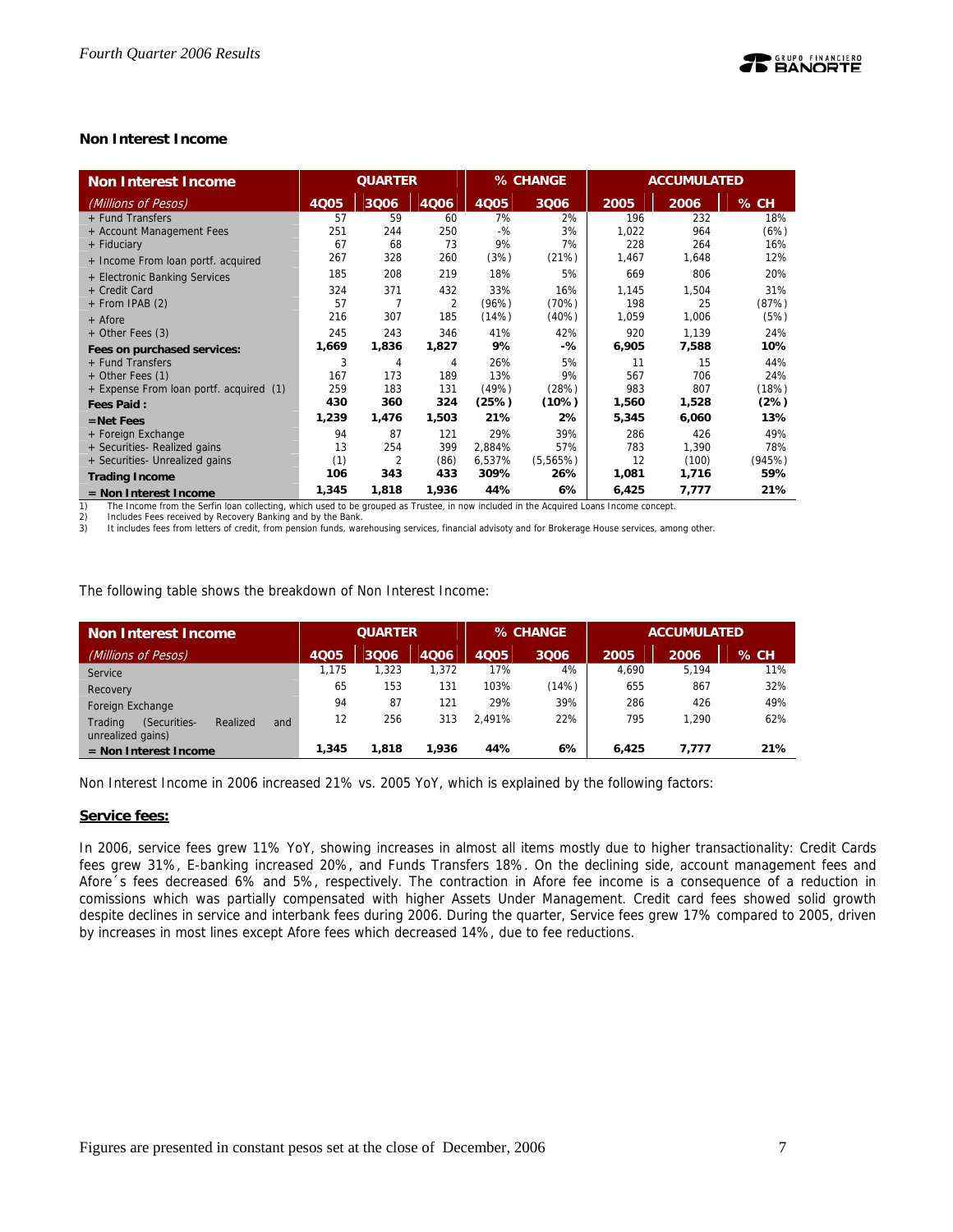## **Recovery:**

| Non Interest Income                                     | <b>QUARTER</b> |                          | % CHANGE                 |       | <b>ACCUMULATED</b> |       |       |        |
|---------------------------------------------------------|----------------|--------------------------|--------------------------|-------|--------------------|-------|-------|--------|
| (Millions of Pesos)                                     | <b>4Q05</b>    | 3Q06                     | 4006                     | 4005  | 3Q06               | 2005  | 2006  | % CH   |
| <b>SERFIN</b>                                           |                |                          |                          |       |                    |       |       |        |
| Income                                                  | 46             | $\overline{\phantom{a}}$ | $\overline{\phantom{0}}$ | $-$ % | $-9/2$             | 276   | 405   | 47%    |
| - Expense                                               | 156            | $\overline{\phantom{0}}$ | $\sim$                   | $-$ % | -%                 | 265   | 122   | (54%)  |
| $=$ Net Fees from Serfín                                | (110)          | $\overline{\phantom{0}}$ | $\overline{\phantom{a}}$ | $-%$  | -%                 | 11    | 283   | 2,473% |
| <b>LOAN PORTFOLIOS ACQUIRED</b>                         |                |                          |                          |       |                    |       |       |        |
| Income                                                  | 221            | 328                      | 260                      | 18%   | (21%)              | 1,192 | 1,243 | 4%     |
| - Expense                                               | 103            | 182                      | 131                      | 27%   | (28%)              | 718   | 685   | (5%)   |
| loan<br>portfolios<br><b>Net</b><br>Fees<br>from<br>$=$ | 118            | 146                      | 129                      | 9%    | (12%)              | 474   | 558   | 18%    |
| acquired<br><b>IPAB FEES</b>                            |                |                          |                          |       |                    |       |       |        |
|                                                         | 57             | 7                        | 2                        | (96%) | (71%)              | 170   | 25    | (85%)  |
| From IPAB $(*)$                                         | 57             | 7                        | $\mathbf{2}$             | (96%) | (71%)              | 170   | 25    | (85%)  |
| $=$ IPAB Fees                                           |                |                          |                          |       |                    |       |       |        |
| Non Interest Income - Recovery Bank                     | 65             | 153                      | 131                      | 103%  | (14%)              | 655   | 867   | 32%    |

(\*) Includes only the fees received by Recovery Banking.

Accumulated Non-Interest Income from the Recovery Banking business was up 32% YoY. Net fees from the Serfin Portfolio had a major increase with respect to 2005, due to a Ps \$275 million profit made through the sale of this portfolio by the IPAB in 1Q06. Earnings from purchased loans increased 18% vs. 2005 because of lower investment amortizations. Fees from IPAB showed a 85% contraction due to an important reduction in assets under management. For the quarter, income from the Recovery Banking unit increased 103% in comparison to 4Q05 mainly due to higher income derived from acquired portfolios.

## **Foreign Exchange:**

Income from Forex in 2006 increased 49% YoY as a result of greater volume and larger proprietary trading. During 4Q06, Foreign Exchange income grew 29% vs. 4Q05 due to the same aforementioned reasons.

## **Trading:**

Trading income in 2006 increased 62% YoY. This increase was attributable to both the monetization of long-term fixed income securities by the Treasury and proprietary trading. During 4Q06, Trading income was substantially higher than a year earlier due to good performance of the money market positions.

## **Non Interest Expense**

| Non Interest Expense                   | <b>QUARTER</b> |       | % CHANGE |      | <b>ACCUMULATED</b> |        |        |      |
|----------------------------------------|----------------|-------|----------|------|--------------------|--------|--------|------|
| (Millions of Pesos)                    | 4Q05           | 3006  | 4006     | 4Q05 | 3Q06               | 2005   | 2006   | % CH |
| <b>Personnel Expenses</b>              | 1.115          | 1.022 | 1.225    | 10%  | 20%                | 4.547  | 4.785  | 5%   |
| +Professional Fees                     | 164            | 173   | 242      | 48%  | 40%                | 679    | 826    | 22%  |
| +Administrative and Promotion Expenses | 957            | 1.056 | 1.041    | 9%   | (1%)               | 3.539  | 3.912  | 11%  |
| +Rent, Depreciation& Amortization      | 399            | 399   | 435      | 9%   | 9%                 | 1.712  | 1.695  | (1%) |
| +Taxes other than income tax           | 115            | 134   | 162      | 41%  | 20%                | 476    | 580    | 22%  |
| +Contributions to IPAB                 | 157            | 165   | 165      | 5%   | $-$ %              | 625    | 659    | 5%   |
| $=$ Non Interest Expense               | 2.908          | 2.949 | 3,270    | 12%  | 11%                | 11,578 | 12,458 | 8%   |

Non-Interest expense in 2006 increased 8% YoY mainly due to higher personnel expenses, expenses associated to the growing business volumes, outlays linked to the ongoing branch remodeling and expansion program, and those of Banorte USA derived from the acquisition of Inter National Bank. Excluding the latter, the YoY increase was 7%. Personnel expenses increased 5%, mostly as a result of the transfer of employees from Sólida to Banorte on Jan/06. Professional Fees increased 22% due to an uptick in legal and consulting fees associated to the development of new business lines, new products, and the increase of portfolio recovery expenses. Administrative and Promotional Expenses increased 11% as a consequence of higher marketing spending related to new products and expenses associated with higher business volumes. Rents, Depreciations and Amortizations declined 1% due to the conclusion of the Bancrecer integration and lower depreciation charges from technology and office equipment. Taxes other than Income Tax went up 22% due to higher investments and purchases related to the branch expansion program carried out during the period. Contributions to IPAB increased 5% YoY due to the yearly increase in deposits.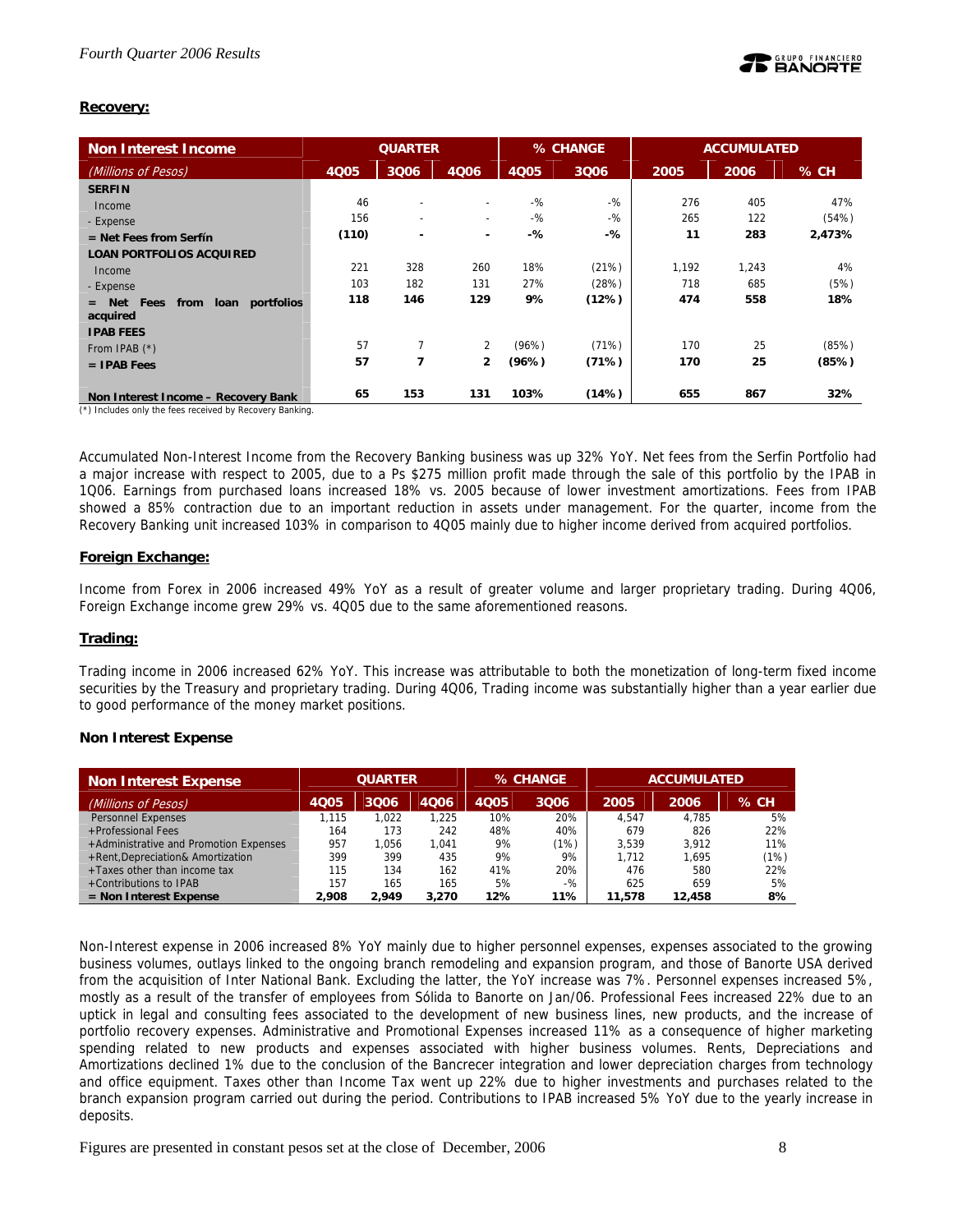Non Interest Expense in 4Q06 increased 12% vs. 4Q05 mainly due to higher personnel expenses, outlays associated to growing business volumes, to expenses related to the ongoing branch remodeling and expansion program, and expenses attributable to Banorte USA. Excluding the latter, the increase was 10%. Personnel expenses increased 10%, mostly as a result of the transfer of employees from Sólida to Banorte on Jan/06. Professional Fees paid increased 48% derived from higher business volumes and IT projects. Administrative and Promotional Expenses increased as a consequence of higher debit and credit card origination, as well as higher insurance policy expenses tied to the increase in mortgage loans. Rent, Depreciation and Amortization expenses and Taxes other than income tax grew as a result of the investments carried out in the branch expansion program during 4Q06.

## **Non Operating Income (Expense) Net**

| <b>Non Operating Income</b><br>(Expense)       |                          | <b>QUARTER</b> |       |             | % CHANGE |          | <b>ACCUMULATED</b> |          |
|------------------------------------------------|--------------------------|----------------|-------|-------------|----------|----------|--------------------|----------|
| (Millions of Pesos)                            | 4Q05                     | 3006           | 4006  | <b>4Q05</b> | 3006     | 2005     | 2006               | $\%$ CH. |
| +Other Revenues                                | 156                      | 147            | 117   | (25%)       | (20%)    | 417      | 388                | (7%)     |
| +Foreign Exchange                              | $\overline{\phantom{a}}$ |                |       |             |          |          |                    |          |
| + Recoveries                                   | 46                       | 125            | 83    | 80%         | (34%)    | 1.396    | 494                | (65%)    |
| +Repomo-other revenues                         | 4                        | 4              | 10    | 150%        | 150%     | 12       | 18                 | 50%      |
| +Warehousing                                   | 245                      |                |       |             |          | 1.196    | 187                | (84%)    |
| =Non Operating Income                          | 452                      | 276            | 209   | (54%)       | (24%)    | 3,021    | 1.086              | (64%)    |
| -Other Expenses                                | (70)                     | (24)           | (62)  | $(11\%)$    | 158%     | (508)    | (342)              | (33%)    |
| -Foreign Exchange                              |                          |                |       |             |          |          |                    |          |
| - Repomo-other expenses                        | (141)                    | (99)           | (159) | 13%         | 61%      | (235)    | (357)              | 52%      |
| - Warehousing                                  | (244)                    |                |       |             |          | (1, 193) | (187)              | (84% )   |
| $=$ Non Operating Expense                      | (455)                    | (124)          | (221) | (51%)       | 78%      | (1,936)  | (886)              | (54%)    |
| = Non Operating Income (Expense)<br><b>Net</b> | (3)                      | 152            | (11)  | 267%        | (107%)   | 1,084    | 200                | (82%)    |

Net Non-Operating income for 2006 reached Ps 200 million, 82% below the level registered in 2005. This variation was mainly due to the following factors:

## **Other Products:**

- The 2005 figure includes Ps 1,081 million in Value Added Tax (VAT) returns derived from the favorable resolution of an injunction filed by the Group subsidiaries against the VAT law in 2005.
- Recoveries from contributions made to the POS terminal project.
- 84% decline in income from inventory commercialization at the Warehousing subsidiary.

## **Other Expenses**

- A Ps 106 million write off from the IPAB audits and a provision of Ps 52 million for a write off derived from IPAB prepayments in 2005.
- Increase in provisioning of Ps 19 million for other debtors.
- A Repomo increase of Ps 121 million due to higher inflation in 2006 vs. 2005 (4.05% vs. 3.33%).
- 84% decline in expenses from inventory commercialization at the Warehousing subsidiary.

The Net result in the line of Other Income/Expense for 4Q06 was minus Ps 11 million (vs. minus Ps 3 million in 4Q05), mainly as a result of lower cancellation of liabilities and other creditors, and fewer dividends received from insurance policies (reflected in the Other Revenues line), as well as to higher Recoveries and an increase in Repomo-Other Expenses.

## **Taxes**

The effective tax and profit-sharing rate for 2006 was 37%, which was higher than the 29% recorded in 2005 mainly as a result of the depletion of Banorte´s and Bancen´s remaining tax shields. In 4Q06 the effective tax rate decreased to 34% as a result of the cancellation of a Ps 49 millions overprovisioning for Employees Profit Sharing scheme and Ps 55 million from tax on assets of the bank´s real state companies which were transferred to the Sundry Debtors account on the Balance Sheet as part of the process to recover them.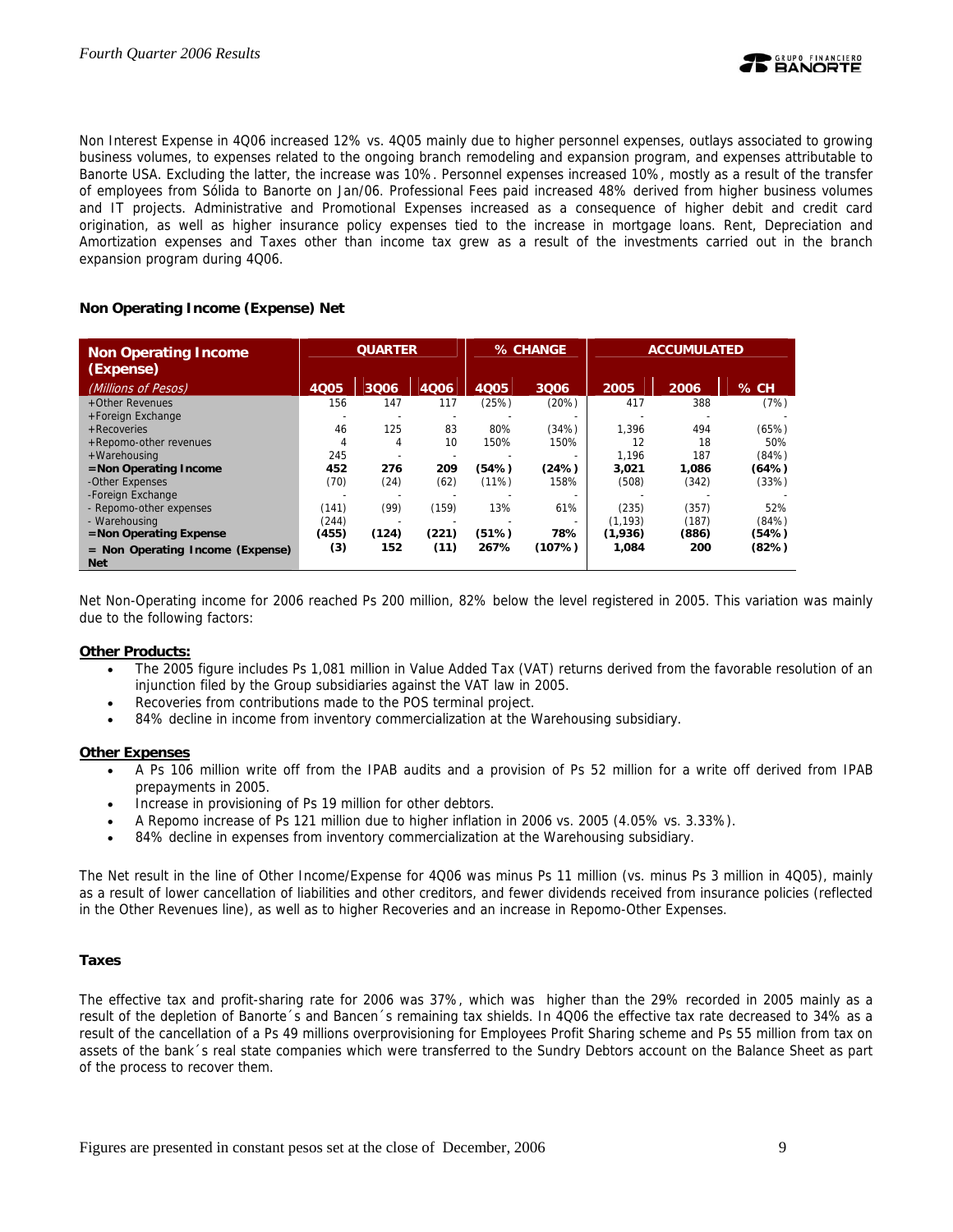## **Loan Portfolio**

| PERFORMING LOAN PORTFOLIO |             |         |         |                                         |                                      |
|---------------------------|-------------|---------|---------|-----------------------------------------|--------------------------------------|
| (Millions of Pesos)       | <b>4Q05</b> | 3006    | 4006    | $\%$<br><b>CHANGE</b><br><b>VS 4Q05</b> | %<br><b>CHANGE</b><br><b>VS 3006</b> |
| Commercial                | 41.069      | 47.114  | 58,565  | 43%                                     | 24%                                  |
| Consumer                  | 39.443      | 48.576  | 47.216  | 20%                                     | (3%)                                 |
| Corporate                 | 21.196      | 22.473  | 24.073  | 14%                                     | 7%                                   |
| Goverment                 | 15.849      | 13.005  | 10.783  | (32%)                                   | (17%)                                |
| <b>Sub Total</b>          | 117,559     | 131,168 | 140,638 | 20%                                     | 7%                                   |
| Banking<br>Recovery       | 1.527       | 1.377   | 1.327   | (13%)                                   | (4%)                                 |
| <b>Total</b>              | 119,086     | 132,545 | 141,965 | 19%                                     | 7%                                   |

| <b>PERFORMING CONSUMER</b> |        |        |        |                                         |                                         |
|----------------------------|--------|--------|--------|-----------------------------------------|-----------------------------------------|
| (Millions of Pesos)        | 4005   | 3006   | 4006   | $\%$<br><b>CHANGE</b><br><b>VS 4Q05</b> | $\%$<br><b>CHANGE</b><br><b>VS 3006</b> |
| Mortgages                  | 23.293 | 29.056 | 26.503 | 14%                                     | (9%)                                    |
| Automobile                 | 6.132  | 6.330  | 6.339  | 3%                                      | $-$ %                                   |
| Credit Card                | 6.486  | 8.505  | 9.482  | 46%                                     | 11%                                     |
| <b>Electronic Payroll</b>  | 3.532  | 4.684  | 4.894  | 39%                                     | 4%                                      |
| <b>Total Consumer</b>      | 39,443 | 48.576 | 47.216 | 20%                                     | (3%)                                    |

| (Millions of Pesos) | <b>4Q05</b> | 3Q06                     | 4006  | %<br><b>CHANGE</b><br><b>VS 4005</b> | ℅<br><b>CHANGE</b><br><b>VS 3006</b> |
|---------------------|-------------|--------------------------|-------|--------------------------------------|--------------------------------------|
| <b>IPAB Loans</b>   | 168         | $\overline{\phantom{0}}$ | -     | $-$ %                                | $-$ %                                |
| Past Due Loans      | 1.927       | 2.102                    | 2.059 | 7%                                   | $-$ %                                |

Total Performing Loans rose 19% yoy, increasing from Ps 119 billion to Ps 142 billion, and 20% when excluding the proprietary portfolio managed by the Recovery Bank. Banorte USA contributed with Ps 8.5 billion as of Dec/06. The growth by segment is explained as follows:

- Commercial loans grew by 43% YoY due to new lending to SMEs and the important contribution of INB to this segment.
- Total Consumer loans increased by 20% YoY. Mortgage loans increased by 14% YoY with 16,189 new mortgage loans originated in the past 12 months. The balance at yearend stood at Ps \$27 billion, which was negatively affected by Ps 2.1 billion from loan securitization and Ps2.7 billion of pre-payments by Fovissste. Excluding these items, growth would have been 34% YoY. The Credit Card Portfolio showed an increase of 46% due to the successful implementation of promotional programs to attract new customers (including the balance transfer program "Ya bájale con Banorte"), and increased credit card usage by our clientele. Payroll loans grew 39% with 237,805 new loans originated and Car Loans grew 3%, with 34,412 new loans granted. In 3Q05 Banorte started to offer Personal loans, which are included in the balance of Payroll loans. Personal loans ended the quarter with a Ps 1,071 million balance, as 24,345 loans were granted by Banorte in the last 12 months.
- Corporate loans increased 14% as a result of the implementation of new strategies tied to cross-selling of other products.
- The Government Portfolio declined 32%, as the result of the increased disintermediation from banks toward direct placement of debt instruments in the capital markets, as well as to pre-payments and amortizations from important State governments.
- IPAB Notes were fully paid in 2Q06 with the payments of Ps 168 billion received.
- Dollar-denominated loans had an impact from the peso depreciation vs. the US dollar at the end of the period, which went from 10.63 pesos/dollar to 10.81 pesos/dollar YoY.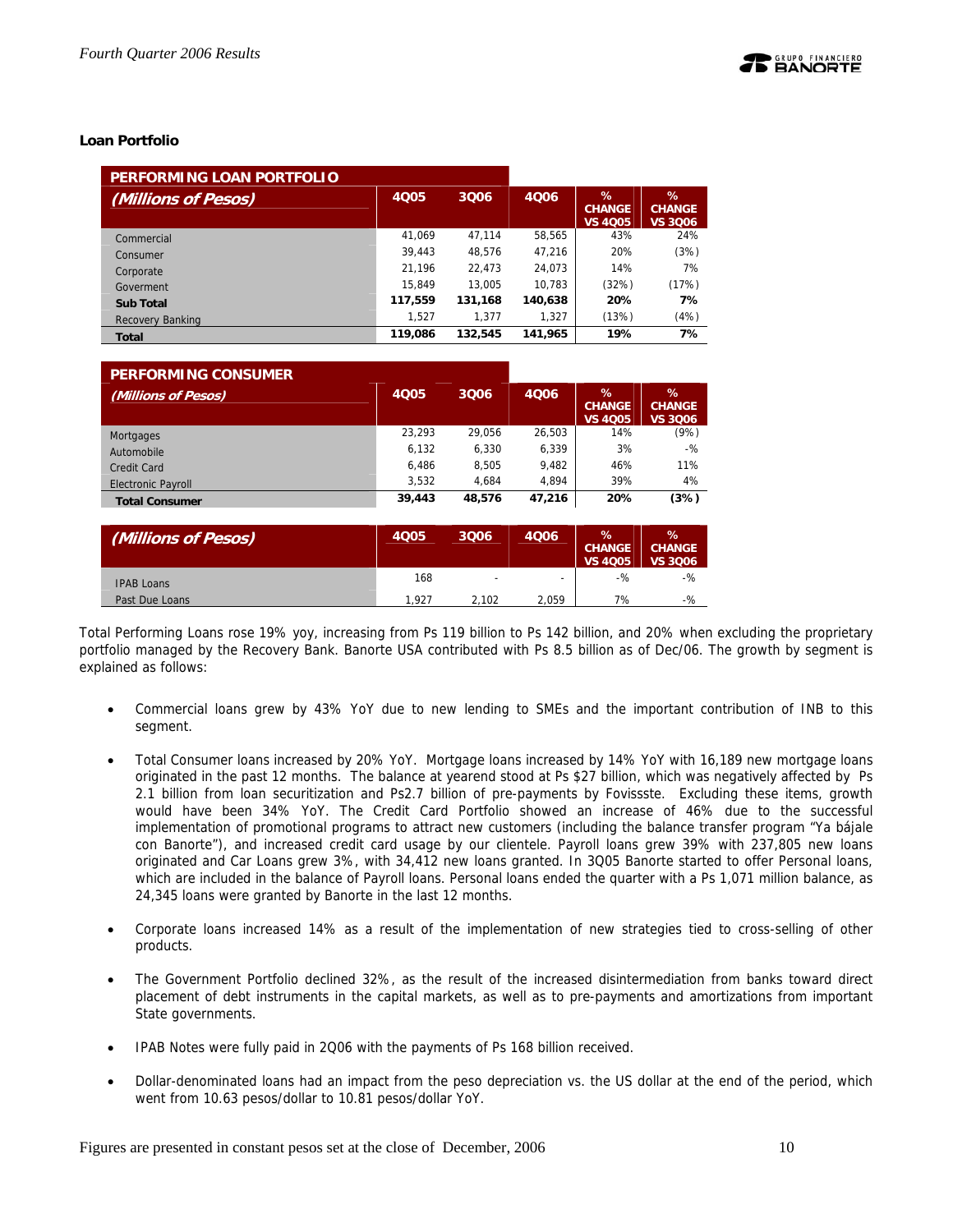

In spite of this important growth in the loan portfolio, the Past Due Loan Portfolio increased 7% with respect to 4Q05. PDL´s finished the quarter with a balance of Ps 2.1 billion, equivalent to a 1.4% Past Due Loan Ratio, lower than the 1.6% reported in 4Q05.

The Performing Loan portfolio rose 7% QoQ mainly as a result of the contribution from Banorte USA of Ps 8.5 billion. By product, the growth was 24% in Commercial, 11% in Credit Card and 7% in Corporate. In contrast, Mortgages decreased by 9% due to the securitized portfolio and the pre-payments by Fovissste. The Government loan portfolio decreased 17% as a result of important pre-payments made by some state governments. The past-due loan balance remained healthy at the same level registered in the previous quarter.

| <b>Past Due Loans</b>              |                                              |       |
|------------------------------------|----------------------------------------------|-------|
| Balance as of September 2006       |                                              | 2,063 |
|                                    | Performing loans to Past due loans transfers | 1,154 |
|                                    | Renewals                                     | (7)   |
|                                    | <b>Cash Collections</b>                      | (201) |
|                                    | <b>Discounts</b>                             | (5)   |
|                                    | Charge Offs                                  | (544) |
|                                    | Foreclosures                                 |       |
|                                    | Past due loans to Performing loans transfers | (16)  |
|                                    | Exchange Adjustment                          | (393) |
| <b>Balance as of December 2006</b> |                                              |       |
|                                    |                                              | 2,059 |

## **Past Due Loans Variations as of 4Q06**

## **Classified Loans**

| <b>Millions of Pesos</b> |              |       |                   | <b>LOAN LOSS RESERVES</b> |                 |              |
|--------------------------|--------------|-------|-------------------|---------------------------|-----------------|--------------|
| <b>Category</b>          | <b>LOANS</b> | %     | <b>COMMERCIAL</b> | <b>CONSUMER</b>           | <b>MORTGAGE</b> | <b>TOTAL</b> |
| A                        | 43,867       | 29%   |                   | 94                        | 88              | 182          |
| A <sub>1</sub>           | 52,336       | 35%   | 243               |                           |                 | 243          |
| A <sub>2</sub>           | 35,580       | 24%   | 325               |                           |                 | 325          |
| B                        | 3,584        | 2%    |                   | 119                       | 76              | 195          |
| <b>B1</b>                | 8,714        | 6%    | 142               |                           |                 | 142          |
| <b>B2</b>                | 2,311        | 2%    | 117               |                           |                 | 117          |
| <b>B3</b>                | 838          | 1%    | 89                |                           |                 | 89           |
| $\mathsf{C}$             | 604          | $-$ % |                   | 210                       | 45              | 255          |
| C <sub>1</sub>           | 313          | $-$ % | 71                |                           |                 | 71           |
| C <sub>2</sub>           | 84           | $-$ % | 34                |                           |                 | 34           |
| D                        | 830          | 1%    | 38                | 394                       | 158             | 590          |
| E                        | 509          | $-$ % | 237               | 57                        | 213             | 507          |
| <b>Total</b>             | 149,570      | 100%  |                   |                           |                 |              |
| Not Classified           | (64)         |       |                   |                           |                 |              |
| Excempted                |              |       |                   |                           |                 |              |
|                          | 385          |       |                   |                           |                 |              |
| Total                    |              |       | 1,296             | 874                       | 580             | 2,750        |
|                          | 149,891      |       |                   |                           |                 |              |
| <b>Reserves</b>          | 43,867       |       |                   |                           |                 | 3,534        |
| Excess / (Deficit)       | 52,336       |       |                   |                           |                 | 784          |

**Notes :** 

1.- The classified loans and the reserves created are based on the December 31<sup>th</sup>, 2006 Balance Sheet.

2.-The loan portfolio is classified in accordance with the rules issued by Secretaria de Hacienda y Crédito Público (SHCP) and the methodology established by the CNBV and those internal<br>methodologies approved by the CNBV. it uses internal methodologies approved by the CNBV.

3.- The surplus in reserves is the result of the Institution's own conservative policies.

4.-Classified Leasing and Factoring loans are as of September 2006 and reserves as of December, 2006.

The quarter closed with a Ps 3,534 billion balance of Loan Loss Reserves and excess reserves of Ps 784 million.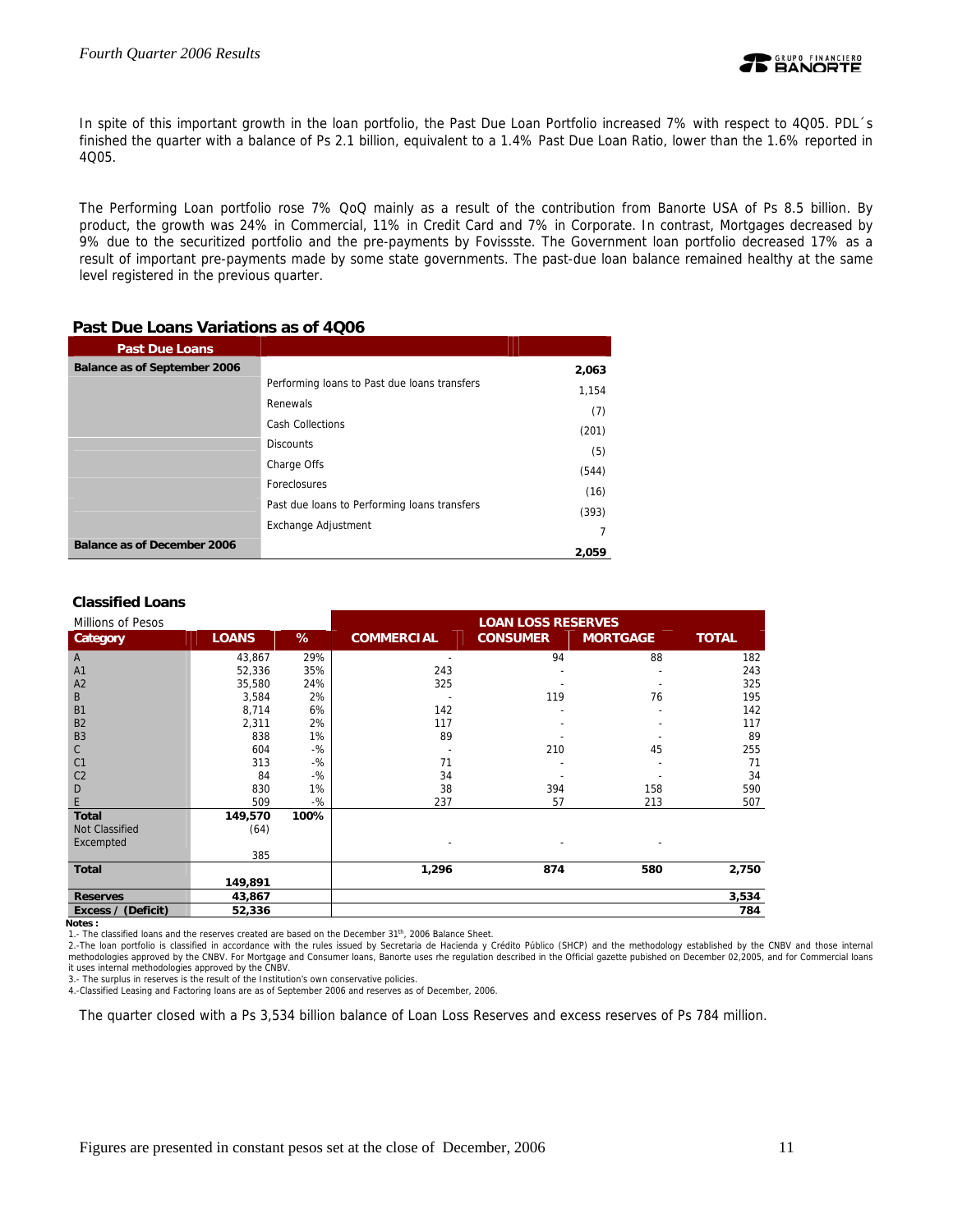| <b>Loan Loss Reserves</b>               | 4006         |
|-----------------------------------------|--------------|
| (Millions of Pesos)                     | <b>Total</b> |
| PREVIOUS PERIOD END BALANCE             | 3,606        |
| Provision taken in the period           | 329          |
| Recovery of penalized debts             | 98           |
| <b>UDIS</b> trusts                      | 169          |
| Charge offs and discounts:              |              |
| Commercial Portfolio                    | (138)        |
| Consumer Portfolio                      | (288)        |
| Mortgage Portfolio                      | (152)        |
| <b>Foreclosed assets</b>                | (6)          |
|                                         | (584)        |
| Cost of debtors support programs        | (23)         |
| <b>Valuation and Others</b>             | (60)         |
| <b>LOAN LOSS RESERVES AT PERIOD END</b> | 3.533        |

The balance of loan loss reserves increased by Ps 338 million from Ps 3.2 billion in 4Q05 to Ps 3.5 billion in 4Q06. This is equivalent to 1.5% of the growth achieved in the performing loan portfolio during the same period.

## **Deposits**

| <b>Deposits</b>                        |             |         |         |                                      |                               |
|----------------------------------------|-------------|---------|---------|--------------------------------------|-------------------------------|
| (Millions of Pesos)                    | <b>4Q05</b> | 3006    | 4006    | %<br><b>CHANGE</b><br><b>VS 4005</b> | ℅<br><b>CHANGE</b><br>VS 3006 |
| Demand Deposits-w/o Interests          | 29.807      | 31.336  | 35.913  | 20%                                  | 15%                           |
| Demand Deposits - with Interests (2)   | 48.836      | 49.141  | 58.985  | 21%                                  | 20%                           |
| Demand Deposits (1)                    | 78,643      | 80,477  | 94.898  | 21%                                  | 18%                           |
| Time Deposits - Retail                 | 41.614      | 47.020  | 53.918  | 30%                                  | 15%                           |
| <b>Core Deposits</b>                   | 120,257     | 127,497 | 148,816 | 24%                                  | 17%                           |
| Money Market (3)                       | 22.402      | 21.018  | 20.259  | (10%)                                | (4%)                          |
| <b>Banking Sector's Total Deposits</b> | 142,660     | 148,515 | 169,075 | 19%                                  | 14%                           |
| <b>GFNorte's Total Deposits (4)</b>    | 142,548     | 148,311 | 169,012 | 19%                                  | 14%                           |
| Off Balance Trading                    | 106.220     | 138.983 | 133,320 | 26%                                  | (4%)                          |
| Accote Under Management                | 248.880     | 287.498 | 302.395 | 22%                                  | 5%                            |

Assets Under Management 248,880 287,498 302,395 22% 5%<br>(1) IPAB checking accounts where cash collecting was deposited over the managed loans from Banpaís and Bancen were excluded. The balances of these accounts in 4005. 30 and 4Q06 were Ps 608 million, Ps 482 million and Ps 526 million, respectively.

(2)Includes Debit Cards.

 (3)Includes Bonds Comprises, Customers and Financial Intermediaries. (4) Includes the eliminations between the subsidiaries (4Q05=112 million, 3Q06=204 million and 4Q06=63 million).

Total Deposits at the end of the quarter reached Ps 169 billion, 19% higher than in 4Q05. Core Deposits increased 24%. Banorte USA contributed with Ps 14.7 billion as of Dec/06. Money Market deposits were substituted by the increase in low-cost deposits, specially in the "Enlace Global" product, and there were lower funding requirements resulting from the pre-apyments from Fovissste and the mortgage loans securitization. Demand Deposits grew 21% while Time Deposits increased 30% as a result of the promotion of new products, such as: Banorte Fácil, Mujer Banorte and Paga Más. Off Balance Trading grew 26% vs 4Q05. Assets under Management reached Ps 302 billion, 22% higher than the figure reported in 4Q05.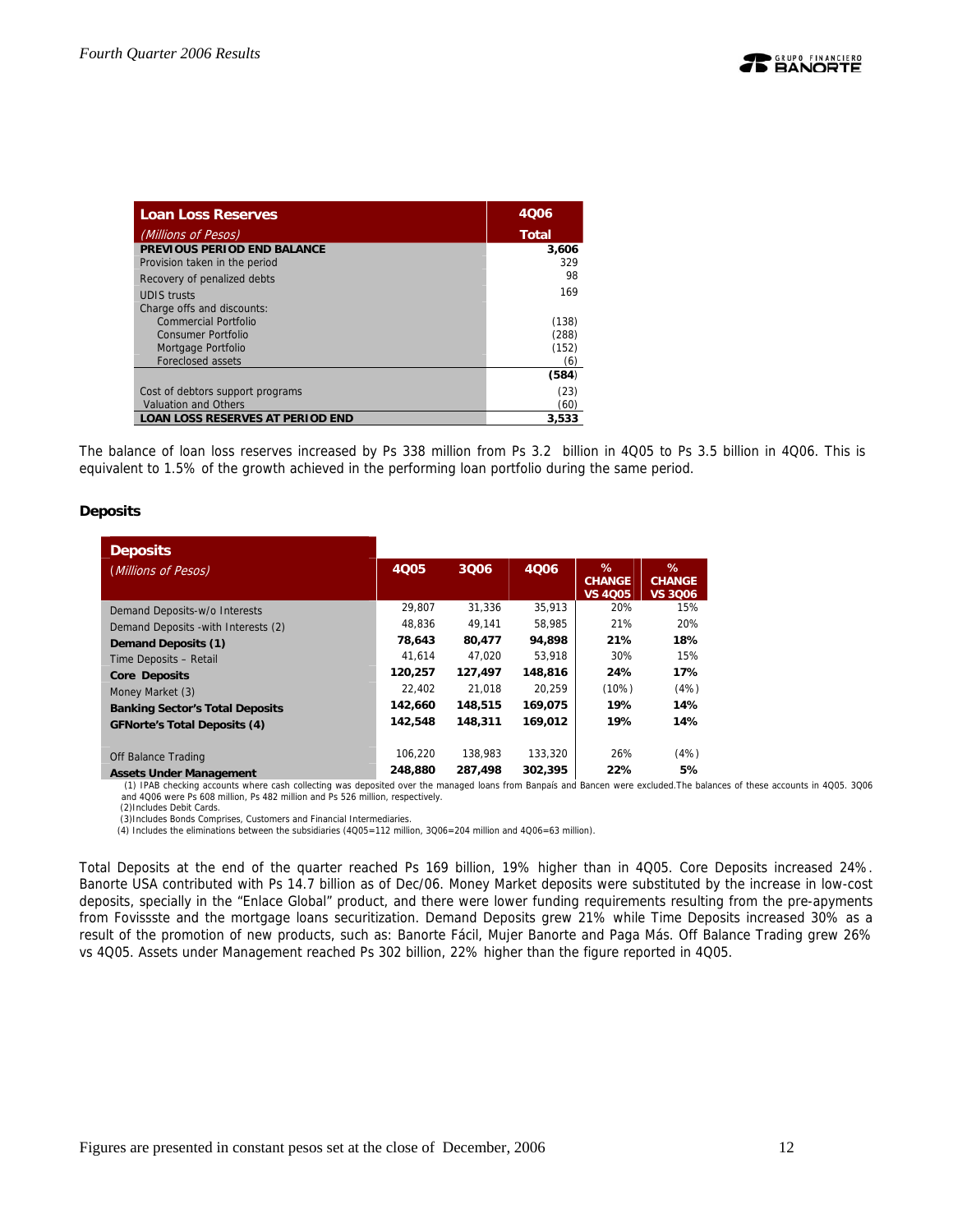

## **Banking Sector Capitalization**

| <b>Capitalization</b>           |         |         |         |         |         |
|---------------------------------|---------|---------|---------|---------|---------|
| (Millions of Pesos)             | 4Q05    | 1006    | 2006    | 3Q06    | 4006    |
| Tier 1 Capital                  | 18.889  | 20.341  | 20.988  | 22.267  | 21,521  |
| Tier 2 Capital                  | 3.999   | 4.030   | 4.223   | 4.092   | 9.015   |
| <b>Net Capital</b>              | 22,888  | 24,371  | 25,211  | 26.359  | 30,535  |
| Credit risk assets              | 107,972 | 113,474 | 124.932 | 125.896 | 126,980 |
| Net Capital/ Credit Risk Assets | 21.2%   | 21.5%   | 20.2%   | 20.9%   | 24.0%   |
| Total risk assets (1)           | 142.327 | 155.783 | 165.502 | 177.363 | 175.723 |
| Tier <sub>1</sub>               | 13.3%   | 13.1%   | 12.7%   | 12.6%   | 12.2%   |
| Tier 2                          | 2.8%    | 2.6%    | 2.6%    | 2.3%    | 5.1%    |
| <b>Capitalization Ratio</b>     | 16.1%   | 15.6%   | 15.2%   | 14.9%   | 17.4%   |

(1) Includes Market Risks. Without inter-company eliminations. (\*) The capitalization ratio of the last period reported is estimated.

At the end of 4Q06 the capitalization ratio of the Banking Sector stood at 17.4%, considering both credit and market risks, and 24% considering credit risk alone. Tier 1 capital ratio was 12.2%, while Tier 2 capital ratio stood at 5.1%. The capitalization ratio was higher than in 4Q05 due to the issuance of USD 600 million in subordinated non-convertible debentures in 4Q06 and the profits generated during the year. They supported the important YoY growth in risk weighted assets (23%). In contrast, the capitalization ratio was affected by the new rules for bank capital requirements issued by Mexico's Ministry of Finance, that came into effect as of Jan/06 and the acquisition of the Inter National Bank in 4Q06.

Stockholders' Equity for the group's holding company rose from Ps 21.3 billion in 4Q05 to Ps 26.1 billion in 4Q06, due mainly to the following factors:

1) Earnings generated over the past 12 months, amounting to Ps 6 billion.

- 2) The Ps 757 million cash dividend paid in 4Q06.
- 3) The increase in the Non-Monetary Assets Result, which amounted to Ps 745 million.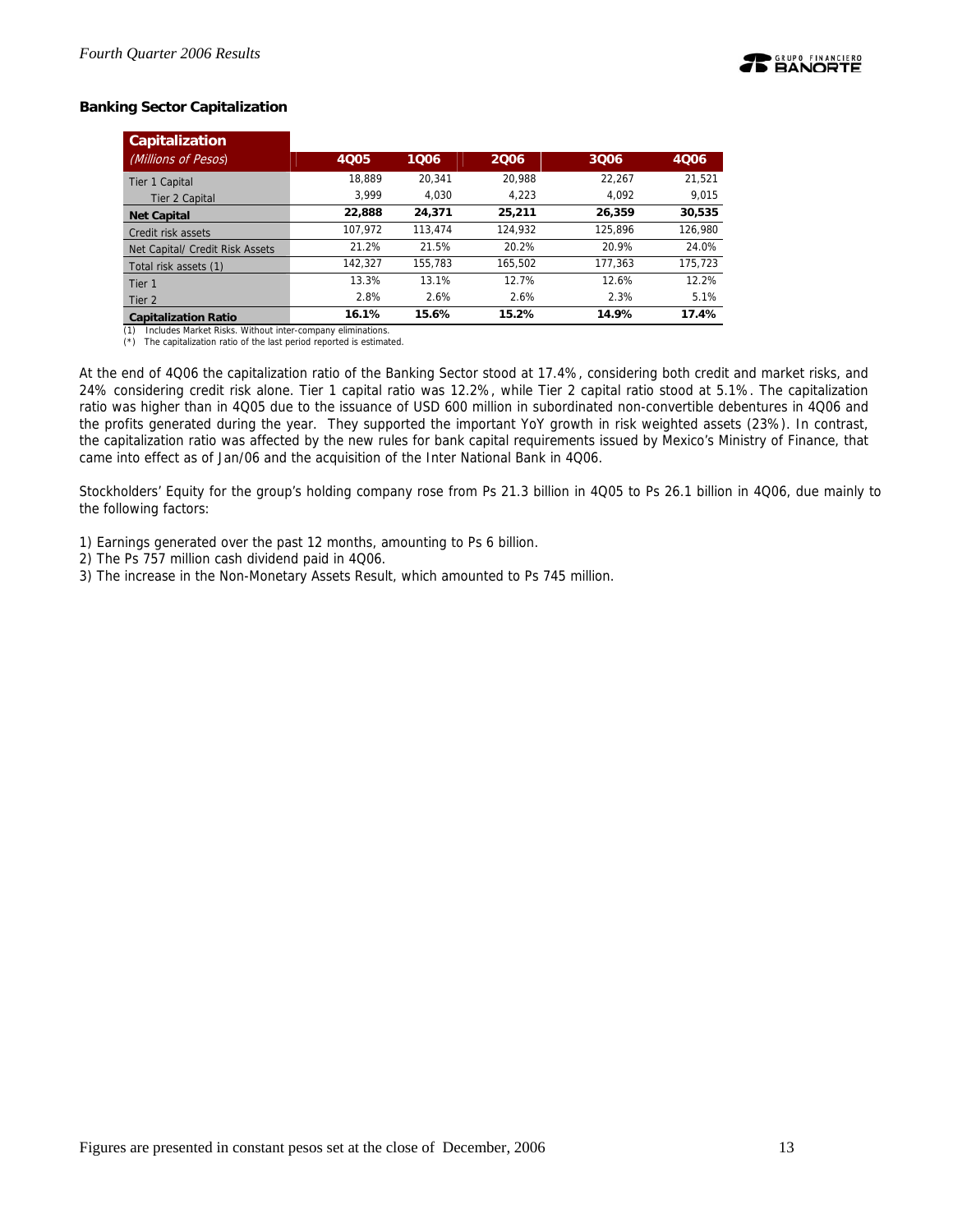## **Information by Sectors**

## **1.- Banking Sector**

| <b>Income Statement &amp; Balance Sheet</b> | <b>QUARTER</b> |         |         | % CHANGE    |        | <b>ACCUMULATED</b> |         |          |
|---------------------------------------------|----------------|---------|---------|-------------|--------|--------------------|---------|----------|
| (Millions of Pesos)                         | 4Q05           | 3Q06    | 4006    | <b>4Q05</b> | 3Q06   | 2005               | 2006    | % CH     |
| <b>INCOME STATEMENT</b>                     |                |         |         |             |        |                    |         |          |
| Net Interest Income after Repomo            | 3.538          | 3,550   | 3,682   | 4%          | 4%     | 13.249             | 14,061  | 6%       |
| Loan Loss and Loss Sharing Provisions       | 326            | 369     | 318     | (2%)        | (14%)  | 1.459              | 1.510   | 4%       |
| Non Interest Income                         | 1.010          | 1.396   | 1.490   | 48%         | 7%     | 4.900              | 6.024   | 23%      |
| Non Interest Expense                        | 2.569          | 2,525   | 2.854   | 11%         | 13%    | 10.222             | 10.918  | 7%       |
| Non Operating Income (Expense), Net         | 25             | 170     | (4)     | (118%)      | (103%) | 1.110              | 220     | $(80\%)$ |
| Pre-Tax Income                              | 1.678          | 2.222   | 1.995   | 19%         | (10%)  | 7.577              | 7.876   | 4%       |
| Net Income                                  | 1.195          | 1.388   | 1.394   | 17%         | 1%     | 5,636              | 5,186   | (8%)     |
| <b>BALANCE SHEET</b>                        |                |         |         |             |        |                    |         |          |
| Performing Loan Portfolio - w/o IPAB        | 114,415        | 127.965 | 136.759 | 19%         | 7%     | 114,415            | 136.759 | 19%      |
| <b>Deposits</b>                             | 143.268        | 148.997 | 169.601 | 18%         | 14%    | 143.268            | 169.601 | 18%      |

| <b>Banking Sector's Financial Ratios</b> | <b>QUARTER</b> |        |        | <b>ACCUMULATED</b> |        |  |
|------------------------------------------|----------------|--------|--------|--------------------|--------|--|
| (Millions of Pesos)                      | 4Q05           | 3006   | 4Q06   | 2005               | 2006   |  |
| Profitability                            |                |        |        |                    |        |  |
| <b>NIM (1)</b>                           | 8.4%           | 7.9%   | 7.8%   | 8.0%               | 7.7%   |  |
| ROA (2)                                  | 2.6%           | 2.7%   | 2.6%   | 3.0%               | 2.5%   |  |
| ROE (3)                                  | 25.2%          | 25.3%  | 24.5%  | 32.1%              | 24.1%  |  |
| ROE without extraordinaries              | 25.2%          | 25.3%  | 24.5%  | 27.0%              | 24.1%  |  |
| Operation                                |                |        |        |                    |        |  |
| Eficiency Ratio (4)                      | 56.0%          | 50.2%  | 53.9%  | 56.0%              | 53.7%  |  |
| Operative Efficiency Ratio (5)           | 5.5%           | 5.0%   | 5.4%   | 5.6%               | 5.4%   |  |
| Liquidity Ratio (6)                      | 58.5%          | 61.5%  | 67.1%  | 58.5%              | 67.1%  |  |
| <b>Asset Quality</b>                     |                |        |        |                    |        |  |
| % Past Due Loans w/o Fobaproa            | 1.6%           | 1.5%   | 1.4%   | 1.6%               | 1.4%   |  |
| Loan Loss Reserves to past Due Loans     | 167.6          | 174.9% | 175.7% | 167.6              | 175.7% |  |
| rowths (7)                               |                |        |        |                    |        |  |
| Loans w/o Fobaproa - IPAB (8)            | 24.8%          | 22.8%  | 19.9%  | 24.8%              | 19.9%  |  |
| <b>Traditional Deposits</b>              | 11.3%          | 16.9%  | 20.6%  | 11.3%              | 20.6%  |  |
| <b>Total Deposits</b>                    | 3.7%           | 11.4%  | 18.5%  | 3.7%               | 18.5%  |  |
| Capitalization                           |                |        |        |                    |        |  |
| Net Capital/ Credit Risk Assets (9)      | 21.2%          | 20.9%  | 24.0%  | 21.2%              | 24.0%  |  |
| Total Capitalization Ratio (9)           | 16.1%          | 14.9%  | 17.4%  | 16.1%              | 17.4%  |  |

1) NIM= Annualized Net Interest Margin before REPOMO / Average Earnings Assets.

2) Annualized earnings as a percentage of the average of quarterly assets over the period.

3) Annualized earnings as a percentage of the average of quarterly equity over the period 4) Non Interest Expense / (Total Operating Income – Repomo Margin + Loan Loss Provisions)

5) Annualized Administrative and Promotion Expenses / Average Total Assets.

6) Liquid Assets / Liquid Liabilities (Liquid Assets = Cash and due from Banks + Negotiable Instruments + Securities held for sale, Liquid Liabilities = Demand Deposits + Liquid Due to banks liabilities + short term loans from banks.

7) Growth versus the previous period.

8) Does not include Fobaproa / IPAB and Loans managed by Recovery Banking.<br>9) The Banking Sector Ratio is included for information purposes. A ratio for each bank is presented in the capitalization section.

Net Income for 2006 in the Banking Sector (including the pension fund Afore, by equity participation method) amounted to Ps 5.2 billion, equivalent to an 8% YoY increase excluding the extraordinary items of 2005. Net Interest Income after Repomo, rose 6% vs. 2005 mostly due to a 20% growth in performing loans and a better loan mix, in spite of lower market interest rates. Loan-Loss and Loss-Sharing Provisions were 4% higher YoY. Non-interest Income grew 23% YoY as a result of higher Trading, Foreign Exchange, Recovery and Service income. Non-Interest Expense increased 7% YoY due mainly to higher personnel expenses resulting from the transfer of private banking executives from the broker-dealer (Banorte Casa de Bolsa) in Oct/05 to Banorte as well as for the employees of Solida to Banorte in Jan/06. Higher volume of operations and expenses related to the branch network expansion program had an impact on costs. Non Operating Income decreased 80% YoY primarily due to the extraordinary income from the VAT refund in 2Q05.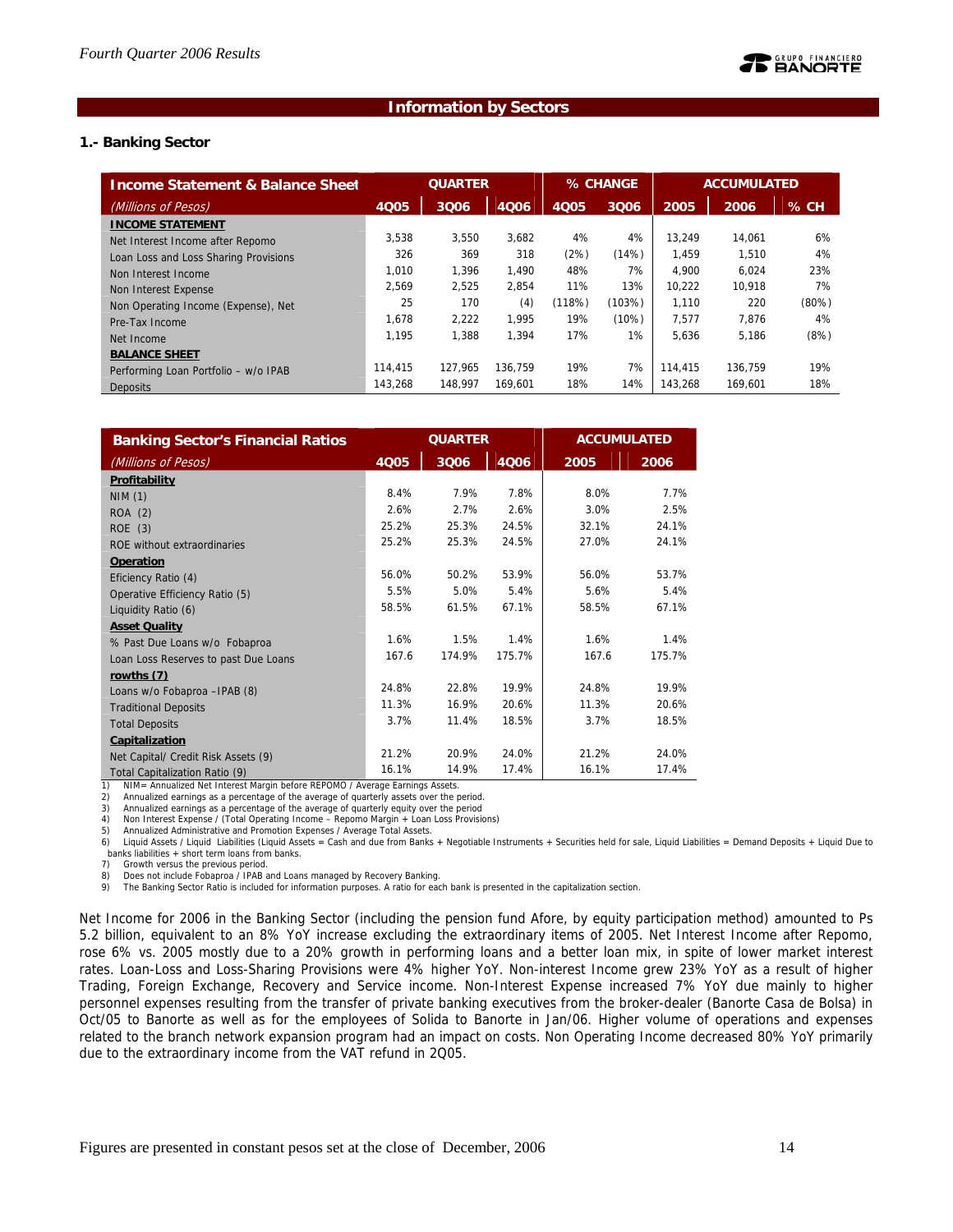

## **Recovery Banking**

| <b>Recovery Banking Income Statement</b>                                   | <b>ACCUMULATED</b> |       |  |  |
|----------------------------------------------------------------------------|--------------------|-------|--|--|
| (Million Pesos)                                                            | 2005               | 2006  |  |  |
| Net Interest Income                                                        | 26                 | (47)  |  |  |
| +REPOMO-margin                                                             |                    |       |  |  |
| =Net Interest Income After REPOMO                                          | 26                 | (47)  |  |  |
| - Loan Loss Provisions                                                     | (1)                | 4     |  |  |
| = Net Interest Income After Provisions                                     | 25                 | (51)  |  |  |
| + Fiduciary                                                                | 12                 |       |  |  |
| + Fobaproa Fees (1)                                                        | 170                | 22    |  |  |
| + Other Fees                                                               | 972                | 1,234 |  |  |
| <b>Non Interest Income</b>                                                 | 1,153              | 1,256 |  |  |
| = Total Operating Income                                                   | 1,180              | 1,205 |  |  |
| Non Interest Expense                                                       | 220                | 597   |  |  |
| $=$ Net Operating Income                                                   | 960                | 607   |  |  |
| - Other Revenues and Expenses                                              | 34                 |       |  |  |
| $=$ Pre-tax Income                                                         | 994                | 607   |  |  |
| - Income Tax & Profit Sharing, Tax on Asset, Def. Inc. Tax & Prof. Sharing | 191                | 123   |  |  |
| $=$ Net Income before Subsidiaries                                         | 804                | 484   |  |  |
| + Undistributed Earnings of Subsidiaries                                   | 79                 | 204   |  |  |
| $=$ Net Income-continuos Operation                                         | 883                | 689   |  |  |
| + Extraordinary Items, net                                                 |                    |       |  |  |
| - Minoritary Income                                                        |                    |       |  |  |
| $=$ Total Net Income<br>(1)<br>Net Figures                                 | 883                | 689   |  |  |

(1) Net Figures. (2) Includes Net Income From Loan Portfolios.

## **Asset acquisitions in 4Q06**

During 4Q06, no asset were acquired by the Recovery Banking business.

| <b>Assets Under</b><br><b>Management</b><br>(Millions of Pesos) | 2006                     | <b>ACCOUNTING IN THE BALANCE</b><br><b>SHEET</b> | <b>ACCOUNTING IN THE INCOME</b><br><b>STATEMENT</b>                                   |
|-----------------------------------------------------------------|--------------------------|--------------------------------------------------|---------------------------------------------------------------------------------------|
| Fobaproa-IPAB: Portfolios                                       |                          |                                                  |                                                                                       |
| Banking Sector (1)                                              | 1.401                    | Out of balance trusts                            | Fees from FOBAPROA                                                                    |
| Serfin                                                          | $\overline{\phantom{a}}$ | Serfin Trust                                     | Fiduciary                                                                             |
| Repossesed assets                                               | 865                      | Out of balance trusts                            | Fobaproa fees and Fiduciary                                                           |
|                                                                 | 2,266                    |                                                  |                                                                                       |
| Loans purchased to IPAB and<br>to Other Banks:                  | 41,954                   | Sólida Administradora de Portafolios<br>Bancen   | Undistributed Earnings from Subsidiaries (Sólida)<br>and Non Interest Income (Bancen) |
| <b>Banking Sector Portfolio: (2)</b>                            |                          |                                                  |                                                                                       |
| <b>Banking Sector</b>                                           | 8.016                    | Banorte's Portfolio                              | Net Interest Income                                                                   |
| Repossesed assets                                               | 6,357                    | Banorte's Repossesed assets                      | Other Revenues and Expenses                                                           |
|                                                                 | 14,373                   |                                                  |                                                                                       |
| Total                                                           | 58,593                   |                                                  |                                                                                       |

(1) Includes the loan portfolios sold to Fobaproa by Bancen and Banpaís.

(2) Includes Ps 1,669 millions of Portfolio managed by the Recovery Bank since 1997, originated from the economic crisis of 1995.

| <b>Recovery Bank Contribution</b>     | <b>ACCUMULATED</b> |       |
|---------------------------------------|--------------------|-------|
| (Millions of Pesos)                   | 2005               | 2006  |
| <b>Traditional Banking Net Income</b> | 4.228              | 5.270 |
| Recovery Bank Net Income              | 883                | 689   |
| <b>GFNorte's Net Income</b>           | $5,111^{(1)}$      | 5,959 |
| $=$ % of Contribution                 | 17.3%              | 11.6% |

(1) Excludes the extraordinary items.

The Recovery Bank contributed with Ps 689 million to the Group's 2006 net profit; equivalent to 11.6% of Grupo Financiero Banorte's total net income, a lower contribution than in 2005 due to growth in traditional banking profits and a decrease in Net Income of the Recovery unit.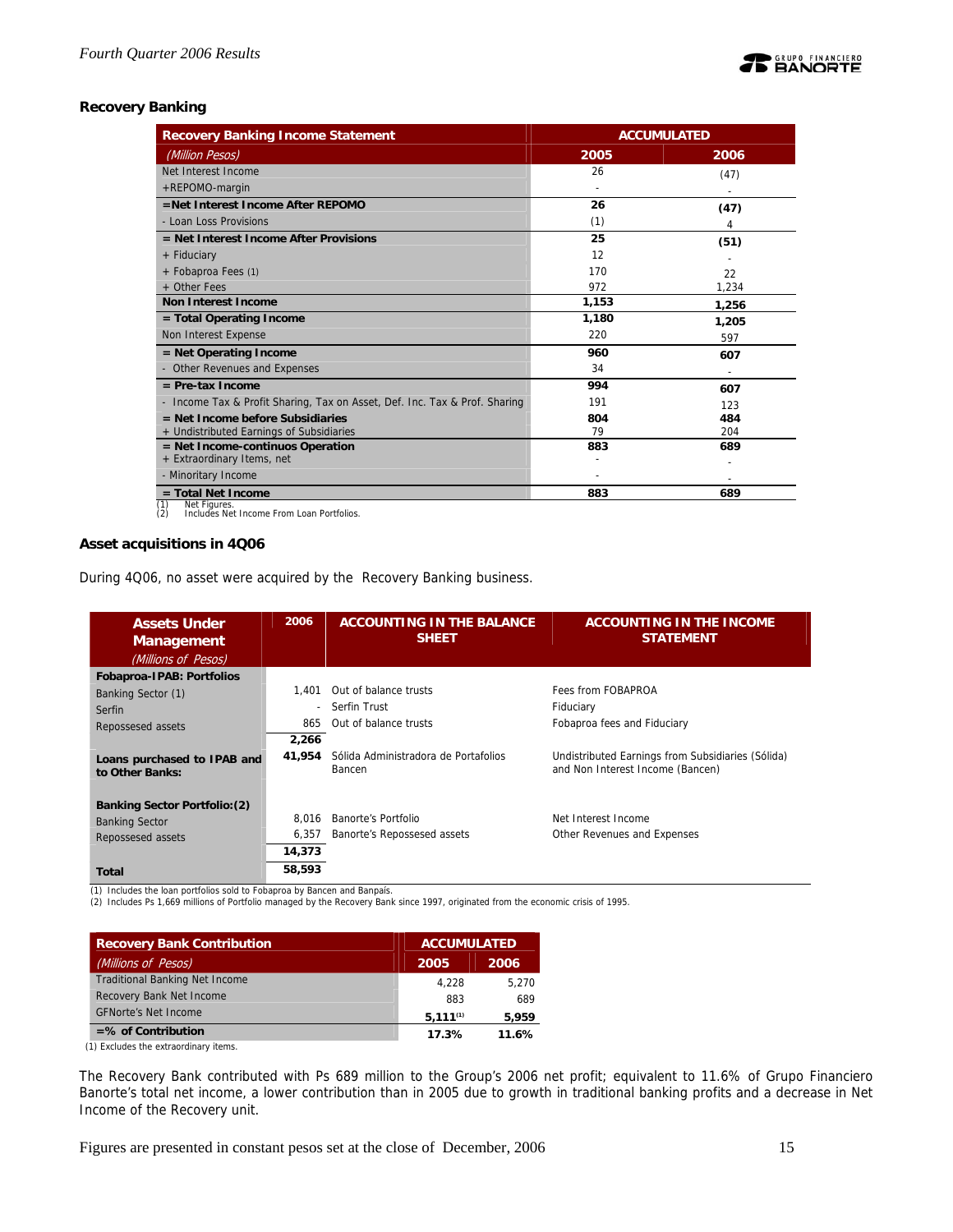## **2.- Brokerage Sector**

| <b>Brokerage Sector</b> | <b>QUARTER</b> |         |                          | % CHANGE                 |                          | <b>ACCUMULATED</b> |         |         |
|-------------------------|----------------|---------|--------------------------|--------------------------|--------------------------|--------------------|---------|---------|
| (Millions of Pesos)     | <b>4Q05</b>    | 3Q06    | 4006                     | 4005                     | 3Q06                     | 2005               | 2006    | %<br>CH |
| <b>Brokerage House</b>  |                |         |                          |                          |                          |                    |         |         |
| Net Income              | 20             | 33      | 75                       | 279%                     | 127%                     | 77                 | 184     | 138%    |
| Equity                  | 572            | 656     | 709                      | 24%                      | 8%                       | 572                | 709     | 24%     |
| Assets under Management | 124.379        | 144.748 | 163.172                  | 31%                      | 13%                      | 124.379            | 163.172 | 31%     |
| <b>Total Assets</b>     | 936            | 920     | 935                      | $\overline{\phantom{a}}$ | 2%                       | 936                | 935     |         |
| <b>ROE</b>              | 14.0%          | 20.5%   | 43.7%                    |                          |                          | 13.7%              | 29.2%   |         |
| Net Capital             |                |         |                          |                          |                          |                    |         |         |
| Tier 1                  | 465            | 554     | 616                      | 32%                      | 11%                      | 465                | 616     | 32%     |
| Tier 2                  | -              |         | $\overline{\phantom{0}}$ |                          | $\overline{\phantom{a}}$ |                    |         |         |
| Net Capital             | 465            | 554     | 616                      | 32%                      | 11%                      | 465                | 616     | 32%     |

The **Brokerage Sector** (Brokerage House) registered Net Income of Ps 184 million in 2006, a 138% YoY increase, driven mainly by greater income from brokerage commissions resulting from an increase in the volume of stock market transactions, higher fees from investment banking related to successful public offerings -acting as lead agent- of State and Municipal bonds and Corporate placements, and also to gains in mark to market valuation. Mutual funds had a positive performance in 2006: assets of stock mutual funds increased by 85% and fixed income funds by 55% YoY due to the promotion of these products through the bank branch network. Total assets under management in the brokerage sector increased by 31% YoY due to synergies with other subsidiaries of the Group.

## **3.-Long Term Savings Sector**

| <b>Long Term Savings Sector</b>   |        | <b>QUARTER</b> |            |        | % CHANGE | <b>ACCUMULATED</b> |        |         |
|-----------------------------------|--------|----------------|------------|--------|----------|--------------------|--------|---------|
| (Millions of pesos)               | 4Q05   | 3006           | 4006       | 4Q05   | 3006     | 2005               | 2006   | %<br>CH |
| Afore                             |        |                |            |        |          |                    |        |         |
| Net Income                        | 7      | 39             | (25)       | (471%) | (166%)   | 280                | 100    | (64%)   |
| Equity                            | 878    | 1,004          | 979        | 11%    | (3%)     | 878                | 979    | 11%     |
| <b>Total Assets</b>               | 972    | 1,157          | 1,052      | 8%     | (9%)     | 972                | 1.052  | 8%      |
| Assets under Management (SIEFORE) | 40.641 | 45,462         | 50.353     | 24%    | 11%      | 40.641             | 50.353 | 24%     |
| <b>ROE</b>                        | 2.5%   | 13.6%          | $-96$      |        |          | 25.4%              | 12.6%  |         |
| <b>Insurance</b>                  |        |                |            |        |          |                    |        |         |
| Net Income                        | 20     | 49             | 61         | 210%   | 24%      | 424                | 318    | (25%)   |
| Equity                            | 1,228  | 1,459          | 1,553      | 26%    | 6%       | 1,228              | 1,553  | 26%     |
| <b>Total Assets</b>               | 5,539  | 7,972          | 7,934      | 43%    | $-$ %    | 5,539              | 7,934  | 43%     |
| <b>Technical Reserves</b>         | 3,780  | 5,352          | 5,522      | 46%    | 3%       | 3,780              | 5,522  | 46%     |
| Premiums sold                     | 853    | 2,154          | 1,416      | 66%    | (34%)    | 4.275              | 7,216  | 69%     |
| <b>ROE</b>                        | 6.4%   | 13.6%          | 16.1%      |        |          | 40.5%              | 22.8%  |         |
| <b>Annuities</b>                  |        |                |            |        |          |                    |        |         |
| Net Income                        | (2)    | 138            | (27)       | 1,042% | (119%)   | 94                 | 610    | 548%    |
| Equity                            | 334    | 971            | 943        | 183%   | (3%)     | 334                | 943    | 183%    |
| <b>Total Assets</b>               | 7,067  | 8,294          | 8,541      | 21%    | 3%       | 7,067              | 8,541  | 21%     |
| <b>Technical Reserves</b>         | 6,716  | 7,305          | 7,521      | 12%    | 3%       | 6,716              | 7,521  | 12%     |
| Premiums sold                     | 237    | 280            | 274        | 16%    | (2%)     | 874                | 993    | 14%     |
| ROE %                             | (2.8%) | 61.4%          | $(11.1\%)$ |        |          | 32.2%              | 87.2%  |         |

The **Pension Fund Afore** registered Net Income of Ps 100 million, of which 51% corresponds to Banorte's stake in this business, a decrease of 64% YoY, mainly due to higher acquisition costs per new affiliate as well as a reduction in service fees charged resulting from an increasingly competitive environment. It is worth noting that declining commissions and higher acquisition costs per new affiliate is a phenomena that has negatively affected the industry as a whole. The Afore´s annual equivalent fee decreased from 3.30% at the beginning of the year to 2.36% at the end of the period, which substantially lowered the revenues for the year. As of 4Q06, the Pension Fund Afore had a total of 3,282,539 affiliates, reaching a share of 11.06% in affiliate accounts. In spite of strong competition, Assets under Management by the SIEFORE (Specialized Retirement Mutual Fund) rose 24% vs. 4Q05 as a result of a higher number of affiliates and the strategy to attract new higher income customers.

The **Insurance Company** reported a profit of Ps 318 million in 2006, of which 51% corresponds to Banorte's stake in this business,, a 25% YoY decrease in spite of the important growth registered in premiums sold. The decline is a result of an increase in claims, stronger price competition, higher technical reserves creation derived from new large clients and more taxes paid due to the depletion of tax-loss carry-forwards at the end of 2005. Premiums sold in 2006 amounted to Ps 7.2 billion, a 69% YoY increase, mainly due to the growth in sales of policies through the branch network and new large clients.

Figures are presented in constant pesos set at the close of December, 2006 16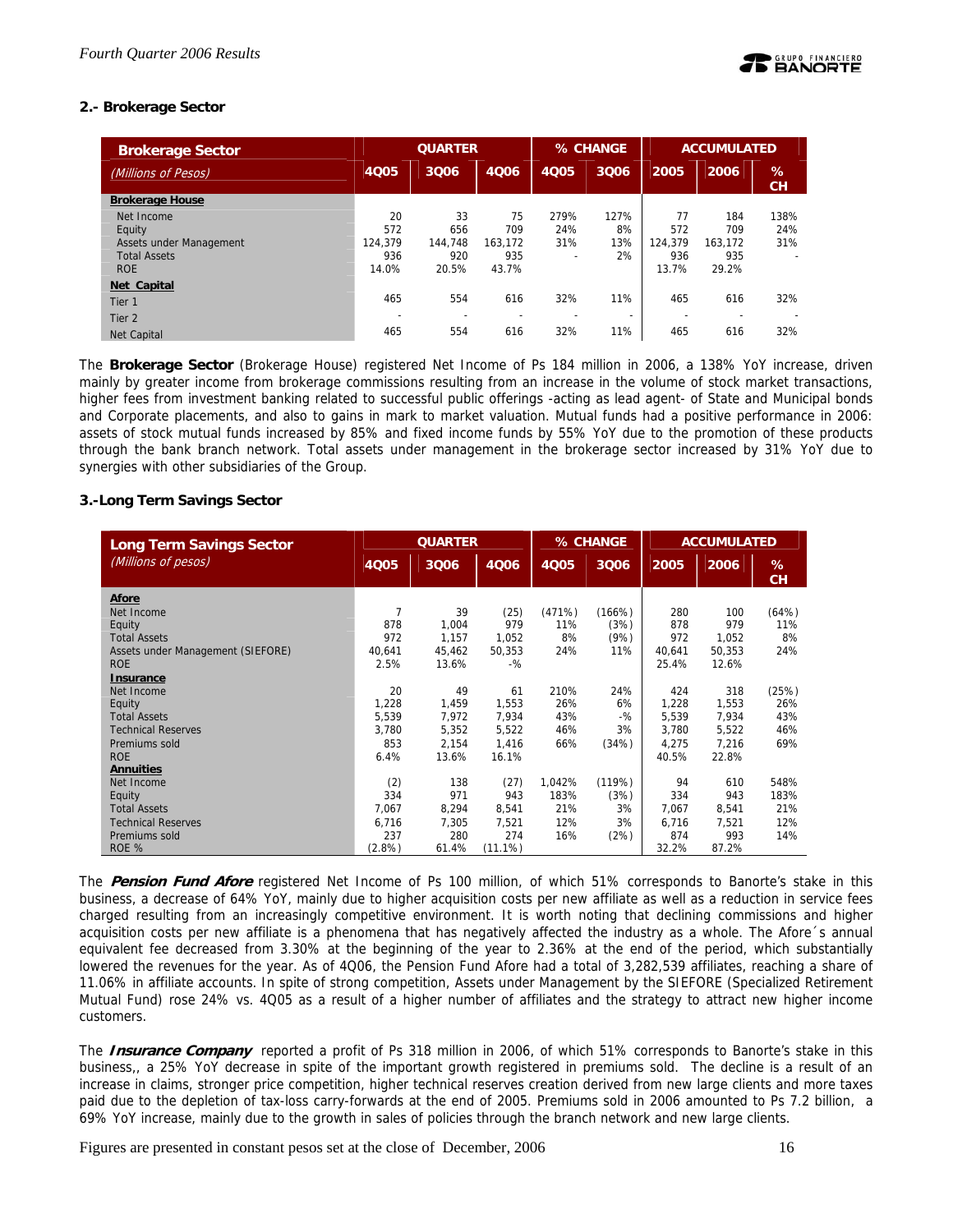

The **Annuities Company** registered Net Income of Ps 610 million in 2006, of which 51% corresponds to Banorte's stake in this business,, 548% higher YoY as a result of realized gains from the sale of fixed income securities during 2006 and from mark to market valuation on the securities portfolio. Premiums sold increased 14% YoY. The company presently ranks 2nd in the industry in terms of premiums sold.

## **3.- Auxiliary Organizations Sector**

| <b>Auxiliary Organizations Sector</b> |                | <b>QUARTER</b> |       |       | % CHANGE                 | <b>ACCUMULATED</b> |       |         |
|---------------------------------------|----------------|----------------|-------|-------|--------------------------|--------------------|-------|---------|
| (Millions of Pesos)                   | 4005           | 3006           | 4006  | 4005  | 3006                     | 2005               | 2006  | %<br>CH |
| Leasing                               |                |                |       |       |                          |                    |       |         |
| Net Income                            | 20             | 30             | 25    | 23%   | (17%)                    | 83                 | 118   | 42%     |
| Equity                                | 288            | 379            | 406   | 41%   | 7%                       | 288                | 406   | 41%     |
| Loan Portfolio                        | 2,881          | 3,142          | 3,294 | 14%   | 5%                       | 2,881              | 3,294 | 14%     |
| Past Due Loans                        | 33             | 21             | 22    | (34%) | 1%                       | 33                 | 22    | (34%)   |
| <b>Loan Loss Reserves</b>             | 43             | 43             | 42    | (3%)  | (2%)                     | 43                 | 42    | (3%)    |
| <b>Total Assets</b>                   | 2.874          | 3,146          | 3,283 | 14%   | 4%                       | 2,874              | 3,283 | 14%     |
| <b>ROE</b>                            | 29.4%          | 33.3%          | 25.6% |       |                          | 33.6%              | 33.9% |         |
| Factoring                             |                |                |       |       |                          |                    |       |         |
| Net Income                            | 13             | 18             | 21    | 62%   | 21%                      | 70                 | 89    | 27%     |
| Equity                                | 340            | 408            | 429   | 26%   | 5%                       | 340                | 429   | 26%     |
| Loan Portfolio                        | 3,999          | 4,091          | 4,132 | 3%    | 1%                       | 3.999              | 4,132 | 3%      |
| Past Due Loans                        | 35             | 34             | 18    | (49%) | (47%)                    | 35                 | 18    | (49%)   |
| <b>Loan Loss Reserves</b>             | 55             | 40             | 28    | (50%) | (31%)                    | 55                 | 28    | (50%)   |
| <b>Total Assets</b>                   | 3.977          | 4,071          | 4,286 | 8%    | 5%                       | 3,977              | 4,286 | 8%      |
| <b>ROE</b>                            | 15.9%          | 17.8%          | 20.5% |       |                          | 22.6%              | 22.9% |         |
| Warehousing                           |                |                |       |       |                          |                    |       |         |
| Net Income                            | $\overline{4}$ | $\overline{2}$ | 3     | (26%) | 78%                      | 14                 | 11    | (23%)   |
| Equity                                | 110            | 116            | 118   | 8%    | 2%                       | 110                | 118   | 8%      |
| Inventories (*)                       | 181            |                | 81    | (55%) | $\overline{\phantom{a}}$ | 181                | 81    | (55%)   |
| <b>Total Assets</b>                   | 401            | 150            | 167   | (58%) | 12%                      | 401                | 167   | (58%)   |
| <b>ROE</b>                            | 15.5%          | 6.0%           | 10.5% |       |                          | 13.2%              | 9.4%  |         |
| <b>Bondina</b>                        |                |                |       |       |                          |                    |       |         |
| Net Income                            | $\overline{7}$ | 9              | 8     | 16%   | (14%)                    | 24                 | 29    | 23%     |
| Equity                                | 110            | 131            | 139   | 27%   | 6%                       | 110                | 139   | 27%     |
| <b>Total Assets</b>                   | 423            | 487            | 498   | 18%   | 2%                       | 423                | 498   | 18%     |
| <b>Technical Reserves</b>             | 200            | 240            | 230   | 15%   | (4%)                     | 200                | 230   | 15%     |
| Premiums sold                         | 66             | 53             | 51    | (23%) | (3%)                     | 255                | 243   | (4%)    |
| <b>ROE</b>                            | 26.5%          | 29.9%          | 24.1% |       |                          | 24.7%              | 23.8% |         |

New Accounting Principles : Warehousing, Leasing & Factoring= Circular 1490

(\*) Accounted in Other Assets, Deferred charges and Intangibles account.

The **Leasing Company** registered Net Income of Ps 118 million during 2006, a 42% YoY increase, mostly due to 14% growth in its loan portfolio vs 4Q05, lower loan-loss provisioning due to the good quality of the loan portfolio, income of Ps 13 million from the sale of leased equipment and Ps 5 million from recoveries. The past due loan ratio and the reserve coverage ratio reached 0.7% and 191%, respectively, at the end of 4Q06. The company currently ranks 2nd among 27 leasing companies in terms of loan portfolio.

The **Factoring Company** reported Net Income of Ps 89 million in 2006, 27% higher than in 2005, mainly due to the increase in the loan portfolio and the release of loan loss reserves coming from past due loan recoveries, reaching a Ps 4.1 billion loan portfolio balance at the end of 4Q06. The past due loan portfolio closed at Ps 18 million, equivalent to a PDL ratio of 0.4%, with reserve coverage of 156%. The company presently leads the industry's 10 factoring companies in terms of volume of operations.

The **Warehousing Company** registered Net Income of Ps 11 million in 2006, 23% lower YoY primarily due to a decrease in customer inventory commercialization, resulting from a decline in operations with important clients. This has been compensated with higher warehousing services which have allowed the company to issue certificates of deposit that are used as collateral for Banorte´s loans, specially to the farming sector, as well as a full ocupation of our own warehouses. The Warehousing Company currently ranks 9th among the country's 20 market participants in terms of certification volume.

The **Bonding Company** reported Net Income of Ps 29 million in 2006, a 23% YoY increase, mainly as a result of lower technical reserve provisioning compared to the previous year. In the Extraordinary General Shareholders meeting of the GFNorte held on December  $13<sup>th</sup>$ , 2006, the spin-off of Fianzas Banorte, S.A. de C.V. from the Group was approved, thus allowing the promotion of the sale of this business.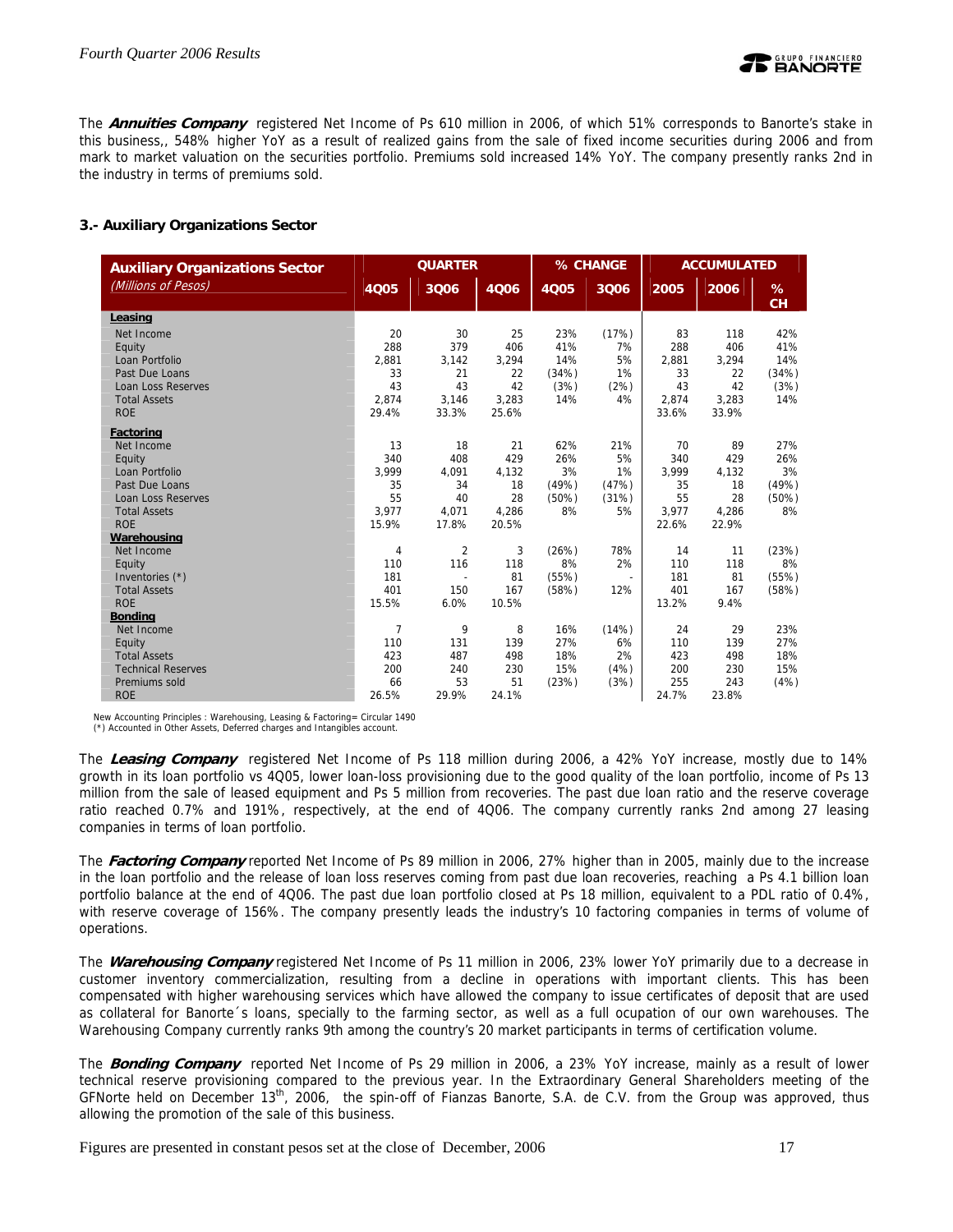## **5.- Microcredit Sofol**

| <b>Pronegocio</b>         | <b>QUARTER</b>      |       |       |             | % CHANGE | <b>ACCUMULATED</b> |       |      |
|---------------------------|---------------------|-------|-------|-------------|----------|--------------------|-------|------|
| (Millions of Pesos)       | <b>4Q05</b><br>3Q06 |       | 4Q06  | <b>4Q05</b> | 3Q06     | 2005               | 2006  | %    |
| Pronegocio                |                     |       |       |             |          |                    |       | CH   |
| Net Income                | (8)                 | 9     | 4     | 145%        | (60%)    | (19)               | 22    | 216% |
| Equity                    | 56                  | 74    | 78    | 39%         | 5%       | 56                 | 78    | 39%  |
| Loan Portfolio            | 353                 | 556   | 611   | 73%         | 10%      | 353                | 611   | 73%  |
| Past Due Loans            | 16                  | 39    | 58    | 263%        | 49%      | 16                 | 58    | 263% |
| <b>Loan Loss Reserves</b> | 6                   | 11    | 17    | 165%        | 51%      | 6                  | 17    | 165% |
| <b>Total Assets</b>       | 366                 | 565   | 653   | 78%         | 16%      | 366                | 653   | 78%  |
| <b>ROE</b>                | $(53.0\%)$          | 51.4% | 18.7% |             |          | $(34.0\%)$         | 32.5% |      |

**Pronegocio** reported Net Income of Ps 22 million in 2006 vs a Ps 19 million loss in 2005 (Pronegocio began operations in 1Q05). The turnaround came mainly from an outstanding 73% YoY loan growth, albeit from a small base, ending the quarter with a balance of Ps 611 million. The balance of past due loans at the end of 4Q06 stood at Ps 58 million, equivalent to a 9.5% PDL ratio with a reserve coverage of 29% (equivalent to 147% since Nafin guarantees 80% of the loans). As of 4Q06, Pronegocio had 76 branches in 35 cities, and 14 new branches are currently in process of being opened.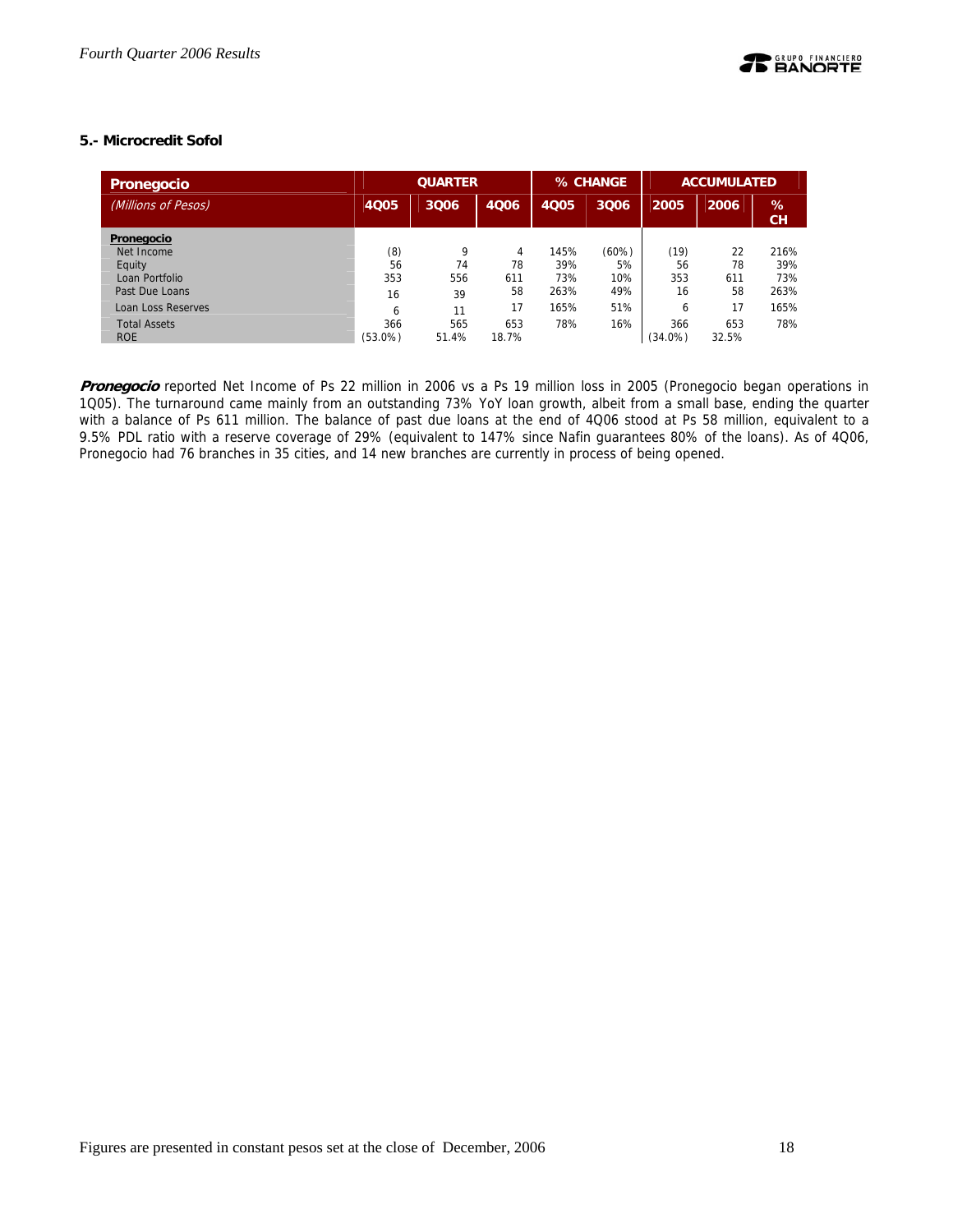

# ANNEXES

- 1.GRUPO FINANCIERO GENERAL INFORMATION
- 2.ACCOUNTING CHANGES AND REGULATIONS
- 3.RECENT EVENTS
- 4.LOAN PORTFOLIO SALES TO SOLIDA ADMINISTRADORA DE PORTAFOLIOS
- 5.FINANCIAL STATEMENTS
- 6.NOTES TO GRUPO FINANCIERO FINANCIAL **STATEMENTS**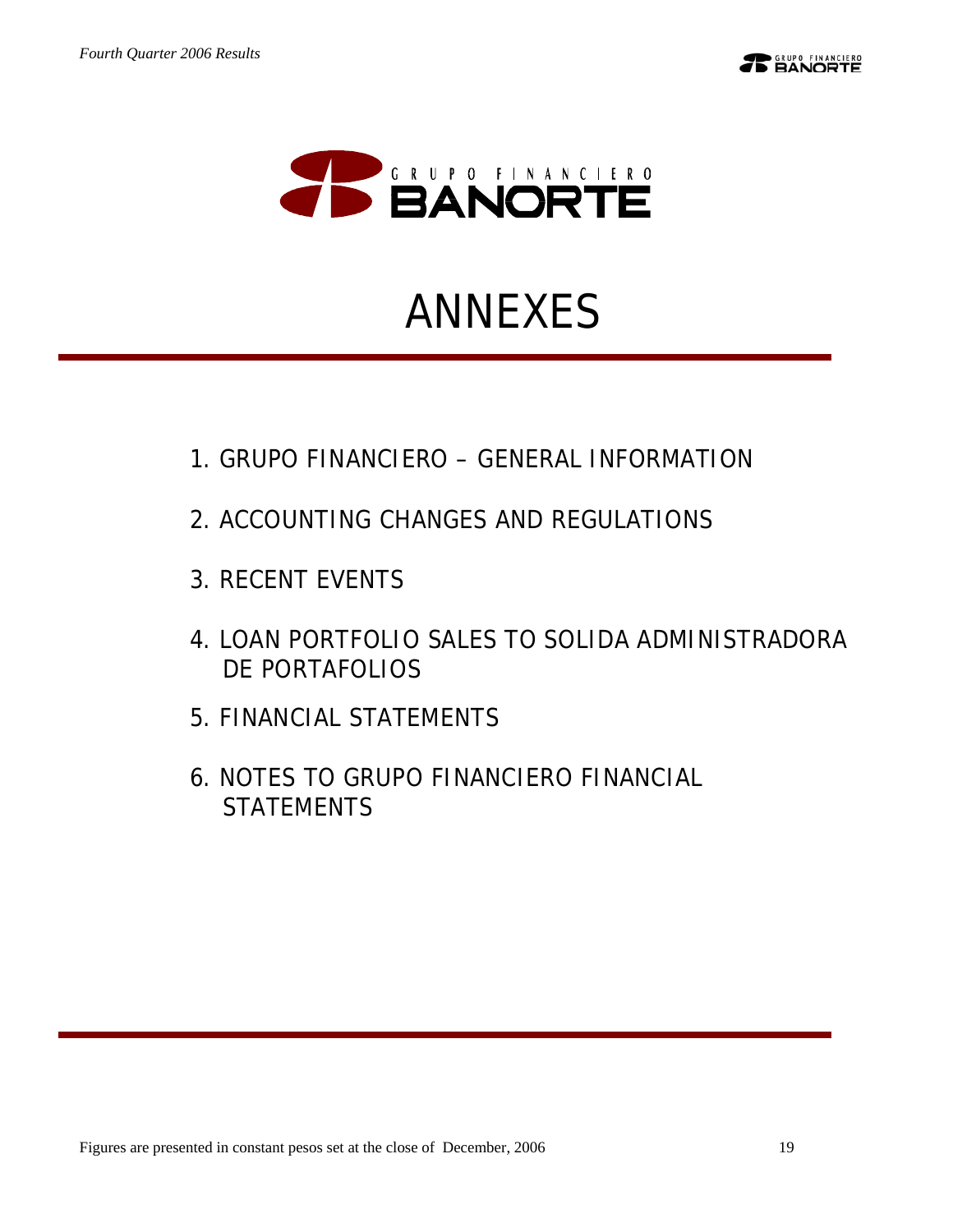

## **ANNEX 1 .-Grupo Financiero- General Information**

## **GFNorte Ownership in Subsidiaries**

| 4006   |
|--------|
| 97.06% |
| 99.99% |
| 51.00% |
| 51.00% |
| 51.00% |
| 99.99% |
| 99.99% |
| 99 99% |
| 99.99% |
| 70.00% |
| 99.99% |
|        |

(1) As a result of merging Bancen in August, 2006. (2) Subsidiary of Banco Mercantil del Norte.

## **Holding Company Capital Structure**

| <b>Number of Shares</b>      | <b>SERIE O</b><br>As of December 2006 |
|------------------------------|---------------------------------------|
| Number of shares outstanding | 2.018.347.548                         |
| Shares held on Treasury      |                                       |

## **Banorte Ratings**

| <b>International Ratings</b> |                             |                |                                   |                  |  |  |  |  |  |  |
|------------------------------|-----------------------------|----------------|-----------------------------------|------------------|--|--|--|--|--|--|
| <b>Rating Agency</b>         | Rated<br><b>Institution</b> | Rating         | Category                          | <b>Date</b>      |  |  |  |  |  |  |
| Moody's                      | Banorte                     | Stable         | Outlook                           |                  |  |  |  |  |  |  |
|                              |                             | $D+$           | Modest Financial Strength         |                  |  |  |  |  |  |  |
|                              |                             | Baa1           | Foreign long - term bank deposits | November         |  |  |  |  |  |  |
|                              |                             | $P-2$          | Foreign short- term bank deposits | 2006             |  |  |  |  |  |  |
|                              |                             | $A-3$          | Local long - term bank deposits   |                  |  |  |  |  |  |  |
|                              |                             | $P-2$          | Local short- term bank deposits   |                  |  |  |  |  |  |  |
| Standard & Poors             | Banorte                     | Stable         | Outlook                           |                  |  |  |  |  |  |  |
|                              |                             | BBB-           | Long Term foreign issuer credit   |                  |  |  |  |  |  |  |
|                              |                             | BBB-           | Long Term local currency deposits | October 2006     |  |  |  |  |  |  |
|                              |                             | $A-3$          | Short term foreign issuer credit  |                  |  |  |  |  |  |  |
|                              |                             | $A-3$          | Short tem local issuer credit     |                  |  |  |  |  |  |  |
| Fitch                        | Banorte                     | Positive       | Outlook                           |                  |  |  |  |  |  |  |
|                              |                             | BBB-           | Long Term Foreign currency        | <b>July 2006</b> |  |  |  |  |  |  |
|                              | Grupo Financiero            | BBB-           | Long Term Local currency          |                  |  |  |  |  |  |  |
|                              | Banorte                     | F <sub>2</sub> | Short Term Local Currency         |                  |  |  |  |  |  |  |
|                              |                             | F <sub>3</sub> | Short Term Foreign Currency       |                  |  |  |  |  |  |  |
|                              |                             | C              | Individual - Foreign Currency     |                  |  |  |  |  |  |  |
|                              |                             | 3              | <b>Support Rating</b>             |                  |  |  |  |  |  |  |
|                              |                             | 5              | <b>Support Rating</b>             |                  |  |  |  |  |  |  |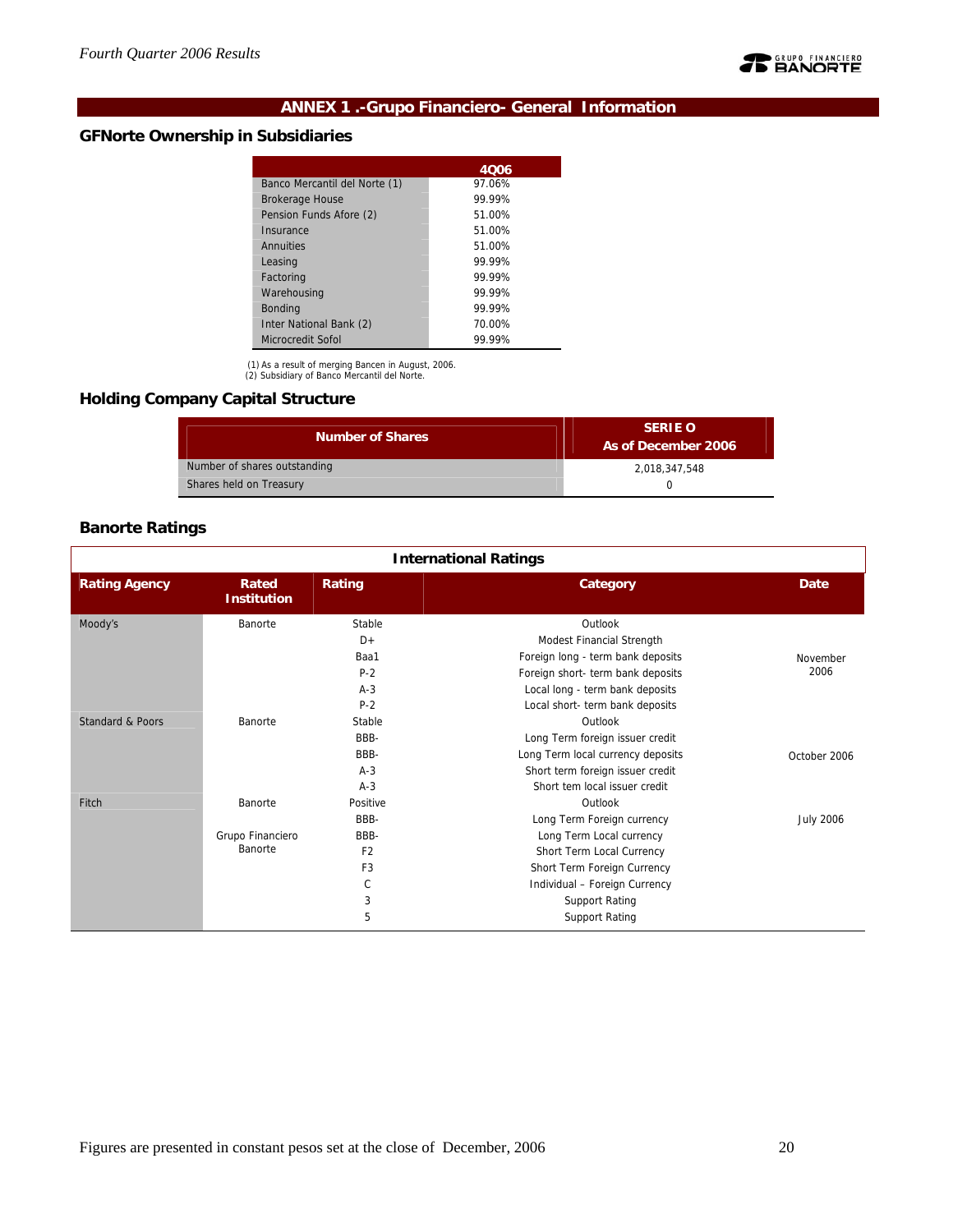

## **Banorte Ratings**

| <b>Domestics Ratings</b>  |                             |                                                      |                                                                                                                                      |                   |  |  |  |  |  |
|---------------------------|-----------------------------|------------------------------------------------------|--------------------------------------------------------------------------------------------------------------------------------------|-------------------|--|--|--|--|--|
| <b>Rating Agency</b>      | Rated<br><b>Institution</b> | Rating                                               | Category                                                                                                                             | <b>Date</b>       |  |  |  |  |  |
| Fitch                     | Banorte                     | $F1 + (mex)$<br>AA (mex)<br>$F1 + (mex)$<br>AA (mex) | Short term counterparty risk<br>Long term counterparty risk<br>Short term CD's and Term Deposits<br>Long term CD's and Term Deposits | <b>Juuly 2006</b> |  |  |  |  |  |
|                           | Grupo Financiero<br>Banorte | AA (mex)<br>$F1 + (mex)$                             | Medium and Long Term<br>Short Term                                                                                                   | June, 2004        |  |  |  |  |  |
| Moody's National Scale    | Banorte                     | Aaa.mx<br>$MX-1$                                     | Long Term Deposits<br>ShortTerm Deposits                                                                                             | <b>July 2004</b>  |  |  |  |  |  |
|                           | Arrendadora<br>Banorte      | Aa1.mx                                               | Issue Rating in National Scale                                                                                                       | <b>July 2004</b>  |  |  |  |  |  |
|                           | Arrendadora<br>Banorte      | Aa1.mx                                               | Issue Rating in National Scale                                                                                                       | <b>July 2004</b>  |  |  |  |  |  |
| <b>Other Subsidiaries</b> |                             |                                                      |                                                                                                                                      |                   |  |  |  |  |  |
| Fitch                     | Sólida                      | AAFC1-(mex)                                          | <b>Financial Asset Administrator</b>                                                                                                 | January 2007      |  |  |  |  |  |
|                           | Seguros Banorte<br>Generali | AA- (mex)                                            | Insurance Financial Strength                                                                                                         | August 2002       |  |  |  |  |  |

**No. of Employees & Distribution Network** 

| <b>EMPLOYEES</b>            | 4005   | 3Q06   | 4006   |
|-----------------------------|--------|--------|--------|
| Banking Sector (1)          | 12.683 | 12.914 | 13.036 |
| Other Sectors (2)           | 2,329  | 2,496  | 2,567  |
| <b>Total Group</b>          | 15,012 | 15,410 | 15,603 |
| <b>DISTRIBUTION NETWORK</b> |        |        |        |
| <b>Banking Branches</b>     | 968    | 978    | 994    |
| - Branches in process       |        |        | 29     |
| <b>ATM</b>                  | 2.800  | 3.033  | 3.140  |

(1) Includes Sólida Administradora de Portafolios. (2) Includes banking modules and Remote Teller Windows. Excludes 1 branch located in Cayman Island.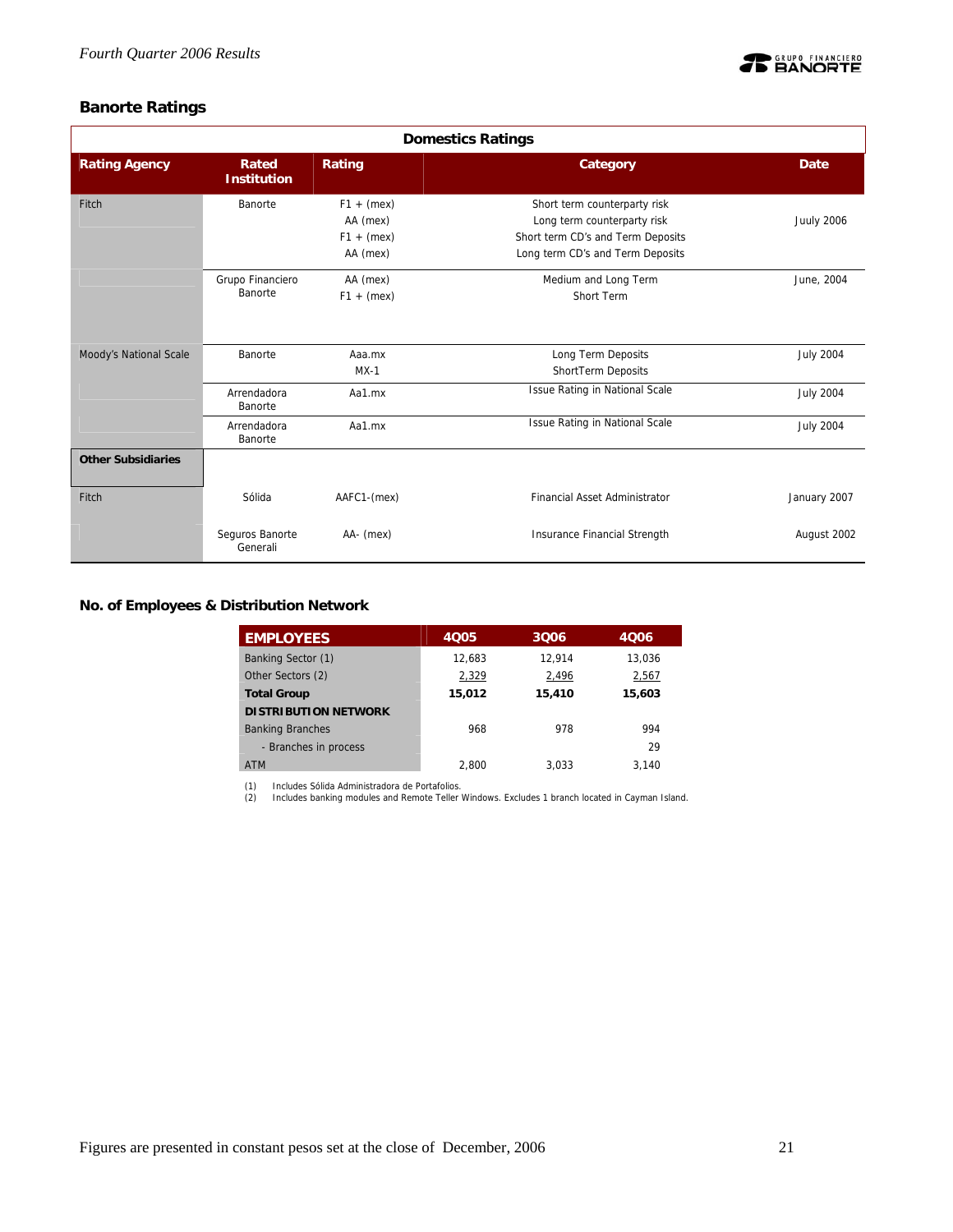

## **Group Officers**

| <b>NAME</b>                         | <b>CURRENT POSITION</b>                        |
|-------------------------------------|------------------------------------------------|
| Luis Peña Kegel                     | <b>Chief Executive Officer</b>                 |
| LINE                                |                                                |
| Manuel Sescosse Varela              | Managing Director - Commercial                 |
| Jesús Garza Martínez                | Managing Director - Consumer                   |
| Enrique Catalán Guzmán              | Managing Director - Entrepreneurial            |
| Alejandro Valenzuela del Río        | Managing Director - Treasury & Capital Markets |
| Luis Fernando Orozco                | Managing Director - Asset Recovery             |
| Enrique Castillón Vega              | Managing Director - Long Term Savings Sector   |
| Antonio E. Ortiz Cobos              | Managing Director - Development USA            |
|                                     |                                                |
| <b>STAFF</b>                        |                                                |
| Sergio García Robles Gil            | Managing Director - CFO                        |
| Joaquín López Doriga López Ostolaza | Managing Director - Corporate Affairs          |
| Alma Rosa Moreno                    | Managing Director - Administration             |
| Prudencio Frigolet Gómez            | Managing Director - Operations and Technology  |
| Aurora Cervantes Martínez           | Managing Director - Legal                      |
| Cecilia Miller Suárez               | Managing Director - Marketing                  |
| Eduardo Sastre de la Riva           | Managing Director - Institutional Relations    |
| Román Martínez Méndez               | Managing Director - Audit                      |

Gerardo Coindreau Farías **Managing Director - Risk Management**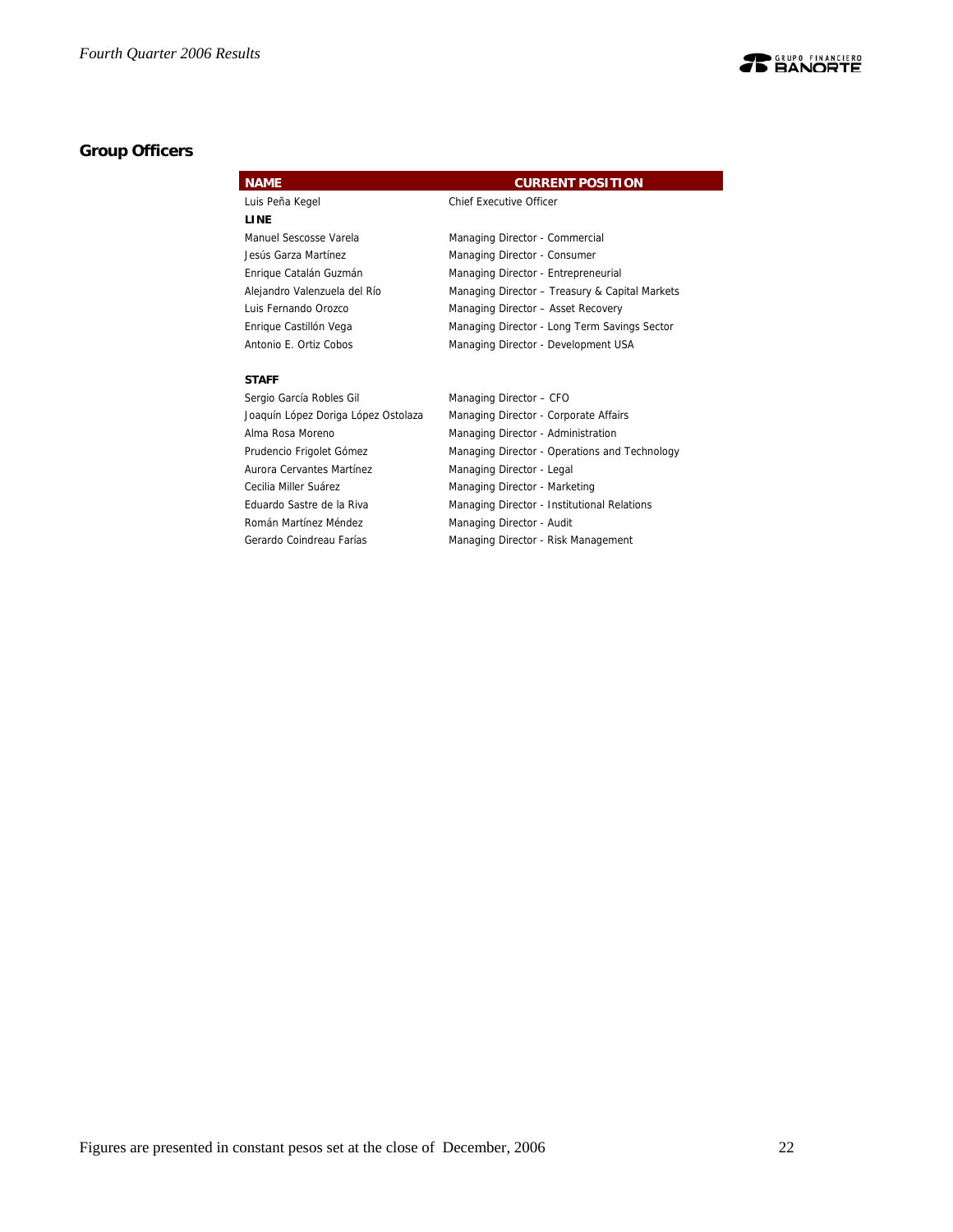

## **ANNEX 2 .-Accounting Changes and Regulations**

**General provisions applicable to the financial information of the regulating agencies of financial institutions subject to CNByV supervision.-** On April 27, 2005, the CNByV issued general provisions applicable to the financial information of the regulating agencies of financial groups. The purpose is to uniform the type of financial information of the financial groups that the regulating agencies make public in order to make the analysis of their solvency and economic stability easier and serve as a basis for informed decision-making. GFNorte´s Financial Statements can be found in GFNorte´s website at www.banorte.com/informacion\_financiera

**Provisions for implementation of the new Basel Capital Agreement.-** Last October 3th, 2005, the CNBV (Mexico's National Banking and Securities Commission) published the agreement signed by financial authorities and the Mexican Association of Banks for implementation of the new Capital Agreement, which contains the standards and principles known as Basel II . The agreement establishes the principles and guidelines that enable bank capital to better reflect credit, market and operational risks.

**New rules for banking institutions´ capital requirements.-** On December 28, 2005, Secretaria de Hacienda y Credito Publico (SHCP), issued new regulations for capital requirements in which new ranges and higher capital requirements are established. These new regulations came into effect as of January, 2006.

**Changes to accounting criteria.-** In September 2006, the National Banking and Securities Commission (CNBV) issued changes to accounting standard to make them consistent with financial information reporting standards (IFRS) established both in Mexico and internationally, in order to facilitate the comparability of the information that Banking institutions disclose to the authorities, the public and the markets in general. Such changes became effective as of January 1, 2007. The most relevant changes are listed below:

Companies that are not part of the financial system are included for financial statement consolidation.

Repossesed assets will be revalued with the adjustment of the UDI (CPI unit of account), which was generating an expense in Repomo as it was considered a monetary asset.

The recoveries made on the collection rights over loan portfolios will be applied to accounts receivable until the balance is depleted.

The fees charged for new loans will be deferred over the life of the loan in the income statement instead of being fully reflected at the time they are originated.

The loan loss reserves in excess of the amount required by the classification method will be credited against the P&L results of the the following quarterly risk rating.

The recoveries from previously written off loans will be recognized directly in the P&L results.

## **ANNEX 3 .-Recent Events**

On December 5, 2006. **Grupo Financiero Banorte and the Department of Finance of the State of Veracruz** finalized the first public offering of debt certificates based on the income from the Vehicle Property or Usage Tax for a sum in UDIS equivalent to Ps 5.2 billion.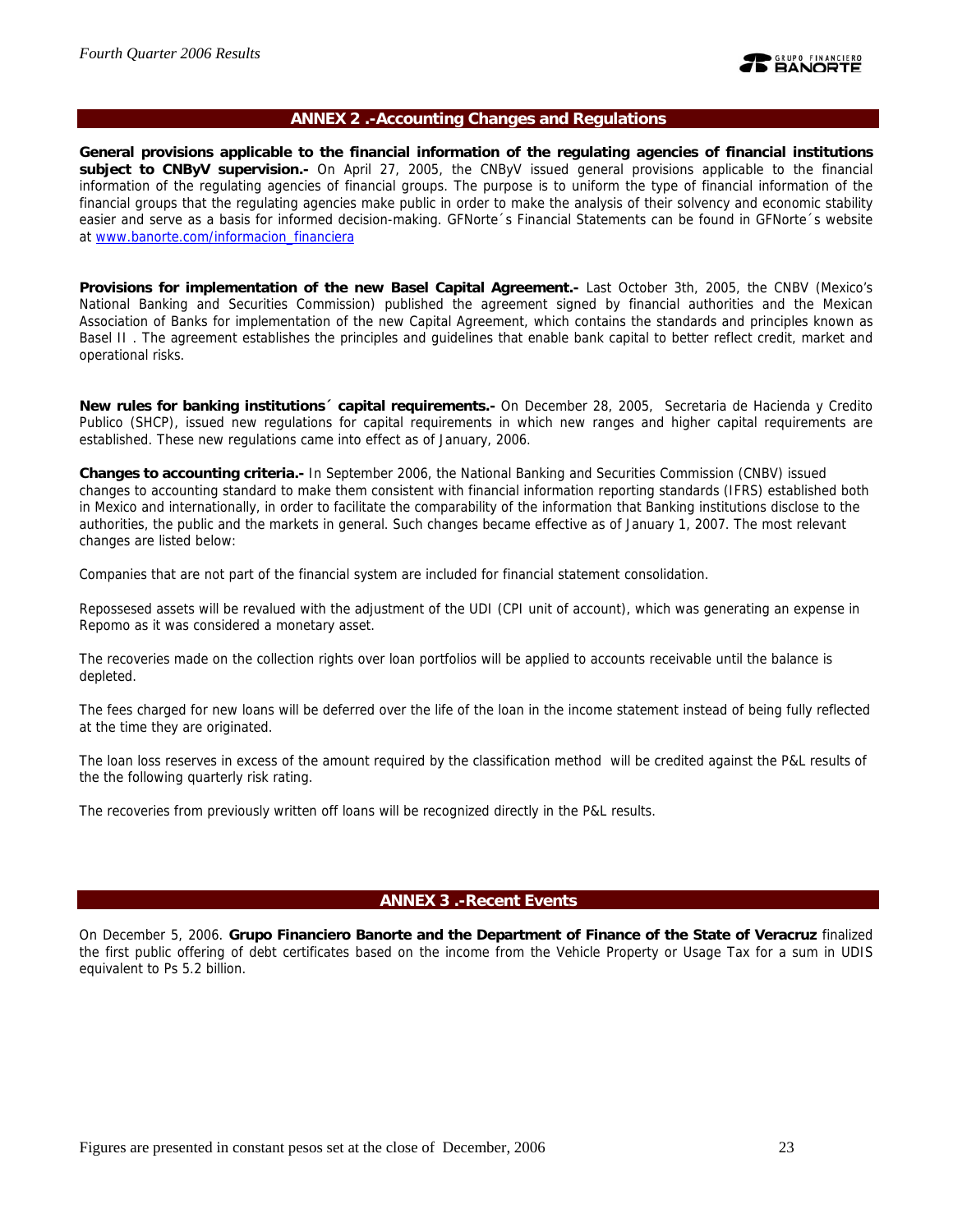#### **ANNEX 4 .-Loan Portfolio sales to Sólida Administradora de Portafolios**

On February, 2003 Banorte sold Ps 1.9 billion (Ps 1.861 billion in Past-due loans & Ps 64 million in Performing loans) of its own portfolio (including interests) to its subsidiary Sólida Administradora de Portafolios, S.A. de C.V. for Ps 378 million. As the transaction was based on the August 2002 figures, the final figure that affected the February balance was Ps 1.856 billion, once considered the collections made since August 2002. Along with the past-due portfolio, Ps 1.577 billion in associated loan reserves were cancelled.

As instructed by the CNBV, we show the integration of the loan portfolio sold in 1Q03 by Banorte to its subsidiary Sólida Administradora de Portafolios, S.A. de C.V. The Purpose of this sale was to concentrate the portfolio in this specialized recovery unit as it had been managing the collections of this loans since before. This was a one time operation and is not a recurrent procedure to transfer loans to Sólida.

|                             | Foreign Currency (USD)(3)<br>Local Currency (2) |        |        |                | <b>Total</b>   |                          |               |        |        |
|-----------------------------|-------------------------------------------------|--------|--------|----------------|----------------|--------------------------|---------------|--------|--------|
| (Millions of Nominal Pesos) | $\mu$ g'02                                      | iep'06 | Dec'06 | Aug'02         | sep'06         | <b>Dec'06</b>            | <b>lug'02</b> | Sep'06 | Dec'06 |
| <b>Performing Loans</b>     |                                                 |        |        |                |                |                          |               |        |        |
| Commercial                  | 5                                               |        | 1      | 5              |                |                          | 10            | 1      |        |
| Consumer                    | $\overline{\phantom{0}}$                        |        |        |                |                |                          |               |        |        |
| Mortgage                    | 54                                              | 89     | 89     | $\overline{a}$ | ۰              | $\overline{\phantom{a}}$ | 54            | 89     | 89     |
| <b>Total</b>                | 59                                              | 90     | 90     | 5              | ۰              | ۰                        | 64            | 90     | 90     |
| <b>Non Performing Loans</b> |                                                 |        |        |                |                |                          |               |        |        |
| Commercial                  | 405                                             | 408    | 385    | 293            | 128            | 126                      | 698           | 536    | 511    |
| Consumer                    | 81                                              | 74     | 74     | ۰              | $\overline{a}$ | $\overline{\phantom{a}}$ | 81            | 74     | 74     |
| Mortgage                    | 1,112                                           | 522    | 504    | ۰              |                | $\overline{\phantom{a}}$ | 1,112         | 522    | 504    |
| <b>Total</b>                | 1,598                                           | 1,004  | 963    | 293            | 128            | 126                      | 1,891         | 1,132  | 1,089  |
| <b>TOTAL LOANS</b>          | 1,657                                           | 1,094  | 1,053  | 298            | 128            | 126                      | 1,955         | 1,222  | 1,179  |
| Loan Loss Reserves (1)      |                                                 |        |        |                |                |                          |               |        |        |
| Commercial                  | 326                                             | 390    | 368    | 246            | 122            | 120                      | 572           | 512    | 488    |
| Consumer                    | 77                                              | 74     | 74     | ÷              | ۰              | $\overline{\phantom{a}}$ | 77            | 74     | 74     |
| Mortgage                    | 669                                             | 488    | 468    |                |                | $\overline{\phantom{0}}$ | 669           | 488    | 468    |
| <b>Total</b>                | 1,072                                           | 952    | 910    | 246            | 122            | 120                      | 1,318         | 1,074  | 1,030  |

(1) Reserve requirements using the same classification method used for the bank.

(2) Includes UDIS.

(3) The dollar portfolio and reserves are re-expressed in pesos.

Note 1.- There was a Reserve deficit of Ps 82 million as of December/06.

Note 2.- Banorte has a 99.99% stake in Sólida.

In 4Q06 the Loan portfolio showed changes due to: collections for Ps 19 million, re-structures for Ps 7 million, repossessed assets for Ps 2 millons and Ps 29 million in charge-offs and discounts. In the Loan loss provisions there were charge-offs and discounts for Ps 22 million and repossessed assets for Ps 6 million. There were transfers from performing loans to past due loans for Ps 6 million and transfers from past due loans to performing loans for Ps 10 million.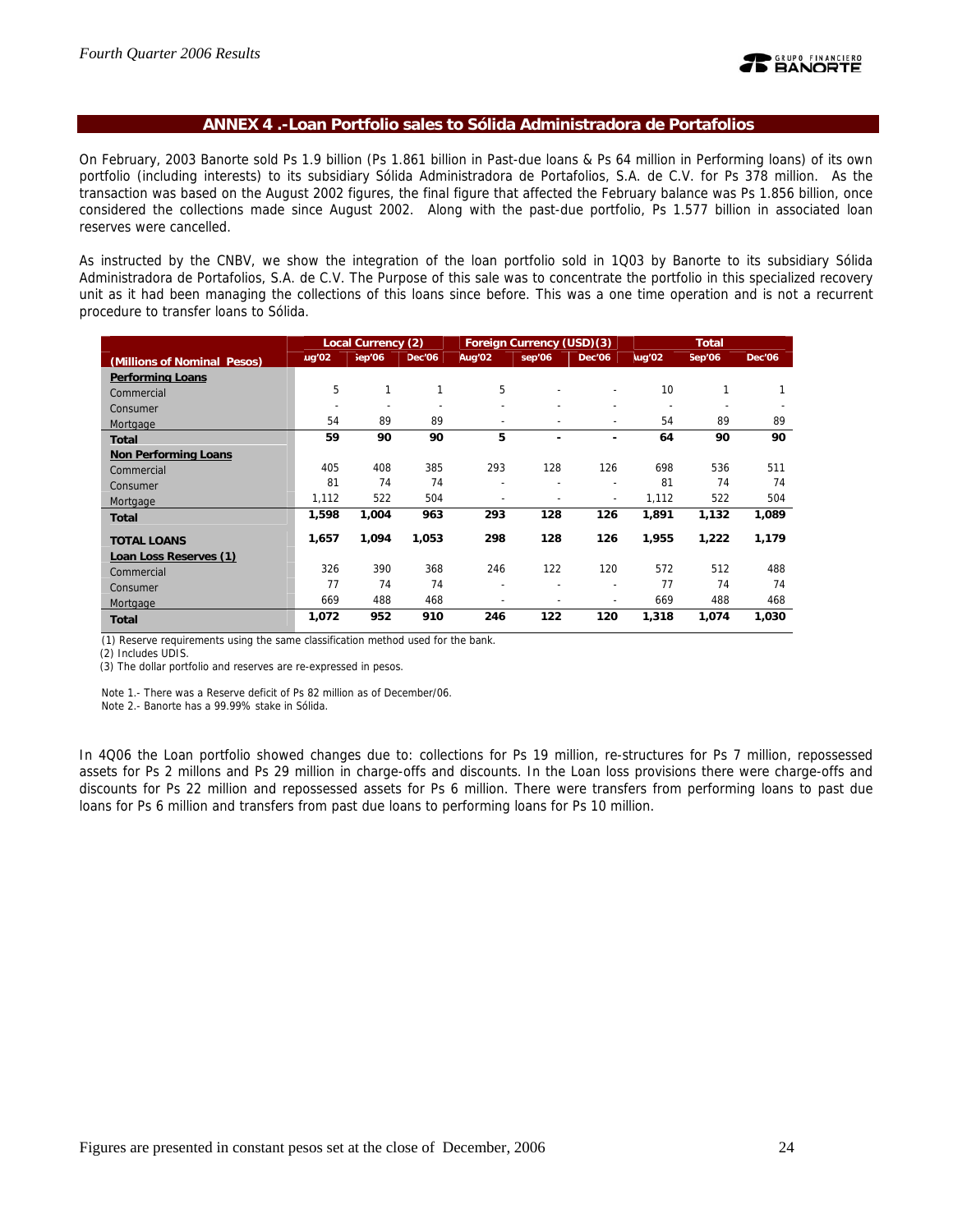|                                 | Local Currency (1) |               | Foreign Currency (USD)(2) |               | <b>Total</b> |               |
|---------------------------------|--------------------|---------------|---------------------------|---------------|--------------|---------------|
| (Millions of Nominal Pesos)     | Sep'06             | <b>Dec'06</b> | Sep'06                    | <b>Dec'06</b> | Sep'06       | <b>Dec'06</b> |
| <b>Performing Loans</b>         |                    |               |                           |               |              |               |
| Commercial                      | 49.803             | 55,833        | 9,733                     | 17,361        | 59.536       | 73,194        |
| <b>Financial Intermediaries</b> | 3.494              | 3.761         | 837                       | 478           | 4.331        | 4.239         |
| Consumer                        | 19,163             | 20,570        |                           | 145           | 19,163       | 20,715        |
| Mortgage                        | 29,930             | 27,128        |                           | 760           | 29,930       | 27,888        |
| <b>Goverment Entities</b>       | 12,297             | 10,328        | 449                       | 442           | 12,746       | 10,770        |
| Fobaproa / IPAB                 |                    |               |                           |               |              |               |
| <b>Performing Loans</b>         | 114,687            | 117,620       | 11,019                    | 19,186        | 125,706      | 136,806       |
|                                 |                    |               |                           |               |              |               |
| <b>Non Performing Loans</b>     |                    |               |                           |               |              |               |
| Commercial                      | 1,002              | 986           | 173                       | 200           | 1,175        | 1,186         |
| Consumer                        | 637                | 682           |                           |               | 637          | 683           |
| Mortgage                        | 1,291              | 1,221         |                           | 4             | 1,291        | 1,225         |
| <b>Goverment Entities</b>       |                    |               |                           |               |              |               |
| <b>Non Performing Loans</b>     | 2,930              | 2,889         | 173                       | 205           | 3,103        | 3,094         |
|                                 |                    |               |                           |               |              |               |
|                                 | 117.617            | 120.509       | 11,192                    | 19,391        | 128.809      | 139,900       |
| <b>TOTAL LOANS</b>              |                    |               |                           |               |              |               |
| <b>Loan Loss Reserves</b>       | 4,098              | 3,861         | 414                       | 616           | 4,512        | 4,477         |
| <b>Net Loan Portfolio</b>       | 113,519            | 116,648       | 10,778                    | 18,775        | 124,297      | 135,423       |
| <b>Loan Loss Reserves</b>       |                    |               |                           |               | 145.4%       | 144.7%        |
| % Past Due Loans                |                    |               |                           |               | 2.4%         | 2.2%          |

## **BANORTE'S LOAN PORTFOLIO INCLUDING LOANS SOLD TO SÓLIDA**

(1) Includes UDIS.

(2) The dollar portfolio and reserves are re-expressed in pesos.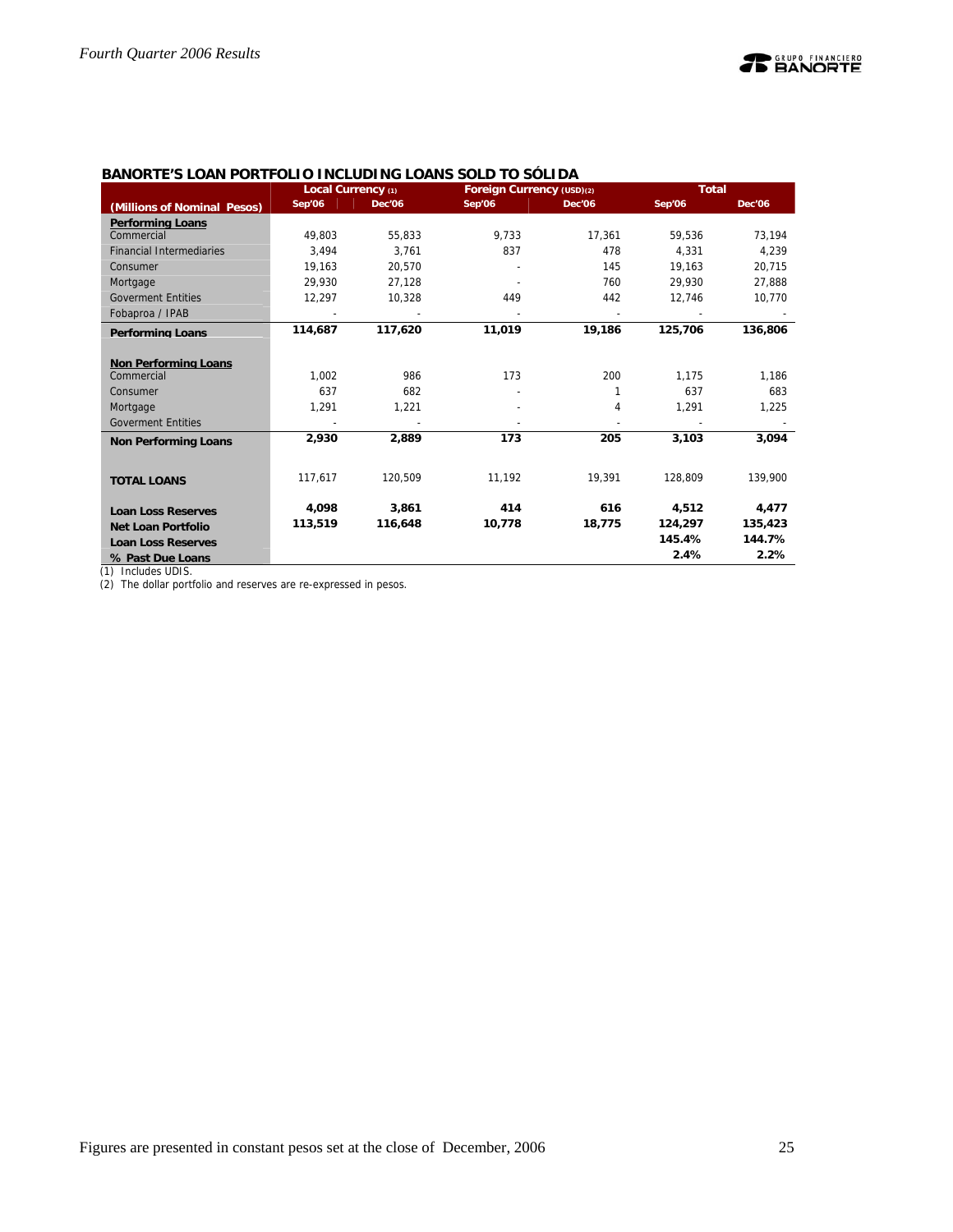## **ANNEX 5 .- Financial Statements**

|                                      |       |                |       | <b>HOLDING</b> - Income Statement |             | (Millions of Pesos) |       |           |       |             |
|--------------------------------------|-------|----------------|-------|-----------------------------------|-------------|---------------------|-------|-----------|-------|-------------|
|                                      | 1005  | 2005           | 3Q05  | 4Q05                              | <b>ACUM</b> | 1006                | 2006  | 3Q06      | 4Q06  | <b>ACUM</b> |
| Income from Subsidiaries and         | 1,166 | 2,181          | 1,402 | 1,213                             | 5,962       | 1,410               | 1,511 | 1.544     | 1,507 | 5,970       |
| <b>Interest Expense</b>              |       |                |       |                                   |             |                     |       |           |       |             |
| <b>Trading Income</b>                |       |                |       |                                   |             |                     |       |           |       |             |
| Fees & Tarifs                        |       |                |       |                                   |             |                     |       |           |       |             |
| <b>REPOMO</b>                        |       |                | (1)   | (1)                               | (2)         | (1)                 |       | (1)       | 11    | (3)         |
| <b>Total Operating Income</b>        | 1,166 | 2,181          | 1,402 | 1,212                             | 5,960       | 1,409               | 1,511 | 1,543     | 1,505 | 5,967       |
| Operation & Administrative expenses  |       |                |       |                                   |             |                     |       |           |       | 3           |
| <b>Operating Income</b>              | 1.165 | 2.181          | 1.402 | 1.212                             | 5.959       | 1.408               | 1.510 | 1.542     | 1.504 | 5.964       |
| Non Operating Income                 |       |                |       |                                   |             |                     |       |           |       |             |
| Non Operating Expense                |       |                |       | (1)                               | (1)         | (1)                 |       | (1)       |       | (2)         |
| <b>Non Operating Income</b>          |       |                |       |                                   | 6           | (1)                 |       | (1)       |       | (2)         |
| <b>Pre-tax Income</b>                | 1.165 | 2.181          | 1,402 | 1,212                             | 5.959       | 1.406               | 1,510 | 1.541     | 1.504 | 5.962       |
| Income Tax & Profit Sharing          | 2     | $\overline{2}$ | 3     | $\overline{2}$                    | 8           |                     |       |           |       | 3           |
| Tax on Assets                        |       |                |       |                                   |             |                     |       |           |       |             |
| Deferred Inc. Tax and Profit sharing |       |                |       |                                   |             |                     |       | (1)       |       |             |
|                                      | 2     | 2              | 3     | 2                                 | 8           |                     |       |           |       | 3           |
| Net income from Continuos            | 1,163 | 2,179          | 1,399 | 1,216                             | 5,957       | 1,406               | 1,509 | 1,541     | 1,503 | 5,959       |
| Extraordinary Items, net             |       |                |       |                                   |             |                     |       |           |       |             |
|                                      |       |                |       |                                   |             |                     | $ -$  | $- - - -$ | $  -$ |             |

| <b>Total Net Income</b> | .163 | 179                  | .399             | .216                 | 5.957 | .406                     | 1,509 | 541،،  | ,503                 | .959 |
|-------------------------|------|----------------------|------------------|----------------------|-------|--------------------------|-------|--------|----------------------|------|
|                         |      | <b>HOLDING</b>       | -BAL             | $\,$ : SHEET<br>ANCE |       | (Millions of Pesos)      |       |        |                      |      |
|                         |      | $\sim$ $\sim$ $\sim$ | $\sum_{n=1}^{n}$ | $\sum_{n=1}^{n}$     | ACO   | $\overline{\phantom{a}}$ |       | $\sim$ | $\sim$ $\sim$ $\sim$ | 4001 |

|                                         | 1005           | 2005     | 3Q05     | <b>4Q05</b> | 1006     | 2006     | 3Q06     | 4006     |
|-----------------------------------------|----------------|----------|----------|-------------|----------|----------|----------|----------|
| Cash and due from Banks                 | 52             | 63       | 97       | 65          | 81       | 40       | 90       | 41       |
| <b>Financial Instruments:</b>           |                | 11       |          |             |          |          |          |          |
| Sundry debtors and other assets, net    | 4              | 4        |          | 9           | 11       | 10       | 11       | 12       |
| Real Estate, Furniture & Equipment, net |                |          |          |             |          |          |          |          |
| Investments in subsidiaries             | 17,784         | 19,576   | 20,960   | 21,235      | 22,784   | 23,736   | 25,119   | 26,009   |
| Deferred taxes                          |                |          |          |             |          |          |          |          |
| Goodwill                                | 42             | 42       | 41       | 40          | 39       | 38       | 37       | 36       |
| Other Assets, Deferred charges, intang  | 1              | 1        | 1        | 1           | 2        | 1        |          |          |
| <b>TOTAL ASSETS</b>                     | 43             | 42       | 42       | 40          | 22,916   | 23,826   | 25,258   | 26,098   |
| <b>LIABILITIES</b>                      |                |          |          |             |          |          |          |          |
| Due to banks and correspondents         |                |          |          |             |          |          |          |          |
| Income Tax & Profit Sharing             | 2              | 3        |          |             |          |          |          |          |
| Other Payable accounts                  |                |          |          | 1           | 1        |          |          |          |
| Other payable accounts                  | $\overline{2}$ | 3        |          | 1           | 1        | 1        | 1        |          |
| <b>Deferred taxes</b>                   |                |          |          |             |          |          |          |          |
| <b>TOTAL LIABILITIES</b>                | $\overline{2}$ | 3        | 1        | 1           | 1        | 1        | 1        | 1.       |
| STOCKHOLDER 'S EQUITY                   |                |          |          |             |          |          |          |          |
| Paid-in Capital                         | 6,025          | 6,024    | 6,025    | 11,580      | 11,583   | 11,578   | 11,580   | 11,580   |
| Share subscription premiums             | 1,790          | 1,791    | 1,790    | 1,790       | 1,790    | 1,791    | 1,794    | 1,794    |
| Subordinated Convertible Debentures     |                |          |          |             |          |          |          |          |
| <b>Subscribed Capital</b>               | 7,815          | 7,815    | 7,816    | 13,370      | 13,373   | 13,369   | 13,374   | 13,374   |
| <b>Capital Reserves</b>                 | 1,620          | 1,745    | 1,766    | 1,741       | 1,759    | 2,016    | 2,061    | 2,062    |
| <b>Retained Earnings</b>                | 17,273         | 17,135   | 17,134   | 10,916      | 16,872   | 16,580   | 16,579   | 15,816   |
| Surplus (Deficit) from securities       |                |          |          |             |          |          |          |          |
| Results of foreign operations exchange  |                |          |          |             |          |          |          |          |
| Excess (Insuf.) in capital restatement  | (6, 149)       | (6, 148) | (6, 147) | (6, 146)    | (6, 142) | (6, 162) | (6, 159) | (6, 147) |
| Non Mon assets results Fixed Assets     |                |          |          |             |          |          |          |          |
| Non Mon assets results Investm          | (3,840)        | (4, 194) | (4, 212) | (4, 489)    | (4, 353) | (4,893)  | (5,053)  | (4,967)  |
| Adjustment in the employees pension     |                |          |          |             |          |          |          |          |
| <b>Accumulated Deferred tax effect</b>  |                |          |          |             |          |          |          |          |
| Net Income                              | 1,163          | 3,342    | 4,740    | 5,957       | 1,406    | 2,915    | 4,456    | 5,959    |
| <b>Earned Capital</b>                   | 10,067         | 11,878   | 13,283   | 7,978       | 9,542    | 10,456   | 11,884   | 12,723   |
| Total Stockholder 's Equity             | 17,882         | 19,693   | 21,098   | 21,348      | 22,916   | 23,825   | 25,258   | 26,097   |
| <b>TOTAL LIABILITIES &amp;</b>          | 17,884         | 19,696   | 21,099   | 21,349      | 22,916   | 23,826   | 25,258   | 26,098   |

| <b>MEMORANDUM ACCOUNTS OF HOLDING</b><br>(Millions of Pesos) |       |       |       |       |        |        |        |        |  |  |  |
|--------------------------------------------------------------|-------|-------|-------|-------|--------|--------|--------|--------|--|--|--|
|                                                              | 1005  | 2005  | 3005  | 4005  | 1006   | 2006   | 3006   | 4006   |  |  |  |
| Client securities held in custody                            | 3.960 | 3.951 | 3.926 | 3.871 | 22.916 | 23.826 | 25,258 | 26.108 |  |  |  |
| Other trust account items                                    | 118   | 118   |       | 116   |        |        |        |        |  |  |  |
|                                                              | 4.078 | 4.069 | 4.043 | 3.987 | 3.826  | 3,832  | 3.786  | 3.717  |  |  |  |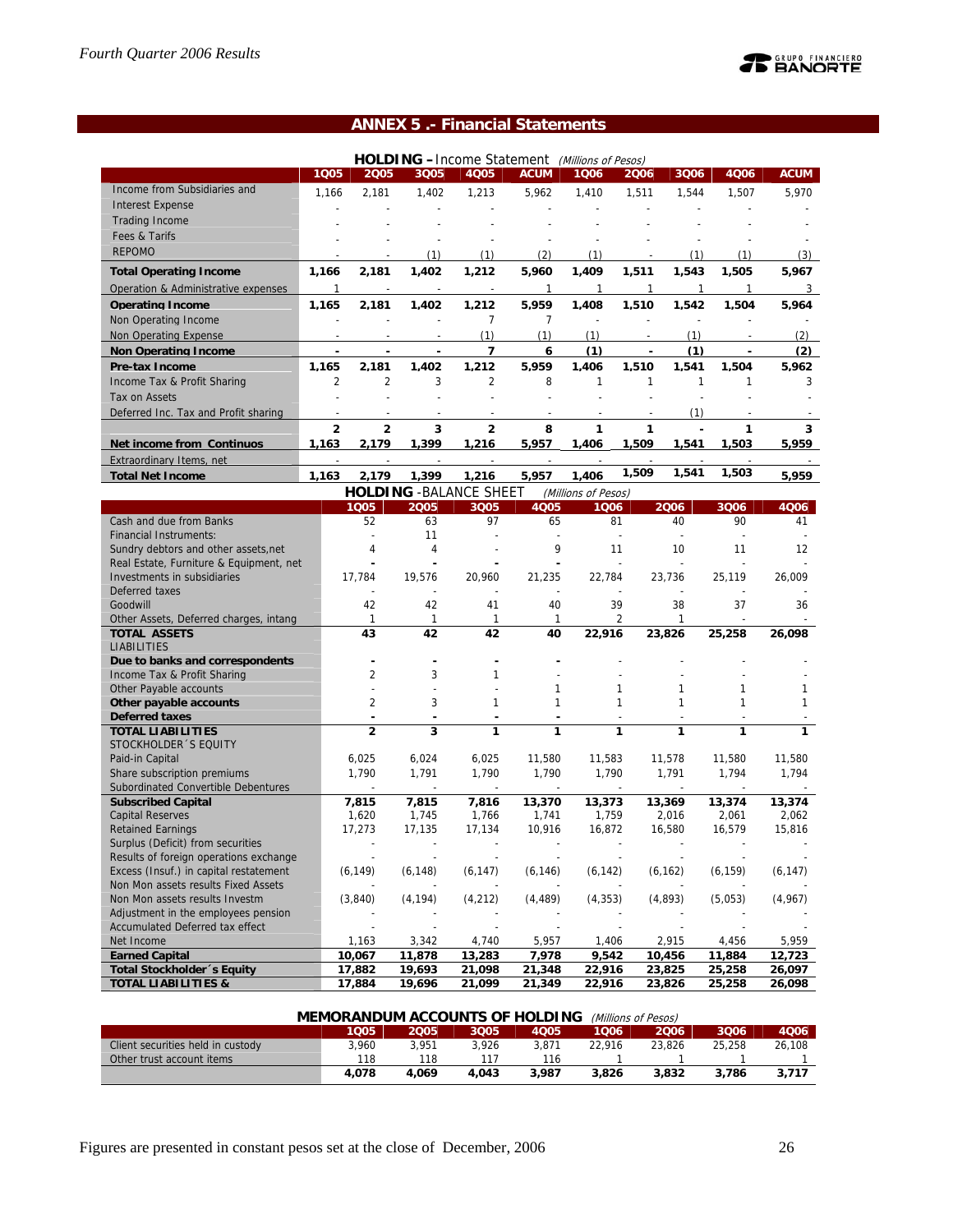

| 7,572<br>9,347<br>9,680<br>9,583<br>36,182<br>8,392<br>8,972<br>34,744<br>Interest Income<br>8,861<br>8,518<br>5,855<br>6,027<br>4,562<br>6,271<br>22,715<br>5,510<br>4,947<br>4,829<br>5,174<br>20,460<br><b>Interest Expense</b><br>99<br>139<br>609<br>199<br>156<br>215<br>153<br>198<br>187<br>736<br>Loan Fees<br><b>Fees Paid</b><br>26<br>28<br>36<br>35<br>125<br>40<br>166<br>38<br>46<br>41<br>Net Interest Income (NII)<br>3,084<br>3,603<br>3,529<br>3,736<br>13,951<br>3,955<br>14,854<br>3,464<br>3,605<br>3,830<br>(35)<br>(13)<br>(40)<br>(65)<br>(153)<br>(75)<br>20<br>(336)<br>Repomo-Margin<br>(114)<br>(168)<br>3,049<br>3,590<br>3,489<br>3,671<br>13,799<br>3,389<br>3,625<br>3,716<br>14,517<br><b>NII after Repomo</b><br>3,788<br>Loan Loss Provisions<br>228<br>375<br>496<br>325<br>1,424<br>364<br>437<br>369<br>329<br>1,499<br>37<br><b>Loss Sharing Provisions</b><br>34<br>(10)<br>21<br>82<br>18<br>14<br>31<br>2,786<br>3,178<br>3.004<br>3,325<br>12,293<br>3,007<br>3,174<br>3,347<br>3,459<br>12,987<br><b>NII after Provisions</b><br><b>Fund transfers</b><br>39<br>50<br>51<br>57<br>196<br>53<br>59<br>59<br>232<br>60<br>255<br>263<br>253<br>251<br>1,022<br>232<br>239<br>250<br>964<br>244<br>Account management<br>58<br>67<br>228<br>57<br>264<br>Fiduciary<br>47<br>56<br>68<br>73<br>66<br>297<br>159<br>267<br>328<br>744<br>1,467<br>618<br>260<br>1,648<br>441<br>Income from Loan Portfolios Acquired<br>199<br>208<br>219<br>806<br>151<br>166<br>167<br>185<br>669<br>181<br><b>Electronic Banking Services</b><br>272<br>1,504<br>260<br>289<br>324<br>1,145<br>337<br>363<br>371<br>432<br><b>Credit Card</b><br>84<br>(7)<br>57<br>9<br>$\overline{7}$<br>$\overline{c}$<br>25<br><b>Fees from IPAB</b><br>64<br>198<br>7<br>548<br>422<br>550<br>531<br>Other fees<br>548<br>461<br>1,979<br>550<br>514<br>2,145<br>1,681<br>1,454<br>2,102<br>1,669<br>6,905<br>2,038<br>1,887<br>1,836<br>1,827<br>7,588<br>Fees on services,<br>3<br>$\overline{2}$<br>3<br>3<br><b>Fund transfers</b><br>11<br>15<br>4<br>4<br>4<br>4<br>129<br>131<br>189<br>706<br>Other fees<br>140<br>167<br>567<br>167<br>176<br>173<br>259<br>983<br>807<br>Expenses from Loan Portfolios Acquired<br>194<br>128<br>401<br>244<br>248<br>183<br>131<br>325<br>261<br>544<br>430<br>1,560<br>415<br>428<br>360<br>324<br>1,528<br>Fees paid,<br>59<br>97<br>94<br>98<br>Foreign exchange<br>36<br>286<br>120<br>87<br>121<br>426<br>90<br>543<br>13<br>783<br>556<br>254<br>399<br>1,390<br>Securities - Realized gains<br>136<br>182<br>43<br>15<br>(1)<br>2<br>Securities- Unrealized gains<br>(45)<br>12<br>(174)<br>159<br>(86)<br>(100)<br>192<br>248<br>439<br>534<br>106<br>1,081<br>502<br>343<br>433<br>1,716<br><b>Market-related Income</b><br>1,547<br>1,727<br>1,806<br>1,345<br>6,425<br>2,124<br>1,818<br>1,936<br>7,777<br><b>Total Non Interest Income</b><br>1,898<br><b>Total Operating Income</b><br>4,334<br>4,904<br>4,810<br>4,670<br>18,718<br>5,132<br>5,072<br>5,165<br>5,395<br>20,764<br>Personnel<br>1,123<br>1,164<br>1,115<br>4,547<br>1,240<br>1,297<br>1,022<br>1,225<br>4,785<br>1,145<br><b>Professional Fees</b><br>679<br>826<br>152<br>202<br>162<br>164<br>210<br>201<br>173<br>242<br>Administrative and Promotion Expenses<br>847<br>884<br>871<br>1,057<br>3,913<br>1,037<br>1,013<br>3,781<br>944<br>1,041<br>Rents, depreciation and amortization<br>421<br>399<br>445<br>447<br>399<br>1,712<br>444<br>419<br>435<br>1,695<br>Taxes, other than income tax<br>127<br>129<br>476<br>159<br>134<br>106<br>115<br>124<br>162<br>580<br>Contributions to IPAB<br>156<br>156<br>156<br>157<br>625<br>161<br>168<br>165<br>165<br>659<br><b>Non-Interest Expense</b><br>2.806<br>2.848<br>3.086<br>2.949<br>3.270<br>3.017<br>2.908<br>11.578<br>3.152<br>12.458<br><b>Operating Income</b><br>1.528<br>2.056<br>1.793<br>1.763<br>7.140<br>2.045<br>1.919<br>2.217<br>2.125<br>8.306<br><b>Other Revenues</b><br>581<br>229<br>149<br>575<br>400<br>401<br>1,613<br>162<br>147<br>117<br>Foreign exchange<br>$\overline{a}$<br>J.<br>Recoveries<br>150<br>125<br>494<br>37<br>1,264<br>48<br>1,396<br>136<br>83<br>46<br>Repomo-other revenues<br>$\overline{2}$<br>4<br>4<br>$\mathbf{1}$<br>4<br>12<br>4<br>10<br>18<br><b>Non Operating Income</b><br>440<br>1.849<br>279<br>276<br>209<br>452<br>3.021<br>316<br>285<br>1.086<br>Other Expense<br>(367)<br>(848)<br>(172)<br>(314)<br>(1.701)<br>(207)<br>(236)<br>(24)<br>(62)<br>(529)<br>Foreign exchange<br>Repomo-other Expenses<br>(34)<br>(13)<br>(47)<br>(141)<br>(235)<br>(104)<br>5<br>(99)<br>(159)<br>(357)<br><b>Non Operating Expense</b><br>(401)<br>(219)<br>(1.936)<br>(311)<br>(231)<br>(221)<br>(861)<br>(455)<br>(124)<br>(886)<br>Non Operating Income (Expense), net<br>39<br>988<br>60<br>(3)<br>1,084<br>54<br>152<br>(11)<br>200<br>5<br><b>Pre-tax Income</b><br>1.567<br>1.974<br>3.045<br>1.853<br>1.759<br>8.224<br>2.050<br>2.369<br>2.114<br>8.507<br>Income Tax<br>182<br>411<br>413<br>677<br>1,683<br>464<br>477<br>726<br>607<br>2,274<br>Profit sharing<br>120<br>700<br>140<br>288<br>152<br>131<br>146<br>176<br>195<br>649<br>Tax on Assets<br>9<br>9<br>9<br>(26)<br>Deferred Inc. Tax and Profit sharing<br>105<br>(87)<br>(193)<br>(24)<br>45<br>213<br>151<br>131<br>112<br>(74)<br>437<br>858<br>2,358<br>725<br>735<br>948<br><u>486</u><br>577<br>728<br>3,136<br>Net Income before subsidiaries<br><u>1.130</u><br>2.187<br>1.367<br><u>1.183</u><br>5.866<br>1.325<br>1.238<br><u>1.421</u><br>1.385<br>5.370<br>Subsidiaries 'net income<br>120<br>89<br>125<br>86<br>420<br>151<br>304<br>189<br>153<br>797<br>Net Income from continuos operations<br>1,250<br>1,476<br>2,275<br>1,492<br>1,268<br>6,286<br>1,542<br>1,611<br>1,538<br>6,168<br>Extraodinary items, net<br><b>Minority Interest</b><br>87<br>97<br>93<br>52<br>329<br>33<br>209<br>71<br>69<br>36<br><b>TOTAL NET INCOME</b> | <b>GRUPO FINANCIERO BANORTE-CONSOLIDATED INCOME STATEMENT</b> |       |       |       |       |             |       |       |       | (Millions of Pesos) |             |
|-----------------------------------------------------------------------------------------------------------------------------------------------------------------------------------------------------------------------------------------------------------------------------------------------------------------------------------------------------------------------------------------------------------------------------------------------------------------------------------------------------------------------------------------------------------------------------------------------------------------------------------------------------------------------------------------------------------------------------------------------------------------------------------------------------------------------------------------------------------------------------------------------------------------------------------------------------------------------------------------------------------------------------------------------------------------------------------------------------------------------------------------------------------------------------------------------------------------------------------------------------------------------------------------------------------------------------------------------------------------------------------------------------------------------------------------------------------------------------------------------------------------------------------------------------------------------------------------------------------------------------------------------------------------------------------------------------------------------------------------------------------------------------------------------------------------------------------------------------------------------------------------------------------------------------------------------------------------------------------------------------------------------------------------------------------------------------------------------------------------------------------------------------------------------------------------------------------------------------------------------------------------------------------------------------------------------------------------------------------------------------------------------------------------------------------------------------------------------------------------------------------------------------------------------------------------------------------------------------------------------------------------------------------------------------------------------------------------------------------------------------------------------------------------------------------------------------------------------------------------------------------------------------------------------------------------------------------------------------------------------------------------------------------------------------------------------------------------------------------------------------------------------------------------------------------------------------------------------------------------------------------------------------------------------------------------------------------------------------------------------------------------------------------------------------------------------------------------------------------------------------------------------------------------------------------------------------------------------------------------------------------------------------------------------------------------------------------------------------------------------------------------------------------------------------------------------------------------------------------------------------------------------------------------------------------------------------------------------------------------------------------------------------------------------------------------------------------------------------------------------------------------------------------------------------------------------------------------------------------------------------------------------------------------------------------------------------------------------------------------------------------------------------------------------------------------------------------------------------------------------------------------------------------------------------------------------------------------------------------------------------------------------------------------------------------------------------------------------------------------------------------------------------------------------------------------------------------------------------------------------------------------------------------------------------------------------------------------------------------------------------------------------------------------------------------------------------------------------------------------------------------------------------------------------------------------------------------------------------------------------------------------------------------------------------------------------------------------------------------------------------------------------------------------------------------------------------------------------------------------------------------------------------------------------------------------------------------------------------------------------------------------------------------------------------------------------------------------------------------------------------------------------------------------------------------------------------------------------------------------------------------------------------------------------------------------------------------------------------------|---------------------------------------------------------------|-------|-------|-------|-------|-------------|-------|-------|-------|---------------------|-------------|
|                                                                                                                                                                                                                                                                                                                                                                                                                                                                                                                                                                                                                                                                                                                                                                                                                                                                                                                                                                                                                                                                                                                                                                                                                                                                                                                                                                                                                                                                                                                                                                                                                                                                                                                                                                                                                                                                                                                                                                                                                                                                                                                                                                                                                                                                                                                                                                                                                                                                                                                                                                                                                                                                                                                                                                                                                                                                                                                                                                                                                                                                                                                                                                                                                                                                                                                                                                                                                                                                                                                                                                                                                                                                                                                                                                                                                                                                                                                                                                                                                                                                                                                                                                                                                                                                                                                                                                                                                                                                                                                                                                                                                                                                                                                                                                                                                                                                                                                                                                                                                                                                                                                                                                                                                                                                                                                                                                                                                                                                                                                                                                                                                                                                                                                                                                                                                                                                                                                                                                                   |                                                               | 1005  | 2005  | 3Q05  | 4Q05  | <b>ACUM</b> | 1Q06  | 2006  | 3Q06  | 4Q06                | <b>ACUM</b> |
|                                                                                                                                                                                                                                                                                                                                                                                                                                                                                                                                                                                                                                                                                                                                                                                                                                                                                                                                                                                                                                                                                                                                                                                                                                                                                                                                                                                                                                                                                                                                                                                                                                                                                                                                                                                                                                                                                                                                                                                                                                                                                                                                                                                                                                                                                                                                                                                                                                                                                                                                                                                                                                                                                                                                                                                                                                                                                                                                                                                                                                                                                                                                                                                                                                                                                                                                                                                                                                                                                                                                                                                                                                                                                                                                                                                                                                                                                                                                                                                                                                                                                                                                                                                                                                                                                                                                                                                                                                                                                                                                                                                                                                                                                                                                                                                                                                                                                                                                                                                                                                                                                                                                                                                                                                                                                                                                                                                                                                                                                                                                                                                                                                                                                                                                                                                                                                                                                                                                                                                   |                                                               |       |       |       |       |             |       |       |       |                     |             |
|                                                                                                                                                                                                                                                                                                                                                                                                                                                                                                                                                                                                                                                                                                                                                                                                                                                                                                                                                                                                                                                                                                                                                                                                                                                                                                                                                                                                                                                                                                                                                                                                                                                                                                                                                                                                                                                                                                                                                                                                                                                                                                                                                                                                                                                                                                                                                                                                                                                                                                                                                                                                                                                                                                                                                                                                                                                                                                                                                                                                                                                                                                                                                                                                                                                                                                                                                                                                                                                                                                                                                                                                                                                                                                                                                                                                                                                                                                                                                                                                                                                                                                                                                                                                                                                                                                                                                                                                                                                                                                                                                                                                                                                                                                                                                                                                                                                                                                                                                                                                                                                                                                                                                                                                                                                                                                                                                                                                                                                                                                                                                                                                                                                                                                                                                                                                                                                                                                                                                                                   |                                                               |       |       |       |       |             |       |       |       |                     |             |
|                                                                                                                                                                                                                                                                                                                                                                                                                                                                                                                                                                                                                                                                                                                                                                                                                                                                                                                                                                                                                                                                                                                                                                                                                                                                                                                                                                                                                                                                                                                                                                                                                                                                                                                                                                                                                                                                                                                                                                                                                                                                                                                                                                                                                                                                                                                                                                                                                                                                                                                                                                                                                                                                                                                                                                                                                                                                                                                                                                                                                                                                                                                                                                                                                                                                                                                                                                                                                                                                                                                                                                                                                                                                                                                                                                                                                                                                                                                                                                                                                                                                                                                                                                                                                                                                                                                                                                                                                                                                                                                                                                                                                                                                                                                                                                                                                                                                                                                                                                                                                                                                                                                                                                                                                                                                                                                                                                                                                                                                                                                                                                                                                                                                                                                                                                                                                                                                                                                                                                                   |                                                               |       |       |       |       |             |       |       |       |                     |             |
|                                                                                                                                                                                                                                                                                                                                                                                                                                                                                                                                                                                                                                                                                                                                                                                                                                                                                                                                                                                                                                                                                                                                                                                                                                                                                                                                                                                                                                                                                                                                                                                                                                                                                                                                                                                                                                                                                                                                                                                                                                                                                                                                                                                                                                                                                                                                                                                                                                                                                                                                                                                                                                                                                                                                                                                                                                                                                                                                                                                                                                                                                                                                                                                                                                                                                                                                                                                                                                                                                                                                                                                                                                                                                                                                                                                                                                                                                                                                                                                                                                                                                                                                                                                                                                                                                                                                                                                                                                                                                                                                                                                                                                                                                                                                                                                                                                                                                                                                                                                                                                                                                                                                                                                                                                                                                                                                                                                                                                                                                                                                                                                                                                                                                                                                                                                                                                                                                                                                                                                   |                                                               |       |       |       |       |             |       |       |       |                     |             |
|                                                                                                                                                                                                                                                                                                                                                                                                                                                                                                                                                                                                                                                                                                                                                                                                                                                                                                                                                                                                                                                                                                                                                                                                                                                                                                                                                                                                                                                                                                                                                                                                                                                                                                                                                                                                                                                                                                                                                                                                                                                                                                                                                                                                                                                                                                                                                                                                                                                                                                                                                                                                                                                                                                                                                                                                                                                                                                                                                                                                                                                                                                                                                                                                                                                                                                                                                                                                                                                                                                                                                                                                                                                                                                                                                                                                                                                                                                                                                                                                                                                                                                                                                                                                                                                                                                                                                                                                                                                                                                                                                                                                                                                                                                                                                                                                                                                                                                                                                                                                                                                                                                                                                                                                                                                                                                                                                                                                                                                                                                                                                                                                                                                                                                                                                                                                                                                                                                                                                                                   |                                                               |       |       |       |       |             |       |       |       |                     |             |
|                                                                                                                                                                                                                                                                                                                                                                                                                                                                                                                                                                                                                                                                                                                                                                                                                                                                                                                                                                                                                                                                                                                                                                                                                                                                                                                                                                                                                                                                                                                                                                                                                                                                                                                                                                                                                                                                                                                                                                                                                                                                                                                                                                                                                                                                                                                                                                                                                                                                                                                                                                                                                                                                                                                                                                                                                                                                                                                                                                                                                                                                                                                                                                                                                                                                                                                                                                                                                                                                                                                                                                                                                                                                                                                                                                                                                                                                                                                                                                                                                                                                                                                                                                                                                                                                                                                                                                                                                                                                                                                                                                                                                                                                                                                                                                                                                                                                                                                                                                                                                                                                                                                                                                                                                                                                                                                                                                                                                                                                                                                                                                                                                                                                                                                                                                                                                                                                                                                                                                                   |                                                               |       |       |       |       |             |       |       |       |                     |             |
|                                                                                                                                                                                                                                                                                                                                                                                                                                                                                                                                                                                                                                                                                                                                                                                                                                                                                                                                                                                                                                                                                                                                                                                                                                                                                                                                                                                                                                                                                                                                                                                                                                                                                                                                                                                                                                                                                                                                                                                                                                                                                                                                                                                                                                                                                                                                                                                                                                                                                                                                                                                                                                                                                                                                                                                                                                                                                                                                                                                                                                                                                                                                                                                                                                                                                                                                                                                                                                                                                                                                                                                                                                                                                                                                                                                                                                                                                                                                                                                                                                                                                                                                                                                                                                                                                                                                                                                                                                                                                                                                                                                                                                                                                                                                                                                                                                                                                                                                                                                                                                                                                                                                                                                                                                                                                                                                                                                                                                                                                                                                                                                                                                                                                                                                                                                                                                                                                                                                                                                   |                                                               |       |       |       |       |             |       |       |       |                     |             |
|                                                                                                                                                                                                                                                                                                                                                                                                                                                                                                                                                                                                                                                                                                                                                                                                                                                                                                                                                                                                                                                                                                                                                                                                                                                                                                                                                                                                                                                                                                                                                                                                                                                                                                                                                                                                                                                                                                                                                                                                                                                                                                                                                                                                                                                                                                                                                                                                                                                                                                                                                                                                                                                                                                                                                                                                                                                                                                                                                                                                                                                                                                                                                                                                                                                                                                                                                                                                                                                                                                                                                                                                                                                                                                                                                                                                                                                                                                                                                                                                                                                                                                                                                                                                                                                                                                                                                                                                                                                                                                                                                                                                                                                                                                                                                                                                                                                                                                                                                                                                                                                                                                                                                                                                                                                                                                                                                                                                                                                                                                                                                                                                                                                                                                                                                                                                                                                                                                                                                                                   |                                                               |       |       |       |       |             |       |       |       |                     |             |
|                                                                                                                                                                                                                                                                                                                                                                                                                                                                                                                                                                                                                                                                                                                                                                                                                                                                                                                                                                                                                                                                                                                                                                                                                                                                                                                                                                                                                                                                                                                                                                                                                                                                                                                                                                                                                                                                                                                                                                                                                                                                                                                                                                                                                                                                                                                                                                                                                                                                                                                                                                                                                                                                                                                                                                                                                                                                                                                                                                                                                                                                                                                                                                                                                                                                                                                                                                                                                                                                                                                                                                                                                                                                                                                                                                                                                                                                                                                                                                                                                                                                                                                                                                                                                                                                                                                                                                                                                                                                                                                                                                                                                                                                                                                                                                                                                                                                                                                                                                                                                                                                                                                                                                                                                                                                                                                                                                                                                                                                                                                                                                                                                                                                                                                                                                                                                                                                                                                                                                                   |                                                               |       |       |       |       |             |       |       |       |                     |             |
|                                                                                                                                                                                                                                                                                                                                                                                                                                                                                                                                                                                                                                                                                                                                                                                                                                                                                                                                                                                                                                                                                                                                                                                                                                                                                                                                                                                                                                                                                                                                                                                                                                                                                                                                                                                                                                                                                                                                                                                                                                                                                                                                                                                                                                                                                                                                                                                                                                                                                                                                                                                                                                                                                                                                                                                                                                                                                                                                                                                                                                                                                                                                                                                                                                                                                                                                                                                                                                                                                                                                                                                                                                                                                                                                                                                                                                                                                                                                                                                                                                                                                                                                                                                                                                                                                                                                                                                                                                                                                                                                                                                                                                                                                                                                                                                                                                                                                                                                                                                                                                                                                                                                                                                                                                                                                                                                                                                                                                                                                                                                                                                                                                                                                                                                                                                                                                                                                                                                                                                   |                                                               |       |       |       |       |             |       |       |       |                     |             |
|                                                                                                                                                                                                                                                                                                                                                                                                                                                                                                                                                                                                                                                                                                                                                                                                                                                                                                                                                                                                                                                                                                                                                                                                                                                                                                                                                                                                                                                                                                                                                                                                                                                                                                                                                                                                                                                                                                                                                                                                                                                                                                                                                                                                                                                                                                                                                                                                                                                                                                                                                                                                                                                                                                                                                                                                                                                                                                                                                                                                                                                                                                                                                                                                                                                                                                                                                                                                                                                                                                                                                                                                                                                                                                                                                                                                                                                                                                                                                                                                                                                                                                                                                                                                                                                                                                                                                                                                                                                                                                                                                                                                                                                                                                                                                                                                                                                                                                                                                                                                                                                                                                                                                                                                                                                                                                                                                                                                                                                                                                                                                                                                                                                                                                                                                                                                                                                                                                                                                                                   |                                                               |       |       |       |       |             |       |       |       |                     |             |
|                                                                                                                                                                                                                                                                                                                                                                                                                                                                                                                                                                                                                                                                                                                                                                                                                                                                                                                                                                                                                                                                                                                                                                                                                                                                                                                                                                                                                                                                                                                                                                                                                                                                                                                                                                                                                                                                                                                                                                                                                                                                                                                                                                                                                                                                                                                                                                                                                                                                                                                                                                                                                                                                                                                                                                                                                                                                                                                                                                                                                                                                                                                                                                                                                                                                                                                                                                                                                                                                                                                                                                                                                                                                                                                                                                                                                                                                                                                                                                                                                                                                                                                                                                                                                                                                                                                                                                                                                                                                                                                                                                                                                                                                                                                                                                                                                                                                                                                                                                                                                                                                                                                                                                                                                                                                                                                                                                                                                                                                                                                                                                                                                                                                                                                                                                                                                                                                                                                                                                                   |                                                               |       |       |       |       |             |       |       |       |                     |             |
|                                                                                                                                                                                                                                                                                                                                                                                                                                                                                                                                                                                                                                                                                                                                                                                                                                                                                                                                                                                                                                                                                                                                                                                                                                                                                                                                                                                                                                                                                                                                                                                                                                                                                                                                                                                                                                                                                                                                                                                                                                                                                                                                                                                                                                                                                                                                                                                                                                                                                                                                                                                                                                                                                                                                                                                                                                                                                                                                                                                                                                                                                                                                                                                                                                                                                                                                                                                                                                                                                                                                                                                                                                                                                                                                                                                                                                                                                                                                                                                                                                                                                                                                                                                                                                                                                                                                                                                                                                                                                                                                                                                                                                                                                                                                                                                                                                                                                                                                                                                                                                                                                                                                                                                                                                                                                                                                                                                                                                                                                                                                                                                                                                                                                                                                                                                                                                                                                                                                                                                   |                                                               |       |       |       |       |             |       |       |       |                     |             |
|                                                                                                                                                                                                                                                                                                                                                                                                                                                                                                                                                                                                                                                                                                                                                                                                                                                                                                                                                                                                                                                                                                                                                                                                                                                                                                                                                                                                                                                                                                                                                                                                                                                                                                                                                                                                                                                                                                                                                                                                                                                                                                                                                                                                                                                                                                                                                                                                                                                                                                                                                                                                                                                                                                                                                                                                                                                                                                                                                                                                                                                                                                                                                                                                                                                                                                                                                                                                                                                                                                                                                                                                                                                                                                                                                                                                                                                                                                                                                                                                                                                                                                                                                                                                                                                                                                                                                                                                                                                                                                                                                                                                                                                                                                                                                                                                                                                                                                                                                                                                                                                                                                                                                                                                                                                                                                                                                                                                                                                                                                                                                                                                                                                                                                                                                                                                                                                                                                                                                                                   |                                                               |       |       |       |       |             |       |       |       |                     |             |
|                                                                                                                                                                                                                                                                                                                                                                                                                                                                                                                                                                                                                                                                                                                                                                                                                                                                                                                                                                                                                                                                                                                                                                                                                                                                                                                                                                                                                                                                                                                                                                                                                                                                                                                                                                                                                                                                                                                                                                                                                                                                                                                                                                                                                                                                                                                                                                                                                                                                                                                                                                                                                                                                                                                                                                                                                                                                                                                                                                                                                                                                                                                                                                                                                                                                                                                                                                                                                                                                                                                                                                                                                                                                                                                                                                                                                                                                                                                                                                                                                                                                                                                                                                                                                                                                                                                                                                                                                                                                                                                                                                                                                                                                                                                                                                                                                                                                                                                                                                                                                                                                                                                                                                                                                                                                                                                                                                                                                                                                                                                                                                                                                                                                                                                                                                                                                                                                                                                                                                                   |                                                               |       |       |       |       |             |       |       |       |                     |             |
|                                                                                                                                                                                                                                                                                                                                                                                                                                                                                                                                                                                                                                                                                                                                                                                                                                                                                                                                                                                                                                                                                                                                                                                                                                                                                                                                                                                                                                                                                                                                                                                                                                                                                                                                                                                                                                                                                                                                                                                                                                                                                                                                                                                                                                                                                                                                                                                                                                                                                                                                                                                                                                                                                                                                                                                                                                                                                                                                                                                                                                                                                                                                                                                                                                                                                                                                                                                                                                                                                                                                                                                                                                                                                                                                                                                                                                                                                                                                                                                                                                                                                                                                                                                                                                                                                                                                                                                                                                                                                                                                                                                                                                                                                                                                                                                                                                                                                                                                                                                                                                                                                                                                                                                                                                                                                                                                                                                                                                                                                                                                                                                                                                                                                                                                                                                                                                                                                                                                                                                   |                                                               |       |       |       |       |             |       |       |       |                     |             |
|                                                                                                                                                                                                                                                                                                                                                                                                                                                                                                                                                                                                                                                                                                                                                                                                                                                                                                                                                                                                                                                                                                                                                                                                                                                                                                                                                                                                                                                                                                                                                                                                                                                                                                                                                                                                                                                                                                                                                                                                                                                                                                                                                                                                                                                                                                                                                                                                                                                                                                                                                                                                                                                                                                                                                                                                                                                                                                                                                                                                                                                                                                                                                                                                                                                                                                                                                                                                                                                                                                                                                                                                                                                                                                                                                                                                                                                                                                                                                                                                                                                                                                                                                                                                                                                                                                                                                                                                                                                                                                                                                                                                                                                                                                                                                                                                                                                                                                                                                                                                                                                                                                                                                                                                                                                                                                                                                                                                                                                                                                                                                                                                                                                                                                                                                                                                                                                                                                                                                                                   |                                                               |       |       |       |       |             |       |       |       |                     |             |
|                                                                                                                                                                                                                                                                                                                                                                                                                                                                                                                                                                                                                                                                                                                                                                                                                                                                                                                                                                                                                                                                                                                                                                                                                                                                                                                                                                                                                                                                                                                                                                                                                                                                                                                                                                                                                                                                                                                                                                                                                                                                                                                                                                                                                                                                                                                                                                                                                                                                                                                                                                                                                                                                                                                                                                                                                                                                                                                                                                                                                                                                                                                                                                                                                                                                                                                                                                                                                                                                                                                                                                                                                                                                                                                                                                                                                                                                                                                                                                                                                                                                                                                                                                                                                                                                                                                                                                                                                                                                                                                                                                                                                                                                                                                                                                                                                                                                                                                                                                                                                                                                                                                                                                                                                                                                                                                                                                                                                                                                                                                                                                                                                                                                                                                                                                                                                                                                                                                                                                                   |                                                               |       |       |       |       |             |       |       |       |                     |             |
|                                                                                                                                                                                                                                                                                                                                                                                                                                                                                                                                                                                                                                                                                                                                                                                                                                                                                                                                                                                                                                                                                                                                                                                                                                                                                                                                                                                                                                                                                                                                                                                                                                                                                                                                                                                                                                                                                                                                                                                                                                                                                                                                                                                                                                                                                                                                                                                                                                                                                                                                                                                                                                                                                                                                                                                                                                                                                                                                                                                                                                                                                                                                                                                                                                                                                                                                                                                                                                                                                                                                                                                                                                                                                                                                                                                                                                                                                                                                                                                                                                                                                                                                                                                                                                                                                                                                                                                                                                                                                                                                                                                                                                                                                                                                                                                                                                                                                                                                                                                                                                                                                                                                                                                                                                                                                                                                                                                                                                                                                                                                                                                                                                                                                                                                                                                                                                                                                                                                                                                   |                                                               |       |       |       |       |             |       |       |       |                     |             |
|                                                                                                                                                                                                                                                                                                                                                                                                                                                                                                                                                                                                                                                                                                                                                                                                                                                                                                                                                                                                                                                                                                                                                                                                                                                                                                                                                                                                                                                                                                                                                                                                                                                                                                                                                                                                                                                                                                                                                                                                                                                                                                                                                                                                                                                                                                                                                                                                                                                                                                                                                                                                                                                                                                                                                                                                                                                                                                                                                                                                                                                                                                                                                                                                                                                                                                                                                                                                                                                                                                                                                                                                                                                                                                                                                                                                                                                                                                                                                                                                                                                                                                                                                                                                                                                                                                                                                                                                                                                                                                                                                                                                                                                                                                                                                                                                                                                                                                                                                                                                                                                                                                                                                                                                                                                                                                                                                                                                                                                                                                                                                                                                                                                                                                                                                                                                                                                                                                                                                                                   |                                                               |       |       |       |       |             |       |       |       |                     |             |
|                                                                                                                                                                                                                                                                                                                                                                                                                                                                                                                                                                                                                                                                                                                                                                                                                                                                                                                                                                                                                                                                                                                                                                                                                                                                                                                                                                                                                                                                                                                                                                                                                                                                                                                                                                                                                                                                                                                                                                                                                                                                                                                                                                                                                                                                                                                                                                                                                                                                                                                                                                                                                                                                                                                                                                                                                                                                                                                                                                                                                                                                                                                                                                                                                                                                                                                                                                                                                                                                                                                                                                                                                                                                                                                                                                                                                                                                                                                                                                                                                                                                                                                                                                                                                                                                                                                                                                                                                                                                                                                                                                                                                                                                                                                                                                                                                                                                                                                                                                                                                                                                                                                                                                                                                                                                                                                                                                                                                                                                                                                                                                                                                                                                                                                                                                                                                                                                                                                                                                                   |                                                               |       |       |       |       |             |       |       |       |                     |             |
|                                                                                                                                                                                                                                                                                                                                                                                                                                                                                                                                                                                                                                                                                                                                                                                                                                                                                                                                                                                                                                                                                                                                                                                                                                                                                                                                                                                                                                                                                                                                                                                                                                                                                                                                                                                                                                                                                                                                                                                                                                                                                                                                                                                                                                                                                                                                                                                                                                                                                                                                                                                                                                                                                                                                                                                                                                                                                                                                                                                                                                                                                                                                                                                                                                                                                                                                                                                                                                                                                                                                                                                                                                                                                                                                                                                                                                                                                                                                                                                                                                                                                                                                                                                                                                                                                                                                                                                                                                                                                                                                                                                                                                                                                                                                                                                                                                                                                                                                                                                                                                                                                                                                                                                                                                                                                                                                                                                                                                                                                                                                                                                                                                                                                                                                                                                                                                                                                                                                                                                   |                                                               |       |       |       |       |             |       |       |       |                     |             |
|                                                                                                                                                                                                                                                                                                                                                                                                                                                                                                                                                                                                                                                                                                                                                                                                                                                                                                                                                                                                                                                                                                                                                                                                                                                                                                                                                                                                                                                                                                                                                                                                                                                                                                                                                                                                                                                                                                                                                                                                                                                                                                                                                                                                                                                                                                                                                                                                                                                                                                                                                                                                                                                                                                                                                                                                                                                                                                                                                                                                                                                                                                                                                                                                                                                                                                                                                                                                                                                                                                                                                                                                                                                                                                                                                                                                                                                                                                                                                                                                                                                                                                                                                                                                                                                                                                                                                                                                                                                                                                                                                                                                                                                                                                                                                                                                                                                                                                                                                                                                                                                                                                                                                                                                                                                                                                                                                                                                                                                                                                                                                                                                                                                                                                                                                                                                                                                                                                                                                                                   |                                                               |       |       |       |       |             |       |       |       |                     |             |
|                                                                                                                                                                                                                                                                                                                                                                                                                                                                                                                                                                                                                                                                                                                                                                                                                                                                                                                                                                                                                                                                                                                                                                                                                                                                                                                                                                                                                                                                                                                                                                                                                                                                                                                                                                                                                                                                                                                                                                                                                                                                                                                                                                                                                                                                                                                                                                                                                                                                                                                                                                                                                                                                                                                                                                                                                                                                                                                                                                                                                                                                                                                                                                                                                                                                                                                                                                                                                                                                                                                                                                                                                                                                                                                                                                                                                                                                                                                                                                                                                                                                                                                                                                                                                                                                                                                                                                                                                                                                                                                                                                                                                                                                                                                                                                                                                                                                                                                                                                                                                                                                                                                                                                                                                                                                                                                                                                                                                                                                                                                                                                                                                                                                                                                                                                                                                                                                                                                                                                                   |                                                               |       |       |       |       |             |       |       |       |                     |             |
|                                                                                                                                                                                                                                                                                                                                                                                                                                                                                                                                                                                                                                                                                                                                                                                                                                                                                                                                                                                                                                                                                                                                                                                                                                                                                                                                                                                                                                                                                                                                                                                                                                                                                                                                                                                                                                                                                                                                                                                                                                                                                                                                                                                                                                                                                                                                                                                                                                                                                                                                                                                                                                                                                                                                                                                                                                                                                                                                                                                                                                                                                                                                                                                                                                                                                                                                                                                                                                                                                                                                                                                                                                                                                                                                                                                                                                                                                                                                                                                                                                                                                                                                                                                                                                                                                                                                                                                                                                                                                                                                                                                                                                                                                                                                                                                                                                                                                                                                                                                                                                                                                                                                                                                                                                                                                                                                                                                                                                                                                                                                                                                                                                                                                                                                                                                                                                                                                                                                                                                   |                                                               |       |       |       |       |             |       |       |       |                     |             |
|                                                                                                                                                                                                                                                                                                                                                                                                                                                                                                                                                                                                                                                                                                                                                                                                                                                                                                                                                                                                                                                                                                                                                                                                                                                                                                                                                                                                                                                                                                                                                                                                                                                                                                                                                                                                                                                                                                                                                                                                                                                                                                                                                                                                                                                                                                                                                                                                                                                                                                                                                                                                                                                                                                                                                                                                                                                                                                                                                                                                                                                                                                                                                                                                                                                                                                                                                                                                                                                                                                                                                                                                                                                                                                                                                                                                                                                                                                                                                                                                                                                                                                                                                                                                                                                                                                                                                                                                                                                                                                                                                                                                                                                                                                                                                                                                                                                                                                                                                                                                                                                                                                                                                                                                                                                                                                                                                                                                                                                                                                                                                                                                                                                                                                                                                                                                                                                                                                                                                                                   |                                                               |       |       |       |       |             |       |       |       |                     |             |
|                                                                                                                                                                                                                                                                                                                                                                                                                                                                                                                                                                                                                                                                                                                                                                                                                                                                                                                                                                                                                                                                                                                                                                                                                                                                                                                                                                                                                                                                                                                                                                                                                                                                                                                                                                                                                                                                                                                                                                                                                                                                                                                                                                                                                                                                                                                                                                                                                                                                                                                                                                                                                                                                                                                                                                                                                                                                                                                                                                                                                                                                                                                                                                                                                                                                                                                                                                                                                                                                                                                                                                                                                                                                                                                                                                                                                                                                                                                                                                                                                                                                                                                                                                                                                                                                                                                                                                                                                                                                                                                                                                                                                                                                                                                                                                                                                                                                                                                                                                                                                                                                                                                                                                                                                                                                                                                                                                                                                                                                                                                                                                                                                                                                                                                                                                                                                                                                                                                                                                                   |                                                               |       |       |       |       |             |       |       |       |                     |             |
|                                                                                                                                                                                                                                                                                                                                                                                                                                                                                                                                                                                                                                                                                                                                                                                                                                                                                                                                                                                                                                                                                                                                                                                                                                                                                                                                                                                                                                                                                                                                                                                                                                                                                                                                                                                                                                                                                                                                                                                                                                                                                                                                                                                                                                                                                                                                                                                                                                                                                                                                                                                                                                                                                                                                                                                                                                                                                                                                                                                                                                                                                                                                                                                                                                                                                                                                                                                                                                                                                                                                                                                                                                                                                                                                                                                                                                                                                                                                                                                                                                                                                                                                                                                                                                                                                                                                                                                                                                                                                                                                                                                                                                                                                                                                                                                                                                                                                                                                                                                                                                                                                                                                                                                                                                                                                                                                                                                                                                                                                                                                                                                                                                                                                                                                                                                                                                                                                                                                                                                   |                                                               |       |       |       |       |             |       |       |       |                     |             |
|                                                                                                                                                                                                                                                                                                                                                                                                                                                                                                                                                                                                                                                                                                                                                                                                                                                                                                                                                                                                                                                                                                                                                                                                                                                                                                                                                                                                                                                                                                                                                                                                                                                                                                                                                                                                                                                                                                                                                                                                                                                                                                                                                                                                                                                                                                                                                                                                                                                                                                                                                                                                                                                                                                                                                                                                                                                                                                                                                                                                                                                                                                                                                                                                                                                                                                                                                                                                                                                                                                                                                                                                                                                                                                                                                                                                                                                                                                                                                                                                                                                                                                                                                                                                                                                                                                                                                                                                                                                                                                                                                                                                                                                                                                                                                                                                                                                                                                                                                                                                                                                                                                                                                                                                                                                                                                                                                                                                                                                                                                                                                                                                                                                                                                                                                                                                                                                                                                                                                                                   |                                                               |       |       |       |       |             |       |       |       |                     |             |
|                                                                                                                                                                                                                                                                                                                                                                                                                                                                                                                                                                                                                                                                                                                                                                                                                                                                                                                                                                                                                                                                                                                                                                                                                                                                                                                                                                                                                                                                                                                                                                                                                                                                                                                                                                                                                                                                                                                                                                                                                                                                                                                                                                                                                                                                                                                                                                                                                                                                                                                                                                                                                                                                                                                                                                                                                                                                                                                                                                                                                                                                                                                                                                                                                                                                                                                                                                                                                                                                                                                                                                                                                                                                                                                                                                                                                                                                                                                                                                                                                                                                                                                                                                                                                                                                                                                                                                                                                                                                                                                                                                                                                                                                                                                                                                                                                                                                                                                                                                                                                                                                                                                                                                                                                                                                                                                                                                                                                                                                                                                                                                                                                                                                                                                                                                                                                                                                                                                                                                                   |                                                               |       |       |       |       |             |       |       |       |                     |             |
|                                                                                                                                                                                                                                                                                                                                                                                                                                                                                                                                                                                                                                                                                                                                                                                                                                                                                                                                                                                                                                                                                                                                                                                                                                                                                                                                                                                                                                                                                                                                                                                                                                                                                                                                                                                                                                                                                                                                                                                                                                                                                                                                                                                                                                                                                                                                                                                                                                                                                                                                                                                                                                                                                                                                                                                                                                                                                                                                                                                                                                                                                                                                                                                                                                                                                                                                                                                                                                                                                                                                                                                                                                                                                                                                                                                                                                                                                                                                                                                                                                                                                                                                                                                                                                                                                                                                                                                                                                                                                                                                                                                                                                                                                                                                                                                                                                                                                                                                                                                                                                                                                                                                                                                                                                                                                                                                                                                                                                                                                                                                                                                                                                                                                                                                                                                                                                                                                                                                                                                   |                                                               |       |       |       |       |             |       |       |       |                     |             |
|                                                                                                                                                                                                                                                                                                                                                                                                                                                                                                                                                                                                                                                                                                                                                                                                                                                                                                                                                                                                                                                                                                                                                                                                                                                                                                                                                                                                                                                                                                                                                                                                                                                                                                                                                                                                                                                                                                                                                                                                                                                                                                                                                                                                                                                                                                                                                                                                                                                                                                                                                                                                                                                                                                                                                                                                                                                                                                                                                                                                                                                                                                                                                                                                                                                                                                                                                                                                                                                                                                                                                                                                                                                                                                                                                                                                                                                                                                                                                                                                                                                                                                                                                                                                                                                                                                                                                                                                                                                                                                                                                                                                                                                                                                                                                                                                                                                                                                                                                                                                                                                                                                                                                                                                                                                                                                                                                                                                                                                                                                                                                                                                                                                                                                                                                                                                                                                                                                                                                                                   |                                                               |       |       |       |       |             |       |       |       |                     |             |
|                                                                                                                                                                                                                                                                                                                                                                                                                                                                                                                                                                                                                                                                                                                                                                                                                                                                                                                                                                                                                                                                                                                                                                                                                                                                                                                                                                                                                                                                                                                                                                                                                                                                                                                                                                                                                                                                                                                                                                                                                                                                                                                                                                                                                                                                                                                                                                                                                                                                                                                                                                                                                                                                                                                                                                                                                                                                                                                                                                                                                                                                                                                                                                                                                                                                                                                                                                                                                                                                                                                                                                                                                                                                                                                                                                                                                                                                                                                                                                                                                                                                                                                                                                                                                                                                                                                                                                                                                                                                                                                                                                                                                                                                                                                                                                                                                                                                                                                                                                                                                                                                                                                                                                                                                                                                                                                                                                                                                                                                                                                                                                                                                                                                                                                                                                                                                                                                                                                                                                                   |                                                               |       |       |       |       |             |       |       |       |                     |             |
|                                                                                                                                                                                                                                                                                                                                                                                                                                                                                                                                                                                                                                                                                                                                                                                                                                                                                                                                                                                                                                                                                                                                                                                                                                                                                                                                                                                                                                                                                                                                                                                                                                                                                                                                                                                                                                                                                                                                                                                                                                                                                                                                                                                                                                                                                                                                                                                                                                                                                                                                                                                                                                                                                                                                                                                                                                                                                                                                                                                                                                                                                                                                                                                                                                                                                                                                                                                                                                                                                                                                                                                                                                                                                                                                                                                                                                                                                                                                                                                                                                                                                                                                                                                                                                                                                                                                                                                                                                                                                                                                                                                                                                                                                                                                                                                                                                                                                                                                                                                                                                                                                                                                                                                                                                                                                                                                                                                                                                                                                                                                                                                                                                                                                                                                                                                                                                                                                                                                                                                   |                                                               |       |       |       |       |             |       |       |       |                     |             |
|                                                                                                                                                                                                                                                                                                                                                                                                                                                                                                                                                                                                                                                                                                                                                                                                                                                                                                                                                                                                                                                                                                                                                                                                                                                                                                                                                                                                                                                                                                                                                                                                                                                                                                                                                                                                                                                                                                                                                                                                                                                                                                                                                                                                                                                                                                                                                                                                                                                                                                                                                                                                                                                                                                                                                                                                                                                                                                                                                                                                                                                                                                                                                                                                                                                                                                                                                                                                                                                                                                                                                                                                                                                                                                                                                                                                                                                                                                                                                                                                                                                                                                                                                                                                                                                                                                                                                                                                                                                                                                                                                                                                                                                                                                                                                                                                                                                                                                                                                                                                                                                                                                                                                                                                                                                                                                                                                                                                                                                                                                                                                                                                                                                                                                                                                                                                                                                                                                                                                                                   |                                                               |       |       |       |       |             |       |       |       |                     |             |
|                                                                                                                                                                                                                                                                                                                                                                                                                                                                                                                                                                                                                                                                                                                                                                                                                                                                                                                                                                                                                                                                                                                                                                                                                                                                                                                                                                                                                                                                                                                                                                                                                                                                                                                                                                                                                                                                                                                                                                                                                                                                                                                                                                                                                                                                                                                                                                                                                                                                                                                                                                                                                                                                                                                                                                                                                                                                                                                                                                                                                                                                                                                                                                                                                                                                                                                                                                                                                                                                                                                                                                                                                                                                                                                                                                                                                                                                                                                                                                                                                                                                                                                                                                                                                                                                                                                                                                                                                                                                                                                                                                                                                                                                                                                                                                                                                                                                                                                                                                                                                                                                                                                                                                                                                                                                                                                                                                                                                                                                                                                                                                                                                                                                                                                                                                                                                                                                                                                                                                                   |                                                               |       |       |       |       |             |       |       |       |                     |             |
|                                                                                                                                                                                                                                                                                                                                                                                                                                                                                                                                                                                                                                                                                                                                                                                                                                                                                                                                                                                                                                                                                                                                                                                                                                                                                                                                                                                                                                                                                                                                                                                                                                                                                                                                                                                                                                                                                                                                                                                                                                                                                                                                                                                                                                                                                                                                                                                                                                                                                                                                                                                                                                                                                                                                                                                                                                                                                                                                                                                                                                                                                                                                                                                                                                                                                                                                                                                                                                                                                                                                                                                                                                                                                                                                                                                                                                                                                                                                                                                                                                                                                                                                                                                                                                                                                                                                                                                                                                                                                                                                                                                                                                                                                                                                                                                                                                                                                                                                                                                                                                                                                                                                                                                                                                                                                                                                                                                                                                                                                                                                                                                                                                                                                                                                                                                                                                                                                                                                                                                   |                                                               |       |       |       |       |             |       |       |       |                     |             |
|                                                                                                                                                                                                                                                                                                                                                                                                                                                                                                                                                                                                                                                                                                                                                                                                                                                                                                                                                                                                                                                                                                                                                                                                                                                                                                                                                                                                                                                                                                                                                                                                                                                                                                                                                                                                                                                                                                                                                                                                                                                                                                                                                                                                                                                                                                                                                                                                                                                                                                                                                                                                                                                                                                                                                                                                                                                                                                                                                                                                                                                                                                                                                                                                                                                                                                                                                                                                                                                                                                                                                                                                                                                                                                                                                                                                                                                                                                                                                                                                                                                                                                                                                                                                                                                                                                                                                                                                                                                                                                                                                                                                                                                                                                                                                                                                                                                                                                                                                                                                                                                                                                                                                                                                                                                                                                                                                                                                                                                                                                                                                                                                                                                                                                                                                                                                                                                                                                                                                                                   |                                                               |       |       |       |       |             |       |       |       |                     |             |
|                                                                                                                                                                                                                                                                                                                                                                                                                                                                                                                                                                                                                                                                                                                                                                                                                                                                                                                                                                                                                                                                                                                                                                                                                                                                                                                                                                                                                                                                                                                                                                                                                                                                                                                                                                                                                                                                                                                                                                                                                                                                                                                                                                                                                                                                                                                                                                                                                                                                                                                                                                                                                                                                                                                                                                                                                                                                                                                                                                                                                                                                                                                                                                                                                                                                                                                                                                                                                                                                                                                                                                                                                                                                                                                                                                                                                                                                                                                                                                                                                                                                                                                                                                                                                                                                                                                                                                                                                                                                                                                                                                                                                                                                                                                                                                                                                                                                                                                                                                                                                                                                                                                                                                                                                                                                                                                                                                                                                                                                                                                                                                                                                                                                                                                                                                                                                                                                                                                                                                                   |                                                               |       |       |       |       |             |       |       |       |                     |             |
|                                                                                                                                                                                                                                                                                                                                                                                                                                                                                                                                                                                                                                                                                                                                                                                                                                                                                                                                                                                                                                                                                                                                                                                                                                                                                                                                                                                                                                                                                                                                                                                                                                                                                                                                                                                                                                                                                                                                                                                                                                                                                                                                                                                                                                                                                                                                                                                                                                                                                                                                                                                                                                                                                                                                                                                                                                                                                                                                                                                                                                                                                                                                                                                                                                                                                                                                                                                                                                                                                                                                                                                                                                                                                                                                                                                                                                                                                                                                                                                                                                                                                                                                                                                                                                                                                                                                                                                                                                                                                                                                                                                                                                                                                                                                                                                                                                                                                                                                                                                                                                                                                                                                                                                                                                                                                                                                                                                                                                                                                                                                                                                                                                                                                                                                                                                                                                                                                                                                                                                   |                                                               |       |       |       |       |             |       |       |       |                     |             |
|                                                                                                                                                                                                                                                                                                                                                                                                                                                                                                                                                                                                                                                                                                                                                                                                                                                                                                                                                                                                                                                                                                                                                                                                                                                                                                                                                                                                                                                                                                                                                                                                                                                                                                                                                                                                                                                                                                                                                                                                                                                                                                                                                                                                                                                                                                                                                                                                                                                                                                                                                                                                                                                                                                                                                                                                                                                                                                                                                                                                                                                                                                                                                                                                                                                                                                                                                                                                                                                                                                                                                                                                                                                                                                                                                                                                                                                                                                                                                                                                                                                                                                                                                                                                                                                                                                                                                                                                                                                                                                                                                                                                                                                                                                                                                                                                                                                                                                                                                                                                                                                                                                                                                                                                                                                                                                                                                                                                                                                                                                                                                                                                                                                                                                                                                                                                                                                                                                                                                                                   |                                                               |       |       |       |       |             |       |       |       |                     |             |
|                                                                                                                                                                                                                                                                                                                                                                                                                                                                                                                                                                                                                                                                                                                                                                                                                                                                                                                                                                                                                                                                                                                                                                                                                                                                                                                                                                                                                                                                                                                                                                                                                                                                                                                                                                                                                                                                                                                                                                                                                                                                                                                                                                                                                                                                                                                                                                                                                                                                                                                                                                                                                                                                                                                                                                                                                                                                                                                                                                                                                                                                                                                                                                                                                                                                                                                                                                                                                                                                                                                                                                                                                                                                                                                                                                                                                                                                                                                                                                                                                                                                                                                                                                                                                                                                                                                                                                                                                                                                                                                                                                                                                                                                                                                                                                                                                                                                                                                                                                                                                                                                                                                                                                                                                                                                                                                                                                                                                                                                                                                                                                                                                                                                                                                                                                                                                                                                                                                                                                                   |                                                               |       |       |       |       |             |       |       |       |                     |             |
|                                                                                                                                                                                                                                                                                                                                                                                                                                                                                                                                                                                                                                                                                                                                                                                                                                                                                                                                                                                                                                                                                                                                                                                                                                                                                                                                                                                                                                                                                                                                                                                                                                                                                                                                                                                                                                                                                                                                                                                                                                                                                                                                                                                                                                                                                                                                                                                                                                                                                                                                                                                                                                                                                                                                                                                                                                                                                                                                                                                                                                                                                                                                                                                                                                                                                                                                                                                                                                                                                                                                                                                                                                                                                                                                                                                                                                                                                                                                                                                                                                                                                                                                                                                                                                                                                                                                                                                                                                                                                                                                                                                                                                                                                                                                                                                                                                                                                                                                                                                                                                                                                                                                                                                                                                                                                                                                                                                                                                                                                                                                                                                                                                                                                                                                                                                                                                                                                                                                                                                   |                                                               |       |       |       |       |             |       |       |       |                     |             |
|                                                                                                                                                                                                                                                                                                                                                                                                                                                                                                                                                                                                                                                                                                                                                                                                                                                                                                                                                                                                                                                                                                                                                                                                                                                                                                                                                                                                                                                                                                                                                                                                                                                                                                                                                                                                                                                                                                                                                                                                                                                                                                                                                                                                                                                                                                                                                                                                                                                                                                                                                                                                                                                                                                                                                                                                                                                                                                                                                                                                                                                                                                                                                                                                                                                                                                                                                                                                                                                                                                                                                                                                                                                                                                                                                                                                                                                                                                                                                                                                                                                                                                                                                                                                                                                                                                                                                                                                                                                                                                                                                                                                                                                                                                                                                                                                                                                                                                                                                                                                                                                                                                                                                                                                                                                                                                                                                                                                                                                                                                                                                                                                                                                                                                                                                                                                                                                                                                                                                                                   |                                                               |       |       |       |       |             |       |       |       |                     |             |
|                                                                                                                                                                                                                                                                                                                                                                                                                                                                                                                                                                                                                                                                                                                                                                                                                                                                                                                                                                                                                                                                                                                                                                                                                                                                                                                                                                                                                                                                                                                                                                                                                                                                                                                                                                                                                                                                                                                                                                                                                                                                                                                                                                                                                                                                                                                                                                                                                                                                                                                                                                                                                                                                                                                                                                                                                                                                                                                                                                                                                                                                                                                                                                                                                                                                                                                                                                                                                                                                                                                                                                                                                                                                                                                                                                                                                                                                                                                                                                                                                                                                                                                                                                                                                                                                                                                                                                                                                                                                                                                                                                                                                                                                                                                                                                                                                                                                                                                                                                                                                                                                                                                                                                                                                                                                                                                                                                                                                                                                                                                                                                                                                                                                                                                                                                                                                                                                                                                                                                                   |                                                               |       |       |       |       |             |       |       |       |                     |             |
|                                                                                                                                                                                                                                                                                                                                                                                                                                                                                                                                                                                                                                                                                                                                                                                                                                                                                                                                                                                                                                                                                                                                                                                                                                                                                                                                                                                                                                                                                                                                                                                                                                                                                                                                                                                                                                                                                                                                                                                                                                                                                                                                                                                                                                                                                                                                                                                                                                                                                                                                                                                                                                                                                                                                                                                                                                                                                                                                                                                                                                                                                                                                                                                                                                                                                                                                                                                                                                                                                                                                                                                                                                                                                                                                                                                                                                                                                                                                                                                                                                                                                                                                                                                                                                                                                                                                                                                                                                                                                                                                                                                                                                                                                                                                                                                                                                                                                                                                                                                                                                                                                                                                                                                                                                                                                                                                                                                                                                                                                                                                                                                                                                                                                                                                                                                                                                                                                                                                                                                   |                                                               |       |       |       |       |             |       |       |       |                     |             |
|                                                                                                                                                                                                                                                                                                                                                                                                                                                                                                                                                                                                                                                                                                                                                                                                                                                                                                                                                                                                                                                                                                                                                                                                                                                                                                                                                                                                                                                                                                                                                                                                                                                                                                                                                                                                                                                                                                                                                                                                                                                                                                                                                                                                                                                                                                                                                                                                                                                                                                                                                                                                                                                                                                                                                                                                                                                                                                                                                                                                                                                                                                                                                                                                                                                                                                                                                                                                                                                                                                                                                                                                                                                                                                                                                                                                                                                                                                                                                                                                                                                                                                                                                                                                                                                                                                                                                                                                                                                                                                                                                                                                                                                                                                                                                                                                                                                                                                                                                                                                                                                                                                                                                                                                                                                                                                                                                                                                                                                                                                                                                                                                                                                                                                                                                                                                                                                                                                                                                                                   |                                                               |       |       |       |       |             |       |       |       |                     |             |
|                                                                                                                                                                                                                                                                                                                                                                                                                                                                                                                                                                                                                                                                                                                                                                                                                                                                                                                                                                                                                                                                                                                                                                                                                                                                                                                                                                                                                                                                                                                                                                                                                                                                                                                                                                                                                                                                                                                                                                                                                                                                                                                                                                                                                                                                                                                                                                                                                                                                                                                                                                                                                                                                                                                                                                                                                                                                                                                                                                                                                                                                                                                                                                                                                                                                                                                                                                                                                                                                                                                                                                                                                                                                                                                                                                                                                                                                                                                                                                                                                                                                                                                                                                                                                                                                                                                                                                                                                                                                                                                                                                                                                                                                                                                                                                                                                                                                                                                                                                                                                                                                                                                                                                                                                                                                                                                                                                                                                                                                                                                                                                                                                                                                                                                                                                                                                                                                                                                                                                                   |                                                               |       |       |       |       |             |       |       |       |                     |             |
|                                                                                                                                                                                                                                                                                                                                                                                                                                                                                                                                                                                                                                                                                                                                                                                                                                                                                                                                                                                                                                                                                                                                                                                                                                                                                                                                                                                                                                                                                                                                                                                                                                                                                                                                                                                                                                                                                                                                                                                                                                                                                                                                                                                                                                                                                                                                                                                                                                                                                                                                                                                                                                                                                                                                                                                                                                                                                                                                                                                                                                                                                                                                                                                                                                                                                                                                                                                                                                                                                                                                                                                                                                                                                                                                                                                                                                                                                                                                                                                                                                                                                                                                                                                                                                                                                                                                                                                                                                                                                                                                                                                                                                                                                                                                                                                                                                                                                                                                                                                                                                                                                                                                                                                                                                                                                                                                                                                                                                                                                                                                                                                                                                                                                                                                                                                                                                                                                                                                                                                   |                                                               |       |       |       |       |             |       |       |       |                     |             |
|                                                                                                                                                                                                                                                                                                                                                                                                                                                                                                                                                                                                                                                                                                                                                                                                                                                                                                                                                                                                                                                                                                                                                                                                                                                                                                                                                                                                                                                                                                                                                                                                                                                                                                                                                                                                                                                                                                                                                                                                                                                                                                                                                                                                                                                                                                                                                                                                                                                                                                                                                                                                                                                                                                                                                                                                                                                                                                                                                                                                                                                                                                                                                                                                                                                                                                                                                                                                                                                                                                                                                                                                                                                                                                                                                                                                                                                                                                                                                                                                                                                                                                                                                                                                                                                                                                                                                                                                                                                                                                                                                                                                                                                                                                                                                                                                                                                                                                                                                                                                                                                                                                                                                                                                                                                                                                                                                                                                                                                                                                                                                                                                                                                                                                                                                                                                                                                                                                                                                                                   |                                                               |       |       |       |       |             |       |       |       |                     |             |
|                                                                                                                                                                                                                                                                                                                                                                                                                                                                                                                                                                                                                                                                                                                                                                                                                                                                                                                                                                                                                                                                                                                                                                                                                                                                                                                                                                                                                                                                                                                                                                                                                                                                                                                                                                                                                                                                                                                                                                                                                                                                                                                                                                                                                                                                                                                                                                                                                                                                                                                                                                                                                                                                                                                                                                                                                                                                                                                                                                                                                                                                                                                                                                                                                                                                                                                                                                                                                                                                                                                                                                                                                                                                                                                                                                                                                                                                                                                                                                                                                                                                                                                                                                                                                                                                                                                                                                                                                                                                                                                                                                                                                                                                                                                                                                                                                                                                                                                                                                                                                                                                                                                                                                                                                                                                                                                                                                                                                                                                                                                                                                                                                                                                                                                                                                                                                                                                                                                                                                                   |                                                               |       |       |       |       |             |       |       |       |                     |             |
|                                                                                                                                                                                                                                                                                                                                                                                                                                                                                                                                                                                                                                                                                                                                                                                                                                                                                                                                                                                                                                                                                                                                                                                                                                                                                                                                                                                                                                                                                                                                                                                                                                                                                                                                                                                                                                                                                                                                                                                                                                                                                                                                                                                                                                                                                                                                                                                                                                                                                                                                                                                                                                                                                                                                                                                                                                                                                                                                                                                                                                                                                                                                                                                                                                                                                                                                                                                                                                                                                                                                                                                                                                                                                                                                                                                                                                                                                                                                                                                                                                                                                                                                                                                                                                                                                                                                                                                                                                                                                                                                                                                                                                                                                                                                                                                                                                                                                                                                                                                                                                                                                                                                                                                                                                                                                                                                                                                                                                                                                                                                                                                                                                                                                                                                                                                                                                                                                                                                                                                   |                                                               |       |       |       |       |             |       |       |       |                     |             |
|                                                                                                                                                                                                                                                                                                                                                                                                                                                                                                                                                                                                                                                                                                                                                                                                                                                                                                                                                                                                                                                                                                                                                                                                                                                                                                                                                                                                                                                                                                                                                                                                                                                                                                                                                                                                                                                                                                                                                                                                                                                                                                                                                                                                                                                                                                                                                                                                                                                                                                                                                                                                                                                                                                                                                                                                                                                                                                                                                                                                                                                                                                                                                                                                                                                                                                                                                                                                                                                                                                                                                                                                                                                                                                                                                                                                                                                                                                                                                                                                                                                                                                                                                                                                                                                                                                                                                                                                                                                                                                                                                                                                                                                                                                                                                                                                                                                                                                                                                                                                                                                                                                                                                                                                                                                                                                                                                                                                                                                                                                                                                                                                                                                                                                                                                                                                                                                                                                                                                                                   |                                                               |       |       |       |       |             |       |       |       |                     |             |
|                                                                                                                                                                                                                                                                                                                                                                                                                                                                                                                                                                                                                                                                                                                                                                                                                                                                                                                                                                                                                                                                                                                                                                                                                                                                                                                                                                                                                                                                                                                                                                                                                                                                                                                                                                                                                                                                                                                                                                                                                                                                                                                                                                                                                                                                                                                                                                                                                                                                                                                                                                                                                                                                                                                                                                                                                                                                                                                                                                                                                                                                                                                                                                                                                                                                                                                                                                                                                                                                                                                                                                                                                                                                                                                                                                                                                                                                                                                                                                                                                                                                                                                                                                                                                                                                                                                                                                                                                                                                                                                                                                                                                                                                                                                                                                                                                                                                                                                                                                                                                                                                                                                                                                                                                                                                                                                                                                                                                                                                                                                                                                                                                                                                                                                                                                                                                                                                                                                                                                                   |                                                               |       |       |       |       |             |       |       |       |                     |             |
|                                                                                                                                                                                                                                                                                                                                                                                                                                                                                                                                                                                                                                                                                                                                                                                                                                                                                                                                                                                                                                                                                                                                                                                                                                                                                                                                                                                                                                                                                                                                                                                                                                                                                                                                                                                                                                                                                                                                                                                                                                                                                                                                                                                                                                                                                                                                                                                                                                                                                                                                                                                                                                                                                                                                                                                                                                                                                                                                                                                                                                                                                                                                                                                                                                                                                                                                                                                                                                                                                                                                                                                                                                                                                                                                                                                                                                                                                                                                                                                                                                                                                                                                                                                                                                                                                                                                                                                                                                                                                                                                                                                                                                                                                                                                                                                                                                                                                                                                                                                                                                                                                                                                                                                                                                                                                                                                                                                                                                                                                                                                                                                                                                                                                                                                                                                                                                                                                                                                                                                   |                                                               |       |       |       |       |             |       |       |       |                     |             |
|                                                                                                                                                                                                                                                                                                                                                                                                                                                                                                                                                                                                                                                                                                                                                                                                                                                                                                                                                                                                                                                                                                                                                                                                                                                                                                                                                                                                                                                                                                                                                                                                                                                                                                                                                                                                                                                                                                                                                                                                                                                                                                                                                                                                                                                                                                                                                                                                                                                                                                                                                                                                                                                                                                                                                                                                                                                                                                                                                                                                                                                                                                                                                                                                                                                                                                                                                                                                                                                                                                                                                                                                                                                                                                                                                                                                                                                                                                                                                                                                                                                                                                                                                                                                                                                                                                                                                                                                                                                                                                                                                                                                                                                                                                                                                                                                                                                                                                                                                                                                                                                                                                                                                                                                                                                                                                                                                                                                                                                                                                                                                                                                                                                                                                                                                                                                                                                                                                                                                                                   |                                                               |       |       |       |       |             |       |       |       |                     |             |
|                                                                                                                                                                                                                                                                                                                                                                                                                                                                                                                                                                                                                                                                                                                                                                                                                                                                                                                                                                                                                                                                                                                                                                                                                                                                                                                                                                                                                                                                                                                                                                                                                                                                                                                                                                                                                                                                                                                                                                                                                                                                                                                                                                                                                                                                                                                                                                                                                                                                                                                                                                                                                                                                                                                                                                                                                                                                                                                                                                                                                                                                                                                                                                                                                                                                                                                                                                                                                                                                                                                                                                                                                                                                                                                                                                                                                                                                                                                                                                                                                                                                                                                                                                                                                                                                                                                                                                                                                                                                                                                                                                                                                                                                                                                                                                                                                                                                                                                                                                                                                                                                                                                                                                                                                                                                                                                                                                                                                                                                                                                                                                                                                                                                                                                                                                                                                                                                                                                                                                                   |                                                               |       |       |       |       |             |       |       |       |                     |             |
|                                                                                                                                                                                                                                                                                                                                                                                                                                                                                                                                                                                                                                                                                                                                                                                                                                                                                                                                                                                                                                                                                                                                                                                                                                                                                                                                                                                                                                                                                                                                                                                                                                                                                                                                                                                                                                                                                                                                                                                                                                                                                                                                                                                                                                                                                                                                                                                                                                                                                                                                                                                                                                                                                                                                                                                                                                                                                                                                                                                                                                                                                                                                                                                                                                                                                                                                                                                                                                                                                                                                                                                                                                                                                                                                                                                                                                                                                                                                                                                                                                                                                                                                                                                                                                                                                                                                                                                                                                                                                                                                                                                                                                                                                                                                                                                                                                                                                                                                                                                                                                                                                                                                                                                                                                                                                                                                                                                                                                                                                                                                                                                                                                                                                                                                                                                                                                                                                                                                                                                   |                                                               |       |       |       |       |             |       |       |       |                     |             |
|                                                                                                                                                                                                                                                                                                                                                                                                                                                                                                                                                                                                                                                                                                                                                                                                                                                                                                                                                                                                                                                                                                                                                                                                                                                                                                                                                                                                                                                                                                                                                                                                                                                                                                                                                                                                                                                                                                                                                                                                                                                                                                                                                                                                                                                                                                                                                                                                                                                                                                                                                                                                                                                                                                                                                                                                                                                                                                                                                                                                                                                                                                                                                                                                                                                                                                                                                                                                                                                                                                                                                                                                                                                                                                                                                                                                                                                                                                                                                                                                                                                                                                                                                                                                                                                                                                                                                                                                                                                                                                                                                                                                                                                                                                                                                                                                                                                                                                                                                                                                                                                                                                                                                                                                                                                                                                                                                                                                                                                                                                                                                                                                                                                                                                                                                                                                                                                                                                                                                                                   |                                                               |       |       |       |       |             |       |       |       |                     |             |
|                                                                                                                                                                                                                                                                                                                                                                                                                                                                                                                                                                                                                                                                                                                                                                                                                                                                                                                                                                                                                                                                                                                                                                                                                                                                                                                                                                                                                                                                                                                                                                                                                                                                                                                                                                                                                                                                                                                                                                                                                                                                                                                                                                                                                                                                                                                                                                                                                                                                                                                                                                                                                                                                                                                                                                                                                                                                                                                                                                                                                                                                                                                                                                                                                                                                                                                                                                                                                                                                                                                                                                                                                                                                                                                                                                                                                                                                                                                                                                                                                                                                                                                                                                                                                                                                                                                                                                                                                                                                                                                                                                                                                                                                                                                                                                                                                                                                                                                                                                                                                                                                                                                                                                                                                                                                                                                                                                                                                                                                                                                                                                                                                                                                                                                                                                                                                                                                                                                                                                                   |                                                               | 1,163 | 2,179 | 1,399 | 1,216 | 5,957       | 1,406 | 1,509 | 1,541 | 1,503               | 5,959       |

**GRUPO FINANCIERO BANORTE–CONSOLIDATED INCOME STATEMENT (Millions of Pesos)**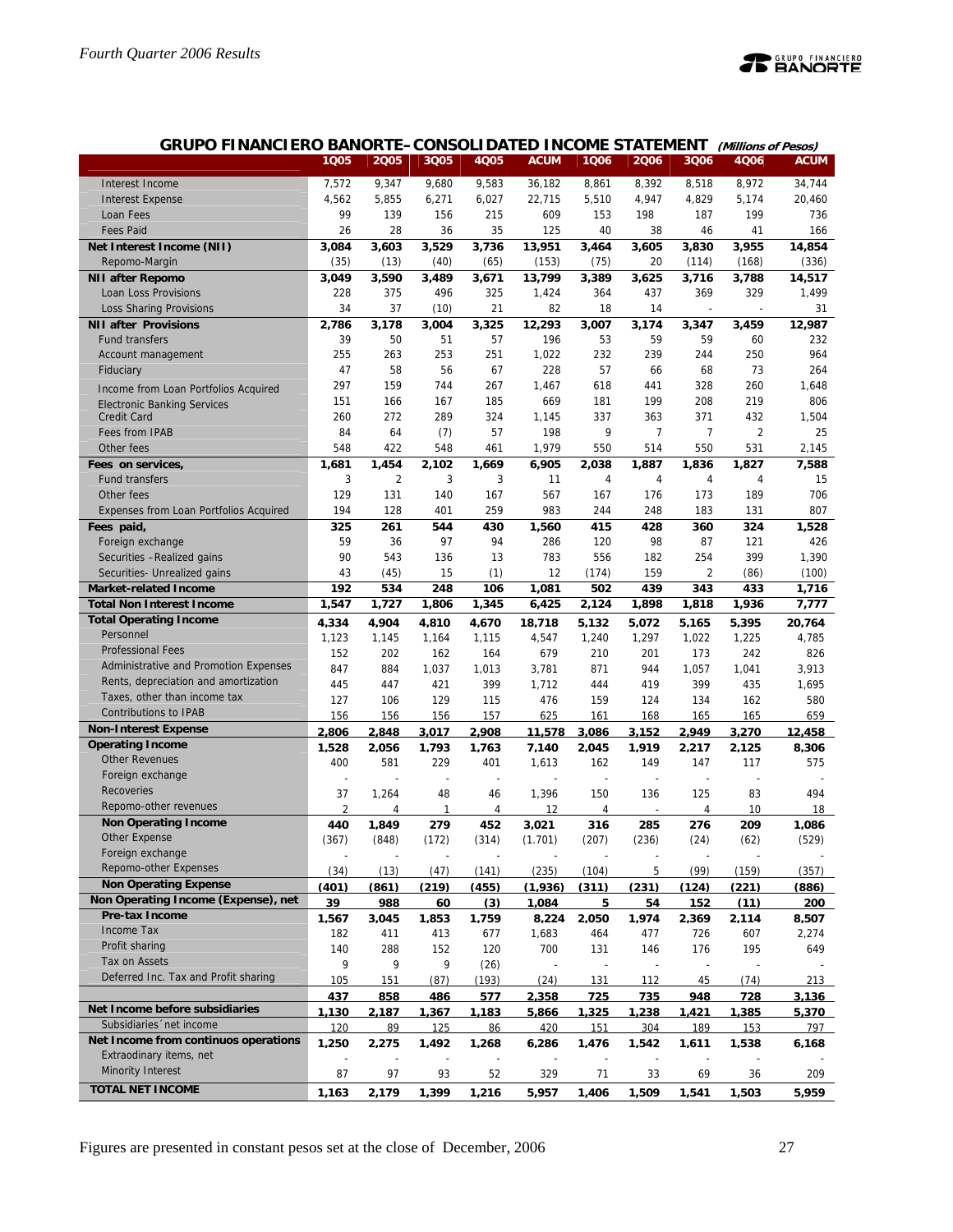

|                                         | 1005    | .<br>2005 | <b>OONOOLIDINILD DILINIVOL ONLL.</b> ( <i>Williams of 1 escs)</i><br>3Q05 | 4Q05                     |         |                          |         | 4Q06    |
|-----------------------------------------|---------|-----------|---------------------------------------------------------------------------|--------------------------|---------|--------------------------|---------|---------|
|                                         |         |           |                                                                           |                          | 1006    | 2006                     | 3Q06    |         |
| <b>Cash and due from Banks</b>          | 37,542  | 41,708    | 37,880                                                                    | 40,402                   | 39,972  | 40,418                   | 41,649  | 43,403  |
| <b>Negotiable Instruments</b>           | 5,491   | 6,733     | 4,354                                                                     | 9,369                    | 14,683  | 15,196                   | 8,945   | 15,015  |
| Securities held for sale                | 290     | 259       | 263                                                                       | 141                      | 5,339   | 1,262                    | 1,946   | 6,254   |
| Securities held to maturity             | 10,590  | 13,115    | 12,992                                                                    | 12,815                   | 4,550   | 4,557                    | 4,473   | 4,403   |
| <b>Financial Instruments:</b>           | 16,371  | 20,107    | 17,609                                                                    | 22,324                   | 24,572  | 21,015                   | 15,363  | 25,672  |
| Non-assigned securities to pay          |         |           |                                                                           |                          |         |                          |         |         |
| Repurchase agreements, net              | 74      | 98        | 69                                                                        | 163                      | 122     | 112                      | 111     | 25      |
| Operations with collateral              |         |           |                                                                           |                          |         |                          |         |         |
| Futures receivable, net                 |         |           |                                                                           |                          |         |                          |         |         |
| Options and derivatives, net            | 39      |           | 293                                                                       | 487                      | 566     | 230                      | 1,158   | 19      |
| <b>Repos &amp; Derivatives:</b>         | 114     | 99        | 362                                                                       | 650                      | 688     | 342                      | 1,269   | 44      |
| Commercial                              | 51,577  | 51,939    | 54,417                                                                    | 60,263                   | 60,477  | 65,841                   | 67,492  | 80,292  |
| <b>Financial Intermediaries</b>         | 423     | 1,916     | 2,141                                                                     | 2,046                    | 2,306   | 1,992                    | 2,125   | 2,373   |
| Consumer                                | 12,749  | 13,988    | 15,114                                                                    | 16,157                   | 17,001  | 18,603                   | 19,524  | 20,718  |
| Mortgage                                | 20,496  | 21,758    | 22,965                                                                    | 24,771                   | 26,328  | 28,511                   | 30,399  | 27,798  |
| <b>Goverment Entities</b>               | 19,325  | 13,753    | 14,004                                                                    | 15,849                   | 14,890  | 13,292                   | 13,005  | 10,784  |
| <b>IPAB</b>                             | 7,474   | 7,445     | 2,683                                                                     | 168                      | 171     |                          |         |         |
| Fiduciary collection rights             |         |           |                                                                           |                          |         |                          |         |         |
| <b>Performing Loans</b>                 | 112,045 | 110,800   | 111,323                                                                   | 119,254                  | 121,174 | 128,239                  | 132,545 | 141,966 |
| Commercial                              | 658     | 696       | 754                                                                       | 699                      | 719     | 741                      | 744     | 730     |
| <b>Financial Intermediaries</b>         |         |           |                                                                           |                          |         |                          |         |         |
| Consumer                                | 350     | 386       | 394                                                                       | 429                      | 443     | 522                      | 573     | 609     |
| Mortgage                                | 866     | 809       | 816                                                                       | 799                      | 775     | 766                      | 784     | 721     |
| <b>Goverment Entities</b>               | 9       |           |                                                                           | $\overline{\phantom{a}}$ |         | $\overline{\phantom{a}}$ | $\sim$  |         |
| <b>Past Due Loans</b>                   | 1,883   | 1,890     | 1,964                                                                     | 1,927                    | 1,937   | 2,029                    | 2,102   | 2,059   |
| <b>Total Loans</b>                      | 113,928 | 112,690   | 113,287                                                                   | 121,181                  | 123,111 | 130,268                  | 134,647 | 144,025 |
| Preventive Ioan loss reserves           | 2,902   | 3,035     | 3,246                                                                     | 3,195                    | 3,318   | 3,531                    | 3,606   | 3,533   |
| <b>Net Loan Portfolio</b>               | 111,025 | 109,655   | 110,041                                                                   | 117,986                  | 119,793 | 126,737                  | 131,041 | 140,492 |
| <b>Credit Assets Portfolio</b>          | 2,027   | 1,890     | 3,162                                                                     | 3,367                    | 3,856   | 4,014                    | 3,821   | 3,618   |
| Sundry debtors and other assets, net    | 5,242   | 8,120     | 9,050                                                                     | 2,900                    | 8,017   | 8,096                    | 5,393   | 5,639   |
| Foreclosed assets, net                  | 441     | 435       | 525                                                                       | 465                      | 367     | 304                      | 279     | 316     |
| Real Estate, Furniture & Equipment, net | 6,221   | 5,964     | 5,840                                                                     | 5,919                    | 5,826   | 5,838                    | 5,909   | 6,646   |
| Investments in subsidiaries             | 2,138   | 2,211     | 2,324                                                                     | 2,319                    | 2,449   | 2,728                    | 2,935   | 3,175   |
| Deferred taxes                          | 705     | 337       | 417                                                                       | 420                      | 260     |                          |         |         |
| Deferred charges & Intangibles          | 1,698   | 1,520     | 1,179                                                                     | 1,346                    | 1,268   | 1,253                    | 1,143   | 5,441   |
| <b>Other Assets</b>                     | 18,472  | 20,476    | 22,497                                                                    | 16,736                   | 22,043  | 22,233                   | 19,479  | 24,825  |
| <b>TOTAL ASSETS</b>                     | 183,523 | 192.045   | 188,389                                                                   | 198,098                  | 207,068 | 210,745                  | 208,801 | 234,437 |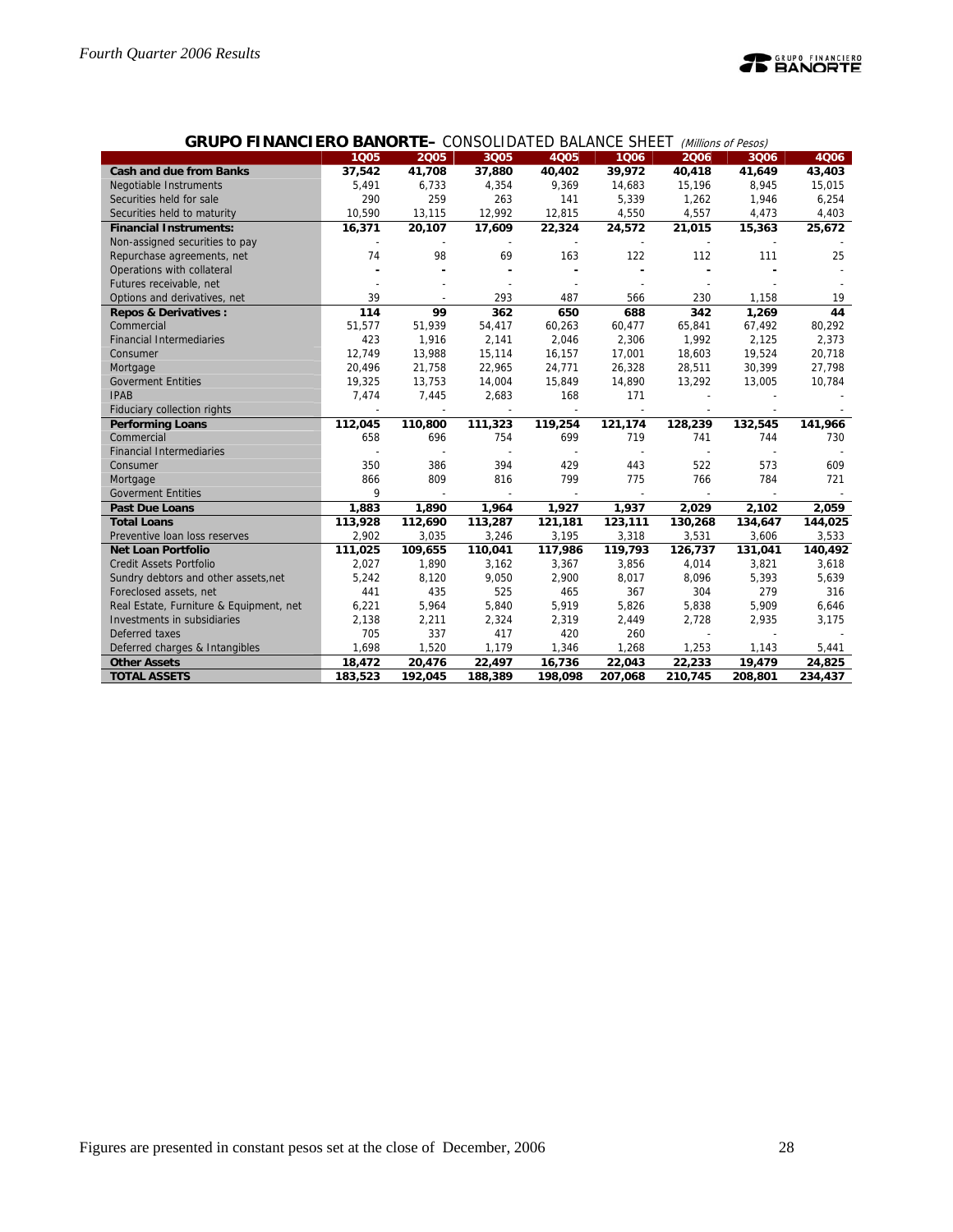|                                        |          | <b>GRUPO FINANCIERO BANORTE - CONSOLIDATED BALANCE SHEET</b> |          |          |          |          |          |          |
|----------------------------------------|----------|--------------------------------------------------------------|----------|----------|----------|----------|----------|----------|
|                                        | 1005     | 2005                                                         | 3Q05     | 4Q05     | 1006     | 2006     | 3Q06     | 4Q06     |
| <b>Demand Deposits</b>                 | 67,808   | 70,763                                                       | 68,905   | 79,205   | 78,544   | 83,214   | 80,917   | 95,401   |
| <b>Time Deposits</b>                   | 60,666   | 60,002                                                       | 64,807   | 63,951   | 66,076   | 65,287   | 67,877   | 74,136   |
| <b>Bonds</b>                           |          |                                                              |          |          |          |          |          |          |
| <b>Deposits</b>                        | 128,474  | 130,765                                                      | 133,712  | 143,156  | 144,621  | 148,500  | 148,793  | 169,538  |
| Demand                                 | 1,344    | 2,465                                                        | 1,320    | 2,671    | 547      | 1,616    | 816      | 988      |
| Short term                             | 8,530    | 9,668                                                        | 4,992    | 5,768    | 4,853    | 5,009    | 5,079    | 5,903    |
| Long term                              | 11,976   | 12,181                                                       | 12,229   | 11,945   | 11,361   | 13,205   | 12,733   | 9,959    |
| Due to banks and correspondents        | 21,851   | 24,314                                                       | 18,541   | 20,384   | 16,761   | 19,830   | 18,628   | 16,850   |
| Non-assigned securities to pay         |          |                                                              |          |          |          |          |          |          |
| Repurchase agreements, net             | 91       | 166                                                          | 403      | 347      | 423      | 189      | 354      | 235      |
| Operations with collateral             |          |                                                              |          |          |          |          |          |          |
| Futures receivable, net                |          |                                                              |          |          |          |          |          |          |
| Options and derivatives, net           | 3        | 9                                                            | 283      | 465      | 530      | 190      | 1,100    | 2        |
| <b>Repos &amp; Derivatives:</b>        | 94       | 174                                                          | 686      | 813      | 953      | 378      | 1,454    | 237      |
| Income Tax & Profit Sharing            | 388      | 1,010                                                        | 1,389    | 1,773    | 658      | 678      | 1,100    | 1,277    |
| Other Payable accounts                 | 8,839    | 10,062                                                       | 6,833    | 4,786    | 15,240   | 11,402   | 7,451    | 7,449    |
| Other payable accounts                 | 9,227    | 11,072                                                       | 8,222    | 6,558    | 15,898   | 12,079   | 8,551    | 8,726    |
| Subordinated non Convertible Debenture | 4,914    | 4,866                                                        | 4,830    | 4,744    | 4,713    | 4,760    | 4,670    | 11,366   |
| <b>Deferred Taxes</b>                  |          |                                                              |          |          |          | 161      | 205      | 144      |
| Deferred credits                       | 52       | 50                                                           | 96       | 75       | 108      | 103      | 79       | 71       |
| <b>TOTAL LIABILITIES</b>               | 164,612  | 171,241                                                      | 166,087  | 175,730  | 183,055  | 185,812  | 182,381  | 206,932  |
| <b>STOCKHOLDER 'S EQUITY</b>           |          |                                                              |          |          |          |          |          |          |
| Paid-in Capital                        | 6,025    | 6,024                                                        | 6,025    | 11,580   | 11,583   | 11,578   | 11,580   | 11,580   |
| Share subscription premiums            | 1,790    | 1,791                                                        | 1,790    | 1,790    | 1,790    | 1,791    | 1,794    | 1,794    |
| Subordinated Convertible Debentures    |          | $\overline{\phantom{a}}$                                     |          |          |          |          |          |          |
| <b>Subscribed Capital</b>              | 7,815    | 7,815                                                        | 7,816    | 13,370   | 13,373   | 13,369   | 13,374   | 13,374   |
| <b>Capital Reserves</b>                | 1,620    | 1,745                                                        | 1,766    | 1,741    | 1,759    | 2,016    | 2,061    | 2,062    |
| <b>Retained Earnings</b>               | 17,273   | 17,135                                                       | 17,134   | 10,916   | 16,872   | 16,580   | 16,579   | 15,816   |
| Surplus (Deficit) from securities      |          |                                                              |          |          |          |          |          |          |
| Results of foreign operations exchange |          |                                                              |          |          |          |          |          |          |
| Excess (Insuf.) in capital restatement | (6, 149) | (6, 148)                                                     | (6, 147) | (6, 147) | (6, 142) | (6, 162) | (6, 159) | (6, 147) |
| Non Mon assets results Fixed Assets    |          |                                                              |          |          |          |          |          |          |
| Non Mon assets results Investm         | (3,840)  | (4, 194)                                                     | (4, 212) | (4, 489) | (4, 353) | (4,893)  | (5,053)  | (4,967)  |
| Adjustment in the employees pension    |          |                                                              |          |          |          |          |          |          |
| Accumulated Deferred tax effect        |          |                                                              |          |          |          |          |          |          |
| Net Income                             | 1,163    | 3,342                                                        | 4,740    | 5,957    | 1,406    | 2,915    | 4,456    | 5,959    |
| <b>Earned Capital</b>                  | 10,067   | 11,878                                                       | 13,283   | 7,978    | 9,542    | 10,456   | 11,884   | 12,723   |
| <b>Minority Holdings</b>               | 1,028    | 1,111                                                        | 1,204    | 1,020    | 1,097    | 1,108    | 1,162    | 1,408    |
| Total Stockholder 's Equity            | 18,911   | 20,804                                                       | 22,302   | 22,368   | 24,013   | 24,933   | 26,420   | 27,505   |
| <b>TOTAL LIABILITIES &amp;</b>         | 183,523  | 192,045                                                      | 188,389  | 198,098  | 207,068  | 210,745  | 208,801  | 234,437  |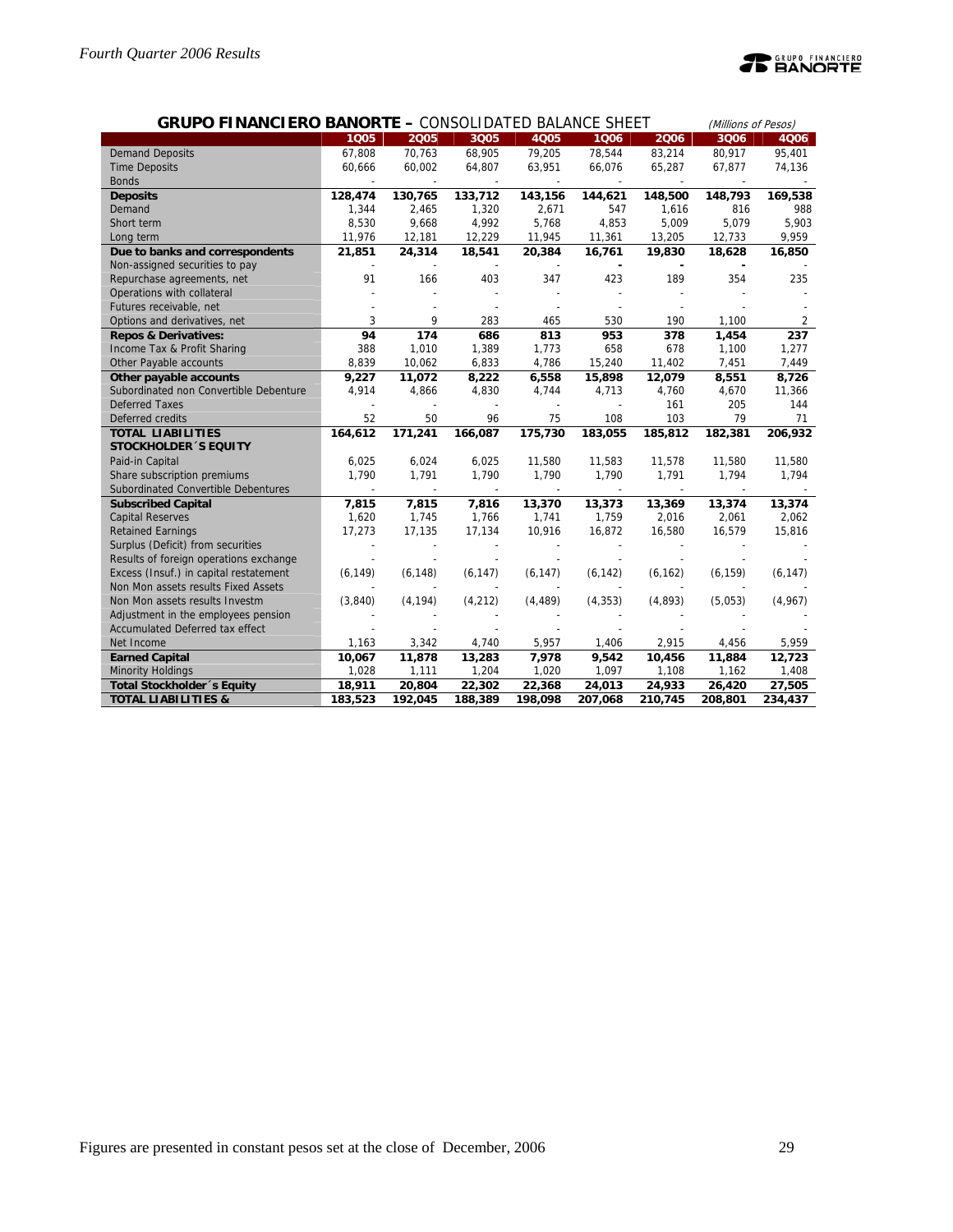| (Millions of Pesos)                         | 1Q05      | 2005          | 3Q05           | 4Q05           | 1Q06           | 2006            | 3Q06           | 4Q06       |
|---------------------------------------------|-----------|---------------|----------------|----------------|----------------|-----------------|----------------|------------|
| ONBEHALF OF THIRD PARTY                     |           |               |                |                |                |                 |                |            |
| Customers' banks                            | 9         | 13            | 51             | 14             | 13             | 14              | 9              | 11         |
| Dividends receivable from customers         |           | ÷,            |                |                |                |                 |                |            |
| Interest receivable from customers          |           |               |                |                |                |                 |                |            |
| Liquidation of customer transactions        | 103       | (194)         | (243)          | (130)          | 721            | 687             | 445            | 419        |
| Customer loans                              |           |               |                |                |                |                 |                |            |
| Liquidation with foreign currencies of      |           |               |                |                |                |                 |                |            |
| Margin accounts in futures operations       |           |               |                |                |                |                 |                |            |
| Other current accounts                      |           |               |                |                |                |                 |                |            |
| <b>CUSTOMERS CURRENT ACCOUNT</b>            | 112       | (181)         | (192)          | (116)          | 734            | 700             | 453            | 430        |
| Client securities held in custody           | 119,651   | 118,385       | 121,339        | 123,849        | 128,830        | 128,828         | 144,362        | 162,764    |
| Securities and documents received in        |           |               | 45             |                |                |                 |                |            |
| Client securities abroad                    |           |               |                |                | L,             |                 |                |            |
| <b>CLIENT SECURITIES</b>                    | 119,651   | 118,385       | 121,384        | 123,849        | 128,830        | 128,828         | 144,362        | 162,764    |
| Repurchase operations for customers         | 32,341    | 35,133        | 30,970         | 26,328         | 27,762         | 34,061          | 37,102         | 22,027     |
| Clients securities loans                    |           |               | 45             |                |                |                 |                |            |
| Purchase of Futures & forward contracts     |           |               | L,             |                |                |                 |                |            |
| Sale of futures and forward contracts       |           |               | L,             |                |                |                 |                |            |
| Purchasing operations (option price)        |           |               | 177            | 163            | 116            | 16              |                |            |
| Sales operations (option price)             |           |               |                |                |                |                 |                |            |
| Purchase of derivative packages             |           |               |                |                |                |                 |                |            |
| Sale of derivative packages                 |           |               |                |                |                |                 |                |            |
| <b>Administration trusts</b>                | 1,950     | 2,907         | 2,478          | 2,886          | 2,719          | 2,630           | 2,460          | 2,768      |
| TRANSACTIONS ON BEHALF CLIENT               | 34,290    | 38,040        | 33,670         | 29,378         | 29.997         | 36,708          | 39,562         | 24,795     |
| TOTAL ON BEHALF OF THIRD PARTY              | 154,054   | 156,244       | 154,861        | 153,110        | 159,560        | 166,236         | 184,378        | 187,990    |
| Signature guarantees granted                | 64        | 63            | 63             | 28             |                |                 |                | 33         |
| Issuing of irrevocable letters of credit    | 2,283     | 1,993         | 1,803          | 2,260          | 2,266          | 2,171           | 2,366          | 3,420      |
| Property in trust and guardianship          | 70,841    | 69,436        | 70,659         | 70,596         | 71,990         | 72,478          | 75,658         | 84,355     |
| Assets held in custody or in administration | 78,813    |               |                |                |                |                 | 93,177         | 93,378     |
| Amounts committed to operations with        | 675       | 81,132<br>981 | 84,934<br>818  | 86,815<br>623  | 91,307<br>670  | 91,757<br>1,151 | 482            | 526        |
| In Transit drafts                           |           |               |                |                |                |                 |                |            |
|                                             | 646       | 509           | 406            | 765            | 469            | 534             | 446            | 1.186      |
| Certificates of Deposit in circulation      |           |               | $\overline{a}$ | $\overline{a}$ | $\overline{a}$ |                 | $\overline{a}$ |            |
| Secured Credit Cards from the company       |           |               |                |                |                |                 |                |            |
| Securities given to the company in custody  | 232       | 285           | 253            | 221            | 204            | 259             | 241            | 204        |
| Government securities in custody of the     | 86        | $\mathbf{1}$  | 259            | 387            | 391            | 146             | 234            | 292        |
| Securities given to the company on          |           |               |                |                |                |                 |                |            |
| Securities outside the country              |           |               |                |                |                |                 |                |            |
| Liquidations with foreign currencies abroad |           |               |                |                |                |                 |                |            |
| Debits to the contingency fund              |           |               |                |                |                |                 |                |            |
| Other contingent obligations                | 3,778     | 1,217         | 1,200          | 1,184          | 265            | 268             | 266            | 262        |
| Banking transactions on behalf of third-    | 105,840   | 116,722       | 111,054        | 93,686         | 107,035        | 110,668         | 104,179        | 92,723     |
| Investments in funds for the retirem.saving |           |               |                |                |                |                 |                |            |
| Integration of the credit portfolio         |           |               |                |                |                |                 |                |            |
| Amounts contracted in derivative            | 258,013   | 42,033        |                |                |                |                 |                |            |
| Other trust account items                   |           |               |                |                |                |                 |                |            |
| <b>OWN ACCOUNT OPERATIONS</b>               | 521,269   | 314,373       | 271,449        | 256,565        | 274,597        | 279,432         | 277,048        | 276,379    |
| Repurchase agreements                       |           |               |                |                |                |                 |                |            |
| Securities to be received                   | 182,960   | 211,578       | 244,684        | 249,802        | 242,825        | 234,403         | 214,294        | 198,373    |
| (Less) Securities to be delivered           | (183,009) | (211, 599)    | (244, 988)     | (250, 075)     | (243, 159)     | (234, 453)      | (214, 611)     | (198, 583) |
| REPURCHASE TRANSACTIONS-                    | (49)      | (21)          | (304)          | (273)          | (334)          | (50)            | (317)          | (211)      |
| Securities to be received                   | 45,845    | 44,180        | 69,446         | 74,048         | 68,862         | 52,735          | 33,111         | 19,518     |
| (Less) securities to be delivered           | (45, 813) | (44, 226)     | (69, 476)      | (73,960)       | (68, 828)      | (52, 761)       | (33,038)       | (19, 518)  |
| REPURCHASE TRANSACTIONS- SOLD               | 32        | (46)          | (30)           | 88             | 33             | (27)            | 74             | 1          |

**TOTAL ON OWN ACCOUNT 521,252 314,306 271,115 256,380 274,296 279,356 276,805 276,169**

## **MEMORANDUM ACCOUNTS OF GRUPO FINANCIERO BANORTE CONSOLIDATED**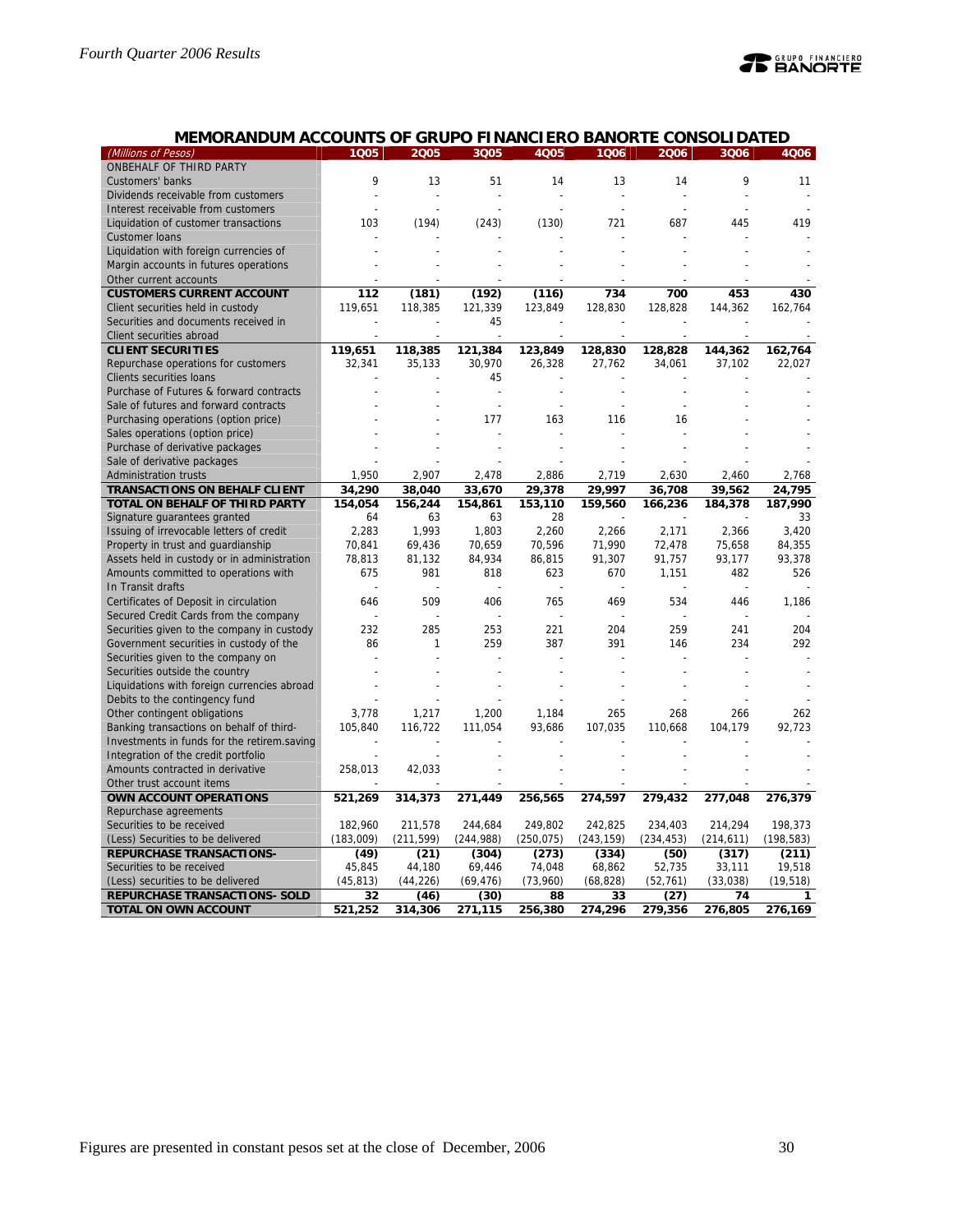

## **GRUPO FINANCIERO BANORTE CONSOLIDATED STATEMENT OF CASH FLOW**

JANUARY 1, 2006 - DECEMBER 31, 2006 (Millions of Pesos)

| <b>CASH FLOW FROM OPERATING ACTIVITIES:</b>                                            |                   |
|----------------------------------------------------------------------------------------|-------------------|
| <b>Net Income</b>                                                                      | 5,959             |
| Adjustments to Reconcile Net Income to Net Cash by Operating Activities                |                   |
| Mark to Market Valuation Results                                                       | 170               |
| Provisions for loan losses                                                             | 1,530             |
| Depreciation and amortization                                                          | 888               |
| <b>Defferred Taxes</b>                                                                 | 213               |
| Provisions for Obligations                                                             | (44)              |
| Minoritary Interest                                                                    | 209               |
| Undistribuated Earnings of Subsidiaries                                                | (797)             |
|                                                                                        | 2,169             |
| <b>Cash Flows From Investing Activities:</b>                                           |                   |
| <b>Banks Deposits</b>                                                                  | 26,378            |
| Decrease (Increase) loan portfolio                                                     | (24, 033)         |
| Decrease (Increase) credit assets portfolio<br>Decrease (Increase) treasury operations | (251)<br>(3, 517) |
| Decrease (Increase) financial instruments                                              | 30                |
| Loans from banks and other entities                                                    | (3.534)           |
| Decrease (Increase) Deferred taxes                                                     | 350               |
| Decrease (Increase) in accounts receivable and payable                                 | (526)             |
| Net Resources provided by operations                                                   | (5, 103)          |
|                                                                                        |                   |
| <b>Financial Activities:</b>                                                           |                   |
| Subordinated Debentures Issue and Interest                                             | 6.622             |
| Issuance of stock                                                                      | 30                |
| <b>Cash Dividends</b>                                                                  | (763)             |
| Net Resources provided by Investing activities                                         | 5,889             |
|                                                                                        |                   |
| <b>CASH FLOW FROM FINANCING ACTIVITIES:</b>                                            |                   |
| <b>Fixed Assets increase</b>                                                           | (1, 327)          |
| Proceeds from issuance of common stock                                                 | (348)             |
| Decrease (Increase) Deferred charges or credits                                        | (4, 387)          |
| Decrease (Increase) Foreclosed assets                                                  | 149               |
| Net Cash provided by financing activities                                              | (5, 913)          |
| Decrease (increase) in cash and due from banks                                         | 3,001             |
| Cash and due from banks at the beginning of the year                                   | 40,402            |
| Cash and due from banks at the end of the year                                         | 43,403            |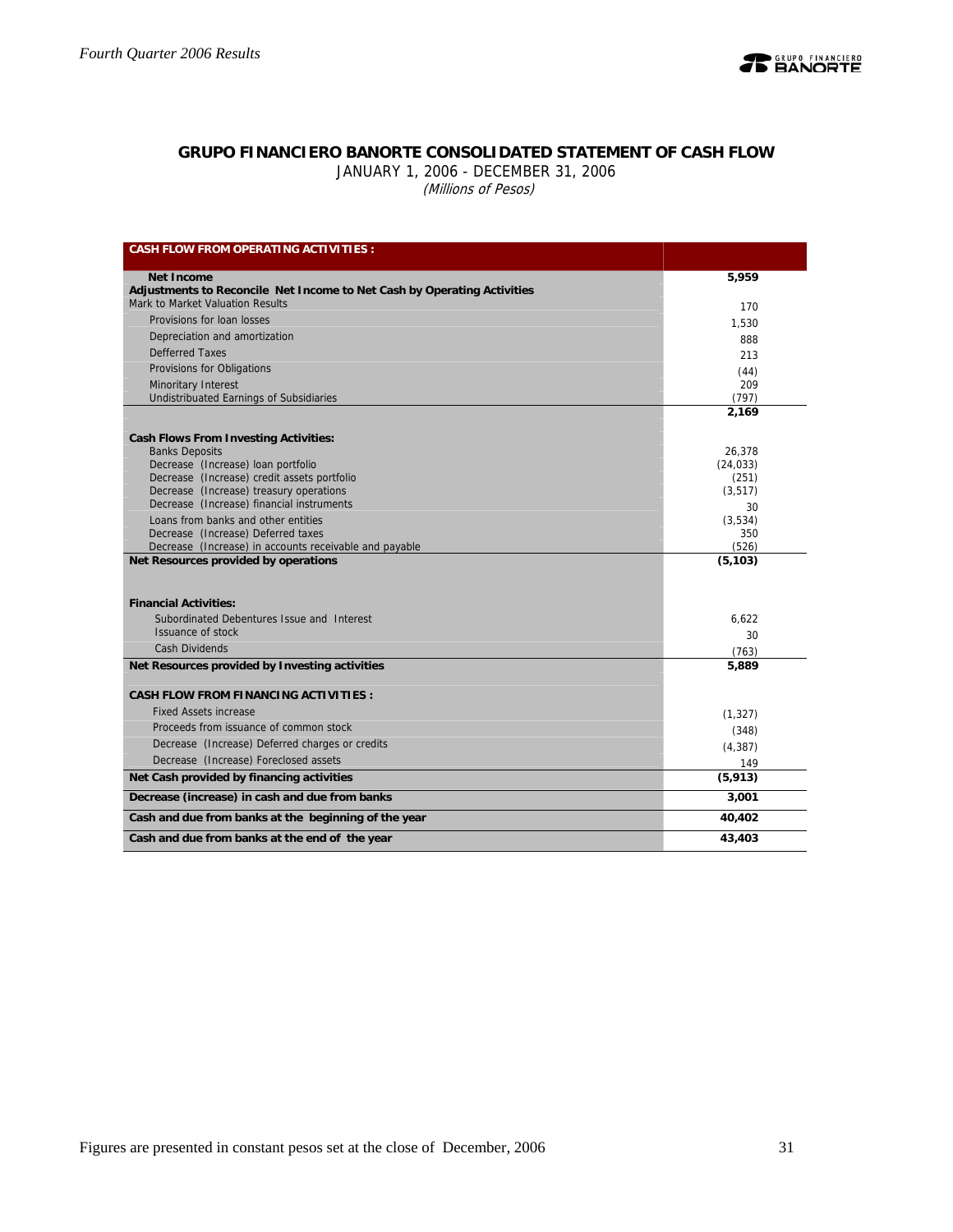

## **GRUPO FINANCIERO BANORTE CONSOLIDATED STATEMENTS OF CHANGES IN STOCKHOLDERS´ EQUITY JANUARY 1, 2006- DECEMBER 31, 2006.**

## (Millions of Pesos)

|                                | <b>CONTRIBUATED CAPITAL</b>              |                                   |                   |  |  |  |  |  |
|--------------------------------|------------------------------------------|-----------------------------------|-------------------|--|--|--|--|--|
|                                | <b>Fixed Paid-in Capital</b><br>Variable | Paid-in Capital<br>Premium, Bonds | & oth. Securities |  |  |  |  |  |
| Balance as of December 31,2005 | 3,592                                    | 7,989                             | 1,790             |  |  |  |  |  |
| <b>Stock Changes</b>           |                                          |                                   |                   |  |  |  |  |  |
| Issuance of stock              |                                          | (1)                               |                   |  |  |  |  |  |
| <b>Profits Capitalization</b>  |                                          |                                   |                   |  |  |  |  |  |
| <b>Provisions Created</b>      |                                          |                                   |                   |  |  |  |  |  |
| Increments in Capital          |                                          |                                   |                   |  |  |  |  |  |
| <b>Total</b>                   |                                          | (1)                               | 4                 |  |  |  |  |  |
| <b>Total Income</b>            |                                          |                                   |                   |  |  |  |  |  |
| Total Income:                  |                                          |                                   |                   |  |  |  |  |  |
| Net Income                     |                                          |                                   |                   |  |  |  |  |  |
| Results of assets holdings     |                                          |                                   |                   |  |  |  |  |  |
| Minority Interest              |                                          |                                   |                   |  |  |  |  |  |
| <b>Total</b>                   |                                          |                                   |                   |  |  |  |  |  |
| Balance as of December 31,2006 | 3,592                                    | 7,988                             | 1,794             |  |  |  |  |  |

|                                      | <b>EARNED CAPITAL</b>    |                          |                                                      |                                                       |                                     |                                       |                                                             |  |  |  |
|--------------------------------------|--------------------------|--------------------------|------------------------------------------------------|-------------------------------------------------------|-------------------------------------|---------------------------------------|-------------------------------------------------------------|--|--|--|
|                                      | Capital<br>Reserve<br>S. | Retained<br>earnings     | <b>Excess if</b><br>Insuf.<br>Capital<br>Restatement | Non Monetary<br><b>Assets Results</b><br>(Investment) | <b>Net</b><br>Income<br>of the year | Minorit<br>ary<br>Intere<br><b>st</b> | <b>Total</b><br><b>Stockholder</b><br>s <sup>-</sup> Equity |  |  |  |
| Balance as of December 31,2005       | 1,741                    | 10,916                   | (6, 147)                                             | (4, 489)                                              | 5,957                               | 1,020                                 | 22,369                                                      |  |  |  |
| <b>Stock Changes</b>                 |                          |                          |                                                      |                                                       |                                     |                                       |                                                             |  |  |  |
| Issuance of stock                    | 27                       |                          |                                                      |                                                       |                                     |                                       | 30                                                          |  |  |  |
| Profits Application                  |                          | 5,957                    |                                                      |                                                       | (5, 957)                            |                                       |                                                             |  |  |  |
| Provisions created                   | 294                      | (294)                    |                                                      |                                                       |                                     |                                       |                                                             |  |  |  |
| Cash Dividends                       |                          | (763)                    |                                                      |                                                       |                                     |                                       | (763)                                                       |  |  |  |
| Increments in Capital                |                          |                          |                                                      |                                                       |                                     |                                       |                                                             |  |  |  |
| Total                                | 321                      | 4,900                    |                                                      |                                                       | (5,957)                             | ۰                                     | (733)                                                       |  |  |  |
| <b>Total Income</b><br>Total Income: |                          |                          |                                                      |                                                       |                                     |                                       |                                                             |  |  |  |
| Net Income                           |                          |                          |                                                      |                                                       | 5,959                               |                                       | 5,959                                                       |  |  |  |
| Results of assets holdings           |                          |                          |                                                      | (478)                                                 |                                     | $\overline{\phantom{0}}$              | (478)                                                       |  |  |  |
| <b>Total</b>                         | $\overline{\phantom{a}}$ | ۰                        | $\blacksquare$                                       | (478)                                                 | 5,959                               | $\blacksquare$                        | 5,481                                                       |  |  |  |
| <b>Minority Interest</b>             | $\overline{\phantom{0}}$ | $\overline{\phantom{a}}$ | $\overline{\phantom{a}}$                             |                                                       | ٠                                   | 388                                   | 388                                                         |  |  |  |
| Balance as of December 31,2006       | 2,062                    | 15,816                   | (6, 147)                                             | (4,967)                                               | 5,959                               | 1,408                                 | 27,505                                                      |  |  |  |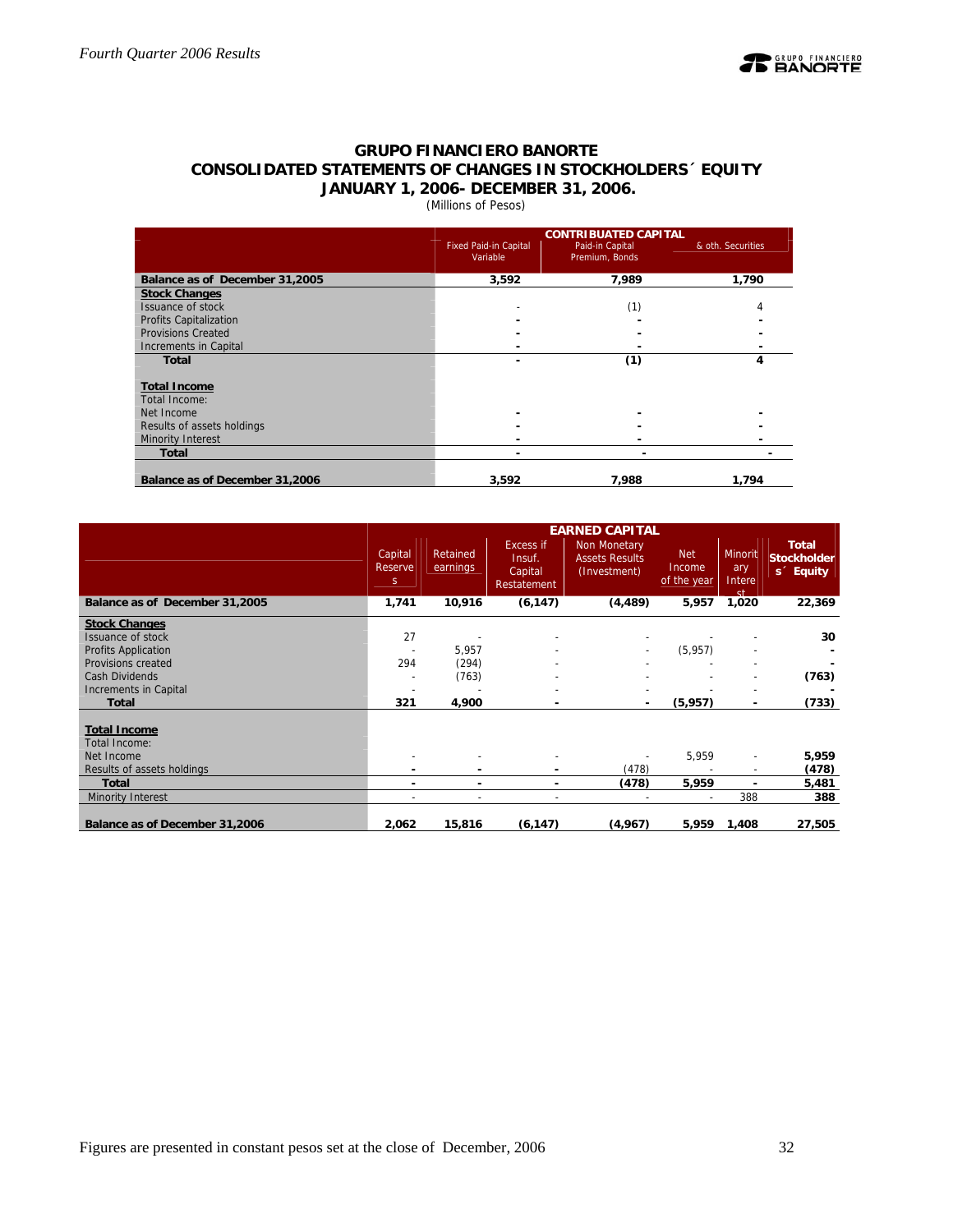

## **BANKING SECTOR- INCOME STATEMENT (\*) (Millions of Pesos)**

| <b>NET INTEREST INCOME</b>                                   | 1Q05           | 2005           | 3Q05           | <b>4Q05</b>   | <b>ACUM</b>   | 1006          | 2006           | 3Q06                     | 4Q06           | <b>ACUM</b>     | %4006           |
|--------------------------------------------------------------|----------------|----------------|----------------|---------------|---------------|---------------|----------------|--------------------------|----------------|-----------------|-----------------|
|                                                              |                |                |                |               |               |               |                |                          |                |                 | <b>VS 3006</b>  |
| Interest Income                                              | 7,495          | 8,941          | 9,230          | 9,226         | 34,892        | 8,554         | 8,004          | 8,057                    | 8,430          | 33,045          | 4.6%            |
| <b>Interest Expense</b>                                      | 4,615          | 5,593          | 5,983          | 5,829         | 22,020        | 5,284         | 4,677          | 4,559                    | 4,780          | 19,301          | 4.9%            |
| Loan Fees                                                    | 99             | 136            | 151            | 210           | 596           | 148           | 192            | 181                      | 193            | 714             | 6.6%            |
| <b>Fees Paid</b>                                             | 26             | 28             | 36             | 31            | 121           | 36            | 34             | 40                       | 37             | 147             | (7.3%)          |
| Net Interest Income (NII)                                    | 2,954          | 3,456          | 3,363          | 3,576         | 13,34<br>(99) | 3,382         | 3,485<br>16    | 3,638                    | 3,805          | 14,311<br>(249) | 4.6%<br>39.6%   |
| Repomo-Margin<br><b>NII after Repomo</b>                     | (25)<br>2,928  | (9)<br>3,447   | (27)<br>3,335  | (38)<br>3,538 | 13,24         | (54)<br>3,328 | 3,502          | (88)<br>3,550            | (123)<br>3,682 | 14,061          | 3.7%            |
| Loan Loss Provisions                                         | 225            | 370            | 477            | 305           | 1,377         | 362           | 430            | 369                      | 318            | 1,479           | (13.7%)         |
| <b>Loss Sharing Provisions</b>                               | 34             | 37             | (10)           | 21            | 82            | 18            | 14             |                          |                | 31              |                 |
| <b>NII after Provisions</b>                                  | 2,669          | 3,040          | 2,869          | 3,212         | 11,79         | 2,948         | 3,058          | 3,181                    | 3,363          | 12,550          | 5.7%            |
| <b>Fund transfers</b>                                        | 39             | 50             | 51             | 57            | 196           | 53            | 59             | 59                       | 60             | 232             | 1.7%            |
| Account management                                           | 255            | 263            | 253            | 251           | 1,022         | 232           | 239            | 244                      | 250            | 964             | 2.6%            |
| Fiduciary                                                    | 47             | 58             | 56             | 67            | 228           | 57            | 66             | 68                       | 73             | 264             | 7.4%            |
| Income from Loan Portfolios Acquired                         | 297            | 159            | 744            | 267           | 1,467         | 618           | 441            | 328                      | 260            | 1,648           | $(20.8\%)$      |
| Electronic Banking Services                                  | 151            | 166            | 167            | 185           | 669           | 181           | 199            | 208                      | 219            | 806             | 5.2%            |
| <b>Credit Card</b>                                           | 260            | 272            | 289            | 324           | 1,145         | 337           | 363            | 371                      | 432            | 1,504           | 16.4%           |
| Fees from IPAB                                               | 84             | 64             | (7)            | 57            | 198           | 9             | $\overline{7}$ | 7                        | $\overline{2}$ | 25              | (70.3%)         |
| Other fees                                                   | 133            | 129            | 119            | 135           | 518           | 127           | 164            | 129                      | 158            | 579             | 22.5%           |
| Fees on services,                                            | 1,266          | 1,161          | 1,673          | 1,344         | 5,444         | 1,614         | 1,538          | 1,415                    | 1,455          | 6,022           | 2.8%            |
| <b>Fund transfers</b>                                        | 3              | $\overline{2}$ | 3              | 3             | 11            | 4             | $\overline{4}$ | 4                        | 4              | 15              | 5.4%            |
| Other fees                                                   | 120            | 124            | 132            | 158           | 535           | 160           | 170            | 165                      | 186            | 681             | 12.8%           |
| Expenses from Loan Portfolios Acquired                       | 194            | 128            | 401            | 259           | 983           | 244           | 248            | 183                      | 131            | 807             | (28.3%)         |
| Fees paid,                                                   | 317            | 255            | 536            | 420           | 1,528         | 408           | 423            | 351                      | 321            | 1,503           | (8.7%)          |
| Foreign exchange<br>Securities -Realized gains               | 63<br>55       | 40<br>509      | 105<br>94      | 105<br>(16)   | 314<br>641    | 139<br>477    | 131<br>95      | 107<br>221               | 133<br>305     | 511<br>1,099    | 24.3%<br>37.9%  |
| Securities- Unrealized gains                                 | 47             | (46)           | 30             | (3)           | 28            | (187)         | 161            | 4                        | (83)           | (105)           | (2,457.8%       |
| <b>Market-related Income</b>                                 | 165            | 504            | 229            | 86            | 984           | 429           | 387            | 332                      | 356            | 1,504           | 7.2%            |
| <b>Total Non Interest Income</b>                             | 1,114          | 1,410          | 1,366          | 1,010         | 4,900         | 1,635         | 1,502          | 1,396                    | 1,490          | 6,024           | 6.7%            |
| <b>Total Operating Income</b>                                | 3,783          | 4,450          | 4,235          | 4,222         | 16,69         | 4,583         | 4,560          | 4,577                    | 4,853          | 18,574          | 6.0%            |
| Personnel                                                    | 1.029          | 1.062          | 1.076          | 1.077         | 4,244         | 1,193         | 1,256          | 993                      | 1,188          | 4,629           | 19.6%           |
| <b>Professional Fees</b>                                     | 146            | 191            | 147            | 142           | 625           | 191           | 178            | 150                      | 211            | 729             | 40.8%           |
| Administrative and Promotion                                 | 673            | 647            | 811            | 768           | 2,899         | 712           | 731            | 794                      | 807            | 3,044           | 2.7%            |
| Rents, depreciation and amortization                         | 378            | 378            | 351            | 337           | 1,445         | 372           | 346            | 325<br>99                | 354            | 1,398           | 8.9%            |
| Taxes, other than income tax<br><b>Contributions to IPAB</b> | 1 <sub>0</sub> | ŖБ             | 103            | 87            | 384<br>625    | 132<br>161    | 98<br>168      | 165                      | 129<br>165     | 458<br>659      | 31.1%<br>0.2%   |
| <b>Non-Interest Expense</b>                                  | 156<br>2,491   | 156<br>2,519   | 156<br>2,644   | 157<br>2,569  | 10,22         | 2,761         | 2,777          | 2,525                    | 2,854          | 10,918          | 13.0%           |
| <b>Operating Income</b>                                      | 1,292          | 1,931          | 1,591          | 1,653         | 6,467         | 1,822         | 1,783          | 2,052                    | 1,999          | 7,656           | (2.6%)          |
| <b>Other Revenues</b>                                        | 114            | 62             | 91             | 194           | 462           | 63            | 80             | 166                      | 135            | 445             | (18.5%)         |
| Foreign exchange                                             |                |                |                |               |               |               |                |                          | L,             |                 |                 |
| Recoveries                                                   | 36             | 1,257          | 48             | 38            | 1,380         | 140           | 125            | 123                      | 75             | 463             | (39.5%)         |
| Repomo-other revenues                                        | 3              | २              | $\overline{1}$ | $\mathcal{D}$ | 8             | $\mathbf{1}$  |                | 1                        | $\overline{2}$ | 4               | 62.0%           |
| <b>Non Operating Income</b>                                  | 153            | 1,322          | 140            | 234           | 1,849         | 203           | 205            | 291                      | 212            | 911             | (27.1%)         |
| <b>Other Expense</b>                                         | (80)           | (322)          | (36)           | (70)          | (507)         | (104)         | (152)          | (23)                     | (60)           | (339)           | 161.9%          |
| Foreign exchange                                             |                |                |                |               |               |               |                |                          |                |                 |                 |
| Repomo-other Expenses                                        | (34)           | (13)           | (47)           | (139)         | (232)         | (103)         | 5              | (97)                     | (156)          | (351)           | 60.4%           |
| <b>Non Operating Expense</b>                                 | (114)          | (335)          | (82)           | (209)         | (739)         | (207)         | (147)          | (120)                    | (216)          | (690)           | 79.7%           |
| Non Operating Income (Expense)                               | 40             | 988            | 57             | 25            | 1,110         | (3)           | 58             | 170                      | (4)            | 220             | (102.6%)        |
| Pre-tax Income                                               | 1,332          | 2,919          | 1,648          | 1,678         | 7,577         | 1,819         | 1,841          | 2,222                    | 1,995          | 7,876           | $(10.2\%)$      |
| Income Tax<br>Profit sharing                                 | 103            | 377            | 311            | 689           | 1,480<br>691  | 399<br>128    | 442            | 691<br>173               | 569            | 2,101           | (17.7%)<br>4.9% |
| Tax on Assets                                                | 140            | 288            | 150            | 114           |               |               | 141            | $\overline{\phantom{a}}$ | 182            | 624             |                 |
| Deferred Inc. Tax and Profit sharing                         | 9              | 9              | 9              | (26)          | (1)           | 138           | 119            | 45                       | (74)           | 228             | $(263.0\%)$     |
|                                                              | 122<br>373     | 152<br>825     | (41)<br>428    | (233)<br>544  | 2,170         | 665           | 702            | 910                      | 676            | 2,952           | (25.7%)         |
| Net Income before subsidiaries                               | 959            | 2,093          | 1,221          | 1,135         | 5,407         | 1,154         | 1,139          | 1,313                    | 1,318          | 4,924           | $0.5\%$         |
| Subsidiaries 'net income                                     | 87             | 13             | 70             | 60            | 229           | 76            | 35             | 75                       | 83             | 269             | 10.0%           |
| Net Income from continuos                                    | 1,045          | 2,106          | 1,290          | 1,195         | 5,637         | 1,230         | 1,174          | 1,388                    | 1,401          | 5,193           | 1.0%            |
| Extraodinary items, net                                      |                |                |                |               |               |               |                |                          |                |                 |                 |
| <b>Minority Interest</b>                                     |                |                |                |               |               |               |                | $\overline{\phantom{a}}$ | $\overline{7}$ | $\overline{7}$  |                 |
| <b>TOTAL NET INCOME</b>                                      | 1,045          | 2,106          | 1,290          | 1,195         | 5,636         | 1,230         | 1,174          | 1,388                    | 1,394          | 5,186           | 0.5%            |

(\*)Afore is included in the Subsidiaries' net income.  **N.C.= Not comparable**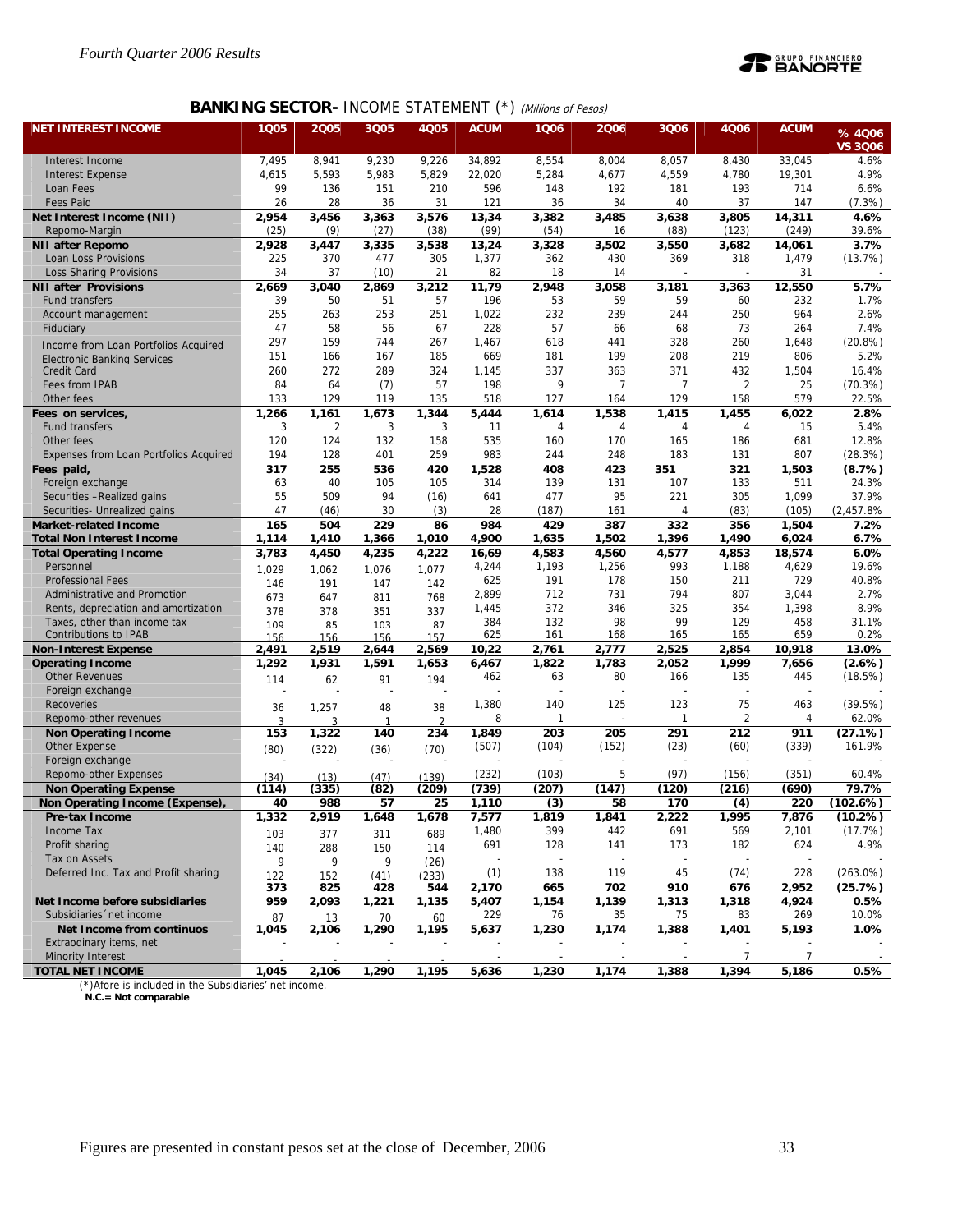

| <b>BANKING SECTOR -BALANCE SHEET</b> (*) (Millions of Pesos) |  |  |
|--------------------------------------------------------------|--|--|
|--------------------------------------------------------------|--|--|

|                                         | 1Q05   | 2005                     | 3Q05                     | <b>4Q05</b> | 1006    | 2006                     | 3Q06           | 4006    | %4006<br><b>VS 3006</b> |
|-----------------------------------------|--------|--------------------------|--------------------------|-------------|---------|--------------------------|----------------|---------|-------------------------|
| <b>Cash and due from Banks</b>          | 37,110 | 41,136                   | 37,170                   | 40,348      | 39,736  | 40,151                   | 41,397         | 43,075  | 4.1%                    |
| <b>Negotiable Instruments</b>           | 5,171  | 6,443                    | 4,095                    | 9,010       | 14,269  | 14,788                   | 8,464          | 14,518  | 71.5%                   |
| Securities held for sale                | 290    | 259                      | 263                      | 141         | 5,339   | 1,262                    | 1,946          | 6,254   | 221.5%                  |
| Securities held to maturity             | 10,590 | 13,115                   | 12,992                   | 12,815      | 4,550   | 4,557                    | 4,473          | 4,403   | $(1.6\%)$               |
| <b>Financial Instruments:</b>           | 16,051 | 19,817                   | 17,349                   | 21,966      | 24,157  | 20,607                   | 14,882         | 25,175  | 69.2%                   |
| Non-assigned securities to pay          |        |                          |                          |             |         |                          |                |         |                         |
| Repurchase agreements, net              | 49     | 69                       | 57                       | 134         | 104     | 97                       | 33             | 14      | $(58.0\%)$              |
| Operations with collateral              |        |                          | $\overline{a}$           |             |         |                          |                |         |                         |
| Futures receivable, net                 |        |                          | $\overline{a}$           |             |         | $\overline{\phantom{a}}$ |                |         |                         |
| Options and derivatives, net            | 39     |                          | 28                       | 236         | 360     | 213                      | 1,158          | 19      | (98.3%)                 |
| <b>Repos &amp; Derivatives:</b>         | 88     | 69                       | 85                       | 370         | 464     | 310                      | 1,191          | 33      | (97.2%)                 |
| Commercial                              | 46,455 | 46,548                   | 49,081                   | 53,877      | 54,730  | 59,328                   | 60,648         | 73,236  | 20.7%                   |
| <b>Financial Intermediaries</b>         | 1,676  | 3,155                    | 3,583                    | 3,804       | 4,312   | 4,231                    | 4,413          | 4,239   | (3.9%)                  |
| Consumer                                | 12,749 | 13,988                   | 15,114                   | 16,155      | 17,001  | 18,601                   | 19,521         | 20,715  | 6.1%                    |
| Mortgage                                | 20,496 | 21,758                   | 22,965                   | 24,771      | 26,328  | 28,511                   | 30,399         | 27,798  | $(8.6\%)$               |
| <b>Goverment Entities</b>               | 19,275 | 13,697                   | 13,955                   | 15,808      | 14,855  | 13,264                   | 12,984         | 10,770  | $(17.0\%)$              |
| <b>IPAB</b>                             | 7,474  | 7,445                    | 2,683                    | 168         | 171     |                          |                | ÷       | (206.3%)                |
| Fiduciary collection rights             |        |                          |                          |             |         |                          |                | ٠       |                         |
| <b>Performing Loans</b>                 | 108,12 | 106,592                  | 107,37                   | 114,583     | 117,397 | 123,935                  | 127,965        | 136,759 | 6.8%                    |
| Commercial                              | 615    | 639                      | 671                      | 616         | 652     | 666                      | 651            | 633     | 3.7%                    |
| <b>Financial Intermediaries</b>         |        |                          |                          |             |         |                          | $\overline{a}$ |         | 100.0%                  |
| Consumer                                | 350    | 386                      | 394                      | 429         | 443     | 522                      | 573            | 609     | 6.2%                    |
| Mortgage                                | 866    | 809                      | 816                      | 799         | 775     | 766                      | 784            | 721     | $(8.0\%)$               |
| <b>Goverment Entities</b>               | 9      |                          |                          |             |         |                          |                |         |                         |
| <b>Past Due Loans</b>                   | 1,840  | 1,833                    | 1,881                    | 1,844       | 1,869   | 1,954                    | 2.008          | 1,962   | (0.2%)                  |
| <b>Total Loans</b>                      | 109,96 | 108,425                  | 109,26                   | 116,426     | 119,266 | 125,890                  | 129,973        | 138,721 | 6.7%                    |
| Preventive loan loss reserves           | 2,836  | 2,964                    | 3,157                    | 3,091       | 3,220   | 3,434                    | 3,512          | 3,447   | $(1.9\%)$               |
| <b>Net Loan Portfolio</b>               | 107,12 | 105,461                  | 106,10                   | 113,336     | 116,046 | 122,456                  | 126,461        | 135,274 | 7.0%                    |
| <b>Credit Assets Portfolio</b>          | 2,027  | 1,890                    | 3,162                    | 3,367       | 3,856   | 4,014                    | 3,821          | 3,618   | (5.3%)                  |
| Sundry debtors and other assets, net    | 5,014  | 7,970                    | 8,809                    | 2,512       | 7,753   | 7,818                    | 5,140          | 5,416   | 5.4%                    |
| Foreclosed assets, net                  | 441    | 435                      | 524                      | 465         | 362     | 304                      | 279            | 316     | 13.3%                   |
| Real Estate, Furniture & Equipment, net | 5,508  | 5,250                    | 5,157                    | 5,251       | 5,092   | 5,087                    | 5,140          | 5,809   | 13.0%                   |
| Investments in subsidiaries             | 1,546  | 1,539                    | 1,586                    | 1,325       | 1,391   | 1,411                    | 1,461          | 1,559   | 6.7%                    |
| Deferred taxes                          | 752    | 401                      | 440                      | 482         | 338     | $\overline{\phantom{a}}$ |                |         |                         |
| Deferred charges & Intangibles          | 1,009  | 872                      | 723                      | 782         | 825     | 893                      | 793            | 5,006   | 531.1%                  |
| UDIS Mortgage loans reserve coverage    |        | $\overline{\phantom{a}}$ | $\overline{\phantom{a}}$ |             |         |                          | $\sim$         |         |                         |
| <b>Other Assets</b>                     | 16,297 | 18,358                   | 20,401                   | 14,184      | 19,617  | 19,527                   | 16,635         | 21,724  | 30.6%                   |
| <b>TOTAL ASSETS</b>                     | 176,67 | 184,840                  | 181,11                   | 190,203     | 200,020 | 203,050                  | 200,567        | 225,282 | 12.3%                   |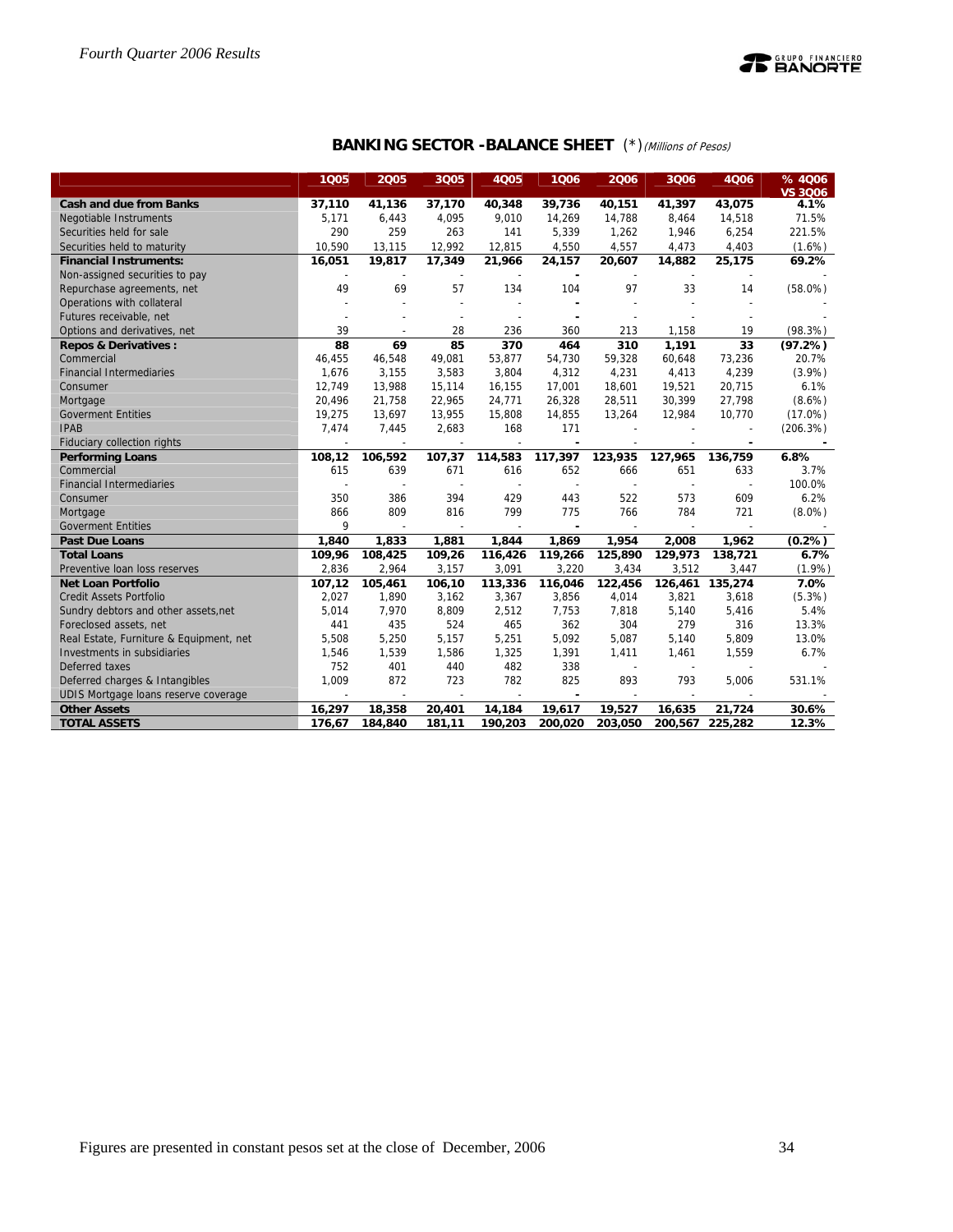# **PEANORTE**

|                                        |              |              |         | יש־יי<br>טורי            | JI ILL I       |                          | $J$ ( <i>willions of resos)</i> |         |                         |
|----------------------------------------|--------------|--------------|---------|--------------------------|----------------|--------------------------|---------------------------------|---------|-------------------------|
|                                        | 1005         | 2005         | 3Q05    | 4005                     | 1006           | 2006                     | 3Q06                            | 4006    | %4006<br><b>VS 3Q06</b> |
| <b>Demand Deposits</b>                 | $ -$         | 70.805       | 68,949  | 79,251                   | 78.575         | 83,271                   | 80,959                          | 95,424  | 17.9%                   |
| <b>Time Deposits</b>                   | 60,811       | 60,076       | 64,941  | 64,016                   | 66,207         | 65,398                   | 68,038                          | 74,177  | 9.0%                    |
| <b>Bonds</b>                           |              |              |         |                          |                |                          |                                 |         |                         |
| <b>Deposits</b>                        | 128,666      | 130,881      | 133,890 | 143,268                  | 144.782        | 148,669                  | 148,997                         | 169,601 | 13.8%                   |
| Demand                                 | 1,344        | 2,465        | 1,320   | 2,671                    | 547            | 1,616                    | 816                             | 988     | 21.0%                   |
| Short term                             | 5,785        | 6,868        | 2,830   | 2,667                    | 2,829          | 2,654                    | 2,461                           | 2,475   | 0.6%                    |
| Long term                              | 10,718       | 10,837       | 10,720  | 10,415                   | 9,942          | 11,745                   | 11,267                          | 8,512   | (24.5%)                 |
| Due to banks and correspondents        | 17,847       | 20,170       | 14,870  | 15,752                   | 13,318         | 16,015                   | 14,544                          | 11,975  | (17.7%)                 |
| Non-assigned securities to pay         |              |              |         |                          |                |                          |                                 |         |                         |
| Repurchase agreements, net             | 69           | 140          | 391     | 318                      | 409            | 176                      | 279                             | 221     | $(20.9\%)$              |
| Operations with collateral             |              |              |         |                          |                |                          |                                 |         |                         |
| Futures receivable, net                |              |              |         |                          |                |                          |                                 |         |                         |
| Options and derivatives, net           | 3            | 9            | 6       | 207                      | 324            | 173                      | 1.100                           | 2       | (99.8%)                 |
| <b>Repos &amp; Derivatives:</b>        | 72           | 148          | 397     | 525                      | 734            | 349                      | 1,379                           | 222     | (83.9%)                 |
| Income Tax & Profit Sharing            | 286          | 910          | 1,187   | 1,733                    | 578            | 576                      | 972                             | 1,156   | 19.0%                   |
| Other Payable accounts                 | 8,521        | 9,763        | 6,509   | 4,542                    | 14,866         | 10,970                   | 7,046                           | 7.055   | 0.1%                    |
| Other payable accounts                 | 8,807        | 10,673       | 7,695   | 6,275                    | 15,444         | 11,546                   | 8,017                           | 8,211   | 2.4%                    |
| Subordinated non Convertible Debenture | 4,914        | 4,866        | 4,830   | 4,744                    | 4,713          | 4,760                    | 4,670                           | 11,366  | 143.4%                  |
| <b>Deferred Taxes</b>                  |              |              |         |                          | $\overline{a}$ | 90                       | 135                             | 76      | $(44.1\%)$              |
| Deferred credits                       | 63           | 57           | 99      | 89                       | 69             | 55                       | 35                              | 44      | 23.7%                   |
| <b>TOTAL LIABILITIES</b>               | 160,368      | 166,795      | 161,781 | 170,652                  | 179,060        | 181,484                  | 177,778                         | 201,496 | 13.3%                   |
| STOCKHOLDER 'S EQUITY                  |              |              |         |                          |                |                          |                                 |         |                         |
| Paid-in Capital                        | 6,394        | 6,394        | 6,394   | 10,352                   | 10,352         | 10,352                   | 10,352                          | 10,352  |                         |
| Share subscription premiums            | 1,111        | 1,111        | 1,111   | 1,111                    | 1,111          | 1,111                    | 1,111                           | 1,111   |                         |
| Subordinated Convertible Debentures    | L,           |              | $\sim$  | $\overline{\phantom{a}}$ | $\sim$         | $\overline{\phantom{a}}$ | $\sim$                          |         |                         |
| <b>Subscribed Capital</b>              | 7,505        | 7,505        | 7,505   | 11,463                   | 11,463         | 11,463                   | 11,463                          | 11,463  |                         |
| <b>Capital Reserves</b>                | 3,212        | 3,466        | 3,466   | 3,281                    | 3,281          | 3,527                    | 3,527                           | 3,483   | $(1.2\%)$               |
| <b>Retained Earnings</b>               | 7,585        | 7,331        | 7,331   | 2,695                    | 8,331          | 7,718                    | 7,718                           | 6,933   | $(10.2\%)$              |
| Surplus (Deficit) from securities      | 272          | (100)        | (94)    | (97)                     | 88             | (94)                     | (229)                           | (30)    | $(87.0\%)$              |
| Results of foreign operations exchange | ÷            |              |         |                          |                |                          |                                 | 35      | 100.0%                  |
| Excess (Insuf.) in capital restatement | (2,678)      | (2,678)      | (2,677) | (2,681)                  | (2,671)        | (2,678)                  | (2,677)                         | (2,681) | 0.1%                    |
| Non Mon assets results Fixed Assets    | 13           | 13           | 13      | 13                       | 13             | 13                       | 13                              | 13      |                         |
| Non Mon assets results Investm         | (335)        | (331)        | (345)   | (447)                    | (463)          | (477)                    | (505)                           | (541)   | 7.1%                    |
| Adjustment in the employees pension    |              |              |         |                          |                |                          |                                 |         |                         |
| Accumulated Deferred tax effect        | (313)        | (313)        | (313)   | (313)                    | (313)          | (313)                    | (313)                           | (313)   |                         |
| Net Income                             | 1,045        | 3,151        | 4,442   | 5,636                    | 1,230          | 2,404                    | 3,792                           | 5,186   | 36.8%                   |
| <b>Earned Capital</b>                  | 8,801        | 10,540       | 11,823  | 8,087                    | 9,496          | 10,102                   | 11,325                          | 12,086  | 6.7%                    |
| <b>Minority Holdings</b>               | $\mathbf{1}$ | $\mathbf{1}$ | 1       | 1                        | 1              | $\mathbf{1}$             | 1                               | 236     |                         |
| Total Stockholder 's Equity            | 16,307       | 18,046       | 19,328  | 19,551                   | 20,959         | 21,566                   | 22,789                          | 23,786  | 4.4%                    |
| <b>TOTAL LIABILITIES &amp;</b>         | 176,675      | 184,840      | 181,110 | 190,203                  | 200,020        | 203,050                  | 200,567                         | 225,282 | 12.3%                   |

## **BANKING SECTOR-BALANCE SHEET** (\*) (Millions of Pesos)

## **MEMORANDUM ACCOUNTS OF BANKING SECTOR** (Millions of Pesos)

|                                           | 1005      | 2005       | 3Q05       | <b>4Q05</b> | 1006      | 2006      | 3Q06            | 4Q06     | % 4006<br><b>VS 3006</b> |
|-------------------------------------------|-----------|------------|------------|-------------|-----------|-----------|-----------------|----------|--------------------------|
| Signature quarantees granted              | 64        | 63         | 63         | 28          |           |           |                 | 33       | 100.0%                   |
| Other contingent obligations              | 3,778     | 1,217      | 1.200      | 1.184       | 265       | 268       | 266             | 262      | $(1.3\%)$                |
| Irrevocable lines of credit               | 2.283     | 1.993      | 1.803      | 2.260       | 2,266     | 2,171     | 2.366           | 3.420    | 44.5%                    |
| Assets held in trust and mandate          | 70,841    | 69,436     | 70.659     | 70,596      | 71,990    | 72,478    | 75,658          | 84,355   | 11.5%                    |
| Assets held in custody or in              | 74.853    | 77,181     | 81,008     | 82,944      | 87,481    | 87,926    | 89.391          | 89,662   | 0.3%                     |
| Investment banking transactions for third | 105.840   | 116.722    | 111.054    | 93,686      | 107.035   | 110.668   | 104.179         | 92,723   | $(11.0\%)$               |
| Engaged amounts in fobaproa operations    | 675       | 981        | 818        | 623         | 670       | 1,151     | 482             | 526      | 9.3%                     |
| Investment of retirement saving funds     |           |            |            |             |           |           |                 |          |                          |
| Integration of loan portfolio             |           |            |            |             |           |           |                 |          |                          |
| Received amounts in derivative            | 258,013   | 42,033     |            |             |           |           |                 |          |                          |
| Fobaproa trusts                           |           |            |            |             |           |           |                 |          |                          |
| Securities to be received                 | 146.965   | 174.723    | 212.536    | 218.003     | 213,448   | 199.309   | 169.996         | 171,713  | 1.0%                     |
| (Less) payable for reversal               | (146.996) | (174, 774) | (212, 845) | (218.251)   | (213.786) | (199.364) | (170, 245)      | (171.916 | 1.0%                     |
| Receivables for reversal                  | 19.527    | 17,534     | 46.320     | 51,664      | 53,299    | 30.312    | 9,862           | 13.752   | 39.4%                    |
| (Less) securities to be delivered         | (19, 515) | (17, 555)  | (46, 345)  | (51, 599)   | (53,267)  | (30,336)  | (9,859)         | (13,756) | 39.5%                    |
| Other control accounts                    |           |            |            |             |           |           |                 |          |                          |
|                                           | 516,326   | 309,556    | 266.271    | 251,138     | 269,401   |           | 274.583 272.095 | 270,774  | $(0.5\%)$                |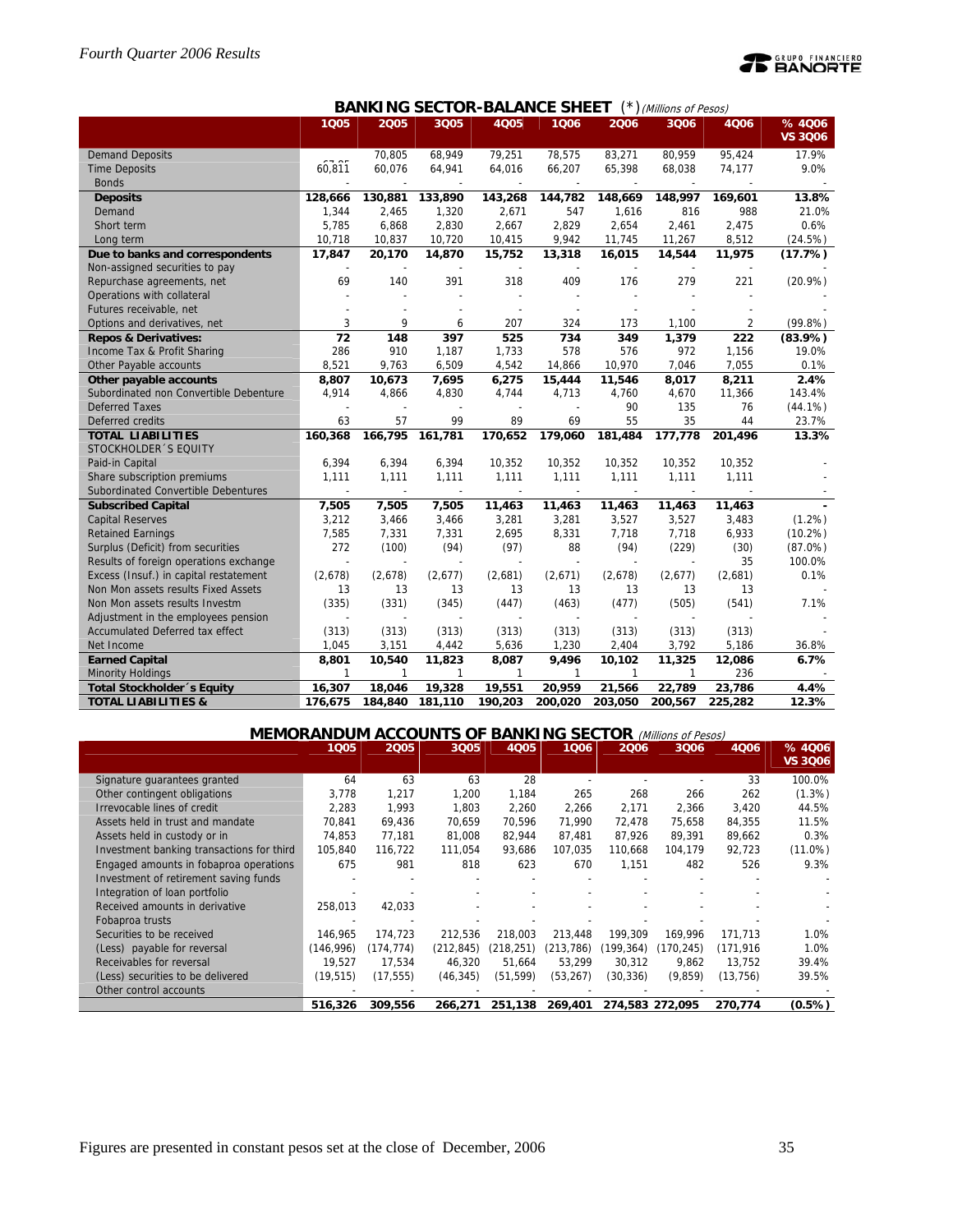

## **BANORTE USA- INCOME STATEMENT (\*)** (Millions of Pesos)

The Banorte USA's Financial Statements are shown these time only for information purposes

| <b>NET INTEREST INCOME</b>                               | <b>ACUM</b>      |
|----------------------------------------------------------|------------------|
|                                                          | 2006             |
| Interest Income                                          | 182              |
| <b>Interest Expense</b>                                  | 91               |
| Loan Fees                                                |                  |
| <b>Fees Paid</b>                                         |                  |
| Net Interest Income (NII)                                | 91               |
| Repomo-Margin                                            |                  |
| <b>NII after Repomo</b>                                  | 91               |
| Loan Loss Provisions                                     | 12               |
| <b>Loss Sharing Provisions</b>                           | ÷                |
| <b>NII after Provisions</b><br><b>Fund transfers</b>     | 79               |
| Account management<br>Fiduciary                          |                  |
| Income from Loan Portfolios Acquired                     |                  |
| <b>Electronic Banking Services</b><br><b>Credit Card</b> |                  |
| <b>Fees from IPAB</b>                                    |                  |
| Other fees                                               | 15               |
| Fees on services,                                        | 15               |
| <b>Fund transfers</b>                                    |                  |
| Other fees                                               |                  |
| Expenses from Loan Portfolios Acquired                   |                  |
| Fees paid,                                               |                  |
| Foreign exchange                                         |                  |
| Securities - Realized gains                              |                  |
| Securities- Unrealized gains                             |                  |
| <b>Market-related Income</b>                             |                  |
| <b>Total Non Interest Income</b>                         | 15               |
| <b>Total Operating Income</b>                            | 94               |
| Personnel                                                | 45               |
| <b>Professional Fees</b>                                 | 5                |
| Administrative and Promotion Expenses                    | 14               |
| Rents, depreciation and amortization                     | 7                |
| Taxes, other than income tax                             |                  |
| Contributions to IPAB                                    |                  |
| <b>Non-Interest Expense</b>                              | 71               |
| <b>Operating Income</b><br><b>Other Revenues</b>         | 23<br>2          |
| Foreign exchange                                         | L,               |
| Recoveries                                               | 1                |
| Repomo-other revenues                                    |                  |
| <b>Non Operating Income</b>                              | 3                |
| <b>Other Expense</b>                                     | 1                |
| Foreign exchange                                         |                  |
| Repomo-other Expenses                                    |                  |
| <b>Non Operating Expense</b>                             | (1)              |
| Non Operating Income (Expense),<br>net                   | 4                |
| Pre-tax Income                                           | $\mathbf{z}_{I}$ |
| Income Tax                                               | (9)              |
| Profit sharing                                           |                  |
| Tax on Assets                                            |                  |
| Deferred Inc. Tax and Profit sharing                     |                  |
|                                                          | (9)              |
| Net Income before subsidiaries                           |                  |
| Subsidiaries 'net income                                 |                  |
| Net Income from continuos operations                     | 17               |
| Extraodinary items, net                                  |                  |
| Minority Interest                                        | (7)              |
| <b>TOTAL NET INCOME</b>                                  | 10               |
|                                                          |                  |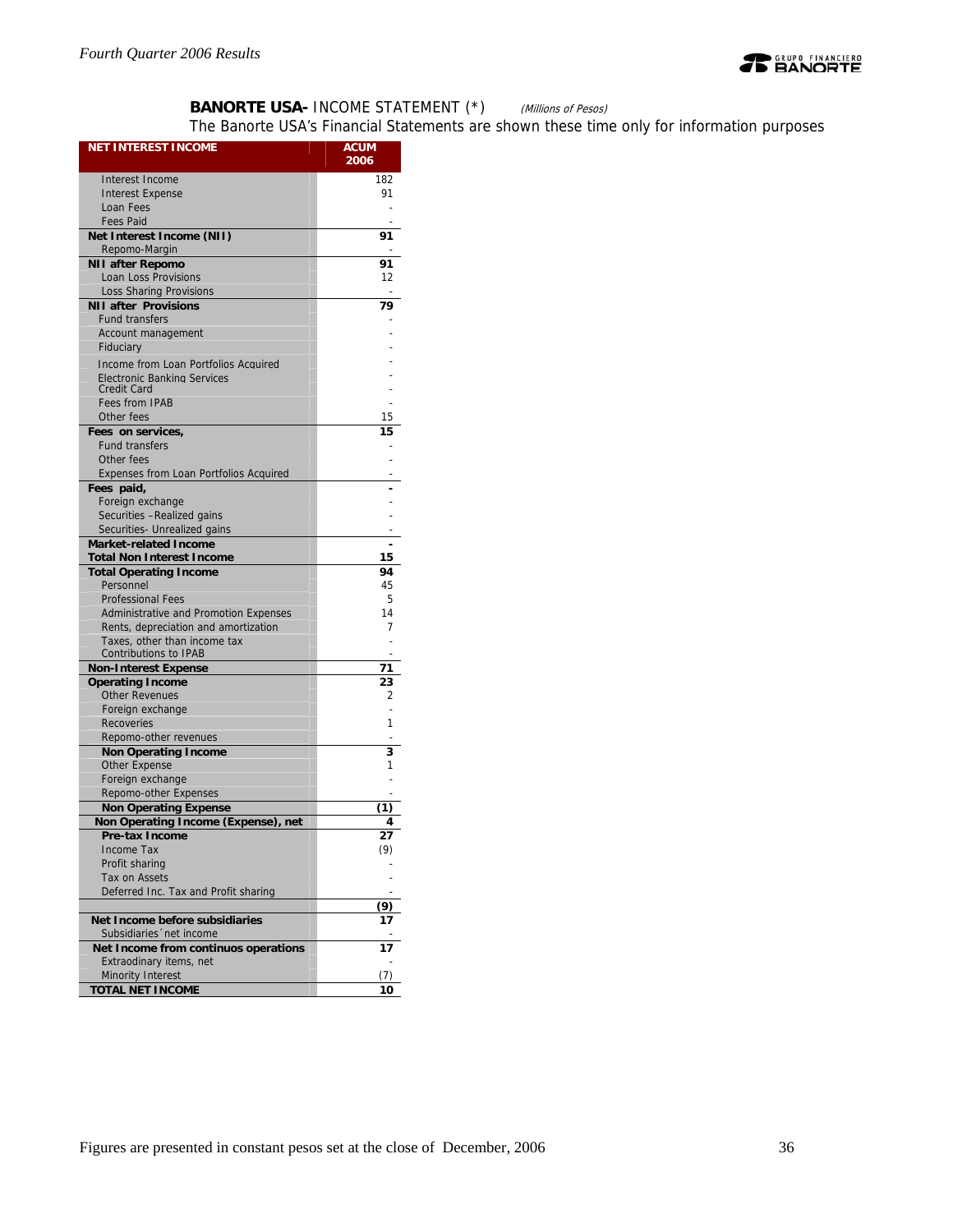

## **BANORTE USA -BALANCE SHEET** (\*)(Millions of Pesos)

|                                         | 4006        |
|-----------------------------------------|-------------|
| <b>Cash and due from Banks</b>          | 2,832       |
| <b>Negotiable Instruments</b>           |             |
| Securities held for sale                | 3,816       |
| Securities held to maturity             | 11          |
| <b>Financial Instruments:</b>           | 3,827       |
| Non-assigned securities to pay          |             |
| Repurchase agreements, net              |             |
| Operations with collateral              |             |
| Futures receivable, net                 |             |
| Options and derivatives, net            |             |
| <b>Repos &amp; Derivatives:</b>         |             |
| Commercial                              | 7,599       |
| <b>Financial Intermediaries</b>         |             |
| Consumer                                | 145         |
| Mortgage                                | 760         |
| <b>Goverment Entities</b>               |             |
| <b>IPAR</b>                             |             |
| <b>Fiduciary collection rights</b>      |             |
| <b>Performing Loans</b><br>Commercial   | 8,505<br>90 |
| <b>Financial Intermediaries</b>         |             |
| Consumer                                | 1           |
| Mortgage                                | 4           |
| <b>Goverment Entities</b>               |             |
| <b>Past Due Loans</b>                   | 96          |
| <b>Total Loans</b>                      | 8,601       |
| Preventive loan loss reserves           | 206         |
| <b>Net Loan Portfolio</b>               | 8.393       |
| <b>Credit Assets Portfolio</b>          |             |
| Sundry debtors and other assets, net    |             |
| Foreclosed assets, net                  | 25          |
| Real Estate, Furniture & Equipment, net | 485         |
| Investments in subsidiaries             | 7           |
| Deferred taxes                          |             |
| Deferred charges & Intangibles          | 3,932       |
| UDIS Mortgage loans reserve coverage    |             |
| <b>Other Assets</b>                     | 4,449       |
| <b>TOTAL ASSETS</b>                     | 19,502      |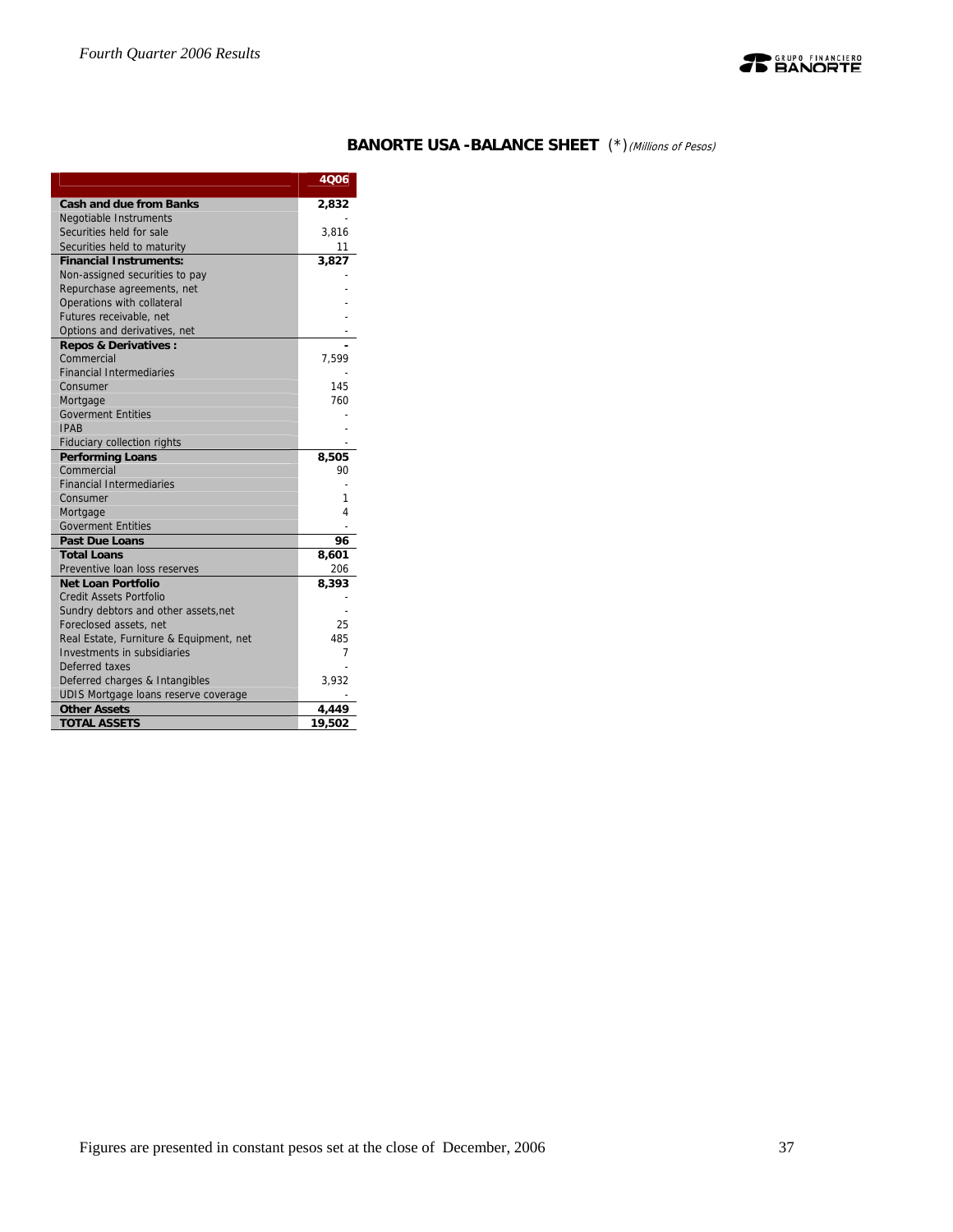

|                                                                    | 4Q06   |
|--------------------------------------------------------------------|--------|
| <b>Demand Deposits</b>                                             | 7,389  |
| <b>Time Deposits</b>                                               | 7,347  |
| <b>Bonds</b>                                                       |        |
| <b>Deposits</b>                                                    | 14,735 |
| Demand                                                             |        |
| Short term                                                         |        |
| Long term                                                          | 87     |
| Due to banks and correspondents                                    | 87     |
| Non-assigned securities to pay                                     |        |
| Repurchase agreements, net                                         |        |
| Operations with collateral                                         |        |
| Futures receivable, net                                            |        |
| Options and derivatives, net                                       |        |
| <b>Repos &amp; Derivatives:</b>                                    |        |
| Income Tax & Profit Sharing                                        |        |
| Other Payable accounts                                             | 1,362  |
| Other payable accounts                                             | 1,362  |
| Subordinated non Convertible Debenture                             | 223    |
| <b>Deferred Taxes</b>                                              | 24     |
| Deferred credits                                                   |        |
| <b>TOTAL LIABILITIES</b>                                           | 16,431 |
| <b>STOCKHOLDER 'S EQUITY</b>                                       |        |
| Paid-in Capital                                                    | 2,745  |
| Share subscription premiums<br>Subordinated Convertible Debentures |        |
| <b>Subscribed Capital</b>                                          | 2,745  |
| <b>Capital Reserves</b>                                            | 91     |
| <b>Retained Earnings</b>                                           |        |
| Surplus (Deficit) from securities                                  |        |
| Results of foreign operations exchange                             | (16)   |
| Excess (Insuf.) in capital restatement                             |        |
| Non Mon assets results Fixed Assets                                |        |
| Non Mon assets results Investm                                     |        |
| Adjustment in the employees pension                                |        |
| Accumulated Deferred tax effect                                    |        |
| Net Income                                                         | 10     |
| <b>Earned Capital</b>                                              | 86     |
| <b>Minority Holdings</b>                                           | 240    |
| <b>Total Stockholder</b> 's Equity                                 | 3,071  |
| <b>TOTAL LIABILITIES &amp;</b>                                     | 19,502 |

## **BANORTE USA-BALANCE SHEET** (\*)(Millions of Pesos)

|                                           | 4006  |
|-------------------------------------------|-------|
|                                           |       |
| Signature guarantees granted              | 33    |
| Other contingent obligations              |       |
| Irrevocable lines of credit               | 1,172 |
| Assets held in trust and mandate          |       |
| Assets held in custody or in              |       |
| Investment banking transactions for third |       |
| Engaged amounts in fobaproa operations    |       |
| Investment of retirement saving funds     |       |
| Integration of loan portfolio             |       |
| Received amounts in derivative            |       |
| Fobaproa trusts                           |       |
| Securities to be received                 |       |
| (Less) payable for reversal               |       |
| Receivables for reversal                  |       |
| (Less) securities to be delivered         |       |
| Other control accounts                    |       |
|                                           | 1.205 |

## **MEMORANDUM ACCOUNTS OF BANORTE USA** (Millions of Pesos)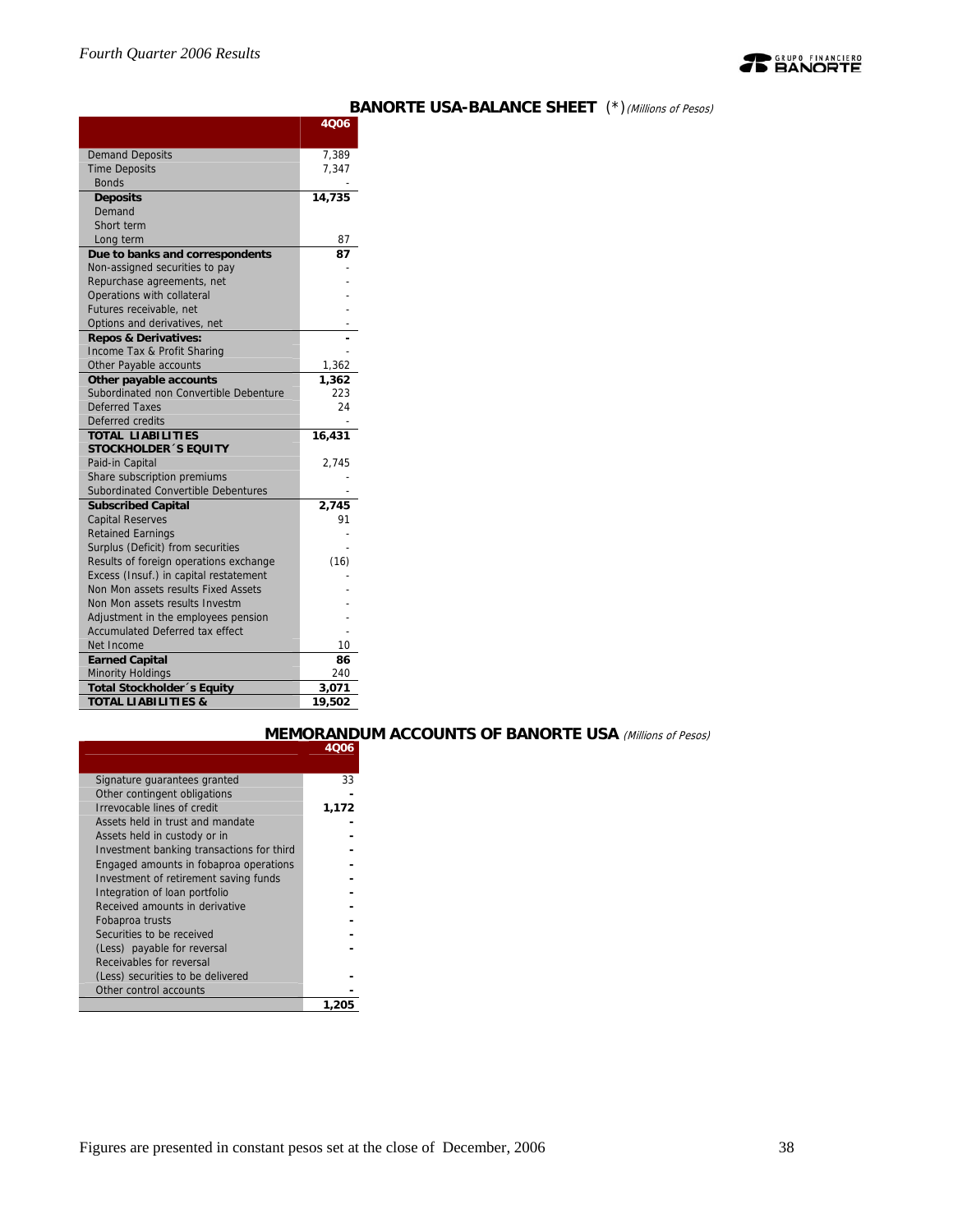## **Annex 6. Notes to Grupo Financiero Banorte Financial Statements**

## **Financial Instruments and Valuation Effects 4Q06**

(Millons of Pesos)

|                                     | <b>BOOK</b>    | <b>INTEREST</b> | <b>MARKET</b>  | <b>UNREALIZED</b>  |
|-------------------------------------|----------------|-----------------|----------------|--------------------|
| <b>NEGOTIABLE INSTRUMENTS</b>       | <b>VALUE</b>   |                 | <b>VALUE</b>   | <b>GAIN (LOSS)</b> |
| <b>Goverment Securities</b>         | (1, 224)       | 5               | (1, 217)       | $\overline{2}$     |
| <b>Banking Securities</b>           | 15,004         | 118             | 15,117         | (5)                |
| Private                             | 642            | 5               | 670            | 23                 |
| Banks paper                         |                |                 |                |                    |
| <b>UMS</b>                          | 54             |                 | 54             |                    |
| <b>Commercial Paper</b>             | (23)           |                 | (23)           |                    |
| Shares listed in the SIC            | 352            |                 | 352            |                    |
| Guarantee (collateral) for futures  | $\overline{2}$ |                 | $\overline{2}$ |                    |
| <b>Mutual Funds</b>                 | $\mathbf{1}$   |                 | 1              |                    |
| Swap of Coverage purposes           | 57             |                 | 57             |                    |
| <b>Total</b>                        | ٠              | ٠               | $\blacksquare$ |                    |
| SECURITIES HELD FOR SALE            |                |                 |                |                    |
| <b>Goverment Securities</b>         | 3,879          | 15              | 3,813          | (80)               |
| Mexican Government Securities (UMS) | 1,649          | 70              | 1,771          | 52                 |
| <b>Treasury Bonds</b>               | 218            | $\mathbf{1}$    | 216            | (3)                |
| Bonds public company                | 19             |                 | 38             | 19                 |
| Eurobonds                           | 68             |                 | 68             |                    |
| Banks paper                         | 805            | 13              | 799            | (19)               |
| Structured note                     | 108            |                 | 108            |                    |
| Swap of Coverage purposes           | 21             |                 | 21             |                    |
| <b>Total</b>                        | (451)          | (47)            | (579)          | (81)               |
| SECURITIES HELD TO MATURITY         |                |                 |                |                    |
| <b>Special Cetes</b>                | 606            | 7               | 613            |                    |
| <b>Trust Bonds</b>                  |                |                 |                |                    |
| <b>Fiduciary Rights</b>             | 34             |                 | 8              | (25)               |
| <b>Bonds</b>                        |                |                 |                |                    |
| Mexican Government Securities (UMS) | 11             |                 | 11             |                    |
| PEMEX (dlls)                        | 3,964          | 39              | 4,003          |                    |
| <b>Bonos Strip</b>                  | 59             |                 | 59             |                    |
| Swap of Coverage purposes           | (268)          | (23)            | (291)          |                    |
| <b>Total</b>                        | 4,405          | 23              | 4,403          | (25)               |
| <b>TOTAL</b>                        | 25,586         | 204             | 25,672         | (117)              |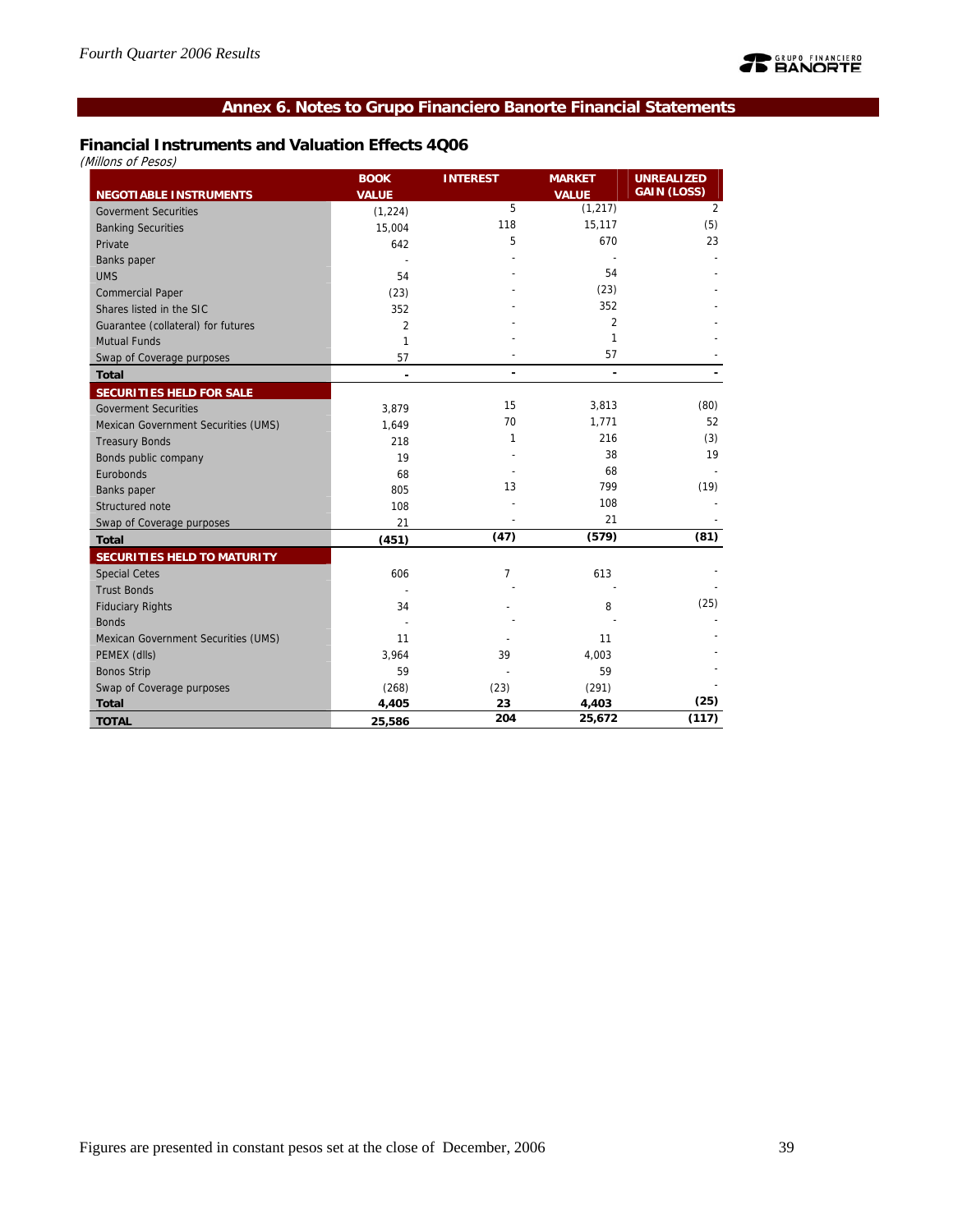

(Millions of Pesos)

|                             |                                                                   |                                                             |                                  |                                | <b>FINANCIAL STATEMENT</b>               |
|-----------------------------|-------------------------------------------------------------------|-------------------------------------------------------------|----------------------------------|--------------------------------|------------------------------------------|
| <b>SALES</b>                |                                                                   | <b>MARKET VALUE</b>                                         |                                  |                                | <b>INDIVIDUAL</b><br><b>COMPENSATION</b> |
|                             | <b>RECEIVABLES</b><br>ON<br><b>REPURCHASE</b><br><b>AGREEMENT</b> | <b>SECURITIES</b><br><b>TO BE</b><br><b>DELIVERED</b>       | <b>GLOBAL</b><br><b>POSITION</b> | <b>ASSET</b><br><b>BALANCE</b> | <b>LIABILITY</b><br><b>BALANCE</b>       |
| <b>Goverment Securities</b> | 172.208                                                           | 172,314                                                     | (106)                            | 17                             | 123                                      |
| <b>Banking Securities</b>   | 15,672                                                            | 15,750                                                      | (78)                             |                                | 79                                       |
| <b>Private Securities</b>   | 10.493                                                            | 10,519                                                      | (26)                             |                                | 27                                       |
| Total                       | 198.373                                                           | 198,583                                                     | (211)                            | 18                             | 228                                      |
|                             |                                                                   |                                                             |                                  |                                | <b>FINANCIAL STATEMENT</b>               |
| <b>PURCHASE</b>             |                                                                   | <b>MARKET VALUE</b>                                         |                                  |                                | <b>INDIVIDUAL</b><br><b>COMPENSATION</b> |
|                             | <b>SECURITIES</b><br><b>TO BE</b><br><b>RECEIVED</b>              | <b>PAYABLES ON</b><br><b>REPURCHASE</b><br><b>AGREEMENT</b> | <b>GLOBAL</b><br><b>POSITION</b> | <b>ASSET</b><br><b>BALANCE</b> | <b>LIABILITY</b><br><b>BALANCE</b>       |
| <b>Goverment Securities</b> | 16,003                                                            | 16,004                                                      | 1                                | 5                              | 6                                        |
| <b>Banking Securities</b>   | 3,290                                                             | 3,288                                                       | (2)                              | $\overline{2}$                 |                                          |
| <b>Private Securities</b>   | 226                                                               | 226                                                         |                                  |                                |                                          |

Private Securities 226 226 - - - Total 19,518 19,518 (1) 7 7

Balance 25 235

## **Derivative Financial Instruments Operations 4Q06**

(Millions of Pesos)

| <b>INSTRUMENT</b>                                                    |                   |                   |            |
|----------------------------------------------------------------------|-------------------|-------------------|------------|
|                                                                      | <b>TO RECEIVE</b> | <b>TO DELIVER</b> | <b>NET</b> |
| <b>FORWARDS</b>                                                      |                   |                   |            |
| Over INC                                                             | 3                 | (3)               |            |
| <b>FORWARD CONTRACT WITH</b><br><b>FOREIGN CURRENCIES</b>            |                   |                   |            |
| Market Value                                                         | 275               | 329               | 604        |
| <b>Agreed Price</b>                                                  | 281               | 321               | 602        |
| <b>SWAPS</b>                                                         |                   |                   |            |
| Interest rate                                                        | 202               | (201)             | 1          |
| Valuation                                                            | 1,247             | (1, 242)          | 5          |
| <b>OPTIONS</b><br><b>FOREIGN</b><br><b>WITH</b><br><b>CURRENCIES</b> |                   |                   |            |
| <b>Actives</b>                                                       |                   |                   |            |
| Swaptions                                                            | $\mathbf{1}$      | 3                 | 4          |
| <b>Rate Options</b>                                                  | 9                 |                   | 8          |
| Index Options (ipc)                                                  |                   |                   |            |
| <b>Passives</b>                                                      |                   |                   |            |
| Swaptions                                                            |                   |                   |            |
| <b>Currency Options</b>                                              |                   |                   |            |
| <b>Rate Options</b>                                                  | 15                | 13                | (2)        |
| Index Oprions (ipc)                                                  |                   |                   |            |
| <b>Debt Balance</b>                                                  |                   |                   | 19         |
| <b>Creditor Balance</b>                                              |                   |                   | (2)        |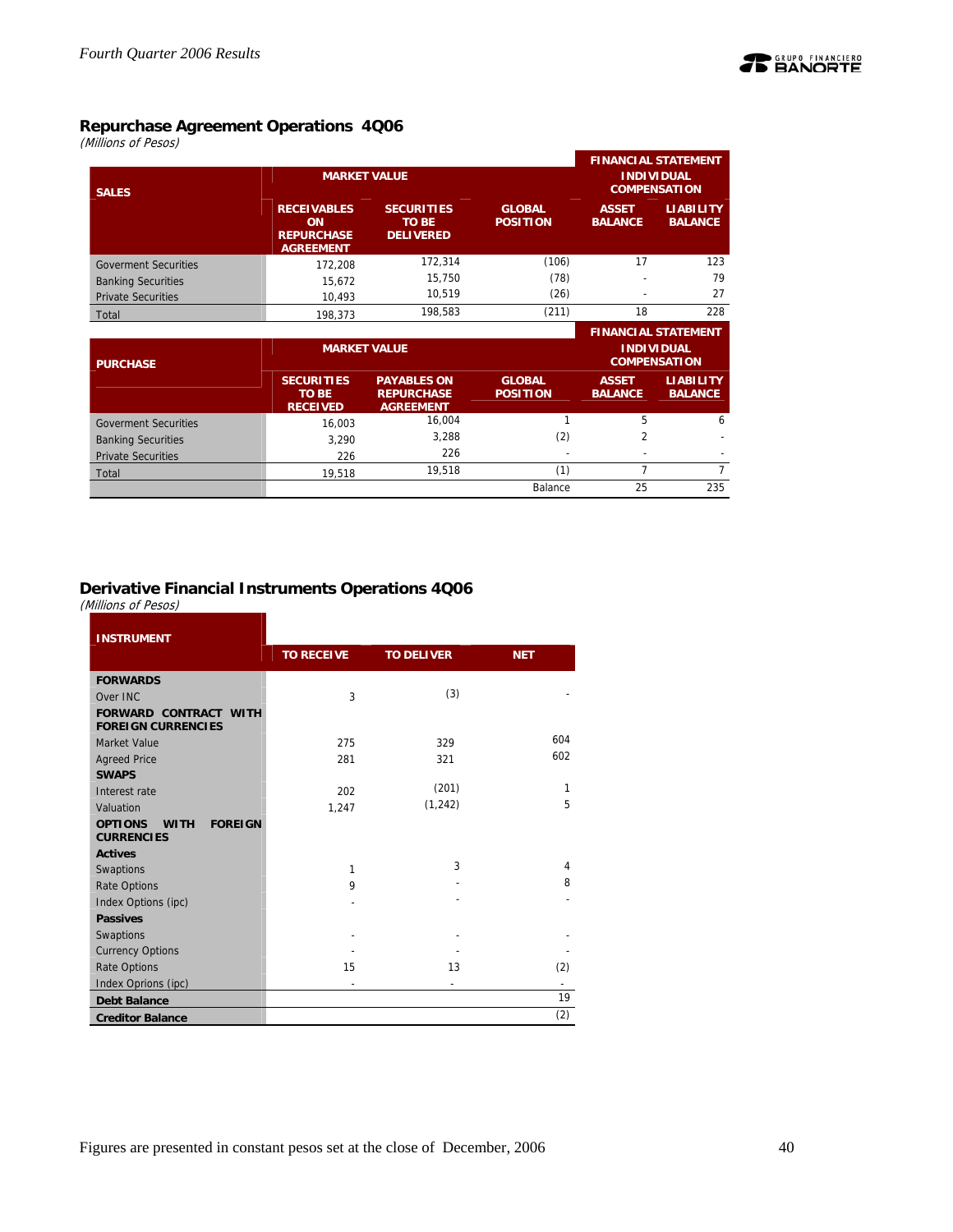## **NOTIONAL PRINCIPAL AMOUNT IN DERIVATIVE OPERATIONS 4Q06**

(Millions of Pesos)

| נטנס ו וט נווווווווווווווווווו<br><b>PRODUCT</b> | <b>KIND</b>               | <b>UNDERLYING</b>               | <b>CURRENCY</b> | <b>POSITION</b> |
|--------------------------------------------------|---------------------------|---------------------------------|-----------------|-----------------|
| <b>Forwards of Foreign Currency</b>              | Purchases                 | <b>Exchange Rate</b><br>(Dolar) | <b>MXN</b>      | 288             |
| <b>Forwards of Foreign Currency</b>              | <b>Sells</b>              | <b>Exchange Rate</b><br>(Dolar) | <b>MXN</b>      | 3,179           |
|                                                  |                           |                                 |                 | 3,467           |
| <b>Options with Foreign Currency</b>             | Purchases                 | <b>Exchange Rate</b>            | <b>MXN</b>      |                 |
|                                                  |                           | (Dolar)                         |                 |                 |
| <b>Options with Foreign Currency</b>             | <b>Sells</b>              | <b>Exchange Rate</b><br>(Dolar) | <b>MXN</b>      | 17              |
|                                                  |                           |                                 |                 | 17              |
|                                                  |                           | <b>TIIE</b>                     | <b>MXN</b>      | 27,050          |
| <b>Rate Options</b><br><b>Rate Options</b>       | Purchases<br><b>Sells</b> | <b>TIIE</b>                     | <b>MXN</b>      | 2,670           |
|                                                  |                           |                                 |                 | 29,720          |
| <b>Swaps with Rate</b>                           | USLI/IRS                  | TIIE                            | <b>MXN</b>      | 16,900          |
| <b>Swaps with Rate</b>                           | TIIE/IRS                  | <b>TIIE</b>                     | <b>MXN</b>      |                 |
|                                                  |                           |                                 |                 | 16,900          |
| <b>Swaps with Rate</b>                           | USLI/IRS                  | <b>LIBOR</b>                    | <b>MXN</b>      |                 |
| <b>Swaps with Rate</b>                           | TIIE/IRS                  | <b>TIIE</b>                     | <b>MXN</b>      | 68,886          |
|                                                  |                           |                                 |                 | 68,886          |
| <b>Swaps with Rate</b>                           | CETE-US/CS                | <b>CETE</b>                     | <b>MXN</b>      | 4,649           |
| <b>Swaps with Foreign Currency</b>               | TIIE-EU/CS                | <b>TIIE</b>                     | <b>MXN</b>      | 1,488           |
| <b>Swaps with Foreign Currency</b>               | MXP-US/CSF                | <b>FIX/FIX</b>                  | <b>MXN</b>      | 10,591          |
| <b>Swaps with Foreign Currency</b>               | TIIE-US/BS                | TIIE/LIBOR                      | <b>MXN</b>      |                 |
| <b>Swaps with Foreign Currency</b>               | TIIE-US/CS                | <b>TIIE</b>                     | <b>MXN</b>      | 8,424           |
| <b>Swaps with Foreign Currency</b>               | IMPL-US/CS                | <b>IMPLICIT</b>                 | <b>MXN</b>      |                 |
|                                                  |                           |                                 |                 | 25,152          |
| <b>Forwards in MEXDER</b>                        | Purchases                 | TIIE                            | <b>MXN</b>      | 63,086          |
| <b>Forwards in MEXDER</b>                        | <b>Sells</b>              | TIIE                            | <b>MXN</b>      | 222             |
|                                                  |                           |                                 |                 | 63,308          |
| <b>Forwards in MEXDER</b>                        | Purchases                 | <b>CETE</b>                     | <b>MXN</b>      | 1,000           |
| <b>Forwards in MEXDER</b>                        | <b>Sells</b>              | <b>CETE</b>                     | <b>MXN</b>      |                 |
|                                                  |                           |                                 |                 | 1,000           |
| <b>Forwards in MEXDER</b>                        | Purchases                 | M10                             | <b>MXN</b>      |                 |
| <b>Forwards in MEXDER</b>                        | Sells                     | M10                             | <b>MXN</b>      |                 |
|                                                  |                           |                                 |                 |                 |
|                                                  |                           |                                 |                 |                 |

## **Non-governmental Financial Instruments above by 5% of Net Capital 4Q06**

(Millions of Pesos)

| <b>INDUSTRY</b> | <b>INVESTMENT INSTRUMENT</b> | <b>AMOUNT</b> | % NET<br><b>CAPITAL</b> |
|-----------------|------------------------------|---------------|-------------------------|
| <b>BSCTIA</b>   | Term Deposits                | 4.050         | 13.3%                   |
| <b>BANSAN</b>   | Term Deposits                | 6.050         | 19.8%                   |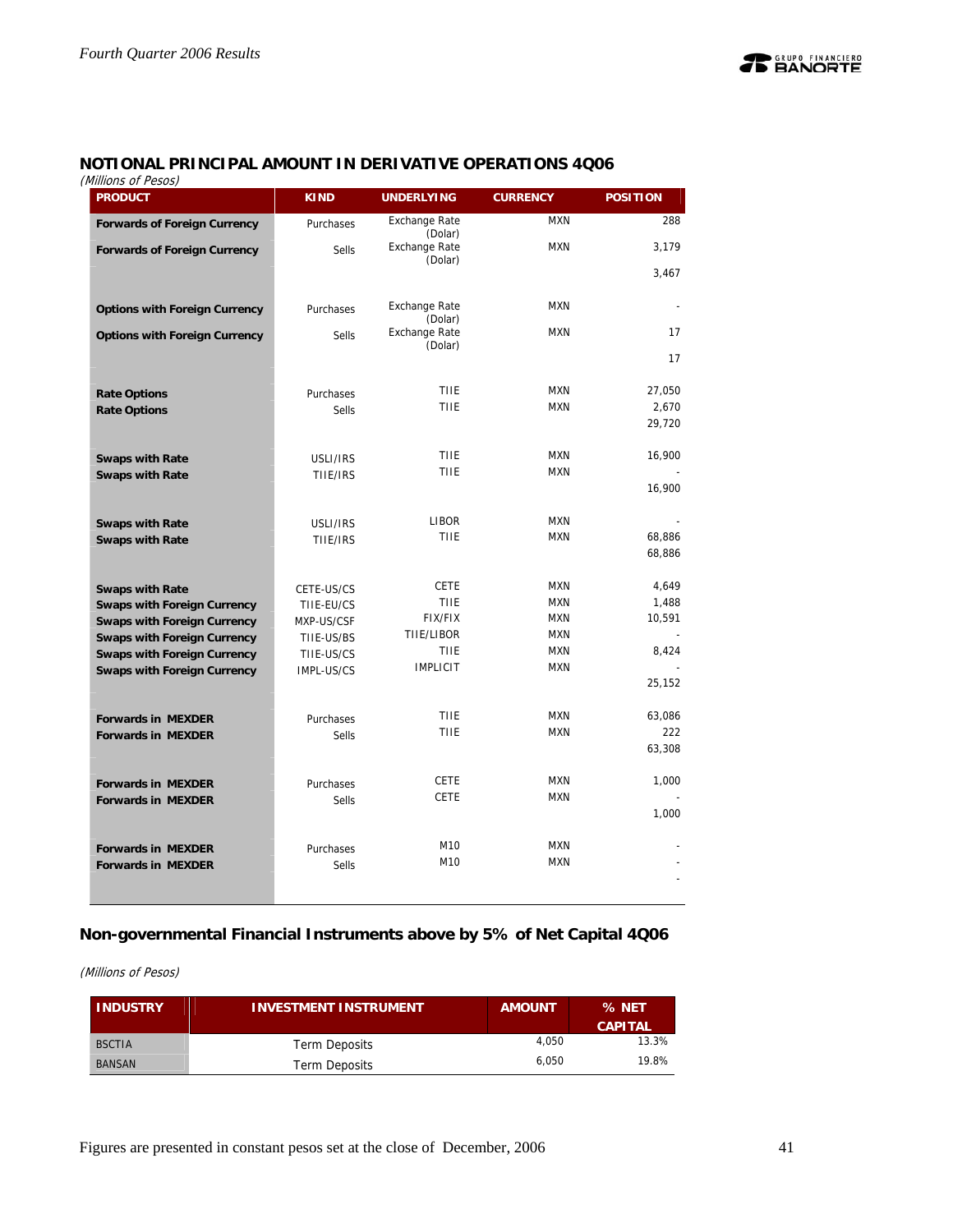

## **Loan Portfolio**

| (Million of Pesos)                                                                                       | <b>LOCAL CURRENCY(*)</b> |         | <b>FOREIGN CURRENCY</b> |        | <b>TOTAL</b>             |         |  |
|----------------------------------------------------------------------------------------------------------|--------------------------|---------|-------------------------|--------|--------------------------|---------|--|
|                                                                                                          | 4005                     | 4006    | 4005                    | 4006   | 4Q05                     | 4006    |  |
| <b>Performing Loans</b>                                                                                  |                          |         |                         |        |                          |         |  |
| Commercial                                                                                               | 51,336                   | 62,031  | 8,927                   | 18,219 | 60,263                   | 80,250  |  |
| <b>Financial Intermediaries</b>                                                                          | 1,209                    | 1,895   | 837                     | 478    | 2,046                    | 2,373   |  |
| Consumer                                                                                                 | 16,156                   | 20,573  | 1                       | 145    | 16,157                   | 20,718  |  |
| Mortgages                                                                                                | 24,771                   | 27,038  | 543                     | 760    | 24,771                   | 27,798  |  |
| <b>Goverment Entities</b>                                                                                | 15,306                   | 10,342  |                         | 442    | 15,849                   | 10,784  |  |
| Fobaproa                                                                                                 | 168                      |         |                         |        | 168                      |         |  |
| <b>Total</b>                                                                                             | 108,945                  | 121,878 | 10,308                  | 20,045 | 119,254                  | 141,923 |  |
| <b>Past Due Loans</b>                                                                                    |                          |         |                         |        |                          |         |  |
| Commercial                                                                                               | 619                      | 608     | 80                      | 165    | 699                      | 773     |  |
| <b>Financial Intermediaries</b>                                                                          |                          |         |                         |        |                          |         |  |
| Consumer                                                                                                 | 429                      | 607     |                         |        | 429                      | 609     |  |
| Mortgages                                                                                                | 799                      | 717     |                         | 4      | 799                      | 721     |  |
| <b>Goverment Entities</b>                                                                                |                          |         |                         |        | $\overline{\phantom{0}}$ |         |  |
| <b>Total</b>                                                                                             | 1,847                    | 1,932   | 80                      | 170    | 1,927                    | 2,102   |  |
| <b>Total Propietary Loans</b><br>$7 + 1$ and the state of $\mathbf{F}$ and $\mathbf{F}$ and $\mathbf{F}$ | 110,793                  | 123,810 | 10,389                  | 20,215 | 121,181                  | 144,025 |  |

(\*) Includes valued UDIS

Note: There is no scheme for Mortgage Earnings.

## **Cost and Balances of FINAPE, FOPIME, Mortgage UDIS and Mortgage FOVI loan portfolios as of 4Q06**

|                     | <b>TOTAL</b>  |                  |  |  |  |  |  |
|---------------------|---------------|------------------|--|--|--|--|--|
| (Millions of Pesos) | <b>PERIOD</b> | <b>BALANCE</b>   |  |  |  |  |  |
|                     | <b>COST</b>   | <b>LOAN</b>      |  |  |  |  |  |
|                     |               | <b>PORTFOLIO</b> |  |  |  |  |  |
| <b>FINAPE</b>       |               | Δ                |  |  |  |  |  |
| <b>FOPYME</b>       |               | 1                |  |  |  |  |  |
| Mortgage UDIS       | 49            | 116              |  |  |  |  |  |
| Mortgage FOVI       | 53            | 65               |  |  |  |  |  |
|                     | 103           | 185              |  |  |  |  |  |

The quarter ending with a balance of Ps 185 million pesos in debtors support programs with a cost of the period of Ps 103 million. The 99% of this portfolio are concentrated in Banorte.

## **Troubled Portfolio 4Q06**

The National Banking and Securities Commission (CNByV) accepted the Proposal of the Bankers Association of Mexico (ABM), to consider as a Troubled Portfolio the D and E risk grades of the portfolio classification. The following table shows the troubled portfolio.

| (Millions of Pesos)              | <b>TOTAL</b> |
|----------------------------------|--------------|
| <b>Troubled Portfolio</b>        | 1.339        |
| Total Loans                      | 144.025      |
| Troubled Portfolio / Total Loans | $0.9\%$      |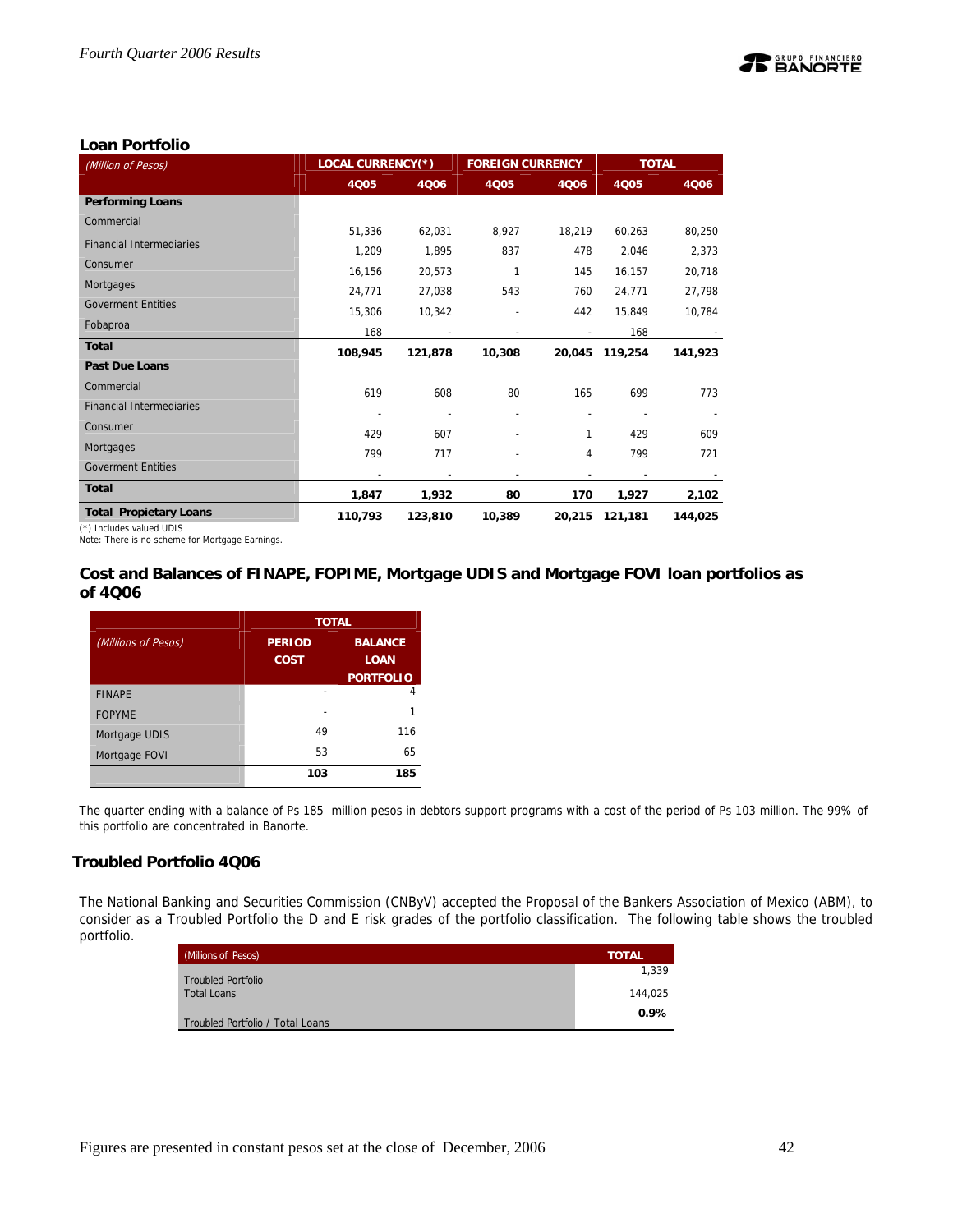## **Deferred Taxes 4Q06**

| (Millions of Pesos)                                                                             |                   |                                 |            |
|-------------------------------------------------------------------------------------------------|-------------------|---------------------------------|------------|
| <b>ASSETS</b>                                                                                   | <b>INCOME TAX</b> | <b>PROFIT</b><br><b>SHARING</b> | <b>NET</b> |
| Unrealized loss from Securities held for sale                                                   | 28                |                                 | 28         |
| Provisions for possible loss in loans                                                           | 32                |                                 | 32         |
| Intangibles amortizations                                                                       | 1                 |                                 | 1          |
| Deferred compensation                                                                           | 4                 |                                 | 4          |
| Non deductible provisions and accumulative income                                               | 170               | 59                              | 228        |
| Excess of accunting value over fiscal value on Reposessed Assets                                | 192               | 69                              | 261        |
| Diminishable profit sharing                                                                     | 171               |                                 | 171        |
| Past-due loan reserves                                                                          | 15                |                                 | 15         |
| <b>Installation expenses</b>                                                                    | 9                 |                                 | 9          |
| Effects of financial instrument valuation                                                       |                   |                                 |            |
| Tax on Assets to recover                                                                        | $\overline{2}$    |                                 | 2          |
| <b>Total Assets</b>                                                                             | 624               | 127                             | 751        |
| <b>LIABILITIES</b>                                                                              |                   |                                 |            |
| Accrued interest and inflationary component of Fixed Assets,<br>Foreclosed, Intangible & Others | (131)             |                                 | (131)      |
| Loan Portfolio Acquisitions                                                                     | (264)             | (94)                            | (359)      |
| Capitalizable projects                                                                          | (137)             | (49)                            | (186)      |
| Income tax to pay on UDIS Trust funds                                                           | (35)              |                                 | (35)       |
| Depreciation                                                                                    | (1)               |                                 | (1)        |
| Book value depreciation                                                                         | (30)              |                                 | (30)       |
| Dividends Federal Home Joon Bank                                                                | (4)               |                                 | (4)        |
| Intangibles amortizations                                                                       | (54)              |                                 | (54)       |
| Expenses paid in advance                                                                        | (4)               |                                 | (4)        |
| Effects of other accounts                                                                       | (10)              | (6)                             | (16)       |
| Sale Cost Revers                                                                                | (14)              |                                 | (14)       |
| Organization and Recording Expenses & Installation Expenses                                     | (24)              |                                 | (24)       |
| Unrealized capital gain from investments in siefore                                             | (37)              |                                 | (37)       |
| <b>Total liabilities</b>                                                                        | (746)             | (149)                           | (895)      |
| <b>Assets (Liabilities) Accumulated Net</b>                                                     | (122)             | (22)                            | (144)      |

## **Long term debt as of 4Q06**

| <b>TYPE OF DEBT</b>                               | <b>CURRE</b><br><b>NCY</b> | <b>DATE</b><br>OF<br><b>ISSUE</b> | <b>AMOUNT</b><br>(Ps) | ORIGINAL<br><b>AMOUNT</b><br>(Millons Ps.<br><b>DIs o UDIS)</b> | <b>TERM</b> | <b>INTEREST</b><br><b>RATE</b> | <b>MATURITY</b> | <b>INTEREST</b><br><b>PAYMENT</b> |
|---------------------------------------------------|----------------------------|-----------------------------------|-----------------------|-----------------------------------------------------------------|-------------|--------------------------------|-----------------|-----------------------------------|
| <b>BANORTE</b>                                    |                            |                                   |                       |                                                                 |             |                                |                 |                                   |
| CD's-Banorte U01001                               | <b>UDIS</b>                | 11-Ene-01                         | 343                   | 90                                                              | 10 years    | 8.13%                          | 30-Dic-10       | $E/182$ days                      |
| Non Convertible Subordinate Bonds<br>OBanorte 02D | Ps                         | 28-Nov-02                         | 1.210                 | 1,136                                                           | 10 years    | 8.00%                          | 28-Nov-12       | $E/182$ days                      |
| Step-Up Subordinated Callable                     | <b>DIs</b>                 | 17-Feb-04                         | 3.283                 | 300                                                             | 10 years    | 5.875 %                        | 17-Feb-14       | $E/180$ days                      |
| Notes Due 2014                                    |                            |                                   |                       |                                                                 |             |                                |                 |                                   |
| Non Convertible Subordinate Bonds<br>2006         | <b>DIS</b>                 | $13-Ort-06$                       | 4.325                 | 400                                                             | 10 years    | 6.135%                         | 13-Apr-16       | $E/180$ davs                      |
| Convertible Subordinate Bonds<br>Non<br>2006      | <b>DIS</b>                 | 13-Oct-06                         | 2.162                 | 200                                                             | 15 years    | 6.862%                         | 13-Apr-21       | $E/180$ days                      |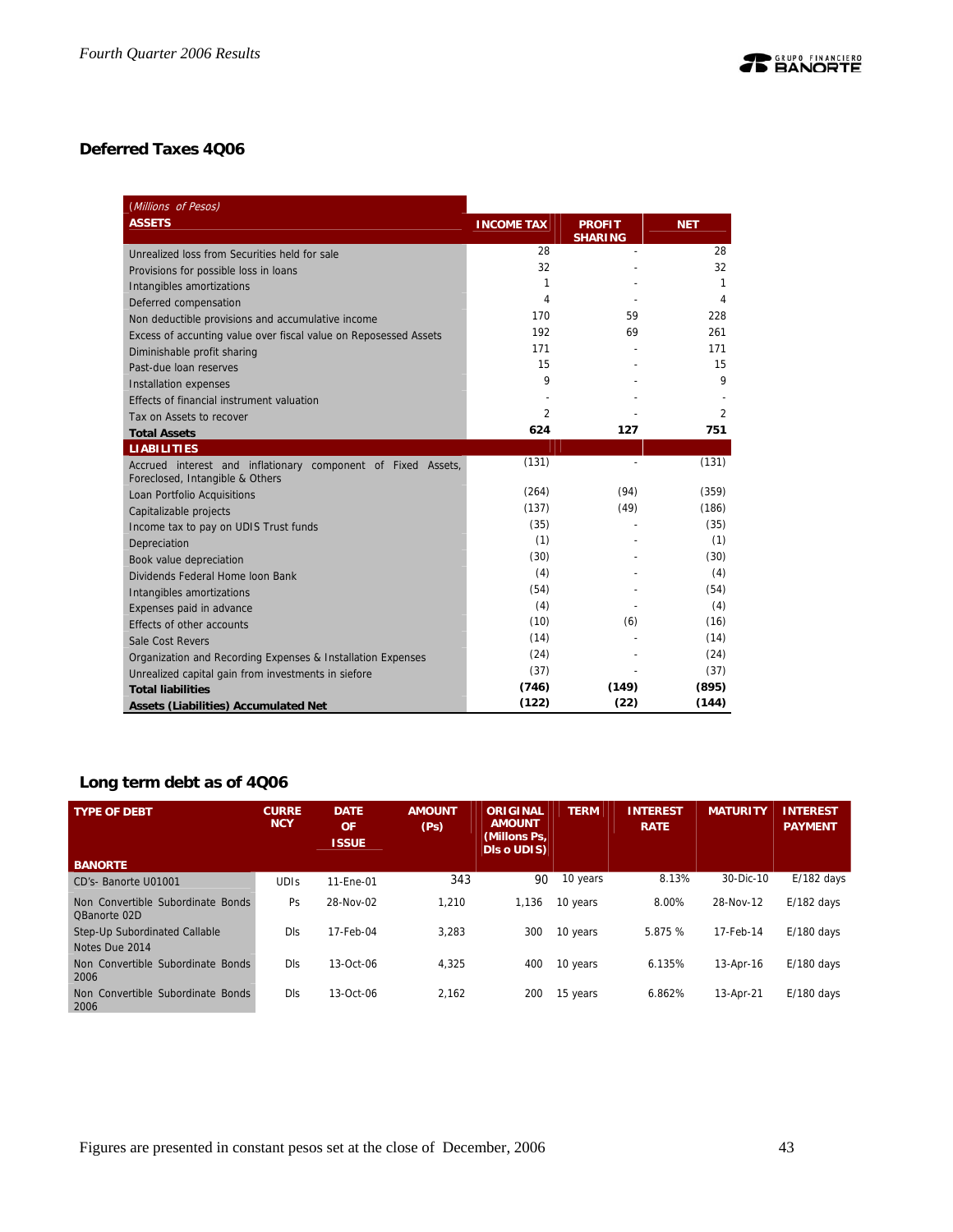## **Bank and Other entities loans as of 4Q06**

| (Millions of Pesos)                                     | <b>LOCAL</b><br><b>CURRENCY</b> | <b>INTERE</b><br><b>ST RATE</b> | <b>TERM</b><br>(DAYS)    | <b>FOREIGN</b><br><b>CURRENCY</b> | <b>INTEREST</b><br><b>RATE</b> | <b>TERM</b><br>(DAYS)    | <b>TOTAL</b> |
|---------------------------------------------------------|---------------------------------|---------------------------------|--------------------------|-----------------------------------|--------------------------------|--------------------------|--------------|
| <b>LOANS FROM LOCAL BANKS</b>                           |                                 |                                 |                          | 464                               | $L+6$                          | 364                      | 464          |
| LOANS FROM FOREIGN BANK CONCERTED FROM<br>THE COUNTRY   |                                 |                                 |                          | 470                               | $L + 1.2$                      | 1,101                    | 470          |
| LOANS FROM FOREIGN BANK CONCERTED FROM<br><b>CAYMAN</b> |                                 |                                 | $\overline{\phantom{0}}$ | 1.546                             | 6.11                           | 866                      | 1,546        |
| LOANS FROM DEVELOPING BANKS                             | 3,262                           | 9.38%                           | 781                      | 548                               | 10.23%                         | 1,004                    | 3,810        |
| LOANS FROM PUBLIC FUNDS                                 | 9.215                           | 7.00%                           | 619                      | 81                                | 5.81                           | 764                      | 9.296        |
| <b>LOANS FROM BANKS</b>                                 | 467                             | 7%                              | 4                        | $\overline{\phantom{0}}$          | $\overline{\phantom{0}}$       |                          | 467          |
| <b>CALL MONEY</b>                                       |                                 |                                 |                          |                                   |                                |                          |              |
| LOANS FROM FIDUCIARY FUNDS                              | 724                             | 6.99%                           | 5,312                    |                                   |                                |                          | 724          |
| PROVISIONS FOR INTEREST                                 | 72                              | N.A                             | N.A                      |                                   | $\overline{\phantom{a}}$       | $\overline{\phantom{a}}$ | 72           |
|                                                         | 13,740                          |                                 |                          | 3,109                             |                                |                          | 16,850       |

## **Trading Income 4Q06**

(MillIons of Pesos)

| <b>VALUATION EFFECTS</b>                       | <b>NET</b>     |
|------------------------------------------------|----------------|
| <b>Negotiable Instruments</b>                  | 17             |
| Securities Held to Maturity                    | (18)           |
| Repurchase                                     | (136)          |
| Derived instruments                            | 39             |
| <b>Futures</b>                                 |                |
| Securities Ioans                               |                |
| Range                                          |                |
| <b>Inflation Adjustment</b>                    |                |
| <b>Total</b>                                   | (98)           |
| <b>RESULTS FROM BUYING AND SELLING</b>         |                |
| Negotiable Instruments                         | 895            |
| Securities Held for Sell                       | 50             |
| Derived for coverage purposes                  | 419            |
| <b>Inflation Adjustment</b>                    |                |
| <b>Total of Buying and Selling Instruments</b> | 1,364          |
| <b>FX Spot</b>                                 | 378            |
| <b>FX Forwards</b>                             | $\overline{2}$ |
| <b>FX Futures</b>                              |                |
| <b>FX Futures TIIE</b>                         |                |
| <b>Forwards</b>                                |                |
| Trading currencies securitization              | 25             |
| Gain from metal intermediation                 | 2              |
| <b>Metals Valuation</b>                        | 9              |
| <b>Total of Foreign Exchange</b>               | 415            |
| <b>Inflation Adjustment</b>                    | 35             |
| <b>Total of Buying and Selling</b>             | 1,814          |
| <b>TOTAL TRADING INCOME</b>                    | 1,716          |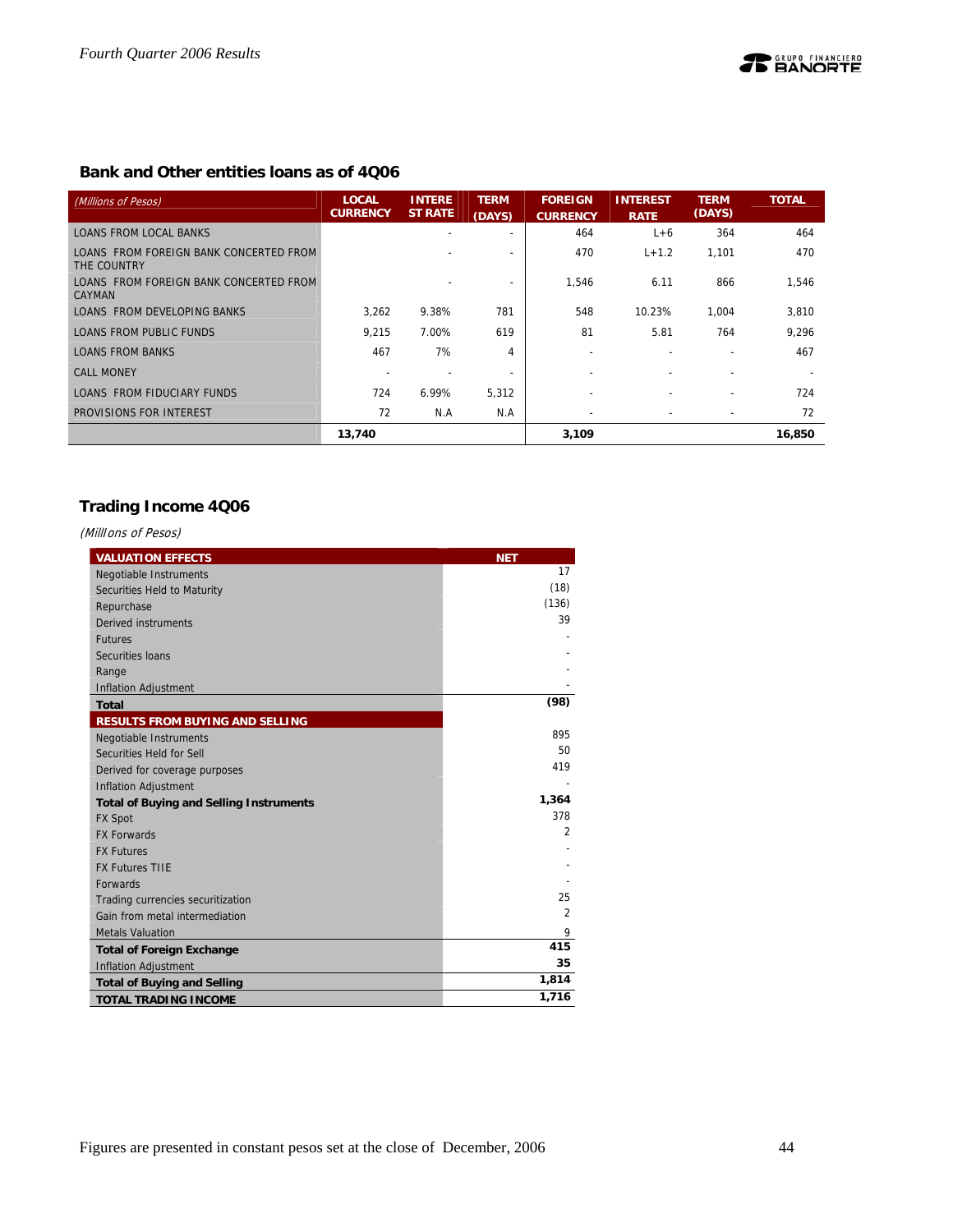

## **Risk Management**

## **Credit risk**

Credit risk is the risk of clients failing to meet their payments. Therefore, it is essential to correctly manage such a risk in order to maintain a quality loan portfolio.

The objectives of credit risk management at GFNorte are:

- Improve the quality, diversification and composition of the loan portfolio in order to optimize the risk-performance (yield) ratio
- Provide Executive Management with reliable, timely information to assist decision making regarding loans.
- Provide the Business Areas with clear and sufficient tools to support loan placement and follow-up.
- Create economic value for shareholders by efficient loan risk management.
- Comply with the information requirements that the authorities set forth regarding loan risk management.
- Perform risk management in accordance with the best practices, implementing models, methodologies, procedures and systems based on the main advances worldwide.

## **Individual Credit risk**

The Bank of the Group separate the loan portfolio into two large groups: consumer loans and company loans.

The individual loan risk for consumer loans is identified, measured and controlled by a parametric system (scoring) that includes origination and behavior models for each of the consumer products: mortgage, car, payroll loans and credit cards.

The individual risk for company loans is identified, measures and controlled by the Target Markets, Risk Acceptance Criteria and Banorte's Internal Risk Qualification (CIR).

The Target Markets and Risk Acceptance Criteria are tools that, along with the Internal Risk Qualification, are part of GFNorte's Loan Strategy and give support to loan risk level estimation.

The Target Markets are activities selected by region and economic activity – backed by economic research and loan behavior analysis – where Banorte is interested in placing loans.

The Risk Acceptance Criteria are parameters that describe the risk identified by the industry, which makes it possible to estimate the risk involved for the bank when granting a loan to customer on the bases of their economic activity. The types of risk contemplated in the Risk Acceptance Criteria are financial risk, operation risk, market risk, company life cycle, legal, regulatory, loan experience and management quality.

Banorte's CIR aligns with the "general PROVISIONS applicable to the loan qualification method of loan institution" issued by the CNByV on December 2, 2005. Banorte's CIR was certified by the CNBV and by an international external auditor in 2001.

Banorte's CIR is applied to commercial loans equal to or greater than an amount in Mexican pesos equivalent to nine hundred thousand investment units on the qualification date.

## **Portfolio Credit risk**

GFNorte has designed a portfolio credit risk method that, besides contemplating the major and latest international practices in identification, measurement, control and follow-up, has been adapted to work within the context of the Mexican Financial System.

This credit risk methodology makes it possible to know the current value of the portfolio loans of the Banks (including Banco Mercantil del Norte and Banco del Centro), that is, the loan exposure, allowing surveillance of the risk concentration levels per risk qualification, geographical regions, economic activities, currency and type of product in order to know the portfolio's profile and take action to direct it toward a diversification which will maximize profitability with the lowest risk.

Calculating loan exposure implies generating a cash flow of each one of the loans, of both capital and interest to discount it later. This exposure is sensible to changes in the market, thereby facilitating calculations under different economic scenarios.

The method, in addition to contemplating loan exposure, takes into consideration the probability of non-compliance, the recovery level associated to each client and the classification of the debtor based on the Merton model. The probability of noncompliance is the probability that the debtor will not meet his/her debt obligation with the bank according to the originally agreed terms and conditions. The probability of non-compliance is based on the transition matrixes that the Banks calculate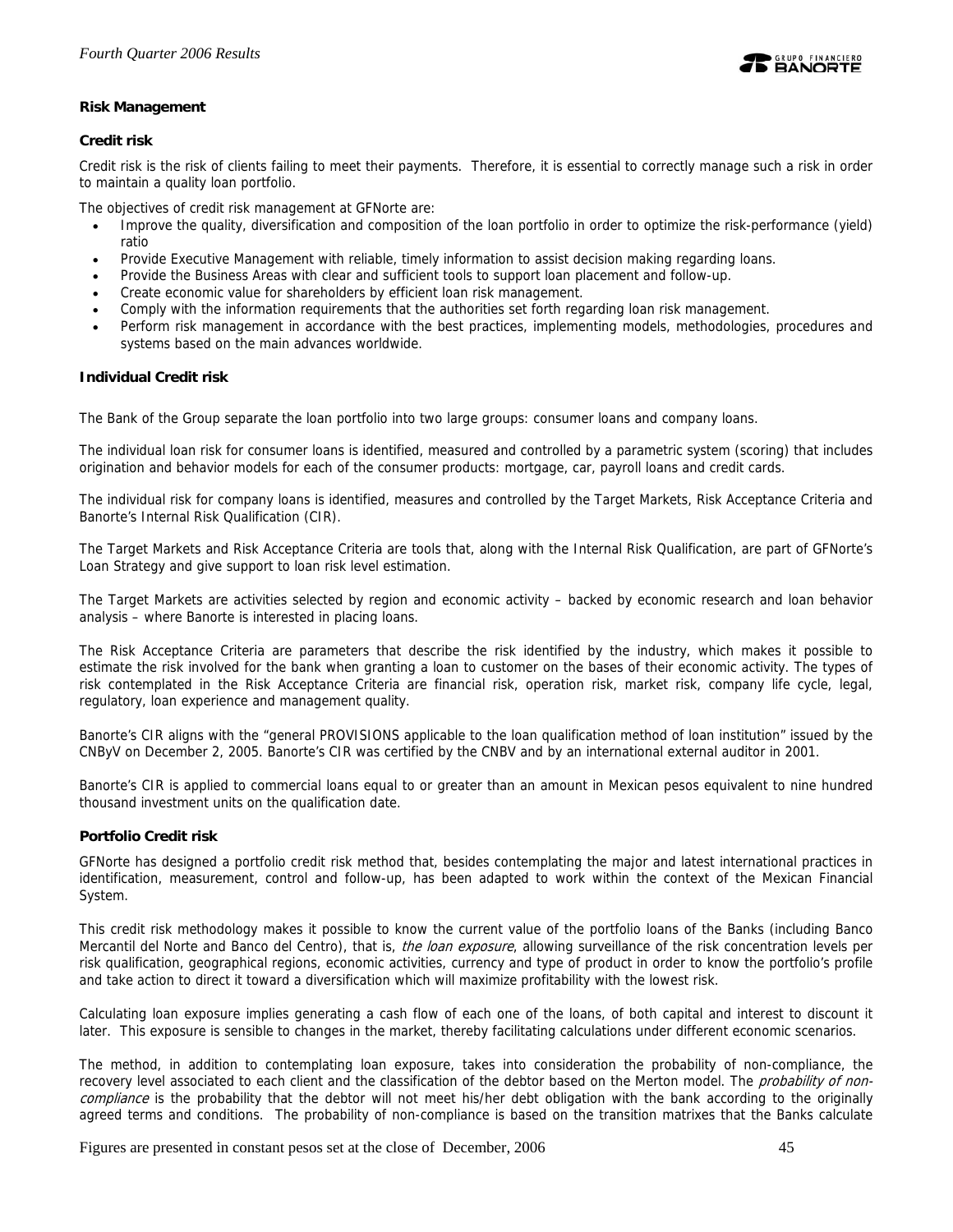from the migration of the debtors through different risk qualification levels. The *recovery ratio* is the percentage of total exposure that is estimated to be recovered if the debtor fails to comply. The *classification of the debtor*, based on the Merton model, associates the debtor's future behavior to loan and market factors on which his "credit health" depends, as determined by statistical techniques.

The results are risk measures such as the expected and unexpected loss at a one-year horizon. The expected loss is the credit portfolio's loss distribution average, which is used to measure the following year's expected loss due to non-compliance or variations in debtors' credit quality. This unexpected loss is an indicator of the loss that could be expected in extreme scenarios and is measured as the difference between the maximum loss given the distribution of losses, at a specific reliability level that in the case of the Banking Sector is 95%, and the expected loss.

The results obtained are used as a tool for better decision-making in granting loans and in the diversification of the portfolio, according to the Banks' global strategy. The individual risk identification tools and the portfolio credit risk methodology are periodically checked and updated to allow the application of new techniques that may support or strengthen them.

By December 31, 2006, the Banco Mercantil del Norte total portfolio was Ps 129,976 million. The expected loss represents 1.8% and the unexpected loss is 3.4% with respect to the total portfolio. The average expected loss is 1.8% during the period between October 2006 and December 2006.

## **General rules for risk diversification in asset and liability operations applicable to loan institutions**

In December 2005, the COMMISSION issued the "General Rules for Risk Diversification in asset and liability operations applicable to loan institutions".

According to these provisions, the Banks shall make an analysis of the debtors and/or financings they have to determine the amount of their "Common Risk". Additionally, the Banks should have the necessary information and documentation to prove that a person or group of persons represents a common risk as per the cases referred to in the aforementioned Rules.

Upon granting financings to the same person or group of persons that represent a "Common Risk", the banks shall adjust to the maximum Financing limit that is the result of applying to the basic capital a factor that is associated with the Banks' capitalization level.

On the other hand, regarding public deposits, the Banking Sector shall diversify its risks, trying to make a proper integration of its liabilities in terms of the placement of the deposited funds.

In compliance with the risk diversification rules in asset and liability operations, Banco Mercantil del Norte submits the following information:

| Basic capital by September 30, 2006                    | \$21.858 |
|--------------------------------------------------------|----------|
| Financings whose individual amount represents<br>Ι.    |          |
| more than 10% of the basic capital:                    |          |
| Credit operations                                      |          |
| Number of financings                                   | 0        |
| Total amount of financings<br>$\qquad \qquad -$        | \$0      |
| % vs. basic capital                                    | 0%       |
| Money Market operations                                |          |
| Number of financings                                   | 5        |
| Total amount of financings<br>$\overline{\phantom{0}}$ | \$16,076 |
| % vs. basic capital                                    | 74%      |
| Maximum amount of financing with the 3 major<br>H.     |          |
| Common Risk debtors and groups                         |          |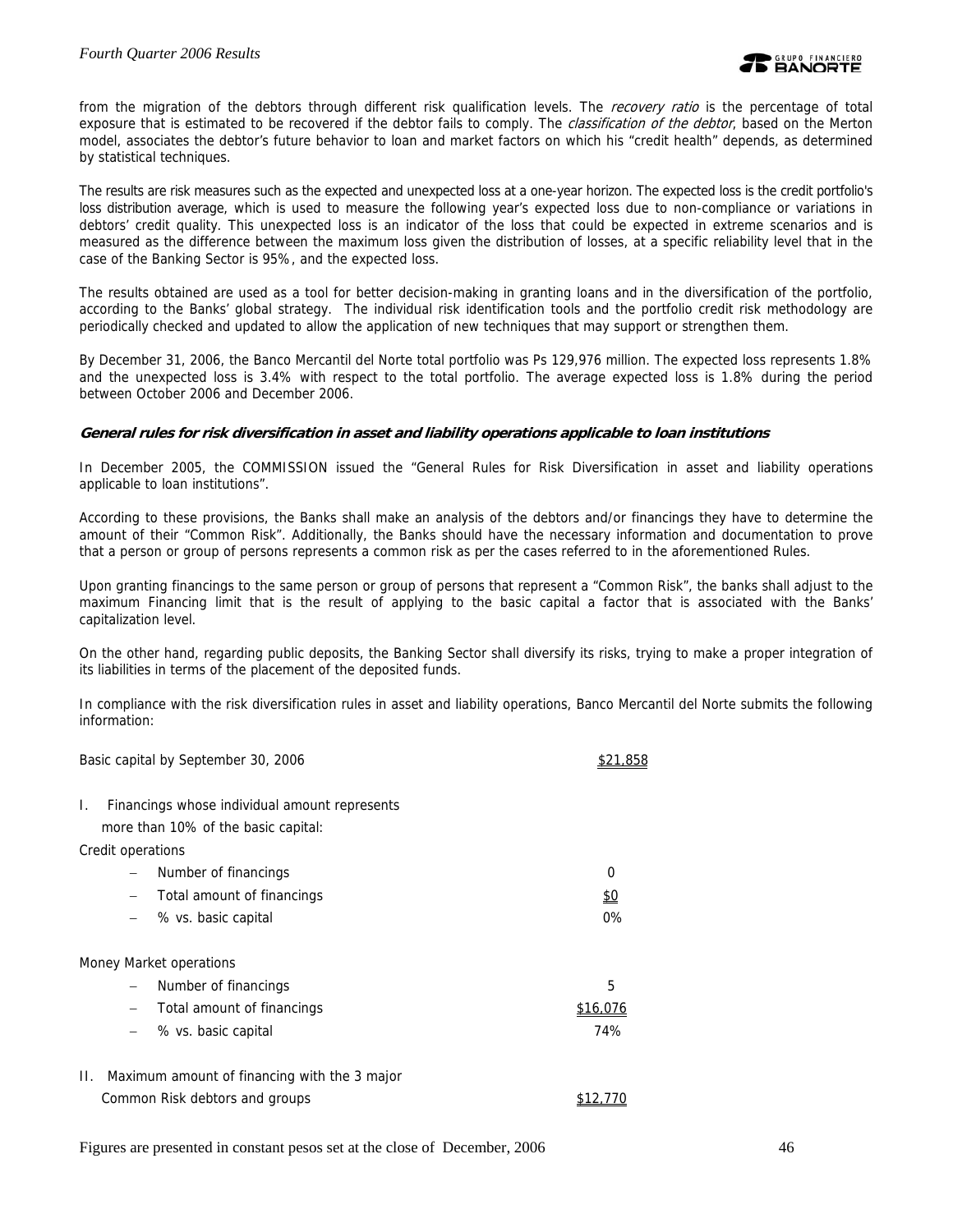

## **Market Risk**

## **Value at Risk**

The exposure to market risk is determined by calculating Value at Risk (VaR). VaR, in this method, is defined as the potential loss for one day that could affect the loan portfolio valuation at a certain date. This method is used for calculating the market risk as well as for setting and controlling the internal limits.

The Banking Sector of Grupo Financiero Banorte, S.A. and the Brokerage House applies the non-parametric historical simulation method to estimate the Value at Risk (VaR), considering a two-tail 99% reliability level, using the 500 immediate historical scenarios, multiplying the result by a safety factor that insures covering the unexpected volatility in the main risk factors that affect such portfolios and which is established according to the their behavior.

This method is applied to the financial instrument portfolio in and outside the balance, including money market and treasury operations, capital, foreign exchange and derived instruments for negotiation and coverage purposes, that are exposed to variations in risk factors that can have a direct effect on their market valuation (domestic interest rates, foreign interest rates, exchange rates, among others).

The average VaR for the October – December 2006 quarter for the portfolio is Ps 316 million.

| <b>Millions of Pesos</b> | 4Q05   | <b>1Q06</b> | <b>2Q06</b> | <b>3Q06</b> | 4Q06   |
|--------------------------|--------|-------------|-------------|-------------|--------|
| Total VaR*               | 333    | 283         | 215         | 220         | 316    |
| Net Capital **           | 21.974 | 23.675      | 24.455      | 26.405      | 31.151 |
| VaR / Net Capital        | 1.52%  | 1.20%       | 0.88%       | 0.83%       | 1.01%  |

Quarter Average of Bank and Brokerage House

\*\*\* Net capital at the close of the corresponding quarter

\*\*\*\* Net capital of the Banking Sector is the arithmetic sum of the net capitals of Bank and Brokerage House.

Moreover, the average Value at Risk per risk factor of the portfolio of instruments described for the Bank and Brokerage House, during the fourth quarter of 2006 is shown below:

## **Millions of Pesos**

| <b>Risk Factor</b>                    | <b>VaR</b> |
|---------------------------------------|------------|
| Domestic interest rate                | 336        |
| Foreign interest rate                 | 52         |
| Exchange rate                         | 97         |
| Capitals                              |            |
| Prices of Bonds in Foreign Currency   | 36         |
| Total VaR of Bank and Brokerage House | 316        |

The VaR for each of the risk factors shown is determined by simulating 500 historical scenarios of the variables that make up each of such factors, maintaining constant the variables that affect the other risk factors mentioned above. Similarly, the consolidated Value at Risk for the Bank and Brokerage House considers the correlations of all the risk factors that affect portfolio valuation. That is why the arithmetic sum of the Value at Risk per Risk Factor does not match.

## **Backtesting Analysis**

In order to validate the daily VaR calculation measurement effectiveness, as a measure of market risk, the Backtesting analysis is updated weekly. This analysis makes it possible to compare the results estimated by VaR with the actual results.

## **Liquidity Risk and Balance**

In response to the Banking Sector's need to measure Liquidity Risk and to have consistent follow-up, the Banks us financial ratios, such as the Liquidity Ratios (Liquid Assets / Liquid Liabilities). Liquid Assets include availabilities, securities to negotiate and securities available for sale. Liquid Liabilities include demand deposits, demand interbanking loans and short-term interbanking loans.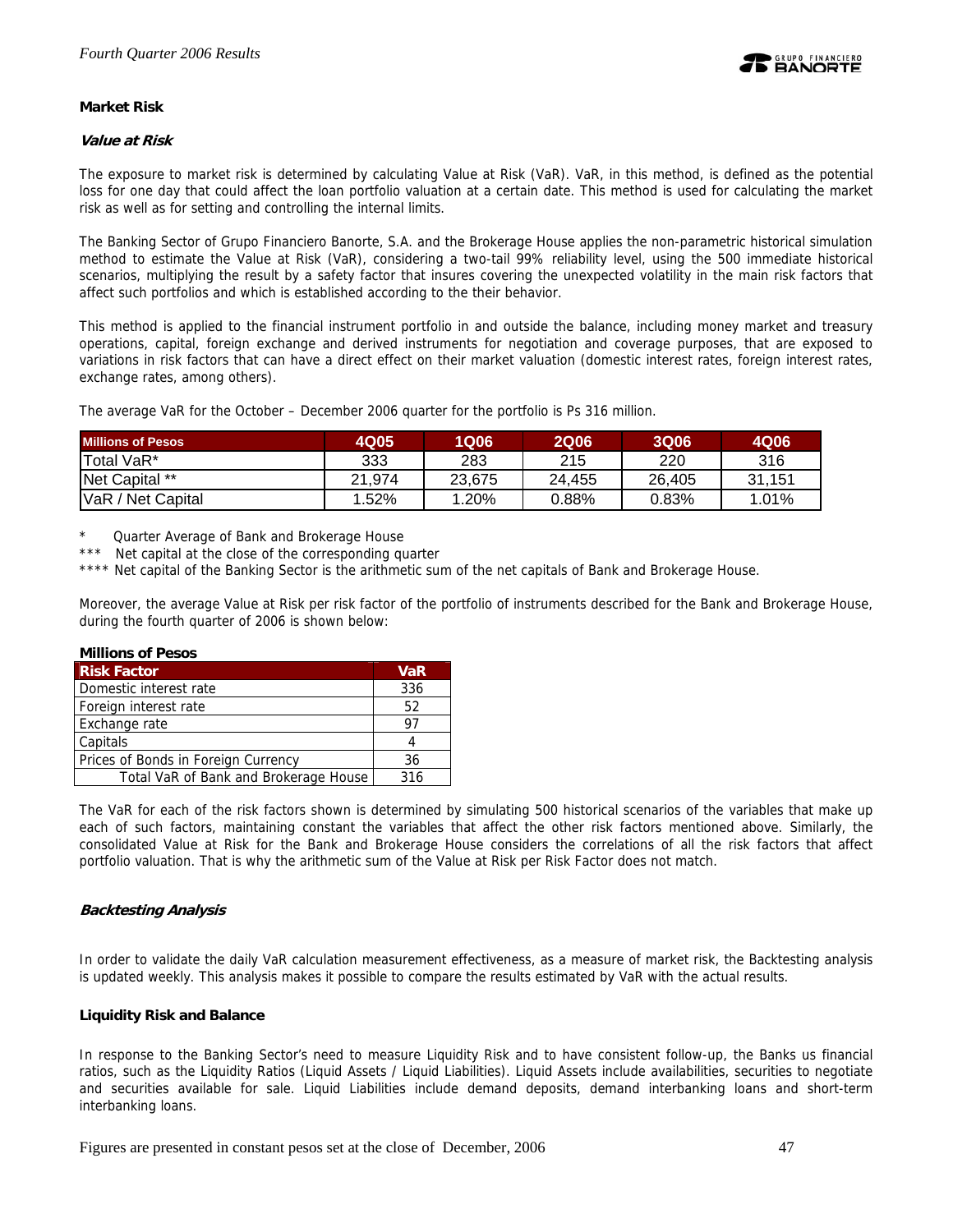

For liquidity risk quantification and follow-up, the Banking Sector uses for the dollar portfolios, the criteria that the Bank of Mexico established for developing the Liquidity Coefficient, which makes it possible to evaluate the differentials between asset and liability flows in different periods of time. This promotes a healthier distribution of terms for these assets.

Moreover, to prevent the risk of concentrating terms and re-appreciation date for each of the Banks in the Banking Sector, a Gap Analysis is made to face the resources with sources of funding, detecting any concentration in advance. These analyses are made separately per currency (domestic, foreign, and udis).

Additionally a balance simulation analysis is made for each of the Banks in the Banking Sector. It is used to evaluate the future behavior of the Balance Sheet in a statistic and dynamic manner. An analysis of sensitivity to changes in domestic, foreign and actual rates is made on the base scenario. Tests are also made under extreme condition to evaluate the result of extreme changes in rates, funding and the exchange rate.

As a measure of the evaluation effectiveness of the simulation model, projections are periodically compared with actual data. These tests make it possible to evaluate the assumptions and the method used, and to make any necessary adjustments.

## **Operational Risk**

In January 2003, the Bank Sector of Grupo Financiero Banorte created a formal Operational Risk Department, known as Operational Risk Management Office (ARO for its acronym in Spanish), as part of the Risk Management Office. The latter department developed a master implementation plan (2004 – 2007) pursuant to local authority requirements, and the plan was approved by the Risk Policy Committee (CPR for its acronym in Spanish). In general, the plan covers institutional management of Operational Risk, records dealing with losses and calculation of Operational Risk capital requirements.

The master plan consists of the following phases:

- a. Close coordination with Comptrollership, Internal Audit and Risk generating areas,
- b. Identification of main sources of information,
- c. Creation of database,
- d. Definition of the type of software for Operational Risk Management and for calculating Op VaR,
- e. Acquisition or development of software,
- f. Implementation of software and testing, and
- g. Development of reports through the Managerial Information System.

As the cornerstone of Operational Risk Management, and considering the II Agreement of Basel, events that imply an actual or potential economic loss are being recorded in order to have the bases to calculate the Op VaR according to the Advanced Method (AMA) recommended in Basel II.

The Operational Risk Office works together with the Internal Audit and Comptrollership Offices in order to promote and provide assistance on achieving the goals of the former two, to wit: having effective Internal Controls that establish process procedures and ensure process compliance, and ongoing Audit oversight. Moreover, the ARO works closely with the Business, Systems and Operations Departments to develop strategies that mitigate operational risk.

#### **Management Model**

The banks of Grupo Financiero Banorte have well-defined objectives that are reached through different plans, programs and projects. Reaching these objectives may be affected by operating risks. Therefore it is necessary to have a methodology to manage them within the organization and the operational risk management is now a definite institution policy that has top management backing.

To carry out Operational Risk Management, it is essential to identify each of the operating risks in the processes in order to analyze them properly. Thus, the identified risks are managed in order to eliminate or mitigate them (trying to reduce their severity or frequency) and defining the corresponding tolerance levels. At present, the development of an Institutional Operational Risk Management Model is underway. The first step is to record operational risk events.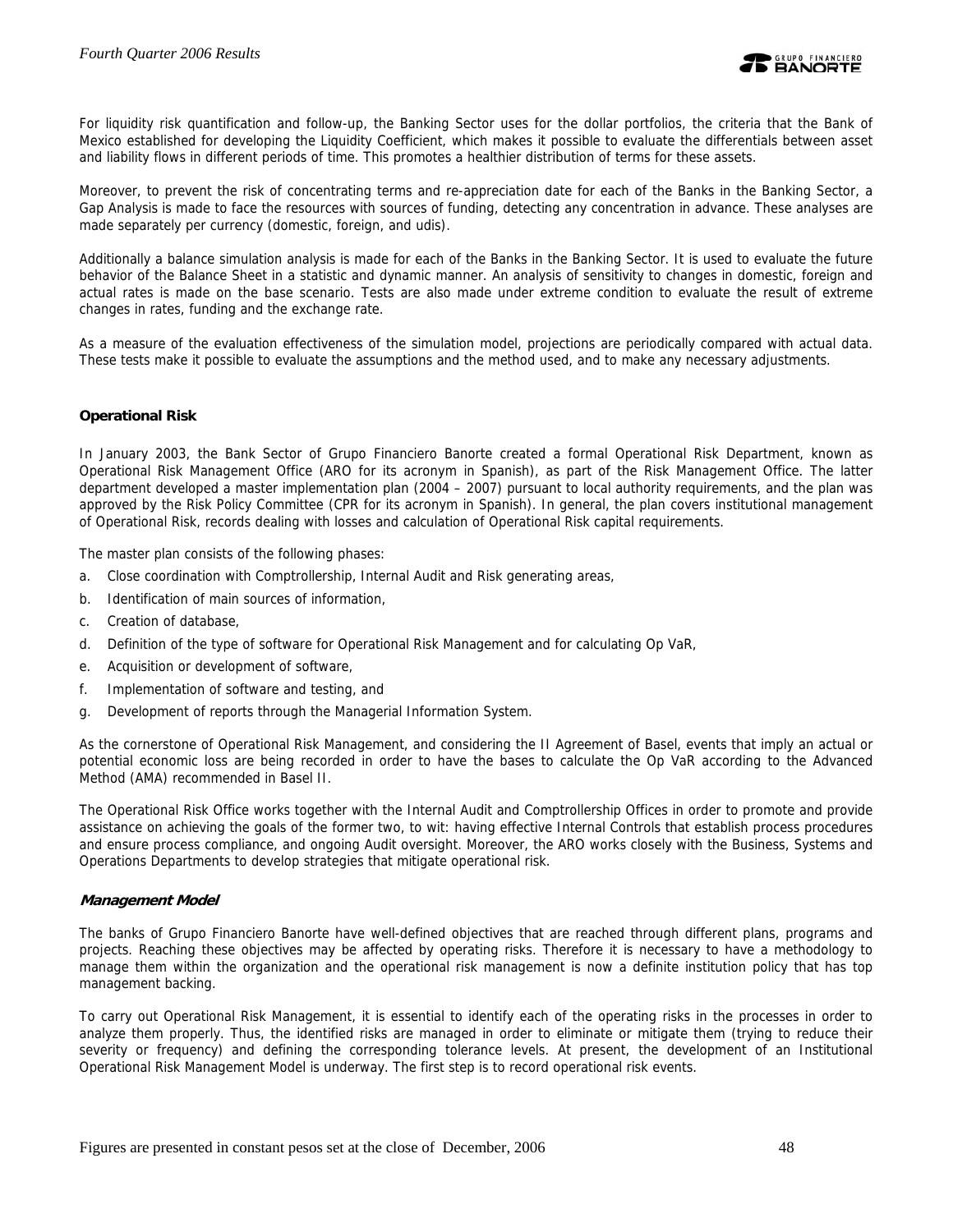

## **Record of Events**

Given the nature of Operational Risk, it is necessary to have an historical Database that contains operating events in which the institution has incurred to be able to determine the trends, frequency, impact and distribution.

To record operating loss events, an in-house system was developed. It is called the "Operating Loss Events Recording System" (SCERO). This system enables the central information supplying areas to record these events directly and on-line. The events are classified per Type of Event according to the following categories (in keeping with those proposed by Basel II):

| Types of Events        | Description                                                                           |
|------------------------|---------------------------------------------------------------------------------------|
| <b>Internal Fraud</b>  | Acts intended to defraud, usurp the property or avoid the regulation, law or policies |
|                        | of the Institution that involve at least one internal party.                          |
| <b>External Fraud</b>  | Acts, by a third party, Acts intended to defraud, usurp the property or avoid the     |
|                        | law.                                                                                  |
| Labor Relations        | Acts that inconsistent with the laws or agreements of employment, health or           |
|                        | safety, or that result in payment of claims for personal damage or regarding          |
|                        | discrimination issues.                                                                |
| Practices with Clients | Negligent or unintentional faults that hinder compliance with the professional        |
|                        | obligations with clients, or faults derived from the nature or design of a product or |
|                        | service.                                                                              |
| Damage to Assets       | Loss or damage to physical assets due to natural disasters or other events.           |
| <b>System Failures</b> | Interruption of business activities because of information system failures.           |
| Delivery<br>Execution, | & Failures in processing transactions or in process management and in relationships   |
| <b>Processes</b>       | with counterparts and suppliers.                                                      |

## **Technological Risk**

As Technological Risk is an inherent part of Operational Risk, they are managed together. The area of Technology and Operations performs the functions established by the CNBV for Technological Risk Management issues associated with the establishment of controls, vulnerability evaluation and contingency plans.

To face Operational Risk caused by high-impact external events, the banks of Grupo Financiero Banorte are working on a project to enhance their Business Continuity Plan (BCP) and their Business Recovery Plan (BRP). The project leader is the Executive Directorship of Comptrollership because of its relationship with processes, procedures and compliance. However, other fundamental areas participate: Technology and Operations, Business, and the ARO Directorship. Despite the above, we still have the services of an outside provider, of international renown, to backup the business' critical systems, guaranteeing operation continuity in the event of contingency or disaster.

## **Legal Risk**

As part of the Leal Risk management, a detailed record is kept on judicial, administrative and fiscal issues (in favor of or against) the Institution. This record includes the attorneys' estimation of the contingencies based on their knowledge of each case. This makes it possible to create the necessary accounting reserves to face such contingencies.

It is essential to measure the Legal Risk as part of Operational Risk in order to understand and estimate its impact. Therefore, the legal issues that result in actual operating losses are recorded in the SCERO, according to a predefined taxonomy.

Based on the statistics of the legal issues underway and the actual loss events, it is possible to identify specific legal or operating risks, which are analyzed to eliminate them or mitigate (reduce or limit future occurrence) their impact.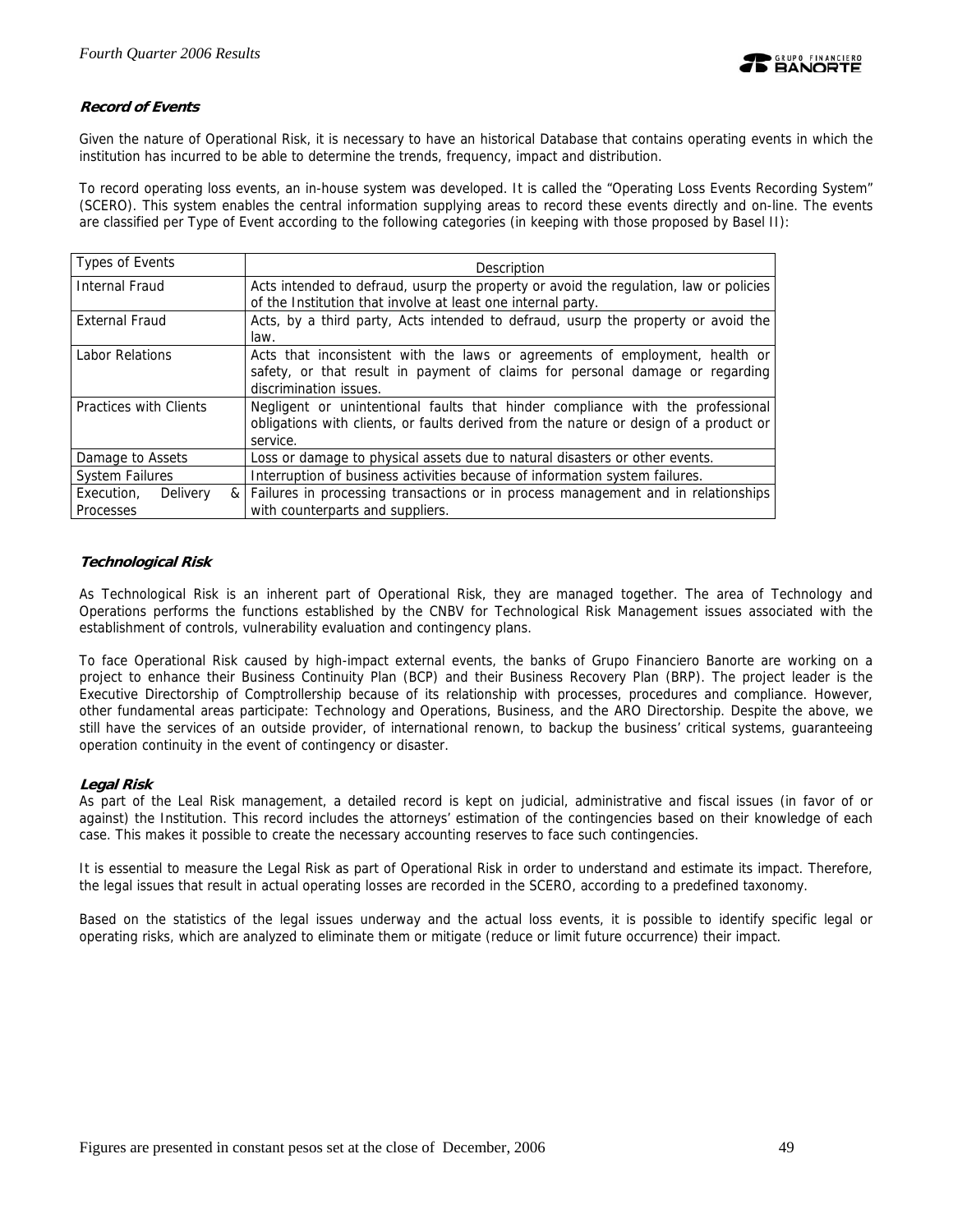## **Information by Segments**

## **GFNORTE –INCOME STATEMENT AS OF 4Q06 (Millions of Pesos)**

|                                     | Holdinc                  | Banorte | <b>Bancen</b>            | okerag         | Leasing                  | <i><b>actorin</b></i>    | <b>Nareho</b>            | <sup>2</sup> ronego      | Total  | Eliminatio               | Final          |
|-------------------------------------|--------------------------|---------|--------------------------|----------------|--------------------------|--------------------------|--------------------------|--------------------------|--------|--------------------------|----------------|
|                                     |                          |         |                          |                |                          |                          | sing                     | cio                      |        | ns                       | <b>Balance</b> |
| Interest Income                     | 5                        | 33.784  | $\overline{\phantom{a}}$ | 2.503          | 477                      | 345                      | 4                        | 219                      | 37.338 | (1.858)                  | 35,480         |
| <b>Interest Expense</b>             |                          | 19,448  | $\overline{\phantom{a}}$ | 2,436          | 206                      | 207                      |                          | 55                       | 22.353 | (1, 727)                 | 20,626         |
| Loan Fees                           |                          | 144     |                          |                |                          |                          |                          | 19                       | 163    |                          | 163            |
| <b>Fees Paid</b>                    |                          | 698     | $\overline{\phantom{a}}$ | $\overline{a}$ | $\overline{\phantom{a}}$ |                          |                          | 22                       | 720    | L,                       | 720            |
| Net Interest Income (NII)           | 5                        | 14.33   | $\blacksquare$           | 66             | 271                      | 137                      | 4                        | 164                      | 14,98  | (131)                    | 14,854         |
| Repomo-Margin                       | (3)                      | (281)   | $\overline{\phantom{a}}$ | (16)           | (16)                     | (17)                     |                          | (2)                      | (336)  | $\overline{a}$           | (336)          |
| <b>NII after Repomo</b>             | $\overline{2}$           | 14,055  | $\overline{\phantom{a}}$ | 50             | 255                      | 120                      | $\overline{4}$           | 162                      | 14.648 | (131)                    | 14,517         |
| Loan Loss & Loss Sharing Provisions | $\overline{\phantom{a}}$ | 1,511   | ÷                        | $\overline{a}$ | 3                        | 3                        |                          | 13                       | 1,530  | $\overline{\phantom{a}}$ | 1,530          |
| <b>NII after Provisions</b>         | $\overline{2}$           | 12,54   | $\blacksquare$           | 50             | 252                      | 117                      | 4                        | 148                      | 13,11  | (131)                    | 12,987         |
| Fees on services.                   |                          | 7,029   | $\overline{\phantom{a}}$ | 511            | 11                       | 14                       | 25                       | $\overline{\phantom{a}}$ | 7.589  | (1)                      | 7,588          |
| Fees paid.                          | $\overline{\phantom{a}}$ | 1,523   |                          |                | 1                        | 5                        |                          | $\overline{a}$           | 1,529  | (1)                      | 1,528          |
| Market-related Income               |                          | 1,504   | $\overline{\phantom{a}}$ | 212            |                          | $\overline{a}$           |                          | $\overline{\phantom{a}}$ | 1,716  | $\sim$                   | 1,716          |
| <b>Total Non Interest Income</b>    | ٠                        | 7,010   | $\blacksquare$           | 723            | 10                       | 9                        | 25                       | $\blacksquare$           | 7,777  | ٠                        | 7,777          |
| <b>Total Operating Income</b>       | $\overline{2}$           | 19,55   | $\blacksquare$           | 773            | 261                      | 127                      | 29                       | 148                      | 20,89  | (131)                    | 20.764         |
| <b>Non-Interest Expense</b>         | 3                        | 11,815  | ٠                        | 514            | 172                      | 28                       | 16                       | 116                      | 12.66  | (207)                    | 12.458         |
| <b>Operating Income</b>             | (1)                      | 7,739   | ٠                        | 259            | 89                       | 99                       | 13                       | 32                       | 8,230  | 76                       | 8,306          |
| Non Operating Income                |                          | 911     |                          | 7              | 31                       | 26                       | 191                      | 2                        | 1.166  | (80)                     | 1,086          |
| Non Operating Expense               | $\overline{2}$           | 690     | $\overline{\phantom{a}}$ | 4              | 2                        | $\mathbf{1}$             | 188                      | $\overline{2}$           | 890    | (4)                      | 886            |
| Non Operating Income (Expense) NET  | (2)                      | 220     | $\blacksquare$           | $\overline{2}$ | 28                       | 25                       | 3                        | ٠                        | 276    | (76)                     | 200            |
| <b>Pre-tax Income</b>               | (3)                      | 7.959   | $\overline{\phantom{a}}$ | 261            | 118                      | 123                      | 16                       | 32                       | 8,507  | $\blacksquare$           | 8.507          |
| <b>Tax and Profit sharing</b>       | 3                        | 2.996   | $\sim$                   | 87             | $\blacksquare$           | 35                       | 5                        | 10                       | 3.136  |                          | 3.136          |
| Net Income before subsidiaries      | (6)                      | 4.964   |                          | 174            | 118                      | 89                       | 11                       | 22                       | 5,370  |                          | 5,370          |
| Subsidiaries 'net income            | 5.965                    | 278     | $\sim$                   | 9              | $\overline{\phantom{a}}$ | $\overline{\phantom{a}}$ | $\overline{\phantom{a}}$ | $\overline{\phantom{a}}$ | 6.253  | (5.456)                  | 797            |
| Net Inc. from continuos operations  | 5.959                    | 5.242   | $\overline{\phantom{0}}$ | 184            | 118                      | 89                       | 11                       | 22                       | 11.62  | (5.456)                  | 6.168          |
| Extraodinary items, net             |                          |         |                          |                |                          |                          |                          |                          |        |                          |                |
| <b>Minority Interest</b>            |                          | (56)    |                          |                |                          |                          |                          |                          | (56)   | (152)                    | (209)          |
| <b>TOTAL NET INCOME</b>             | 5.95                     | 5.185   |                          | 184            | 118                      | 89                       | 11                       | 22                       | 11.56  | (5.608)                  | 5.959          |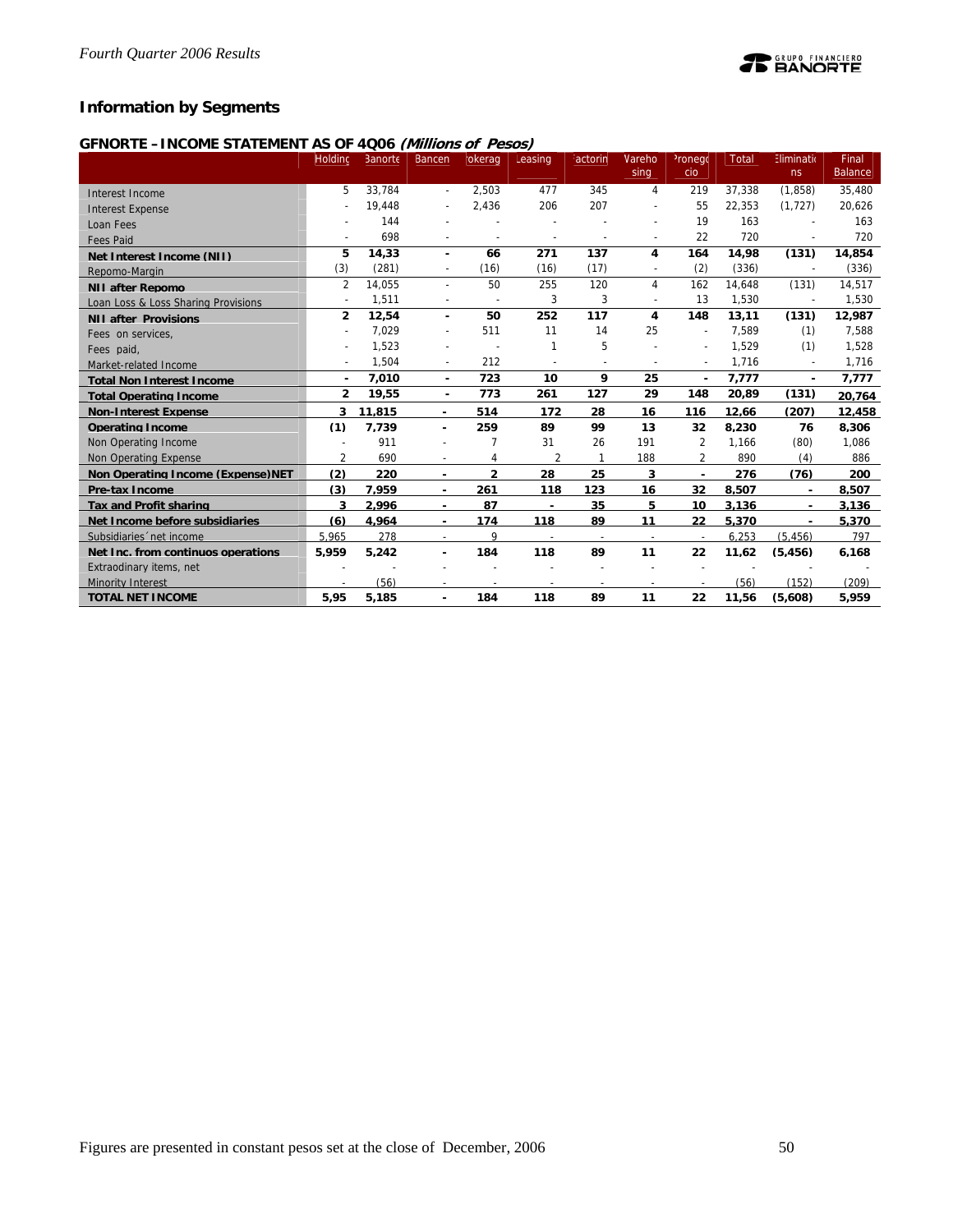

## **GFNORTE - BALANCE SHEET AS OF 4Q06 (Millions of Pesos)**

|                                 | Holding                  | <b>Banorte</b> | <b>Bancen</b>            | rokerage                 | easing         | Factorin | <b>Nareh</b>   | roneg          | Total   | <b>Eliminations</b>      | Final          |
|---------------------------------|--------------------------|----------------|--------------------------|--------------------------|----------------|----------|----------------|----------------|---------|--------------------------|----------------|
|                                 |                          |                |                          |                          |                |          | using          | cio            |         |                          | <b>Balance</b> |
| <b>Cash and due from Banks</b>  | 41                       | 43,241         | ٠                        | $\overline{2}$           | $\overline{2}$ | 161      | 9              | 1              | 43,455  | (52)                     | 43,403         |
| Negotiable Instruments          | $\overline{\phantom{a}}$ | 14,518         |                          | 497                      |                |          |                |                | 15.015  | $\overline{\phantom{a}}$ | 15,015         |
| Securities held for sale        |                          | 6,254          |                          |                          |                |          |                |                | 6,254   |                          | 6,254          |
| Securities held to maturity     | $\overline{\phantom{a}}$ | 4,403          | $\overline{\phantom{a}}$ | $\overline{a}$           |                |          |                |                | 4,403   | $\overline{\phantom{a}}$ | 4,403          |
| <b>Financial Instruments:</b>   | ٠                        | 25,175         | ٠                        | 497                      | $\blacksquare$ |          |                | $\blacksquare$ | 25,672  | $\blacksquare$           | 25,672         |
| Non-assigned securities to pay  |                          | ÷              |                          |                          |                |          |                |                |         |                          |                |
| Futures receivable, net         |                          | 14             |                          | 11                       |                |          |                |                | 25      |                          | 25             |
| Options and derivatives, net    | $\overline{a}$           | 19             | $\overline{\phantom{a}}$ | $\overline{\phantom{a}}$ |                |          |                |                | 19      |                          | 19             |
| <b>Repos &amp; Derivatives:</b> |                          | 33             | ÷,                       | 11                       | ä,             |          |                |                | 44      |                          | 44             |
| Commercial                      |                          | 73,236         |                          | $\overline{a}$           | 2.389          |          |                | 554            | 80,292  |                          | 80,292         |
| <b>Financial Intermediaries</b> |                          | 4,239          |                          |                          | 277            |          |                |                | 4,516   | (2, 143)                 | 2,373          |
| Consumer                        |                          | 20,715         |                          |                          | 3              |          |                |                | 20,718  |                          | 20,718         |
| Mortgage                        |                          | 27,798         |                          |                          |                |          |                |                | 27,798  |                          | 27,798         |
| <b>Goverment Entities</b>       |                          | 10,770         |                          |                          |                |          |                |                | 10,784  |                          | 10,784         |
| Fobaproa                        |                          |                |                          |                          |                |          |                |                |         |                          |                |
| <b>Performing Loans</b>         | $\sim$                   | 136,759        |                          |                          |                |          |                | 554            | 144,109 | (2, 143)                 | 141,966        |
| Commercial                      |                          | 633            |                          |                          |                |          |                | 58             | 730     |                          | 730            |
| <b>Financial Intermediaries</b> |                          |                |                          |                          |                |          |                |                |         |                          |                |
| Consumer                        |                          | 609            |                          |                          |                |          |                |                | 609     |                          | 609            |
| Mortgage                        |                          | 721            |                          |                          |                |          |                |                | 721     |                          | 721            |
| <b>Goverment Entities</b>       |                          |                |                          |                          |                |          |                |                |         |                          |                |
| <b>Past Due Loans</b>           | $\overline{\phantom{a}}$ | 1,962          | $\blacksquare$           | $\blacksquare$           | 22             | 18       | ٠              | 58             | 2.059   |                          | 2,059          |
| <b>Total Loans</b>              | ٠                        | 138,721        |                          |                          | 2.704          | 4.132    | $\sim$         | 611            | 146,168 | (2, 143)                 | 144,025        |
| Preventive loan loss reserves   |                          | 3.447          |                          | $\overline{a}$           | 42             | 28       |                | 17             | 3.533   |                          | 3,533          |
| <b>Net Loan Portfolio</b>       | ٠                        | 135,274        |                          |                          | 2,662          | 4,104    | $\blacksquare$ | 594            | 142,635 | (2, 143)                 | 140,492        |
| Credit Assets Portfolio         |                          | 3,618          |                          |                          |                |          |                |                | 3,618   |                          | 3,618          |
| Sundry debtors and other        | 12                       | 5,479          |                          | 93                       | 29             |          | 19             | 8              | 5,639   |                          | 5,639          |
| Foreclosed assets, net          | $\overline{\phantom{a}}$ | 316            |                          | $\overline{\phantom{a}}$ |                |          |                |                | 316     |                          | 316            |
| Real Estate, Furniture &        | $\overline{\phantom{a}}$ | 5,934          |                          | 24                       | 590            |          | 52             | 45             | 6.646   |                          | 6,646          |
| Investments in subsidiaries     | 26,009                   | 1,693          |                          | 59                       |                |          |                |                | 27,761  | (24, 597)                | 3,164          |
| Deferred taxes                  |                          |                |                          |                          |                | 6        |                | 5              | 11      | (11)                     |                |
| Deferred charges & Intangibles  | 36                       | 5,066          |                          | 249                      |                | 14       | 88             |                | 5,453   | (12)                     | 5,441          |
| <b>Total Other Assets</b>       | 26,067                   | 22,107         |                          | 425                      | 619            | 21       | 159            | 58             | 49,445  | (24, 620)                | 24,824         |
| <b>TOTAL ASSETS</b>             | 26,098                   | 225,830        |                          | 935                      | 3,283          | 4,286    | 167            | 653            | 261,252 | (26, 815)                | 234,437        |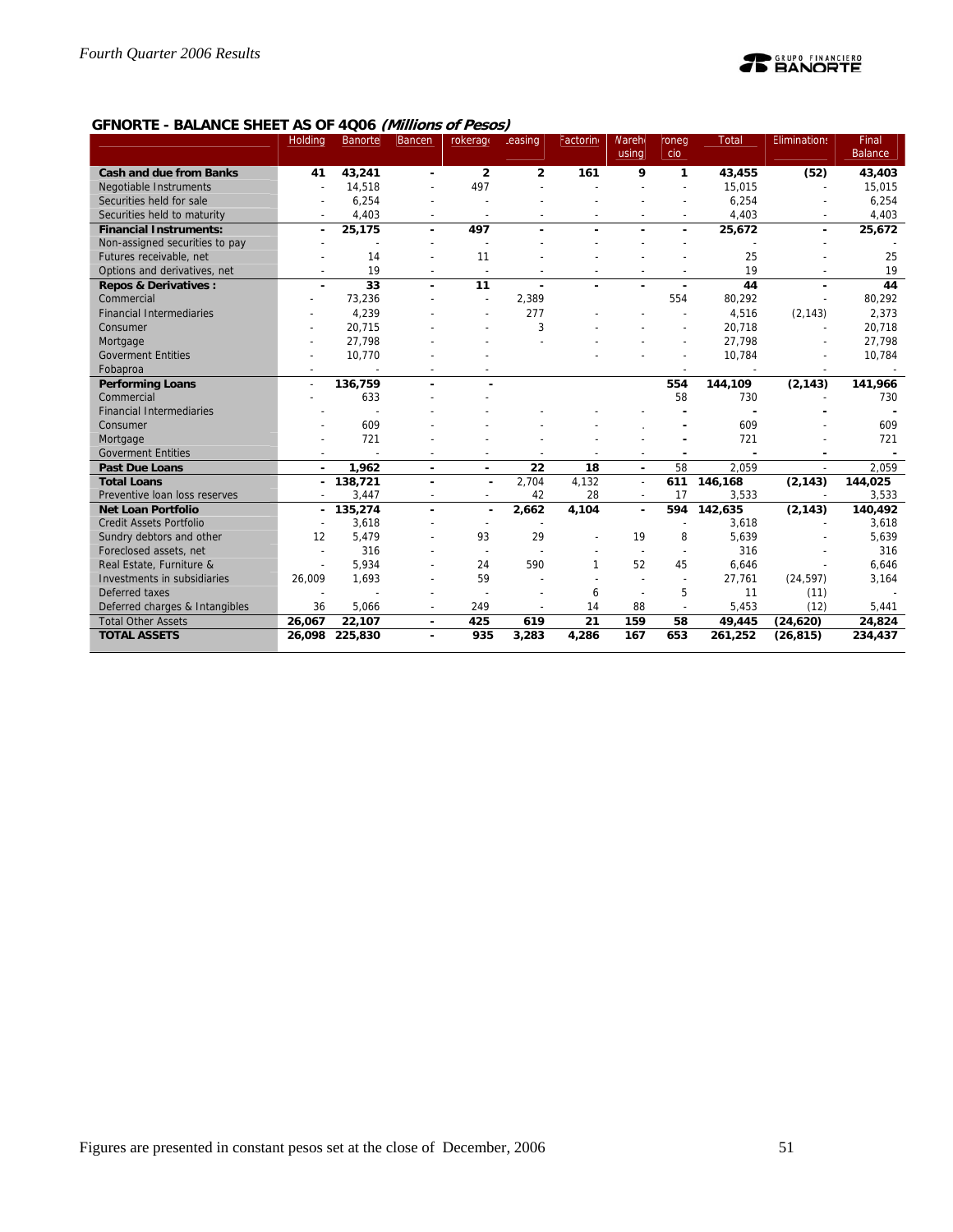# **TE BANORTE**

## **GFNORTE -BALANCE SHEET AS OF 4Q06 (Millions of Pesos)**

|                                                  | <b>Holding</b> | <b>Banorte</b> | <b>Bancen</b>            | rokerage                 | easing                   | Factorin                 | <b>Nareh</b>             | roneg                    | <b>Total</b>   | Elimination    | Final          |
|--------------------------------------------------|----------------|----------------|--------------------------|--------------------------|--------------------------|--------------------------|--------------------------|--------------------------|----------------|----------------|----------------|
|                                                  |                |                |                          |                          |                          |                          | using                    | cio                      |                | S              | <b>Balance</b> |
| <b>Demand Deposits</b>                           |                | 95,420         |                          |                          |                          |                          |                          |                          | 95.420         | (19)           | 95,401         |
| <b>Time Deposits</b>                             |                | 74,177         |                          |                          |                          |                          |                          |                          | 74,177         | (40)           | 74,136         |
| <b>Bonds</b>                                     |                |                |                          |                          |                          |                          |                          |                          |                |                |                |
| <b>Deposits</b>                                  |                | 169,597        |                          |                          |                          |                          |                          |                          | 169,957        | (59)           | 169,538        |
| Demand                                           |                | 988            |                          |                          |                          |                          | $\overline{\phantom{a}}$ |                          | 988            |                | 988            |
| Short term                                       |                | 2,475          |                          |                          | 1,175                    | 3,844                    | 15                       | 528                      | 8,038          | (2, 135)       | 5,903          |
| Long term                                        |                | 8,512          |                          |                          | 1,447                    |                          | $\overline{\phantom{a}}$ |                          | 9,959          |                | 9,959          |
| Due to banks & corresp.                          |                | 11,975         |                          |                          | 2,622                    | 3,844                    | 15                       | 528                      | 18,985         | (2, 135)       | 16,850         |
| Non-assigned securities to pay                   | $\overline{a}$ | ÷,             |                          | $\overline{a}$           |                          |                          |                          |                          | $\sim$         | $\overline{a}$ |                |
| Futures receivable, net                          |                | 221            |                          | 14                       |                          |                          |                          |                          | 235            |                | 235            |
| Options and derivatives, net                     |                | $\overline{2}$ |                          |                          |                          |                          |                          |                          | $\overline{2}$ |                | 2              |
| Repos & Derivatives:                             |                | 222            | $\overline{\phantom{a}}$ | 14                       | ٠                        |                          | -                        | $\blacksquare$           | 237            |                | 237            |
| Income Tax & Profit Sharing                      |                | 1.157          | ÷,                       | 103                      |                          | 5                        | $\overline{4}$           | 9                        | 1,277          | $\sim$         | 1,277          |
| Other Payable accounts                           | 1              | 7.080          |                          | 93                       | 215                      | 8                        | 14                       | 38                       | 7,450          | (1)            | 7,449          |
| Other payable accounts                           | 1              | 8,237          |                          | 196                      | 215                      | 12                       | 18                       | 47                       | 8,727          | (1)            | 8,726          |
| Subordinated<br>Convertible<br>non               |                | 11,366         |                          | $\overline{\phantom{a}}$ |                          |                          |                          |                          | 11,366         |                | 11,366         |
| <b>Deferred Taxes</b>                            |                | 123            |                          | 16                       |                          |                          | 17                       |                          | 156            | (11)           | 144            |
| Deferred credits                                 |                | 44             |                          |                          | 39                       |                          |                          |                          | 83             | (12)           | 71             |
| <b>TOTAL LIABILITIES</b>                         | 1              | 201,565        |                          | 227                      | 2,877                    | 3,857                    | 49                       | 575                      | 209,150        | (2, 218)       | 206,932        |
| <b>STOCKHOLDER 'S EQUITY</b>                     |                |                |                          |                          |                          |                          |                          |                          |                |                |                |
| Paid-in Capital                                  | 11.580         | 10,352         |                          | 520                      | 160                      | 135                      | 84                       | 75                       | 22,906         | (11, 387)      | 11,519         |
| Share subscription premiums                      | 1,794          | 1,111          |                          | $\sim$                   |                          |                          |                          |                          | 2,905          | (834)          | 2,071          |
| Subordinated<br>Convertible                      |                |                |                          |                          |                          |                          |                          |                          |                |                |                |
| <b>Subscribed Capital</b>                        | 13,374         | 11,463         |                          | 520                      | 160                      | 135                      | 84                       | 75                       | 25,811         | (12, 221)      | 13,590         |
| <b>Capital Reserves</b>                          | 2,062          | 3,483          |                          | 46                       | 65                       | 49                       | 12                       | $\overline{\phantom{a}}$ | 5,717          | (2,958)        | 2,759          |
| <b>Retained Earnings</b>                         | 15,816         | 6,933          |                          | 482                      | 259                      | 242                      | 72                       | (19)                     | 23,785         | (7, 251)       | 16,534         |
| Surplus (Deficit) from securities                |                | (30)           |                          | $\overline{\phantom{a}}$ | $\overline{\phantom{a}}$ | $\overline{\phantom{a}}$ | $\overline{\phantom{a}}$ |                          | (30)           | 30             |                |
| <b>Results</b><br>of foreign operations          |                | 35             |                          | $\mathbf{1}$             |                          |                          |                          |                          | 36             | (37)           |                |
| <b>Excess</b><br>$($ Insuf $.)$<br>capital<br>in | (6, 147)       | (2,681)        |                          | (510)                    | (195)                    | (85)                     | (3)                      |                          | (9,620)        | 2,683          | (6,937)        |
| Mon assets results Fixed<br>Non                  |                | 13             |                          | $\mathbf{1}$             |                          |                          |                          |                          | 14             | (1)            | 13             |
| Non Mon assets results Investm                   | (4,967)        | (541)          |                          | (15)                     |                          |                          | (58)                     |                          | (5,581)        | 74             | (5,508)        |
| Adjustment<br>in<br>the<br>employees             |                | (313)          |                          |                          |                          | $\overline{\phantom{a}}$ |                          | $\overline{\phantom{a}}$ | (313)          |                | (313)          |
| Net Income                                       | 5,959          | 5,185          |                          | 184                      | 118                      | 89                       | 11                       | 22                       | 11,567         | (5,608)        | 5,959          |
| <b>Earned Capital</b>                            | 12,723         | 12,086         |                          | 188                      | 246                      | 294                      | 34                       | $\overline{2}$           | 25,574         | (13,067)       | 12,507         |
| <b>Minority Holdings</b>                         |                | 716            |                          | $\overline{a}$           |                          |                          | ÷,                       | $\overline{a}$           | 716            | 692            | 1,408          |
| Total Stockholder 's Equity                      | 26,097         | 24,265         | $\overline{\phantom{a}}$ | 709                      | 406                      | 429                      | 118                      | 78                       | 52,101         | (24, 597)      | 27,504         |
| TOT.<br>LIAB.<br>&<br>STOCKHOLD.                 | 26,098         | 225,830        | ٠                        | 935                      | 3,283                    | 4,286                    | 167                      | 653                      | 261,252        | (26, 815)      | 234,437        |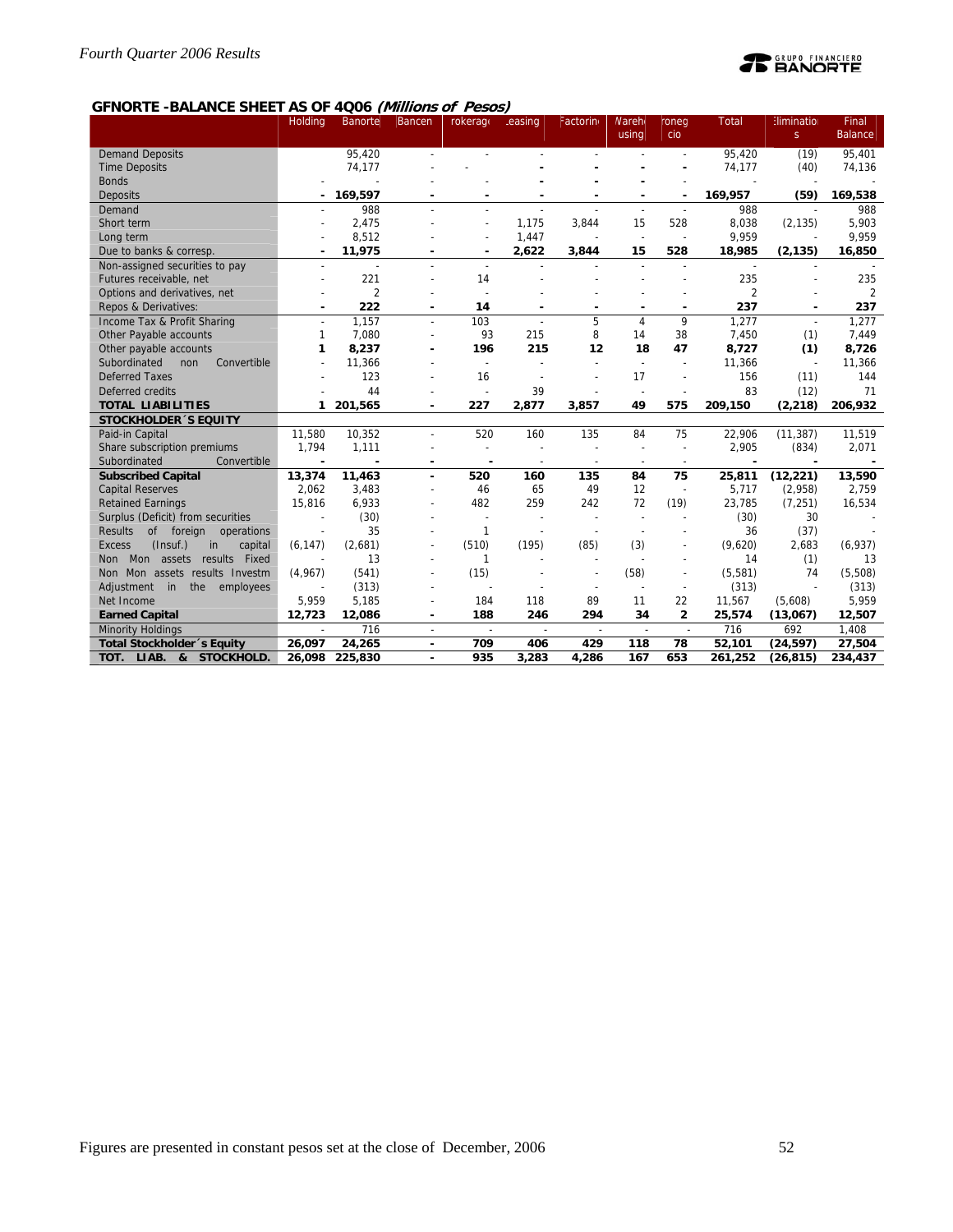

## **Internal Control**

The companies that make up GFNorte have an Internal Control System (SCI) that complies with the guidelines established by both the Board of Directors and the regulatory authorities.

The mission of the Internal Control structure is to help ensure the proper working order of adequate internal control of its operations. Said structure is made up of several components:

- A. The Board of Directors with the support of the Risk Policy Committee and the Audit Committee and Company Practices (The company practice functions, that are established in the new Stock Market Law, were incorporated in the Audit Committee in 4Q06).
- B. General Management and its support areas, to wit the Comprehensive Risk Management Unit (UAIR), and the Legal and Comptrollership Departments, which are in charge of ensuring that adequate control and risk levels are maintained in the Group's operations.
- C. Internal Audit, External Audit and the Statutory Accountant (As of 4Q06, the Commissary only applies to the GFNorte subsidiaries), as structures of additional support to watch over the proper working order of the Internal Control System and to provide reasonable certainty as to the reliability of the information generated.
- D. Documents that specify the general control criteria which must be followed to operate and register transactions; to put our human, material and technological resources to good use; to ensure proper usage, security, timeliness and reliability of information; due compliance with external and internal rules and regulations; and a Code of Conduct that regulates the conduct of all Group directors, officers and employees during the performance of their activities.
- E. Manuals of policies and procedures that regulate the operations undertaken by the institution and that establish the points of control to be observed and the parties responsible for compliance thereof.

In 4Q06, the GFNorte Shareholders' Meeting authorized, pursuant to the Stock Market Law, the creation and formalization of the Audit and Company Practices Committee, incorporating the functions of such legal ordinance established for society practices in.

According to the same Stock Market Law, the Commisary was eliminated on the comptrollership level, and the Commisary's functions were left for the GFNorte subsidiaries. The Commisary's responsibilities ont the issuer's level were delegated to the Board of Directors and the Audit and Company Practices Committee.

During the period, the information systems worked properly and transactions were duly recorded. The Disaster Recovery Plan was finally implemented, including the set up of an Alternative Computer Center.

## **Treasury Policy**

GFNorte's Banking Sector Treasury is the central unit in charge of balancing its resource needs, monitoring and managing the regulatory levels, eliminating the rate risk of fixed-rate placement operations by using coverage and implementing arbitrage strategies.

The cash currencies and investment in securities are in Mexican pesos and U.S. dollars.

## **Internal and External Liquidity Sources**

The internal liquidity sources, in local as well as foreign currency, come from the various deposit products that the institution offers its customers, that is checking accounts and term deposits. Another source is the sales of the institution's assets.

External liquidity sources include various mechanisms to access the debt and capital markets. For instance, issuing credit titles, loans from other institution including the Central Bank and international agencies, as well as issuing subordinate debts. This concept also considers the liquidity that the bank obtains by reporting the securities the institution has that are feasible for this type of operation.

Another alternative for getting resources is by issuing capital shares.

Figures are presented in constant pesos set at the close of December, 2006 53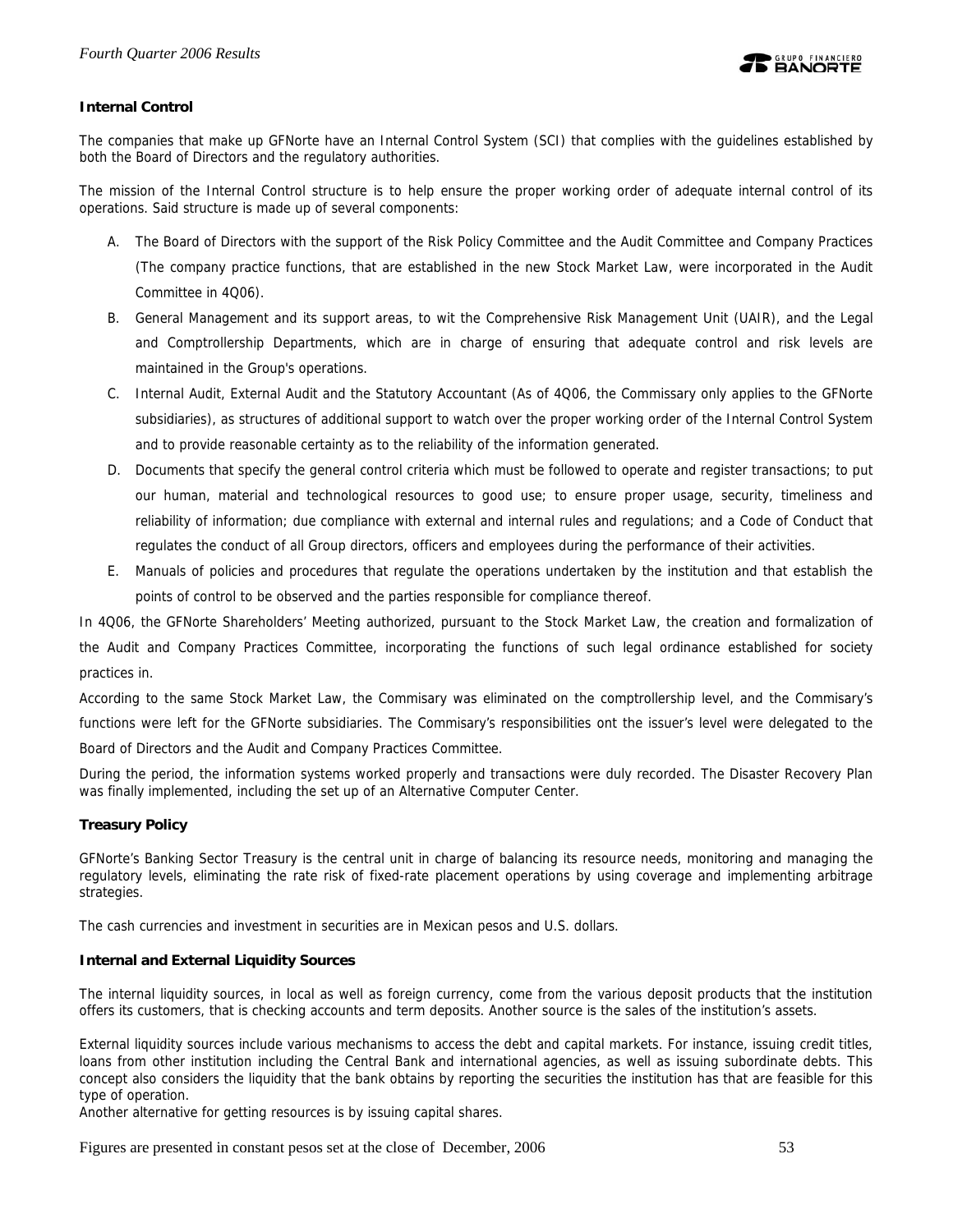

## **Dividend Policy**

During the April 30, 2003 session, the Board of Directors approved a dividend payment policy in which it will propose to the General Ordinary Stockholders' Meeting a dividend payment consisting of at leas 15% of the Partnership's net recurring profit, providing that there is no legal impediment and that market conditions and the Partnership's financial situation allow it.

## **Related parties loans**

At GFNorte, the amount of the loans performed with related individuals and companies, does not exceed the established limit of 75% of the Tier 1 capital. As of December 31, 2006 and 2005, the loans granted to related parties totaled Ps 5,619 million and Ps. 5,252 million, respectively.

## **Persons In Charge**

The undersigned represent under oath that, within the scope of our respective functions, we have drawn up the information relative to Grupo Financiero Banorte contained in this report, which, to the best of our knowledge, reasonably reflects its situation.

Ing. Luis Peña Kegel Chief Executive Officer of Grupo Financiero Banorte, S. A. de C. V.

Ing. Sergio García Robles Gil Chief Financial Officer

C.P. Román Martínez Méndez Managing Director Audit

Lic. Jorge Eduardo Vega Camargo Executive Director Comptrollership

C.P. Nora Elia Cantú Suárez Executive Director Accounting